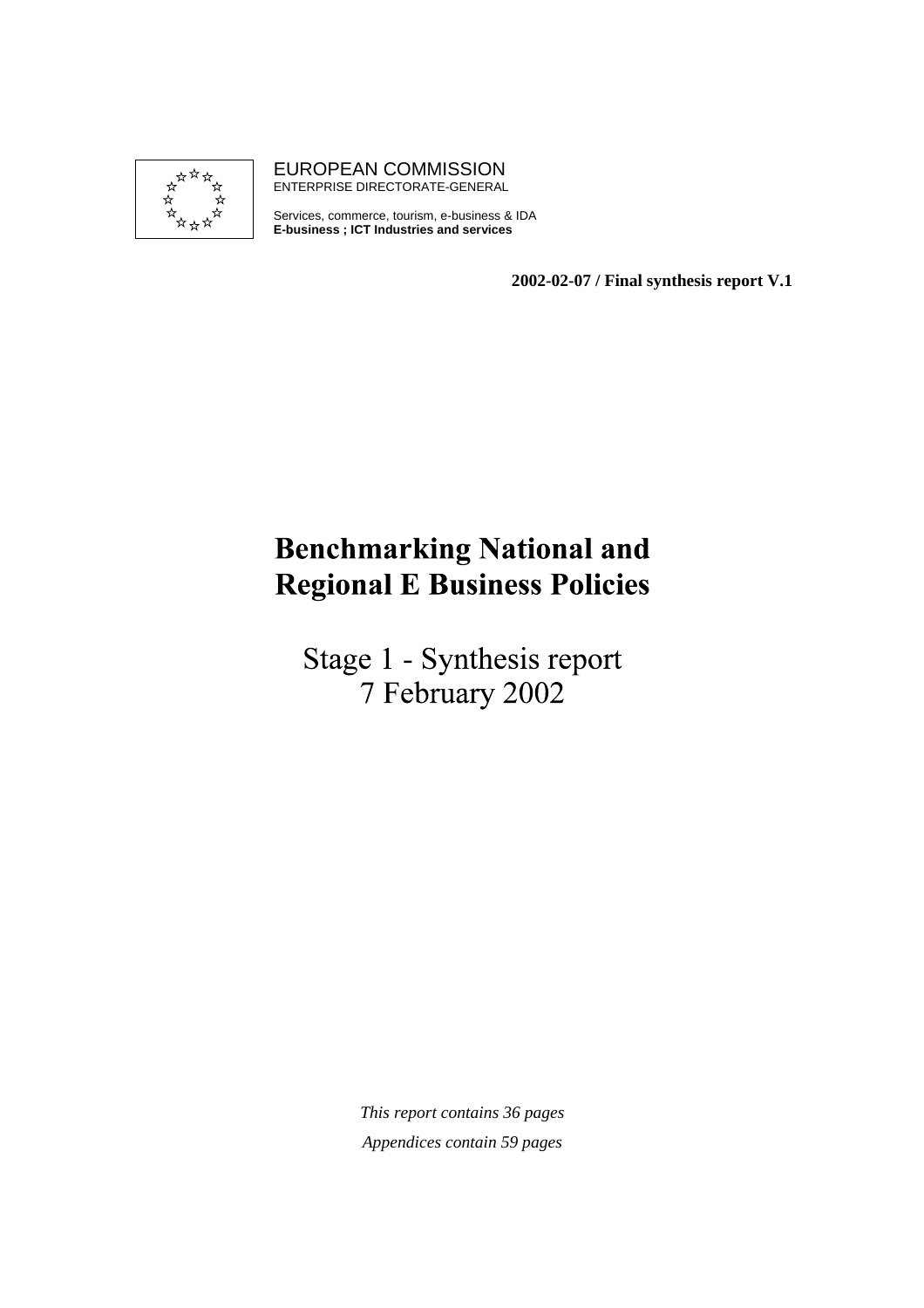# **Contents**

| $\mathbf{1}$ |                              | THE ADOPTION OF E-BUSINESS BY SMES: THE STATISTICAL EVIDENCE  4            |  |
|--------------|------------------------------|----------------------------------------------------------------------------|--|
|              | 1.1<br>12<br>13<br>14<br>1.5 |                                                                            |  |
|              | 1.6<br>1.7<br>1.8            |                                                                            |  |
| $\mathbf{2}$ | 2.1                          |                                                                            |  |
|              | 2.2<br>2.3                   | THE APPROACH TO POLICY BENCHMARKING IN THE FIELD OF ICT AND E-BUSINESS FOR |  |
| 3            |                              | <b>SNAPSHOT OF MAIN POLICIES AND PROGRAMMES IN THE MEMBER</b>              |  |
|              | 3.1                          |                                                                            |  |
|              | 3.2<br>3.3                   |                                                                            |  |
|              |                              |                                                                            |  |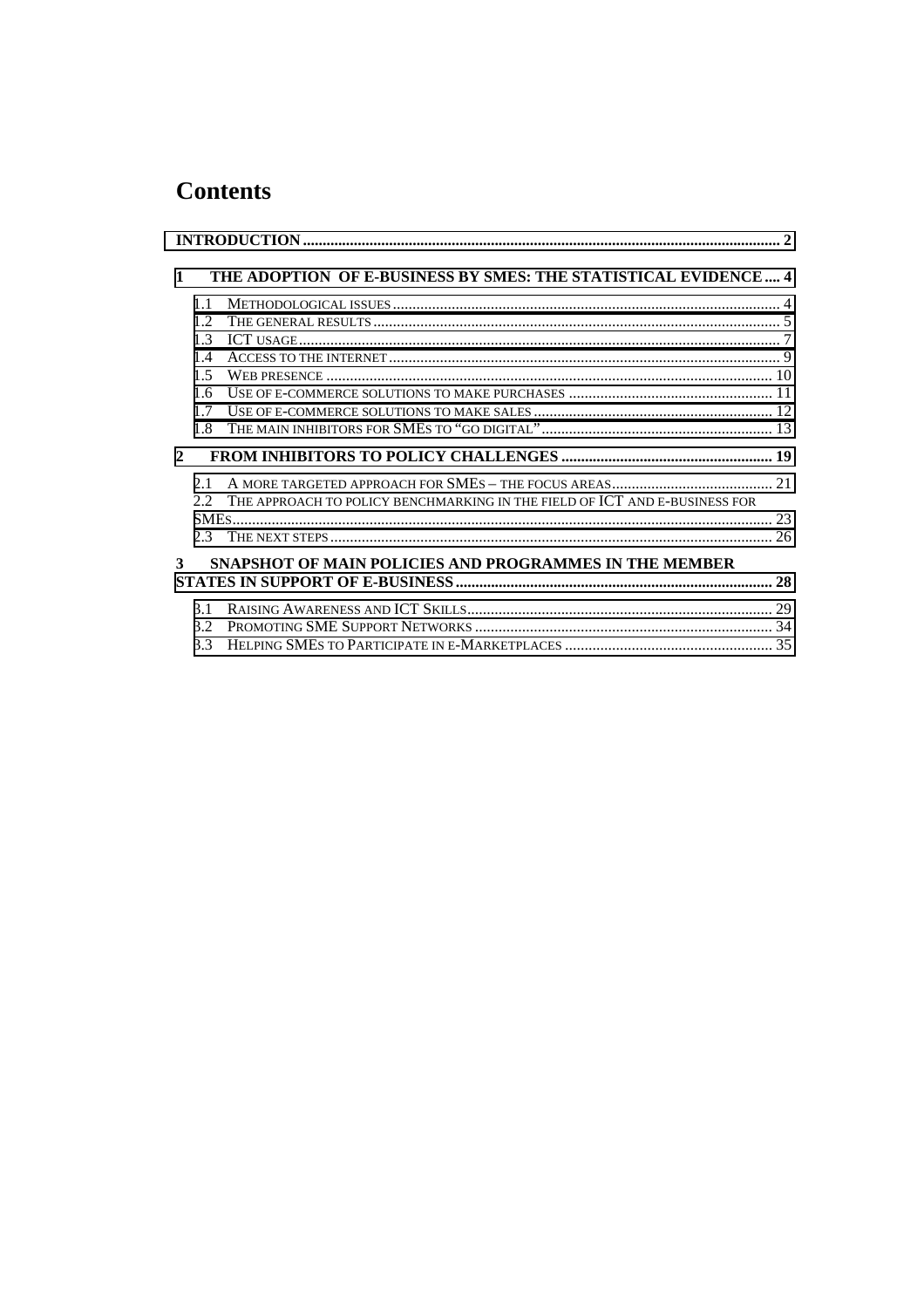# <span id="page-2-0"></span>**Introduction**

E-business is considered as the gateway for SMEs to take advantage of opportunities in global markets. However, many SMEs are still lagging behind large companies in using the Internet as an efficient business tool. In order to stimulate the usage of the Internet by SMEs, Member States have deployed a wide range of policies and instruments and have launched many different actions and initiatives. This raises the question of how to learn from and capitalise on the best practices achieved so far by benchmarking national and regional policies in support of e-business for SMEs. Therefore, in its Communication "Helping SMEs to Go Digital" [COM(2001)136 final], the Commission has identified benchmarking as a major step to further promote the use of ICT and the Internet by SMEs.

The objective of this benchmarking initiative is

"*to describe and benchmark national and regional policies and instruments for the promotion of e-business for SMEs. This will help Member States and regions to assess their policies and identify best practice on the basis of national experience. It should also help to identify how European funds and other EU initiatives can complement regional and national strategies".*

This benchmarking initiative has received widespread political support. The Industry Council in May 2001 welcomed the initiative and asked Member States to actively support it and the Committee of Regions said that it considered the initiative to be a crucial exercise and welcomed the efforts in this direction.

The ultimate objective of this benchmarking project is to better adapt national and European policies to promote e-business to the needs of SMEs, thus improving their efficiency in a measurable manner. As such, this initiative is part of a broader policy approach to be further discussed with Member States. This requires from national and European policy makers the readiness to review existing SME support schemes and to define, wherever possible, quantitative targets for implementation. The broader policy approach will comprise the following steps:

- The first step is to get a clear picture about the adoption of ICT and e-business by SMEs. The analysis presented in this report is a starting point only. Further statistical work needs to be encouraged in order to identify the size and scope of the problem to be addressed by specific policy initiatives in support of ICT and e-business by SMEs.
- The second step is to benchmark policy initiatives in favour of helping SMEs to go digital on the basis of existing policies and against pre-defined criteria. The objective is to identify examples of "best" governmental practices in selected areas. Here, the issue is not to prescribe which policies should be adopted but to set out the process by which this should be done, learning from experience.
- The third step is to present the results of this benchmarking initiative, including examples of good practices in policy making in this area, to a broader audience of policy makers in a high-level conference, at the end of June 2002.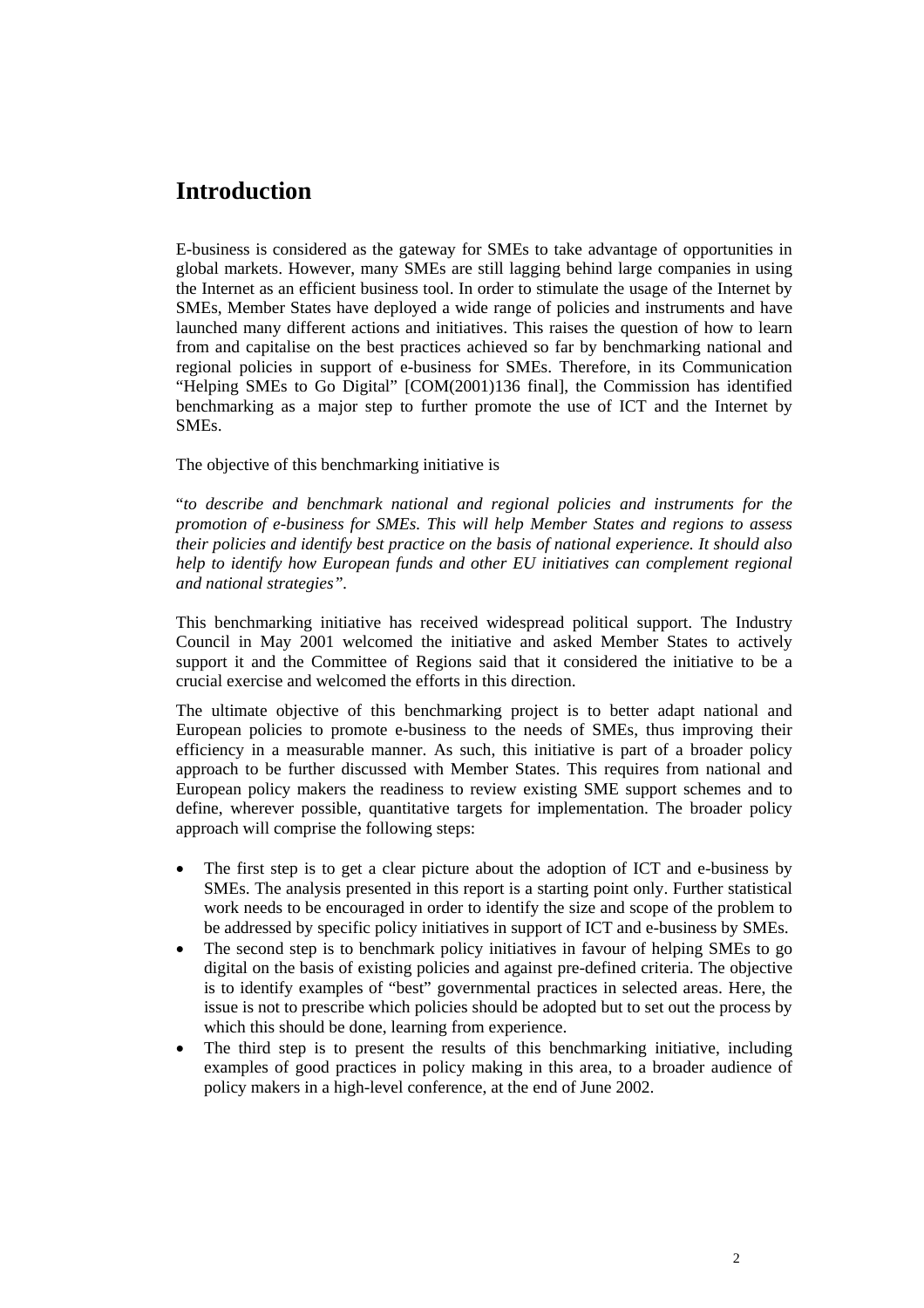- The fourth step will be to identify a number of quantitative targets to be achieved by national and/or European policies, e.g. in the areas of awareness and training and the participation of SMEs in e-marketplaces, including e-procurement. Such targets should be adapted to the different needs of SMEs, possibly resulting in different priorities and policies.
- The final step will be to monitor the implementation of the policy targets, on the basis of agreed indicators. This should result in a "e-business scoreboard" which should be integrated into the Enterprise scoreboard, thus measuring the efficiency of SME policies in support of ICT and e-business.

This benchmarking initiative will cover primarily the implementation of the first two steps, including proposals for clear measurable targets and indicators for an e-business scoreboard.

The aim of this benchmarking initiative is not to provide a ranking of the participating countries, but to analyse policies with a view to stimulating the generation of new ideas by policy makers, adapted to the specific context of their countries or regions. This initiative is about benchmarking policies and not performance. It is therefore important to consider the national and/or regional context within which particular policies have been designed. What may be an appropriate policy for a specific country or region may not be appropriate in another environment with different challenges and needs. An analysis of these policies, however, is intended to disseminate knowledge across all the participating countries about how and why particular policies are appropriate for particular needs.

In order to steer this benchmarking initiative, the "E-Business Policy Group" (EBPG) has been established, which consists of experts from the 15 Member States and Norway.

The implementation plan is scheduled to proceed in two phases:

- A first phase, (June 2001 to January 2002), resulting in this synthesis report. This provides a snapshot of current national and regional policies and initiatives in support of the take up of e-business by SMEs and recommends suitable benchmarks for further analysis.
- A second phase (February to June 2002), will analyse and assess these policies, with the view to identifying good public sector practices seeking to promote the adoption of e-business by SMEs.

This report reflects the discussions with the EBPG and the contributions of its members as well as of the work of the Commission to identify existing national and regional policy initiatives in support of e-business for SMEs. The synthesis report is not meant to provide a full catalogue of all possible national and regional policy initiatives in this field, as this is considered unrealistic under this benchmarking exercise, but rather aims at providing a snapshot including some representative national and regional policy initiatives.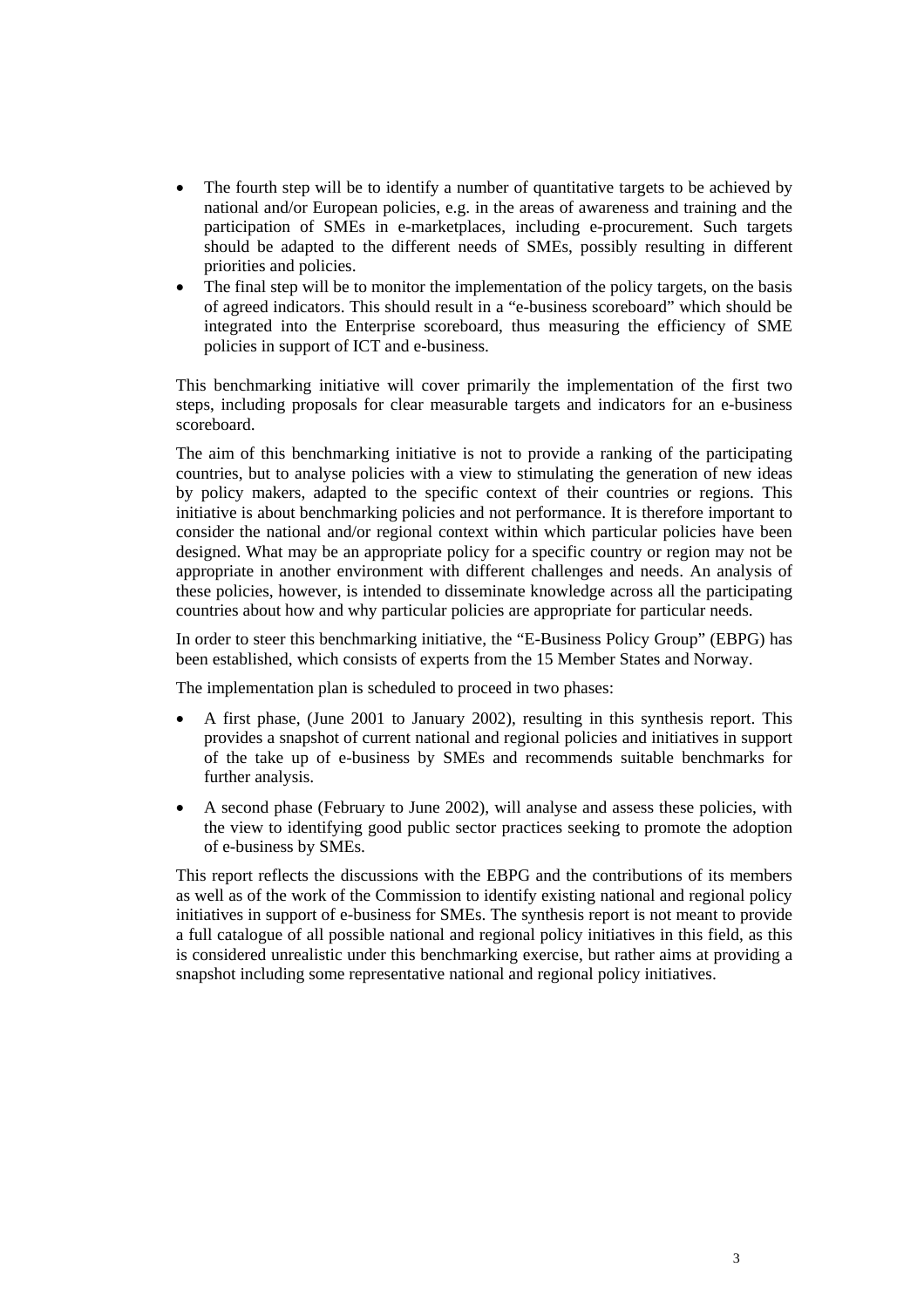# <span id="page-4-0"></span>**1 The adoption of e-business by SMEs: the statistical evidence**

#### **1.1 Methodological issues**

l

The Commission Communication "Helping SMEs to Go Digital" ("the Go Digital Communication"), adopted in March 2001, identified small and medium sized enterprises ("SMEs") as critically important to efforts to bring about *e*Europe. It also highlighted the fact that, though SMEs represent more than 99% of enterprises in most EU Member States, their importance in the economy is not matched by their use of e-business tools.

The data included in the Communication was the most recent available at the time that it was published, representing the Europe-wide use of the Internet in 1999. Since the Communication was published, and stimulated by it, more recent data has become available which is intended to set out the position in individual Member States as well as for the EU as a whole. This has been drawn from the "e-commerce and ICT usage by European enterprises" survey of  $2001<sup>1</sup>$  ("the Eurostat survey").

The advantage of using the Eurostat survey data is that it draws data on a consistent basis across all EU countries. Clearly, however, this does not exclude the possibility that the sample used and the underlying survey method may lead to a different outcome from that used in other surveys. The objective of this analysis is not to provide a full report on the different levels of adoption of ICT and e-business by SMEs in Member States. It is designed to present further statistical evidence to support the view that SMEs are indeed still lagging behind larger companies with respect to the usage of ICT and the Internet and that this therefore suggests the need for specific efforts to help them to "go digital".

For the purpose of this report, "e-commerce" has been defined as the use of Internet technology to conduct commercial business transactions with suppliers or customers, whereas "e-business" is more widely defined to include, in addition, the e-enabling of the internal processes of enterprises and the relationships with business partners.

<sup>&</sup>lt;sup>1</sup> This major survey was conducted by Eurostat together with the National Statistics Institutes in 13 EU member states, and sponsored by DG Enterprise. It has been conducted for the first time in 2001, and is intended to be a continuing annual process. The total gross sample in all 13 countries amounted to 100.000 enterprises with at least 10 employees. This generally covered all sectors of the economy (except in Germany, where only the retail and wholesale trade, restaurant and catering sectors were included). The survey was undertaken between November 2000 and June 2001 and so does not reflect any changes in the adoption of ICT and e-business since that date. The survey was undertaken by means of mailed questionnaires (except in Greece, where personal interviews were used) with different means of follow up in different countries. The overall response rate across the Member States was approximately 40%, but this was significantly impacted by the very low response rate of 7% from Germany, there being no follow-up to nonrespondents to the original mailed questionnaire. The conclusions to be drawn from the German data should, therefore, be treated with some caution.

The results of the 2001 Eurostat survey are expected to be published in the spring of 2002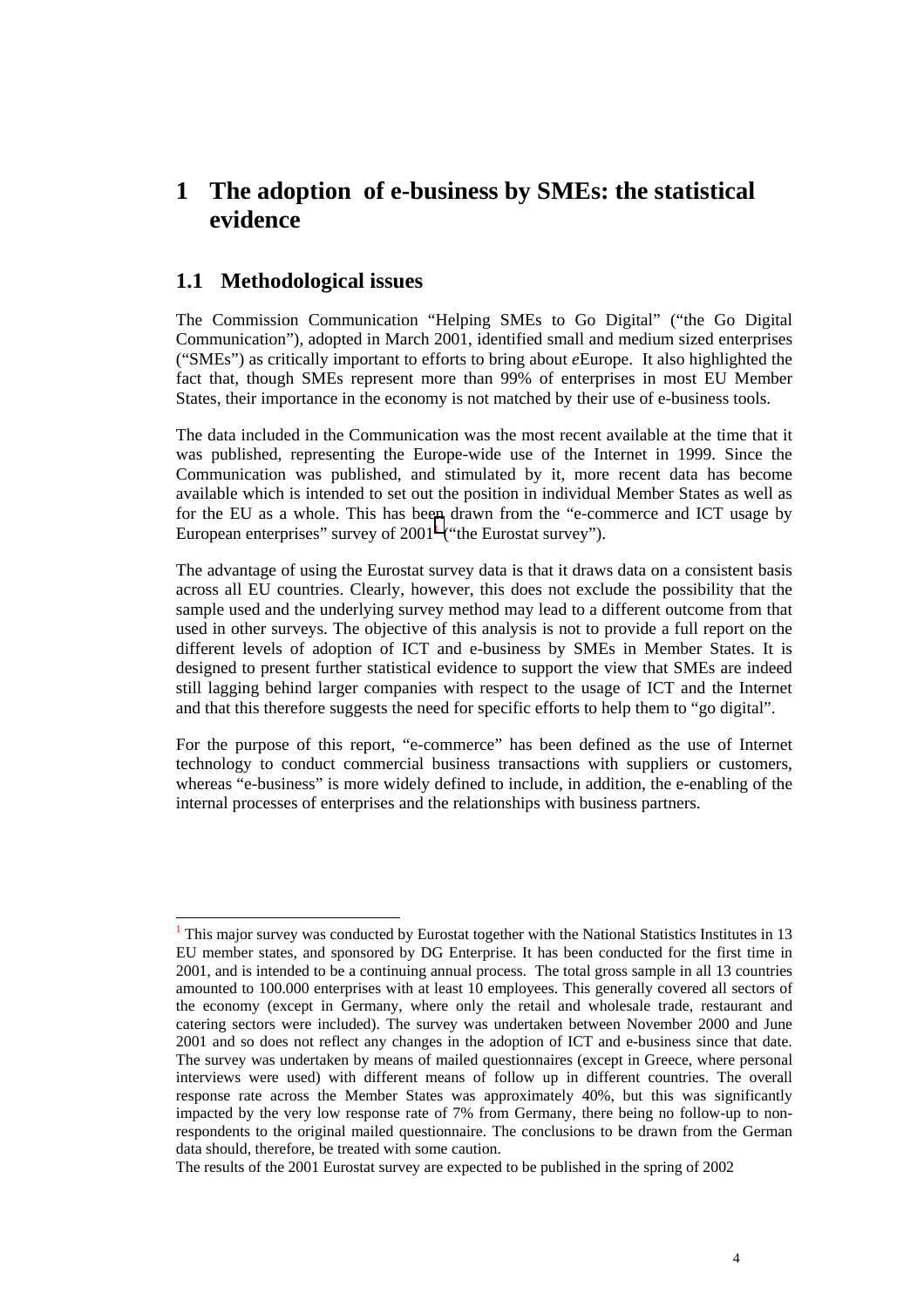<span id="page-5-0"></span>SMEs have been defined as enterprises with between 10 and 249 employees, since this represents the common statistical base for all countries in the Eurostat survey. It is recognised that this may present an optimistic view of the take up of ICT and e-business as a whole, as other surveys have suggested that enterprises with less than ten employees (often referred to as micro-enterprises), have lower levels of take up than SMEs.

Some countries, optionally, extended the survey to collect a separate data set for micro enterprises though the extension of scope was different in Finland, Italy and the Netherlands (five to nine employees) than in Germany and Spain (which included enterprises with even one employee). The survey data available for micro-enterprises from Germany, Spain, Finland, the Netherlands and Italy has been included in this report. While there are certainly benefits to the inclusion of micro-enterprises in the scope of the survey, the additional costs for carrying out such an extended analysis are relatively high. For the purposes of this benchmarking report, it is important to stress that the need for specific actions to promote ICT and e-business would be even clearer if micro enterprises had been included in the statistical analysis.

The same argument applies to the restricted analysis of e-commerce rather than of ebusiness in a wider sense. It has to be recognised that the focus in the Eurostat survey, and therefore the report, is on e-commerce and not on e-business as a whole. However, ecommerce usually represents the first stage of e-business for SMEs, because they see a clear commercial benefit in adopting it. If all aspects of e-business – the wider internal transformation of the business – had been analysed in detail, the problems identified for SMEs would have been even greater.

This section of the report summarises the main conclusions from the Eurostat surveys relevant to the current level of participation of SMEs in the E-economy.

## **1.2 The general results**

The statistical findings of Eurostat confirm that:

- practically all large enterprises are using ICT tools;
- most large enterprises have web access;
- a significant proportion of them are buying and selling via the Internet.

Although the figures differ from sector to sector and between European countries, it can be concluded that e-business is indeed becoming the norm for most larger enterprises. In comparison with larger enterprises, SMEs still lag behind in the use of the Internet and the adoption of e-business. Therefore, there is, at all levels, significant potential for SMEs to extend their use of the Internet.

Micro-enterprises have, as expected, generally lower levels of use of ICT and participation in the e-Economy than SMEs. However, they are generally not lagging far behind SMEs in the use of e-commerce for transactions, which suggests that, once they have decided to use ICT and adopt e-business, they move more readily to deepening their participation in the e-Economy. The available data thus does not strongly highlight any significant new policy challenges separate from those highlighted by the SME data.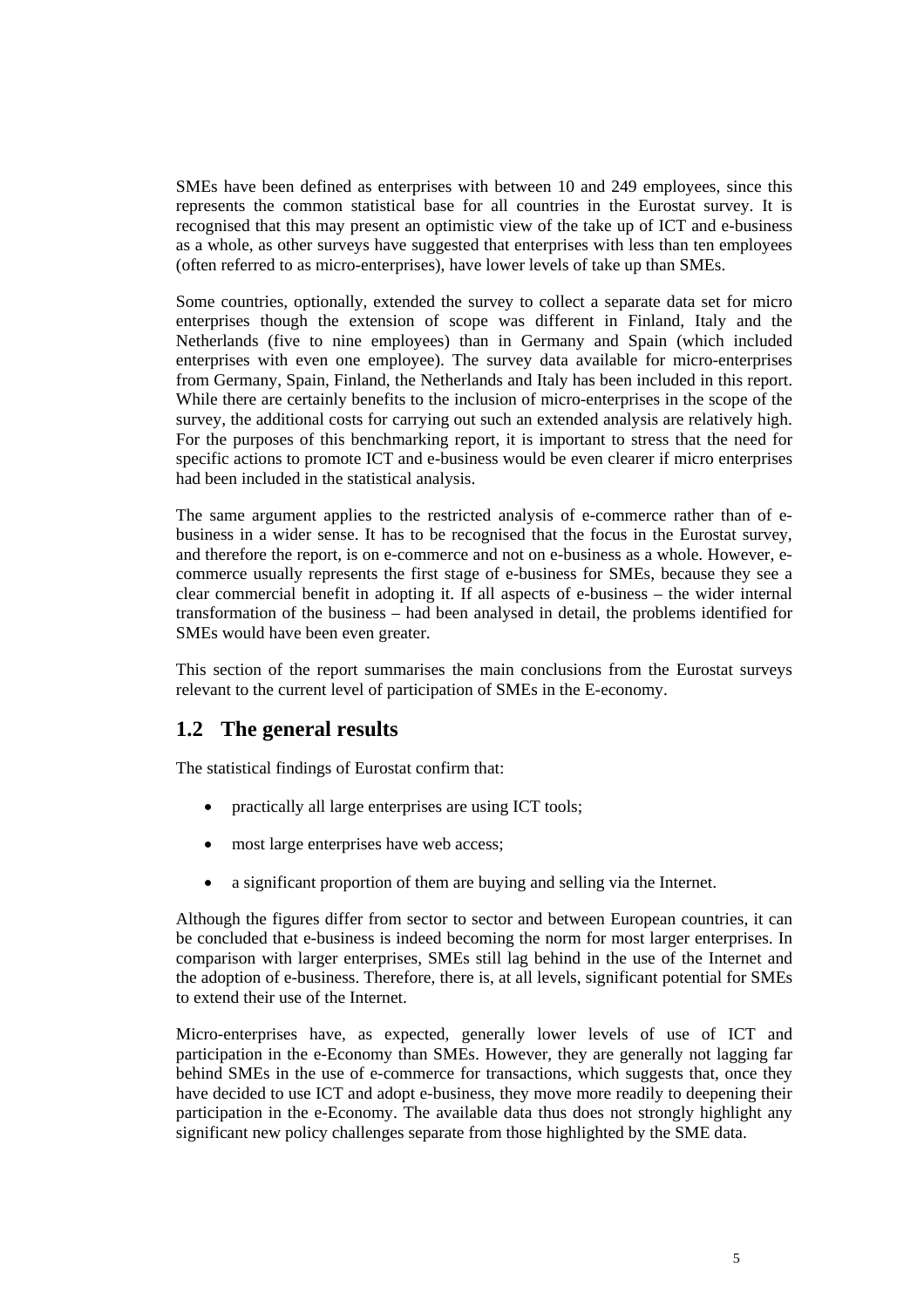The current position for SMEs is shown in Table 1 below.

| % of SMEs                                               | <b>AT</b> | <b>DK</b> | <b>ES</b> | FI  | <b>GR</b> | <b>SE</b> | UK | <b>DE</b> | LU | <b>NL</b> | IT | NO  |
|---------------------------------------------------------|-----------|-----------|-----------|-----|-----------|-----------|----|-----------|----|-----------|----|-----|
| <b>Using ICT</b>                                        | 92        | 95        | 91        | 98  | 84        | 96        | 92 | 96        | 90 | 87        | 86 | 93  |
| <b>Having web access</b>                                | 83        | 86        | 66        | 91  | 54        | 90        | 62 | 82        | 54 | 62        | 71 | 73  |
| Having a presence on<br>web via own web site            | 53        | 62        | 6         | 58  | 28        | 67        | 49 | 65        | 39 | 31        | 9  | 47  |
| Having a presence on<br>web via third party<br>web site | 26        | N/A       | 28        | N/A | 8         | N/A       | 11 | 21        | 13 | N/A       | 26 | N/A |
| <b>Making e-commerce</b><br>purchases                   | 14        | 36        | 9         | 34  | 5         | 31        | 32 | 35        | 18 | 23        | 10 | 43  |
| <b>Making e-commerce</b><br>sales                       | 11        | 27        | 6         | 13  | 6         | 11        | 16 | 29        | 9  | 22        | 3  | 10  |

**Table 1 - SME e-business adoption rates in 2001**

(Source : European Community survey on e-commerce 2001)

#### **Notes to Table 1**

- **1. N/A = Data not collected**
- **2. Netherlands data based on returns from enterprises with between 10 and 49 employees**
- **3. Norway data not formally part of Eurostat survey but used same methodology**

Table 1 shows that, whereas ICT use by SMEs is at a relatively high level in all the Member States surveyed, significant variations exist between those Member States in the adoption of e-business by SMEs. This means that there may be different policy challenges in different Member States.

However, the Eurostat survey highlights also the fact that all countries in the survey have some activities in which levels of participation in e-commerce are lower than that of their peers. For example, while Sweden has the second highest percentage of SMEs using ICT, it lags behind in the percentage of SMEs using e-commerce for sales.

The current position for micro-enterprises is shown in Table 2 below

**Table 2 – Micro-enterprise e-business adoption rates in 2001**

| % of SMEs                                         | ES | FI  | DE | NL  | IT  |
|---------------------------------------------------|----|-----|----|-----|-----|
| <b>Using ICT</b>                                  | 82 | 91  | 85 | 80  | 77  |
| <b>Having web access</b>                          | 61 | 77  | 67 | 49  | 15  |
| Having a presence on web via own web site         | 8  | 36  | 46 | 20  | N/A |
| Having a presence on web via third party web site | 18 | N/A | 20 | N/A | N/A |
| <b>Making e-commerce purchases</b>                | 8  | 27  | 36 | 17  | 7   |
| <b>Making e-commerce sales</b>                    | 7  | 10  | 25 | 17  | 8   |

(Source : European Community survey on e-commerce 2001)

**Notes to Table 2**

**1. N/A = Data not collected**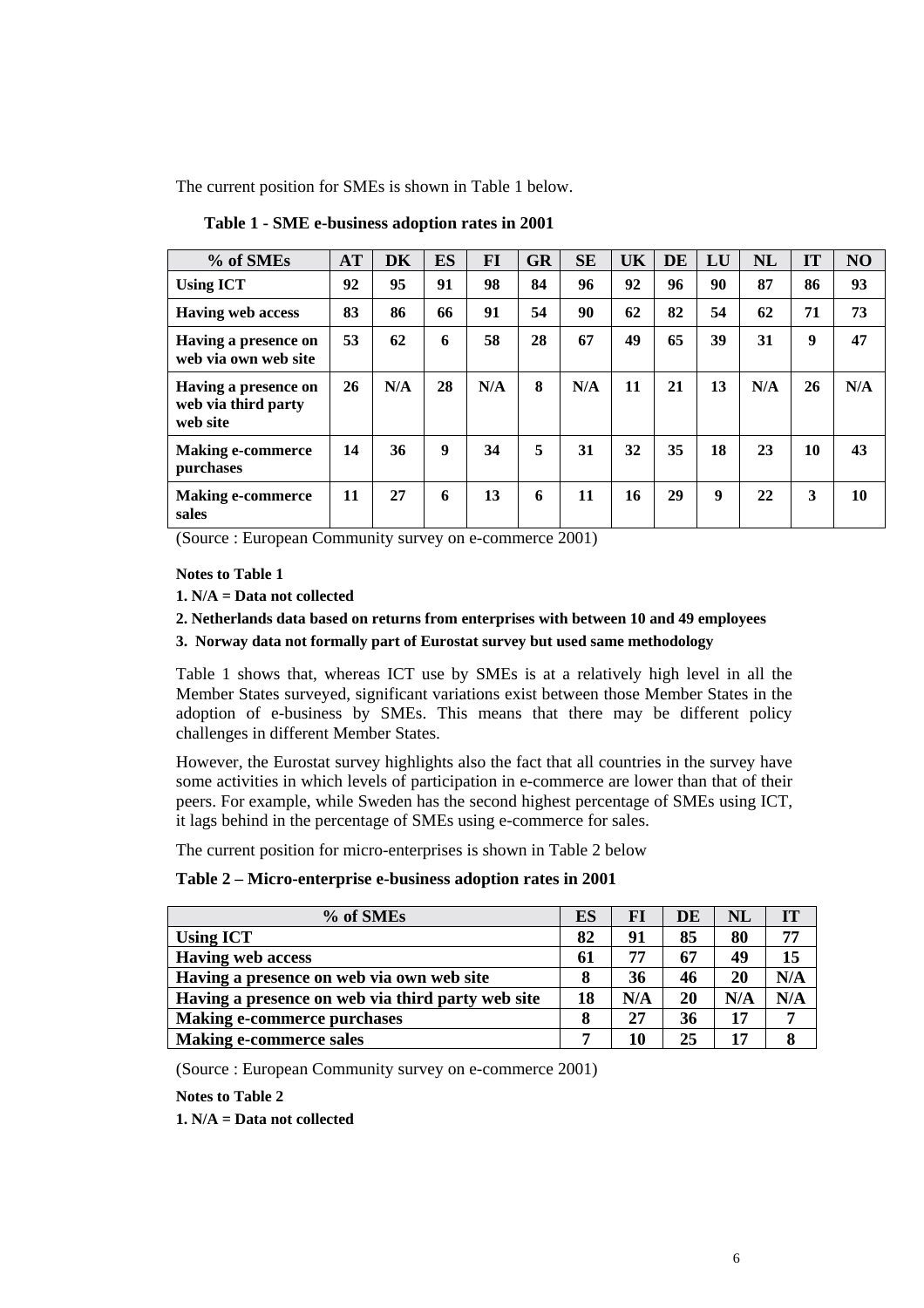<span id="page-7-0"></span>The analysis in the Eurostat survey is broadly confirmed by the 2001 ENSR survey on  $SMEs<sup>2</sup>$  ("the ENSR survey of SMEs"). As is the case with the Eurostat survey, this shows that micro-enterprises have lower levels of Internet access than SMEs. However, a comparison of the data for 1999 and 2001 suggests that micro-enterprises are catching up rapidly. The percentage of enterprises with less than ten employees having Internet access has increased from 40% to 70% in this period.



**Figure 1 – Access to Internet 1999 and 2001 by size of enterprise (% of SMEs)**

(Source : 2001 ENSR survey on SMEs)

## **1.3 ICT usage**

The percentage of SMEs using ICT in the countries surveyed ranges from 84% in Greece to 98% in Finland. It is widely accepted that some SMEs may never need to use ICT, even for the most common applications such as word processing.

These high percentages do not in themselves provide evidence about the purposes for, and frequency with which, SMEs use ICT. The following sections show that, in spite of the relatively narrow range of variation in percentages of use of ICT, there are in fact significant variations in the sophistication of use in the e-commerce domain. It is recognised that there may also be significant variations – not revealed by the Eurostat  $survey - in$  the intensity of ICT use for purposes other than e-commerce. For example, where SMEs have indicated that they currently use ICT, this does not reveal the extent to which they use hardware, software or networks or the capability or age of the systems used.

l  $2$  This wide ranging survey was carried out for DG Enterprise between May and August 2001, using telephone interviews. It included more than 7,500 enterprises with less than 250 employees across a wide range of economic sectors in 19 countries (the European Economic Area and Switzerland).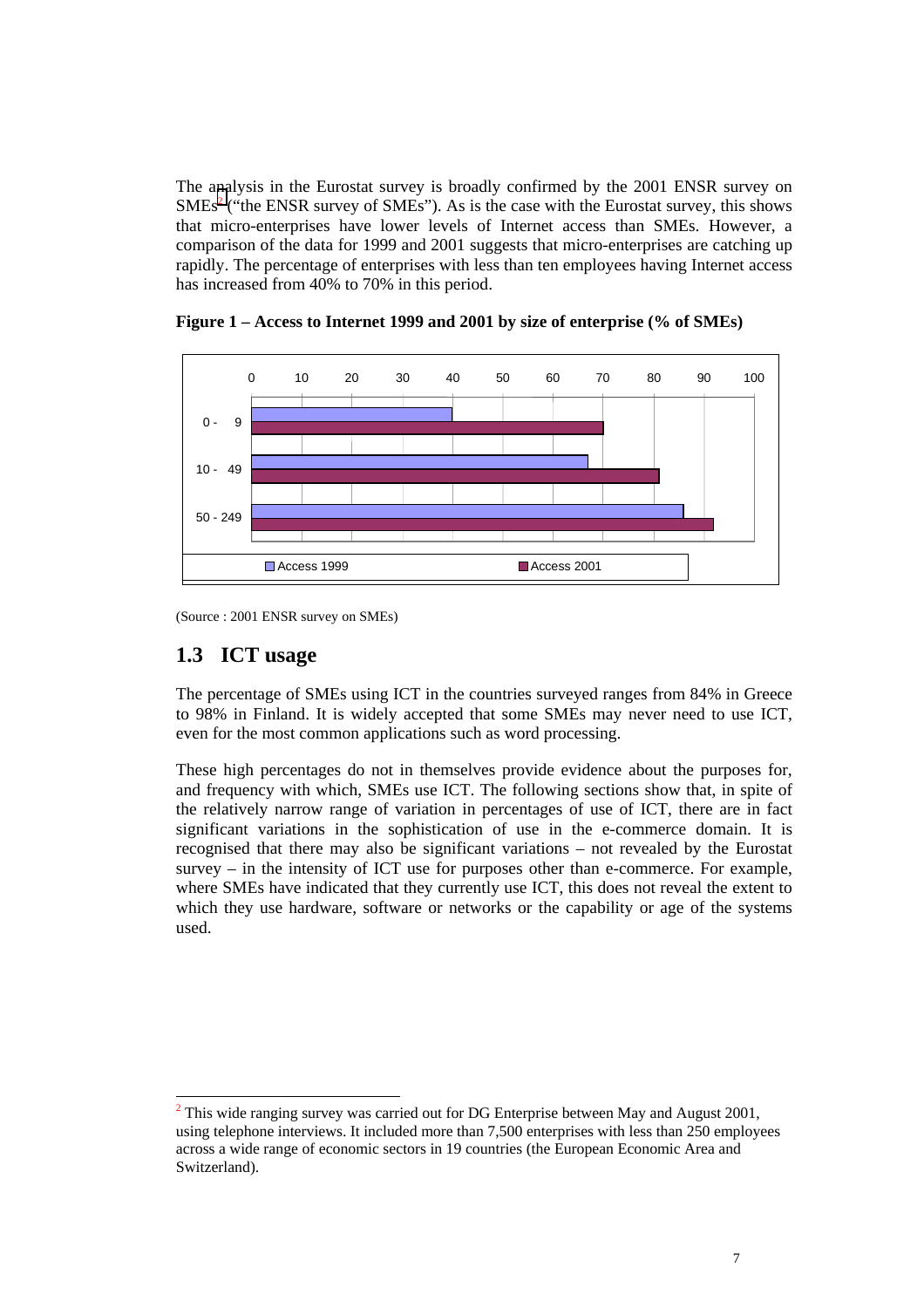**Figure 2 - SME use of ICT**



**% of SMEs using ICT - 2001**

The pattern of ICT usage for small SMEs – those with 10 to 49 employees – is similar to that for all SMEs. Further analysis of the data (not shown in the graph) shows that in all the countries surveyed more than 80% of smaller SMEs use ICT and levels of usage are within a few percentage points of that for larger SMEs (those with 50 to 249 employees).

Further insight into the use of ICT by SMEs is provided by the ENSR survey of SMEs, as shown in Figure 3 below.



**Figure 3 – Forms of ICT used by size of enterprise (% of SMEs)**

 <sup>(</sup>Source : European Community survey on e-commerce 2001)

<sup>(</sup>Source : 2001 ENSR survey on SMEs)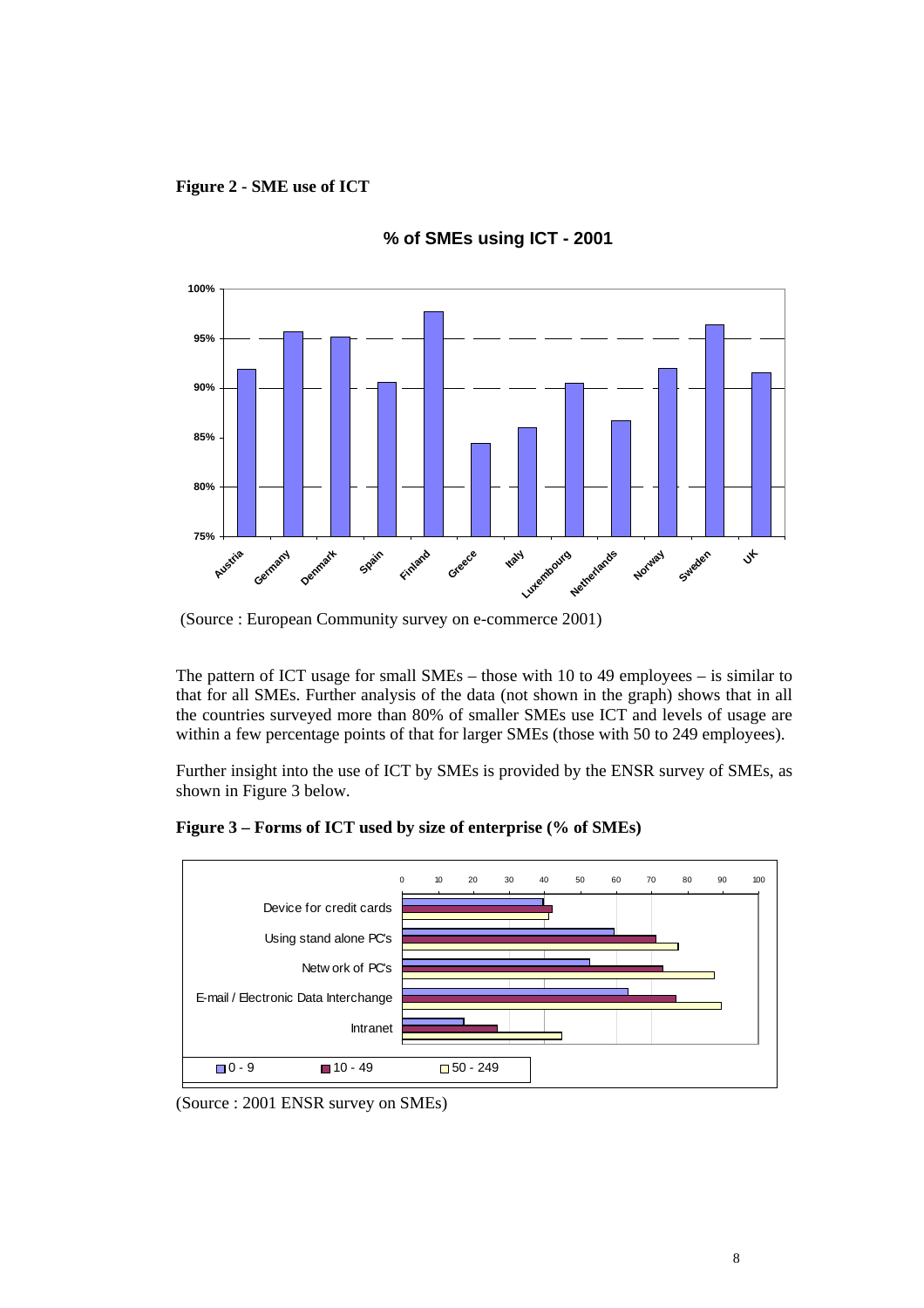<span id="page-9-0"></span>For most of the uses shown here there is a clear size-related pattern ie larger SMEs use PC networks, e mail/Electronic Data Interchange and intranets more widely than do smaller SMEs and micro enterprises. However, it is interesting to note that a majority of micro enterprises (53%) use a network of PCs, which implies some depth of use even amongst the smallest enterprises.

#### **1.4 Access to the internet**

The percentage of SMEs with Internet access ranges from 54% in Greece and Luxembourg to 91% in Finland. This represents a significant variation between the countries surveyed, and means that there are significant policy challenges for countries with lower percentages.

#### **Figure 4 - SME access to the Internet**



#### **SME Internet Access - 2001**

(Source : European Community survey on e-commerce 2001)

SME access to the Internet has increased significantly in the past two years. OECD data collected in 1999 for the countries included in this survey shows significantly lower levels of SME Internet access at that time (for example, 35% for Spain, 24% for Greece and 39% for UK). It is therefore to be expected that the picture will further change in the next years, following the same upward trend as has been the case with the connection of households to the Internet.

Finland and Sweden, with levels of Internet access at about 90%, are clearly leading and have almost reached saturation point in this respect. There are countries however, such as Greece, Luxembourg, the United Kingdom, Italy and Spain, with lower levels of access. This suggests the need for further analysis of the relevant inhibitors to a wider use of ebusiness in these countries.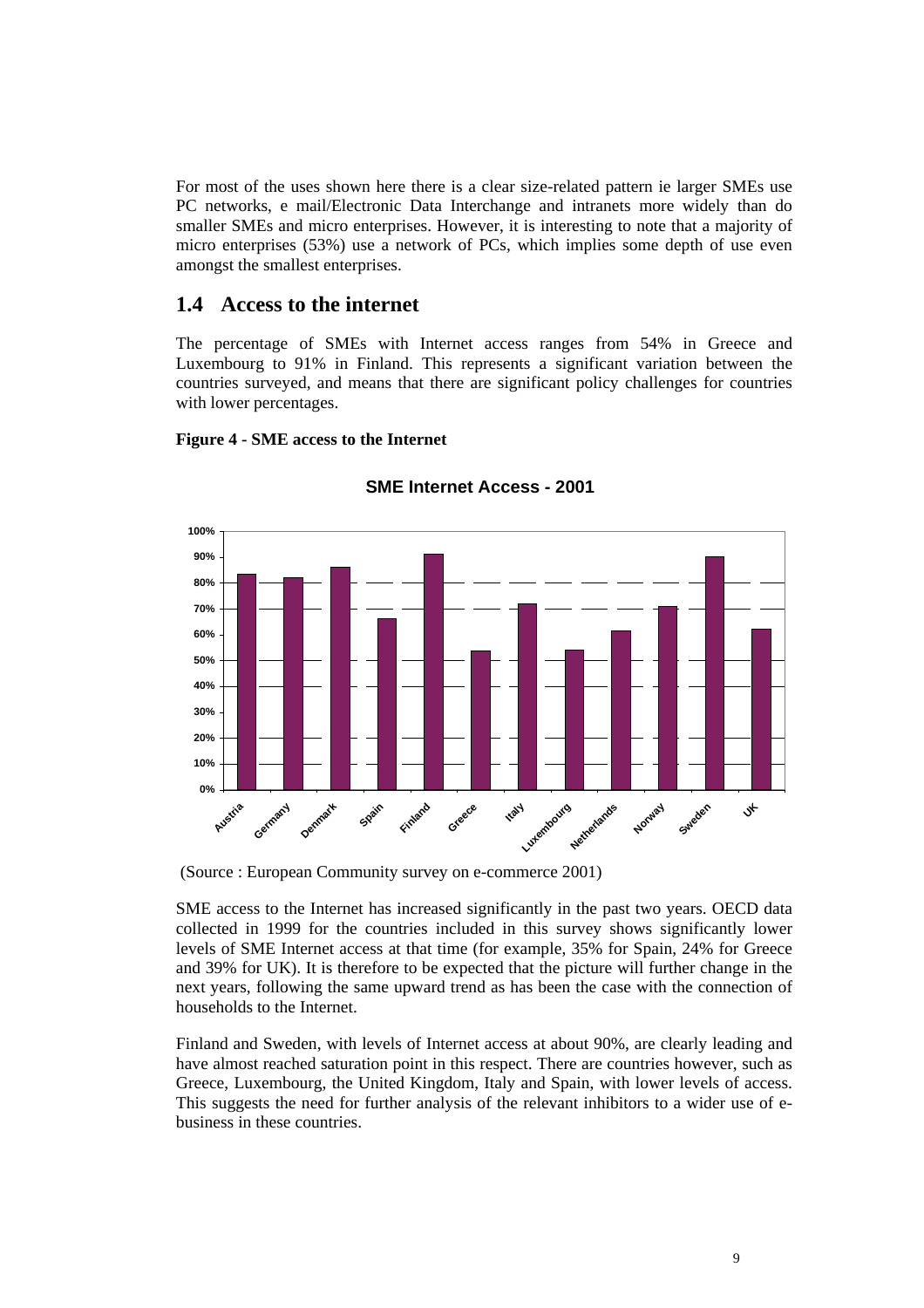#### <span id="page-10-0"></span>**1.5 Web presence**

l

SME web presence through web sites established, operated and maintained wholly or partly by SMEs themselves varies very widely across the countries surveyed. The percentage ranges from 6% in Spain to 67% in Sweden. However, these figures have to be read in conjunction with SME Internet presence via third party web-sites<sup>3</sup>.

**Figure 5 - SME web presence through own web site**



#### **SME Internet presence via own web site - 2001**

(Source : European Community survey on e-commerce 2001)

SME web presence through web sites established, operated and maintained wholly or partly by third party application service providers varies widely across the countries surveyed. It ranges from 8% of SMEs in Greece to 28% of SMEs in Spain. This is an indication of different degrees of outsourcing for all or some of these functions within the countries surveyed. In view of the time pressures faced by owners and managers of SMEs a much higher level of outsourcing might be expected in future, given that the use of ecommerce solutions is still in its infancy.

 $3$  The Eurostat survey gathered data on SME web presence both through the web sites established, operated and maintained by SMEs themselves as well as through those established, operated and maintained by third party application service providers. The two sets of data were not mutually exclusive. Some SMEs replied that they used third party application service providers for some but not all aspects of their web site. Such SMEs therefore answered "yes" to both questions in the survey, so that it is not possible to determine overall web presence by aggregating the responses to both questions.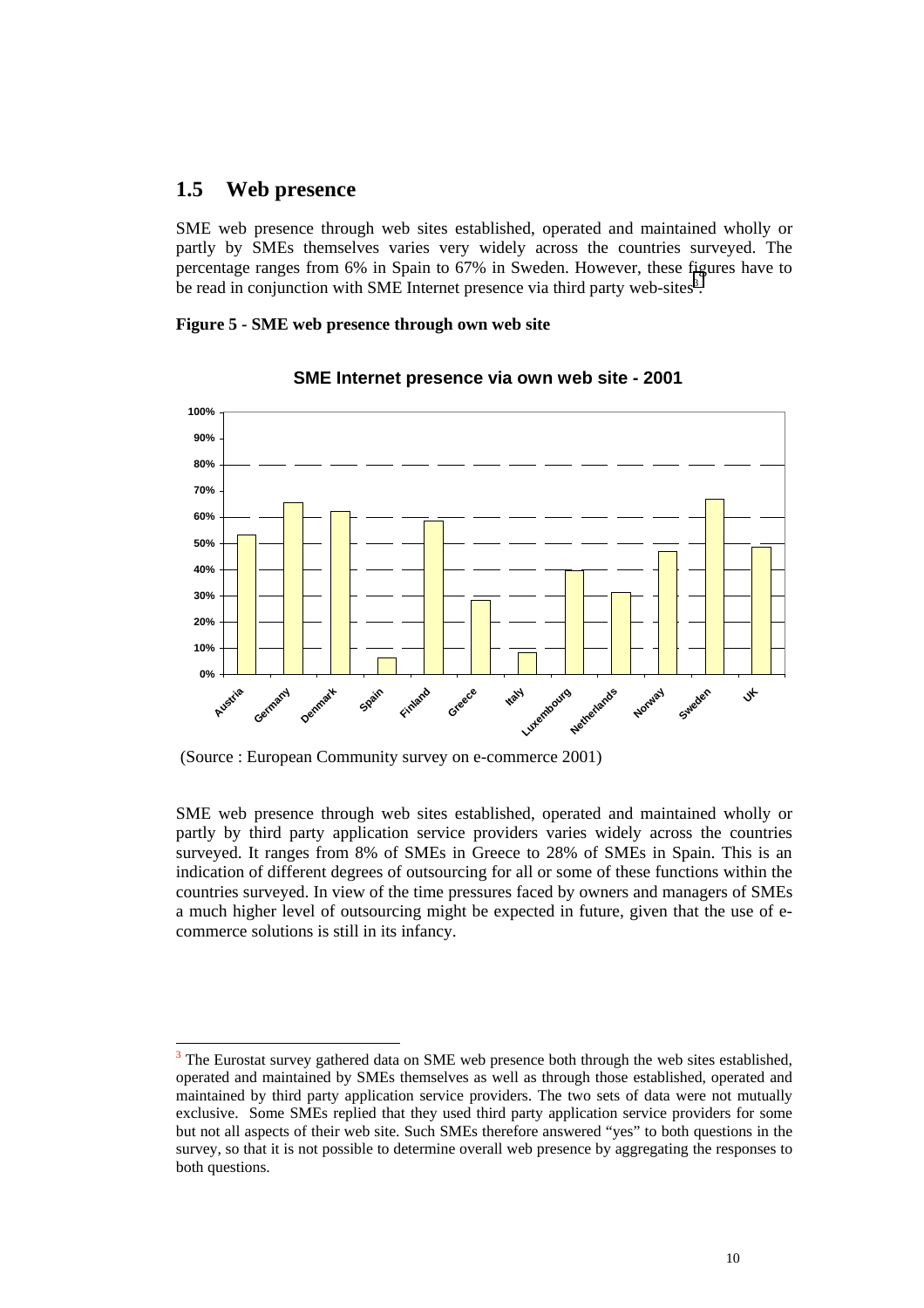<span id="page-11-0"></span>**Figure 6 - SME web presence through third party web site**



**SME Internet presence via third party web site - 2001**

(Source : European Community survey on e-commerce 2001)

### **1.6 Use of e-commerce solutions to make purchases**

Use of e-commerce solutions for purchases by SMEs is the first step in engaging in ecommerce transactions. In general, it does not require sophisticated knowledge or complex administrative processes from the buyer's point of view. However, the percentage of SMEs using e-commerce to make purchases is still remarkably low and varies widely across the countries surveyed. It ranges from 5% of SMEs in Greece to more than 30% in Sweden, the United Kingdom, Finland, Germany and Denmark and up to 43% of SMEs in Norway. This makes it pertinent to analyse the different inhibitors for a wider use of e-commerce solutions for SMEs in more detail.

There is a significant gap in most countries surveyed between levels of SME access to the Internet and use of e-commerce solutions to make purchases. In the countries most advanced in using ICT only about one third of the SMEs with Internet access actually use this to make purchases electronically. This gap is much wider in the countries that are lagging behind, though there is no common pattern. It is worth noting that, in some countries, although access to the Internet is the rule for SMEs, it is still the case that very few SMEs are using the Internet for e-commerce transactions. Austria is a clear example, with more than 80% of SMEs having access to the Internet, but only 14% of SMEs using e-commerce to make purchases.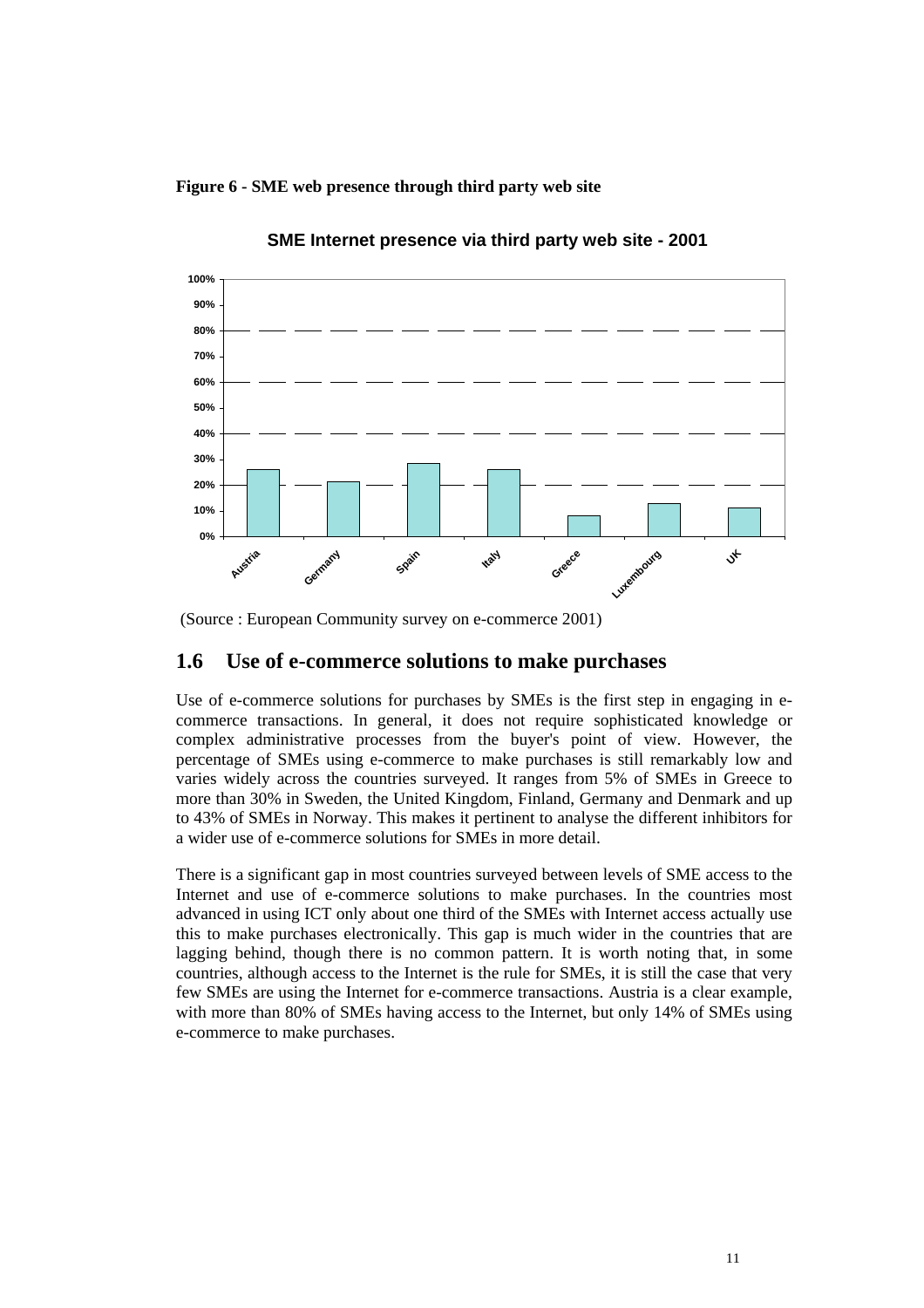<span id="page-12-0"></span>



**SME use of e-Commerce to make purchases - 2001**

### **1.7 Use of e-commerce solutions to make sales**

Only in Germany (29%) and Denmark (27%) do more than one quarter of SMEs use ecommerce to make sales. The range for the other countries surveyed is from 3% for Italy to 22% for the Netherlands. There is a significant gap in most of the countries more advanced in using ICT between levels of SME having a web presence and use of ecommerce solutions to make sales. Finland is a clear example, with 58% of SMEs having a web presence through their own web site but only 13% of SMEs using e-commerce for sales.





**SME use of e-Commerce to make sales - 2001**

(Source : European Community survey on e-commerce 2001)

 <sup>(</sup>Source : European Community survey on e-commerce 2001)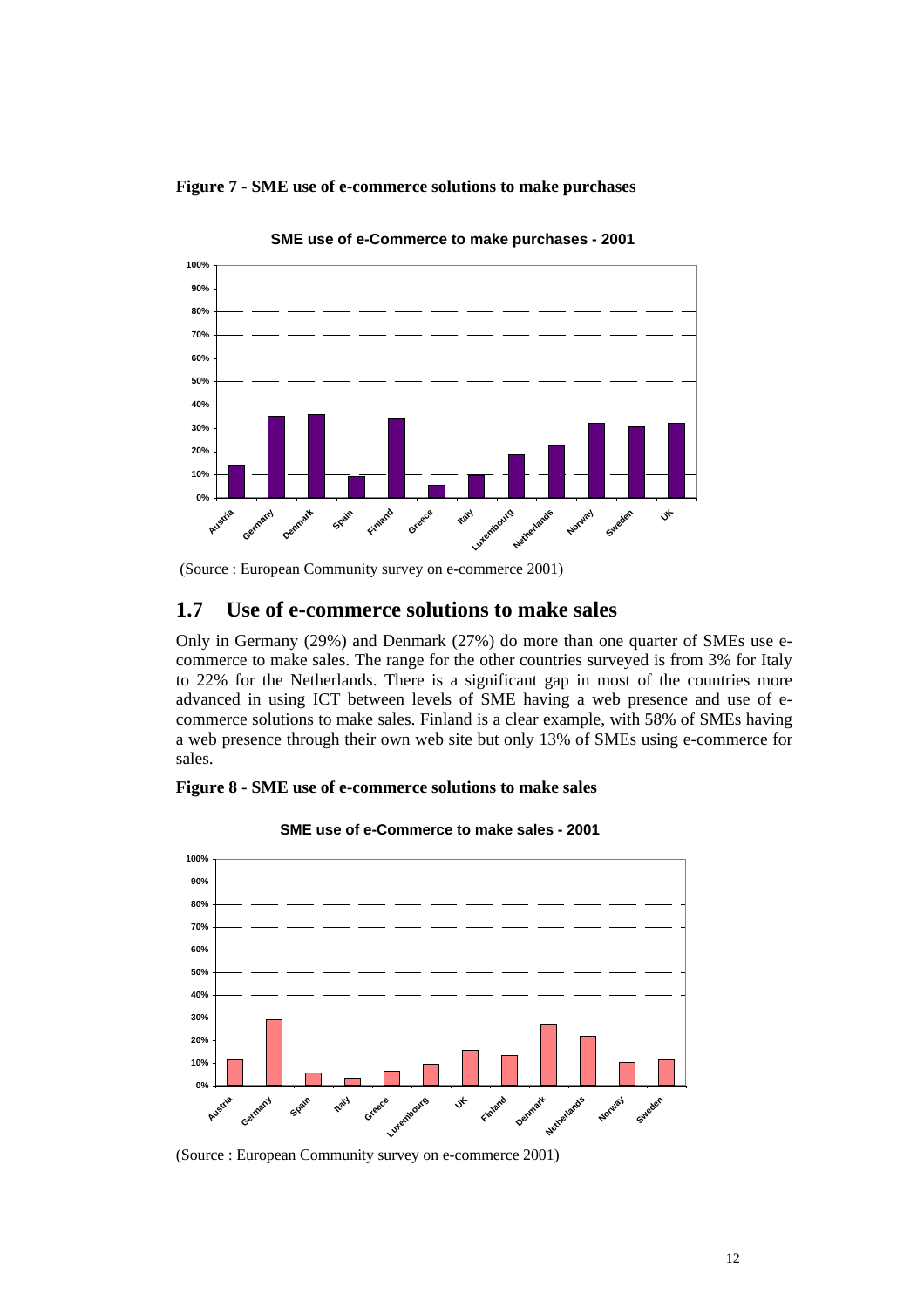<span id="page-13-0"></span>In all countries included in the Eurostat survey, except Greece, SMEs use e-commerce less for sales than for purchases. This reflects the greater complexity, noted above, of using e-commerce for sales than using e-commerce for purchases (eg need to match online offering with supporting logistics, need for scalability of response to demand, need to avoid channel conflict etc).

In this context, it is worth noting that there are significant differences between levels of ecommerce purchases and sales in some of the most advanced countries, such as Finland, Sweden, Norway and the UK. Equally, in some countries that are currently lagging behind in this respect, such as Greece, Spain and Austria, SMEs are using e-commerce for purchases and sales purposes at almost equal levels. This could imply that the "followers" have the tendency to adopt complete e-commerce solutions rather than starting only with simple applications. Therefore, the statistical picture may change faster in future than the current data suggests.

# **1.8 The main inhibitors for SMEs to "go digital"**

The Commission Communication "Helping SMEs to Go Digital" has identified a number of important barriers that SMEs are facing to adopt ICT and e-business. A clear understanding of the existing problems is important to identify necessary policy initiatives in this field and to assess them against the true needs of the SMEs. This analysis has to be kept under constant review as markets and technologies are changing rapidly and, therefore, so are the opportunities and risks of e-business as perceived by SMEs.

The e-commerce survey of Eurostat provides the most comprehensive picture of the main inhibitors to e-commerce in Europe. The following section is therefore mainly based on these statistical findings, though many other studies and surveys exist which provide policy makers with useful information on existing barriers and obstacles. The perception of the most important inhibitors in different countries is presented in Appendix 1, to this report.

Generally speaking, it seems appropriate to distinguish between risks perceived by SMEs to be barriers to adopting e-commerce, which will affect their motivation to do so, and real obstacles, based upon practical experience. In the earlier stages of adoption the perceived risks are likely to be stronger barriers for SMEs. As they adopt e-commerce, their main concerns are likely to be more practical. From a policy perspective if the factors which affect the motivation of SMEs to go digital are not addressed then the effect of the measures which seek to reduce the practical obstacles will be reduced.

The risks perceived by SMEs to be barriers to adopting e-commerce are related to the lack of commercial benefits expected and commercial problems expected to be associated with buying and selling on-line. Of these types of barrier, the most important barriers to e-commerce sales are that SMEs believe the goods or services they are offering not to be suitable for electronic trading and concerns about potential sales channel conflict. Legal uncertainty and uncertainty about making payments are the most important barrier to the use of e-commerce for purchases. In addition, the insufficient number of other ecommerce players, the lack of perceived benefits and logistics are reported as very important inhibitors for SMEs to migrate to a more sophisticated use of ICT in their business operations.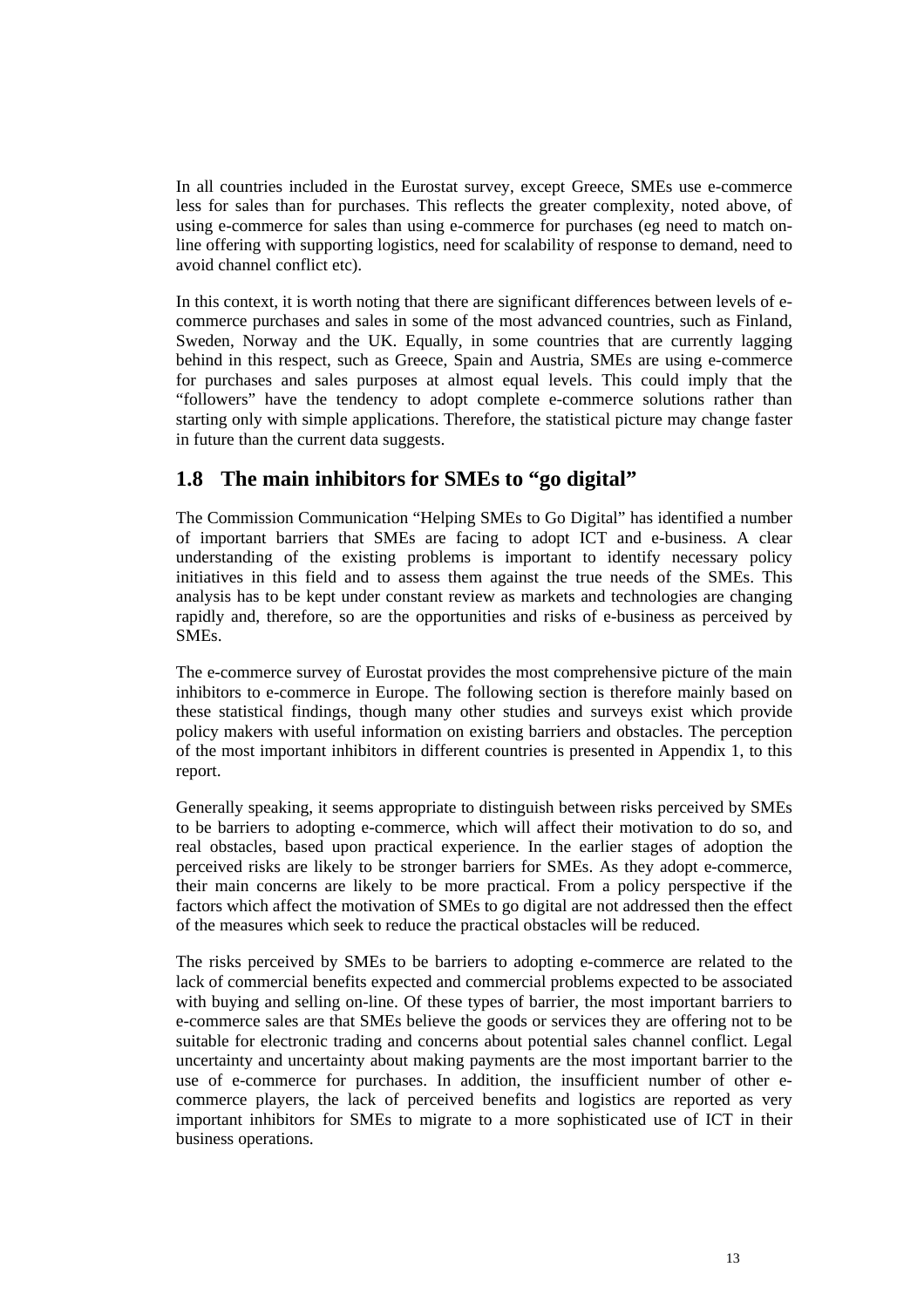#### **Unsuitability of goods and services for sale by e-commerce**

A significant number of SMEs are inhibited from adopting e-commerce to make sales because they believe that the goods and services which they offer are not suitable for sale via e-commerce. If this view continues to prevail it would represents a major barrier to realising the aims of *e*Europe, with e-commerce being regarded as SMEs' gateway to wider markets. It is, therefore, potentially, a very significant policy challenge for the public administrations across Member States. It could also lead to other SMEs not adopting e-commerce for purchases because of the unavailability of goods and services.

This inhibitor is very important to nearly half of Sweden's SMEs and is also very important to a significant percentage of SMEs in Finland (45%), Italy (39%), Spain (37%), Austria (35%) and the United Kingdom (31%).

#### **Concern about sales channel conflict**

The advent of the E-economy is changing market structures, creating opportunities for enterprises to increase revenues by selling to different markets and by using different sales channels, for example to sell directly to customers without using intermediaries. While this can be of benefit to a business, some SMEs remain concerned that this may have disadvantages. This could happen, for example, if a distributor, after being bypassed, decides to become a competitor or forms an alliance with a competitor, or if a competitor, damaged by the entry of the SME into its market, decides to compete with the SME in its own market.

Concern over sales channel conflict is a significant issue in two countries surveyed, being very important for nearly half of Spanish and Finnish SMEs.

#### **Legal uncertainty, particularly in respect of contracts, terms of delivery and guarantees**

The legal framework associated with e-commerce for domestic and, in particular, crossborder transactions, such as that relating to distance contracts and the acceptability of electronic signatures, is a particular issue for SMEs. This is because they often lack access to the internal legal resources or the financial resources to purchase those services.

Spanish SMEs surveyed said that, for 40% of them, legal uncertainty concerning contracts, terms of delivery and guarantees was a very important barrier to their adoption of e-commerce for purchases. It is also very important in Italy (mentioned by 37% of SMEs) the United Kingdom (mentioned by 24% of SMEs) and Austria (mentioned by 20% of SMEs).

This issue also impacts on SMEs considering the adoption of e-commerce for sales and in Italy it is regarded as very important by 35% of those surveyed. From the Eurostat figures it has to be concluded that legal uncertainties constitute, in some countries, an important barrier to e-business. This may call for policy actions to improve transparency about legal provisions applicable to electronic transactions.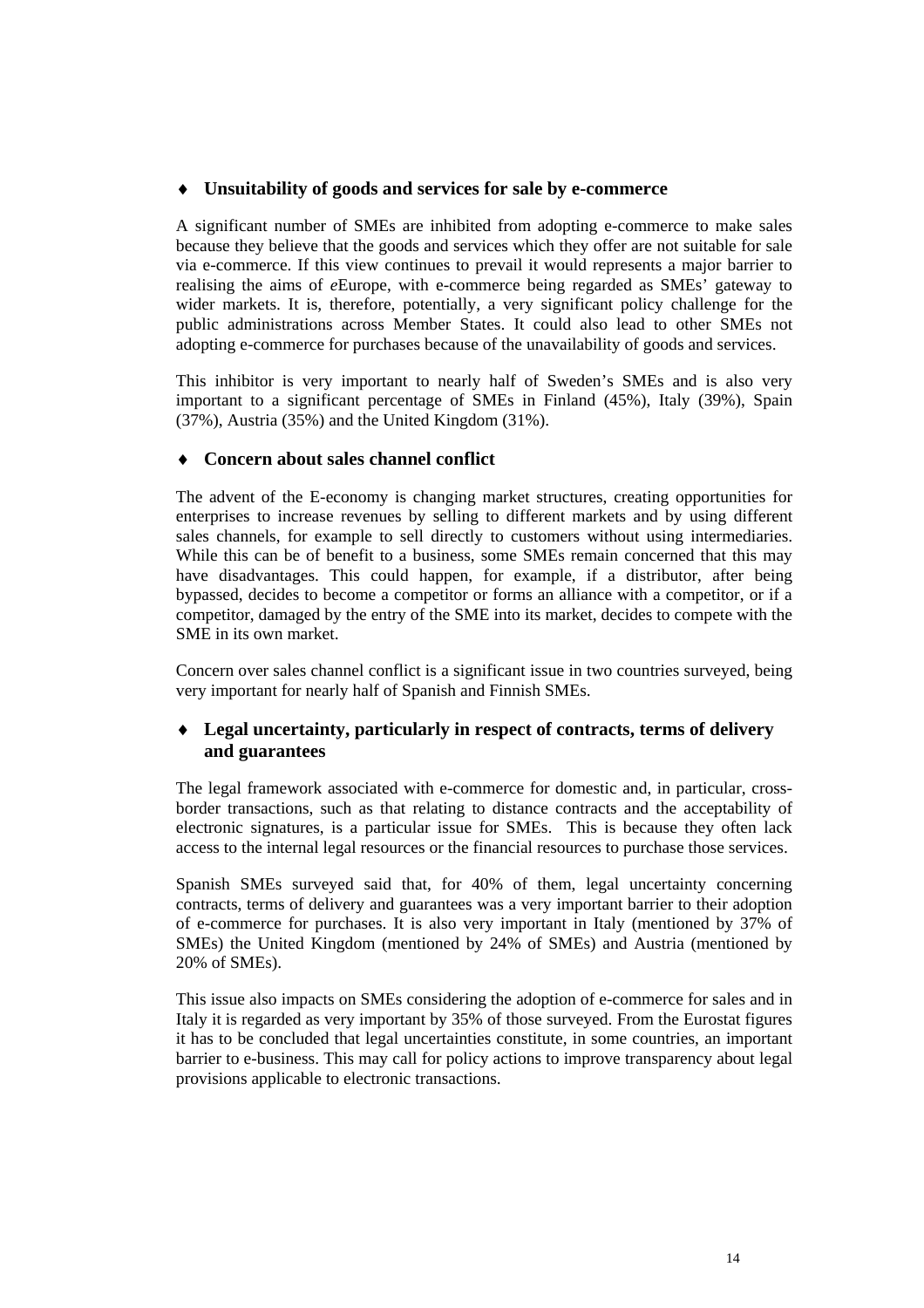#### **Uncertainty over payments**

Concerns of customers about security and confidentiality of payments reduce the incentive for businesses to invest in the adoption of e-commerce, because of the risk that, even if the product or service offering is competitive, consumers may not be comfortable about making on-line payments. The costs associated with establishing trust and reducing risks weigh more heavily on SMEs than on larger enterprises.

Uncertainty over payments represented a very important barrier for 37% of Spanish SMEs considering adoption of e-commerce for purchases and is also very important for 33% of SMEs in Italy and almost 20% of SMEs in Austria, Germany and the United Kingdom.

Similarly, uncertainty over payments represented a very important barrier for 35% of Italian SMEs considering adoption of e-commerce for sales and is also very important for 32% of SMEs in Spain, 23% in Austria and 20% in the United Kingdom.

#### **Insufficient number of suppliers or customers to make e-commerce worth while**

Each individual enterprise will need to weigh the potential benefits from adopting ecommerce against the cost of doing so. There will be some SMEs, choosing to serve local markets and with owners who are satisfied with the profit they are making from the business, for whom the benefits will not outweigh the costs of further extending the ebusiness activities. In other cases, however, SMEs may not be entirely free to take their decision alone. As suppliers of larger enterprises they will have to respond to the fact that e-business for them is becoming increasingly the norm of doing business.

There are four countries in which at least 20% of SMEs regard the absence of a sufficient customer base as a very important barrier to the adoption of e-commerce for sales ie Italy (31%), Finland (29%), Spain (27%) and Sweden (25%). This issue is related to the cost of developing and maintaining e-commerce systems, mentioned as a very important barrier to the adoption of e-commerce for sales by 31% of SMEs in Sweden, by 26% of SMEs in the United Kingdom and by 22% of SMEs in Austria, Spain, Finland and Italy.

#### **Lack of perceived benefits of Going Digital for the company**

Lack of interest in e-commerce opportunities, and scepticism about benefits of them, has increased amongst SMEs following the recent developments in e-business. The crash of many dot.coms has often led to insufficient weight being given to the cost of not "going digital", especially by SMEs in mature sectors which to date have been less influenced by the E-economy and have continued to be sufficiently profitable for the needs of the owner.

The Eurostat survey asked SMEs to consider the extent to which lack of perceived benefits was a barrier to Internet use. It is regarded as a very important barrier to the use of the Internet by 27% of SMEs in Finland, 22% of SMEs in Spain and 21% of SMEs in the United Kingdom. Further analysis is necessary to clearly distinguish between a lack of awareness about potential benefits and the true absence of them.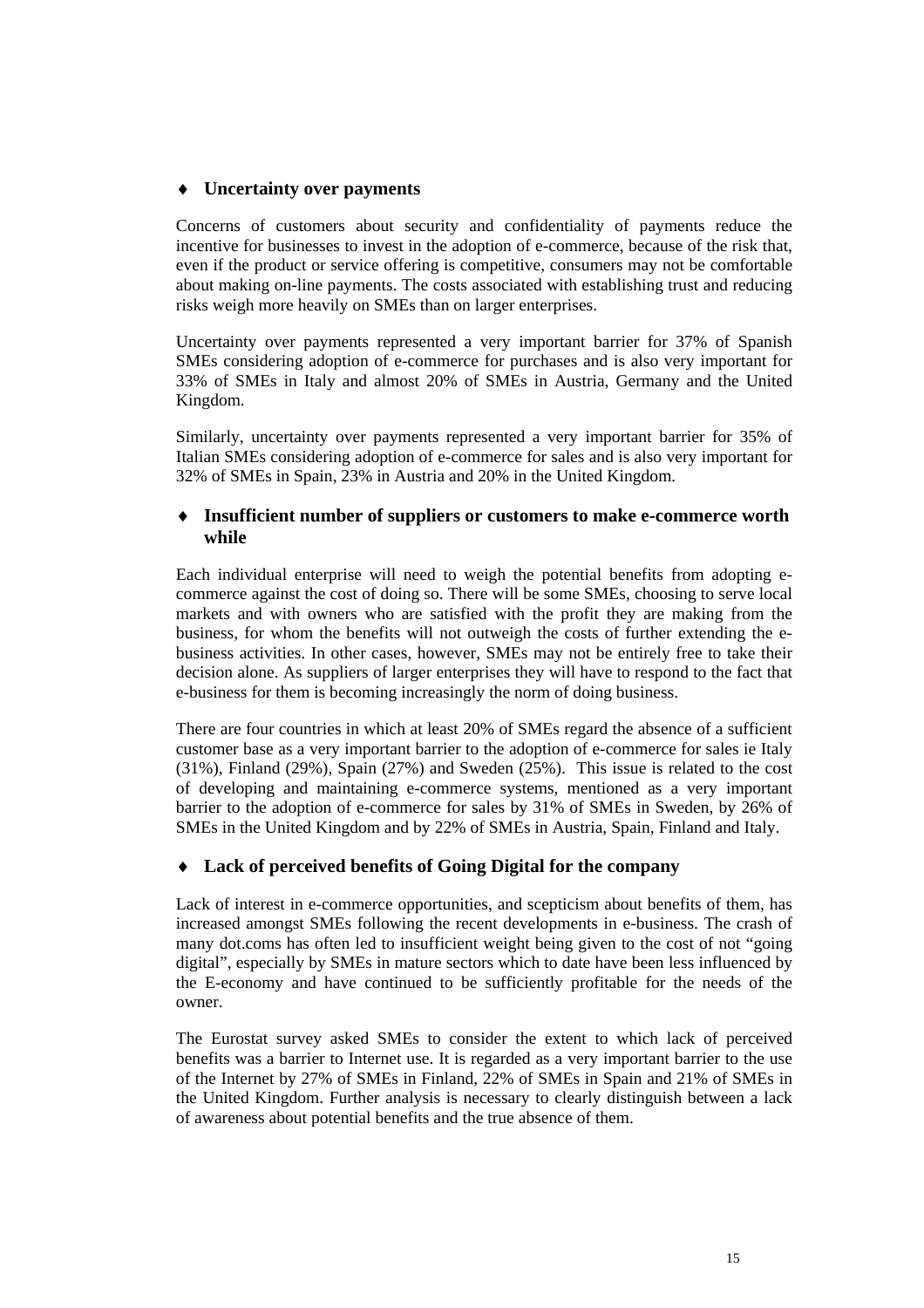#### **Logistics problems (speed and timeliness of delivery)**

It became clear even during the dot com bubble that it is not sufficient to have a name and a product to adopt e-commerce successfully. It is also necessary for an enterprise to have in place the distribution and delivery channels capable of meeting customer expectations. Many businesses are facing the organisational challenge of moving towards a mixed model of on-line and physical presence (the so-called "bricks and clicks" model) or of entering into alliances to help them meet their delivery promise.

Concern over logistics problems was regarded as a very important barrier to the adoption of e-commerce for purchases in Spain (mentioned by 20% of SMEs) and to the adoption of e-commerce for sales in Finland and Spain (mentioned by 23% and 21% of SMEs respectively).

#### **Delivery costs too high for goods purchased by e-commerce**

While the use of e-commerce to make purchases potentially widens the sources of supply and the competitiveness of supply prices for SMEs, these potential advantages may be outweighed by delivery costs if the suppliers are geographically distant.

SMEs included within the Eurostat survey did however, generally not regard this as a very important barrier to the use of e-commerce for purchases.

The second category of obstacles relates to technical issues, ranging from the cost of Internet access and slow and insecure Internet technologies to the lack of ICT skills. Of these types of inhibitor, the lack of security on the Internet, and the slow speed and instability of telecommunications networks rank the highest followed by the cost of establishing and maintaining Internet access, and the lack of appropriate e-business skills.

#### **Lack of security**

SMEs remain very concerned about the security aspects of Internet access, and in particular of hacking and viruses. SMEs are faced with either investing the time to protect themselves against these risks, or, if they use a third party to manage their web access, satisfying themselves that these risks are being sufficiently addressed by their Application Service Provider.

For example, 48% of SMEs in Germany say that concerns about security are a very important barrier to their use of the Internet. This is also very important to a significant percentage of SMEs in Austria (40%) Finland (38%), Italy and the United Kingdom (37%) Spain (34%) Sweden (29%) and Denmark (26%). Therefore, security should be among the main concerns to be addressed.

#### **Data communication too slow or unstable**

Speed and reliability of communications remain significant concerns for SMEs. They are particularly relevant to SMEs because of the diversity and weight of the generally perceived (and often real) time pressure on their owners.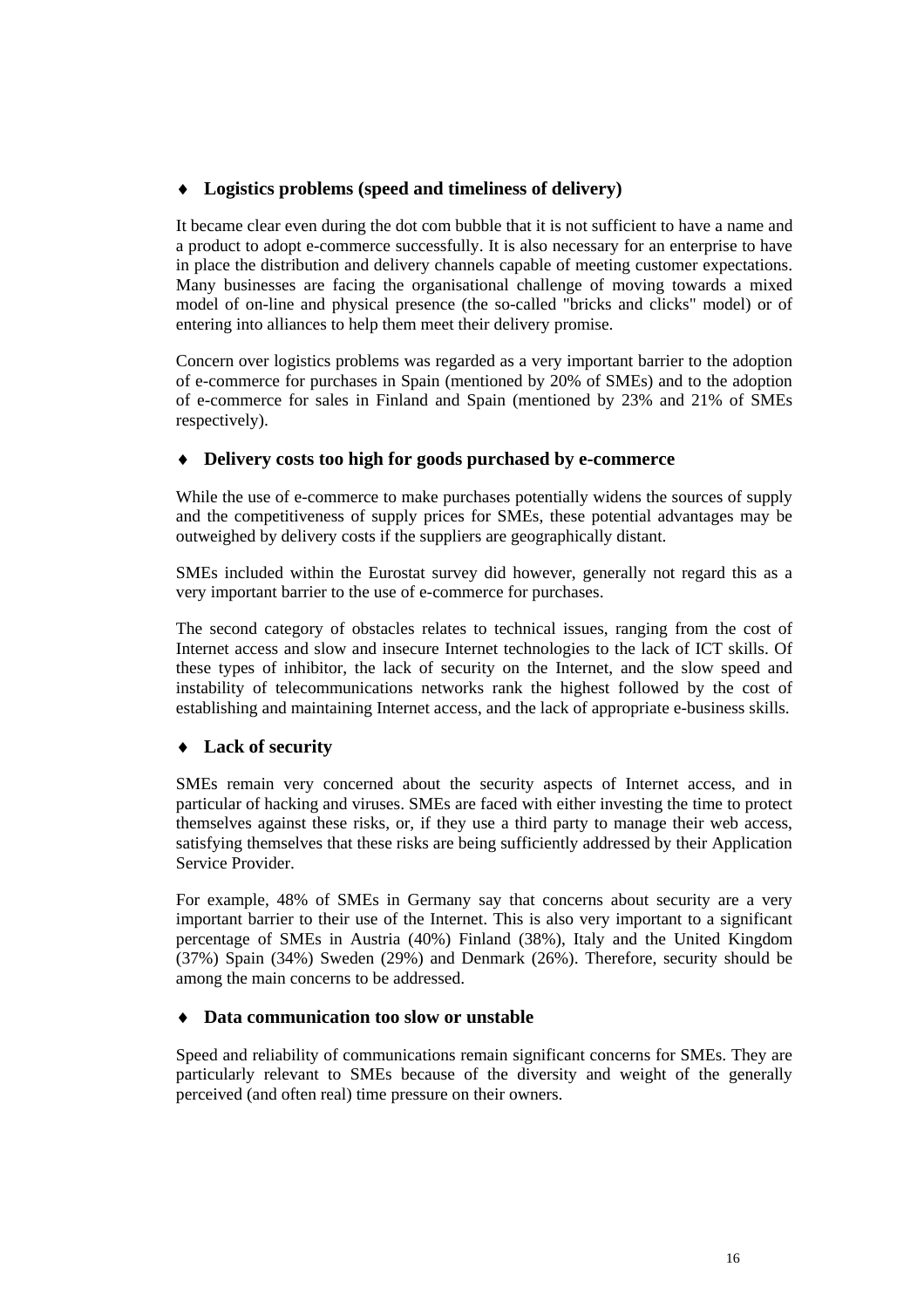Nearly 40% of SMEs in Spain say that the speed and reliability of data communication networks is a very important barrier to their use of the Internet. The issue is also very important in Germany (mentioned by 24% of SMEs), Sweden and Italy (mentioned by 23% of SMEs), Austria and the United Kingdom (mentioned in both countries by 22% of SMEs).

#### **Set up/access costs too high**

The initial and continuing cost of Internet access has dropped in recent years, and matters continue to change rapidly in this field, but it remains a significant influence on SME behaviour. Key factors include concerns about the rising cost of maintenance and servicing an Internet presence and the continuing need to reduce telecommunications costs through further liberalisation of the telecommunications market. The lack of flat rate access is a particular concern, especially for B2C which is boosted by high intensity online access by consumers.

Set up and access costs are particularly important barrier to Internet use in Sweden (mentioned by 27% of SMEs).

#### **Lack of ICT and e-commerce skills**

Sufficiency of skills both in ICT generally and e-commerce specifically (both for direct employment and through purchase from third parties) are generally thought to be a major issue for SMEs. They depend critically on "on the job" competence and are competing with larger enterprises in a market where there is an overall skills shortage.

The Eurostat survey asked SMEs to assess the significance of lack of skills as a barrier to Internet use. Finland was the only country where more than 20% of SMEs cited lack of skills as a very important barrier to the use of the Internet. This is surprising, given the evidence from other sources which suggests that ICT and e-commerce skill shortages are a real issue. It may reflect the fact that many SMEs have not yet realised the problem which they will face, which is in itself a potentially serious policy challenge for Member States.

#### **A summary overview of the main inhibitors**

The outcome of surveys clearly depends on the methodology of the survey and the composition of the sample response. In the case of inhibitors to the adoption of ecommerce, the outcome will also be influenced by the balance of answers between those who do and do not have practical experience of its implementation. Nevertheless, it is interesting to note that, despite the different methodology adopted, and the different scope of the sample, the Eurostat survey and the ENSR survey of SMEs show some similar outcomes (see Table 3 below and Figures 9 to 11 in Appendix 1). This is particularly true of the extent to which skill shortages and the suitability of products and services for ecommerce transactions are regarded as inhibitors to Internet use.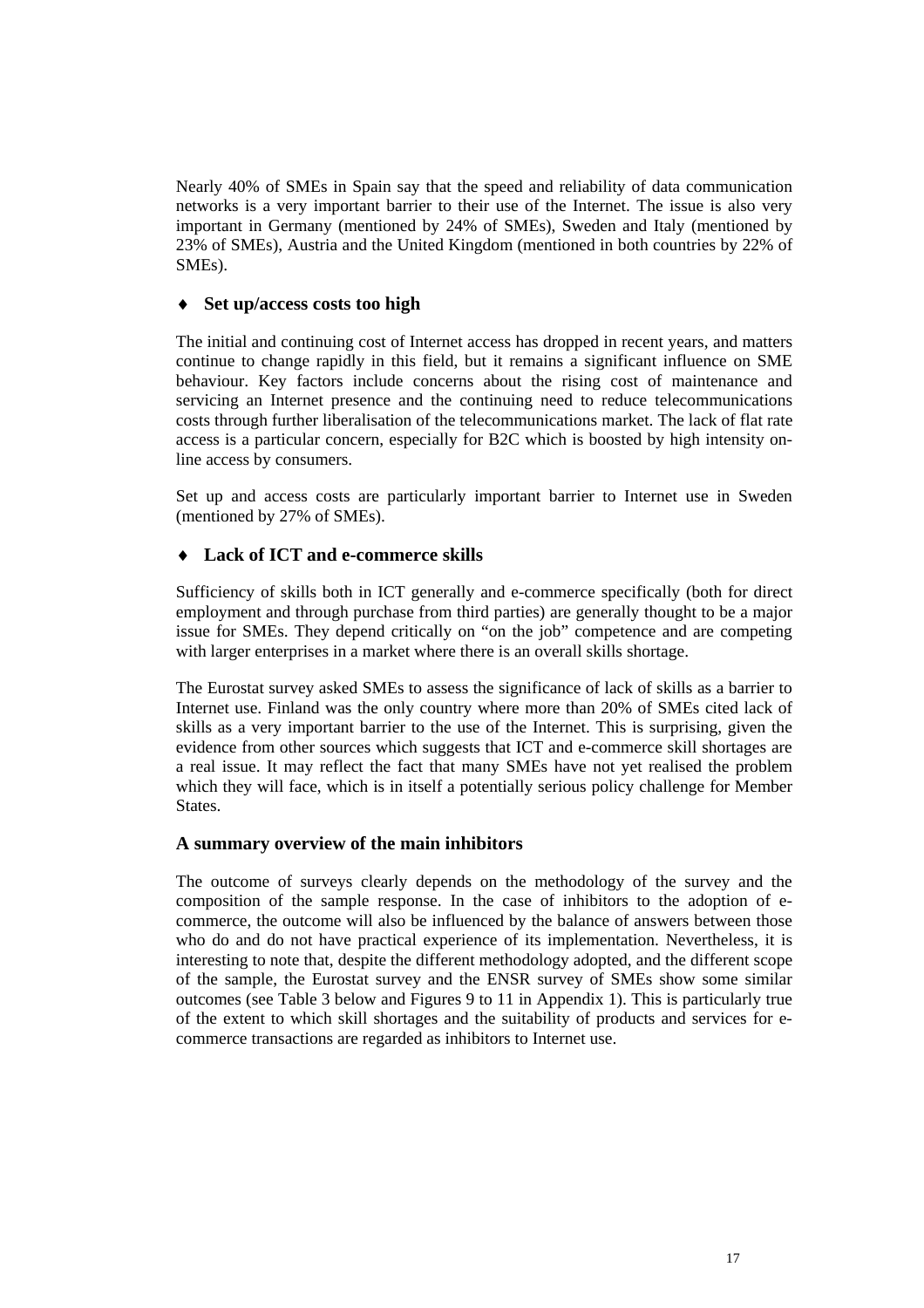| Table 3 - Single most important reason for not using the Internet, by size of |  |
|-------------------------------------------------------------------------------|--|
| enterprise                                                                    |  |

| <b>Reason for not using Internet</b>            | Size of enterprise          |               |            |  |
|-------------------------------------------------|-----------------------------|---------------|------------|--|
|                                                 | $0 - 9$                     | $10 - 49$     | $50 - 249$ |  |
| No skilled personnel                            | 17                          | 20            | 16         |  |
| It would not pay off                            | 18                          | 14            | 16         |  |
| Do not trust technology/security                | 3                           | 2             | 3          |  |
| No confidence in regulatory environment         |                             |               | 2          |  |
| National differences in consumer protection     | $\mathbf 0$                 | 4             | O          |  |
| Cost of distribution product too high           | $\mathcal{D}_{\mathcal{L}}$ | $\mathcal{D}$ | O          |  |
| Customers' access to internet is insufficient   | 6                           | 9             | 5          |  |
| Does not apply to my type of enterprise/product | 43                          | 40            | 40         |  |
| Don't know/no answer                            | 9                           | q             | 18         |  |
| <b>Total</b>                                    | 100                         | 100           | 100        |  |
|                                                 |                             |               |            |  |

(Source : 2001 ENSR Survey on SMEs)

This shows that:

- in general, micro-enterprises (0-9) and middle-sized SMEs (10-49) share problems to the same degree as larger SMEs (50-249);
- the ICT skills gap is seen as being more important by middle-sized SMEs than by micro-enterprises and by larger SMEs;
- national differences in consumer protection legislation are seen as being important only by middle-sized SMEs. This could be because micro-enterprises, generally, are not engaged in cross-border trading whereas larger SMEs may have the resources to deal with the legal issues arising.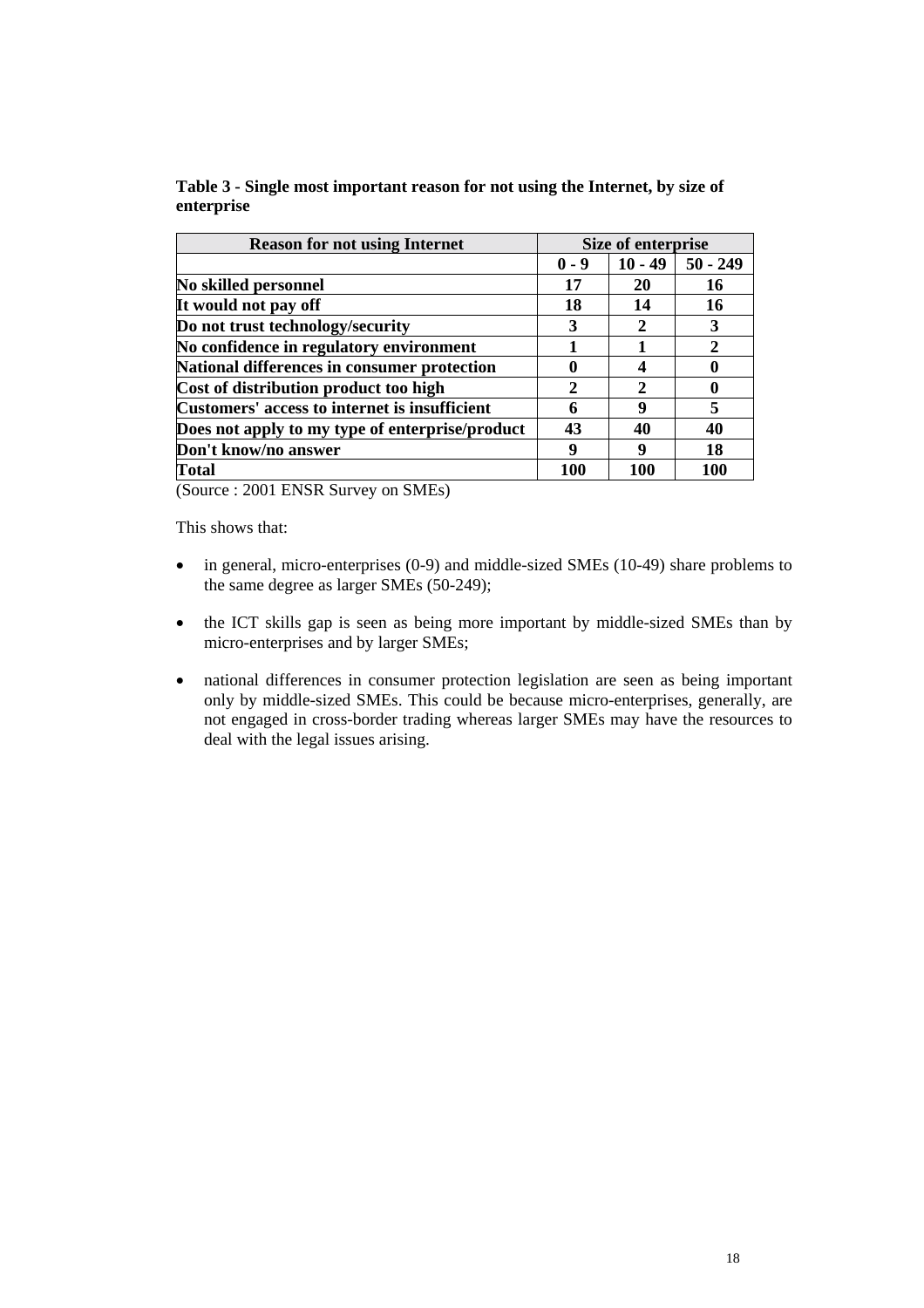# <span id="page-19-0"></span>**2 From inhibitors to policy challenges**

Following the analysis of existing inhibitors to e-business, a number of policy challenges can be identified. However, not all barriers and obstacles call for policy actions. The main responsibility for the transition towards the e-economy remains with the enterprises themselves. Not all enterprises may have a commercial interest in e-business and many of the still existing problems will be solved by competitive market solutions. However, policies need to address those inhibitors to the adoption of e-commerce which are of a legal nature or are of particular political concern.

Whilst enterprise policy should not directly interfere in markets or replace the selfresponsibility of entrepreneurs, policies could act as 'enablers' aiming to create a reliable, stable and open environment, encouraging companies to adopt e-business practices. Like in other fields, SMEs would benefit in particular from open and transparent electronic marketplaces, inter-operable, secure and trustworthy e-business solutions, e-government, fiscal incentives and a level playing field with larger enterprises. This includes:

- the need for a stable legal and regulatory framework, in particular for cross-border trading, balancing the needs of suppliers and consumers and for accessible and affordable alternative dispute resolution mechanisms (ADRs);
- the need for further liberalisation of the Telecommunications supply, which has had the effect of lowering prices for the Internet access which underpins the adoption of e-commerce;
- the need for inter-operable ICT solutions. These will increase the likelihood that ecommerce via the Internet can avoid the exclusivity often associated with Electronic Data Interchange (EDI) and thus promote its adoption;
- the need for governments to make sophisticated use of the ICT and provide their services to enterprises electronically. This would not only create an incentive for many enterprises to step into the e-business world, but would also provide a tool in order for firms to increase their efficiency in terms of administrative procedures and reduce their administrative costs:
- the need for access to finance, as many traditional finance providers are wary of lending against 'unproven' and therefore higher risk business strategies and ideas. In many cases e-business is seen as an 'unknown' discipline, although there is a growing cadre of professional investors who actively seek out e-business and other knowledge economy type firms. Typically these are venture capitalists, managers of new technology based funds, business angels and increasingly corporate investors.

At both European and national level, the necessary steps have been taken to address these key issues. The legal framework for e-commerce has been widely established and the telecommunication markets are being liberalised. The eEurope initiative provides the framework to foster e-applications in many areas of public interest. In this context, egovernment has been identified as a key priority, followed up by a series of actions to promote e-procurement and other public services delivered online. Also the question of venture capital has been properly addressed and actions have been launched to facilitate the access to funding for SMEs.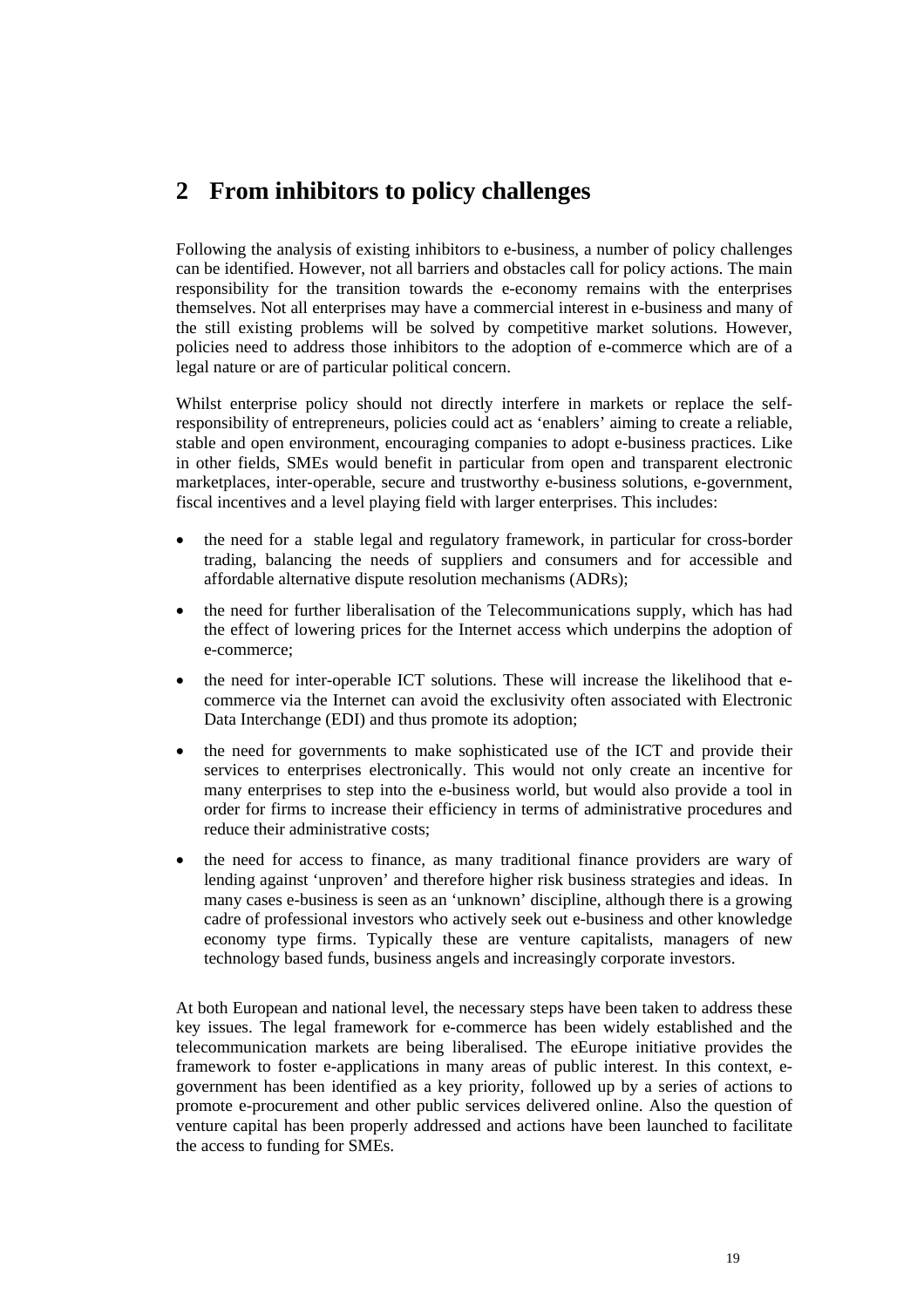Although these policies are addressed to all enterprises and citizens, SMEs will in many cases be among the main beneficiaries. This results already from that fact that in most European countries SMEs represent over 99% of enterprises, with a total number of over 19 million in the European Union. For the purposes of this benchmarking study, such horizontal actions and initiatives will, however, not further considered as they are not within the scope of this study.

Apart from the general policies in support of e-business in Europe, the question arises what should and could be done more specifically to facilitate the transition towards the e-Economy for SMEs. As SMEs represent most of the European enterprises, the further take-up of e-business solutions strongly depends on them. Table 4 summarises possible policy responses to the main inhibitors to e-business.

| <b>Key inhibitors</b>            | <b>Policy Challenges</b>                              | <b>Policy Responses</b>                |
|----------------------------------|-------------------------------------------------------|----------------------------------------|
| Set up/access charges too high   | To lower the cost of telecomms                        | Telecomms liberalisation<br>$\bullet$  |
| Lack of E commerce skills in or  | To improve skill levels in the                        | Promote education in ICT<br>$\bullet$  |
| available to businesses          | workforce                                             | and e-business                         |
|                                  |                                                       | Increase the numbers<br>$\bullet$      |
|                                  |                                                       | trained in ICT and e                   |
|                                  |                                                       | <b>Business</b>                        |
| Lack of perceived benefits for   | Publicise the benefits of e-                          | Programmes to demonstrate<br>$\bullet$ |
| the company                      | business                                              | the benefits of e-business             |
| Lack of security                 | To provide an environment of                          | Adoption of e-business<br>$\bullet$    |
|                                  | trust and confidence in e-                            | legislation such as the e              |
|                                  | business                                              | <b>Commerce Directive</b>              |
| Data communication too slow or   | To ensure high speed networks                         | Telecomms legislation to<br>$\bullet$  |
| unstable                         | are more widely available                             | promote consumer choice                |
|                                  |                                                       | and ensure quality of access           |
|                                  |                                                       | to high speed networks                 |
|                                  |                                                       | (unbundling the local loop,            |
|                                  |                                                       | legislative framework for              |
|                                  |                                                       | M-Commerce etc)                        |
| Unavailability of goods and      | Publicise the benefits of e-                          | Remove more Internal<br>$\bullet$      |
| services for purchase by E       | business                                              | Market obstacles to cross              |
| commerce                         |                                                       | border trading                         |
|                                  |                                                       | Programmes to demonstrate              |
|                                  |                                                       | the benefits of e-business             |
| Perceived unsuitability of goods | Assess the extent to which some                       | Ensure legislative<br>$\bullet$        |
| and services for sale by E       | goods are suitable for e-                             | framework provides                     |
| commerce                         | commerce, to encourage<br>suppliers to overcome their | sufficient certainty for               |
|                                  | perceptions of e Commerce                             | suppliers to sell goods and            |
|                                  | sales 'appropriateness', and to                       | services through distance<br>selling   |
|                                  | encourage consumers to buy a                          | Promote awareness through<br>$\bullet$ |
|                                  | wider range of goods/services                         | examples of the suitability            |
|                                  | electronically                                        | of a range of goods and                |
|                                  |                                                       | services via case studies, E-          |
|                                  |                                                       | marketplaces etc to give               |
|                                  |                                                       | suppliers and customers                |
|                                  |                                                       | confidence to buy and sell a           |
|                                  |                                                       | wide range of goods                    |

#### **Table 4 – Inhibitors, policy challenges and responses**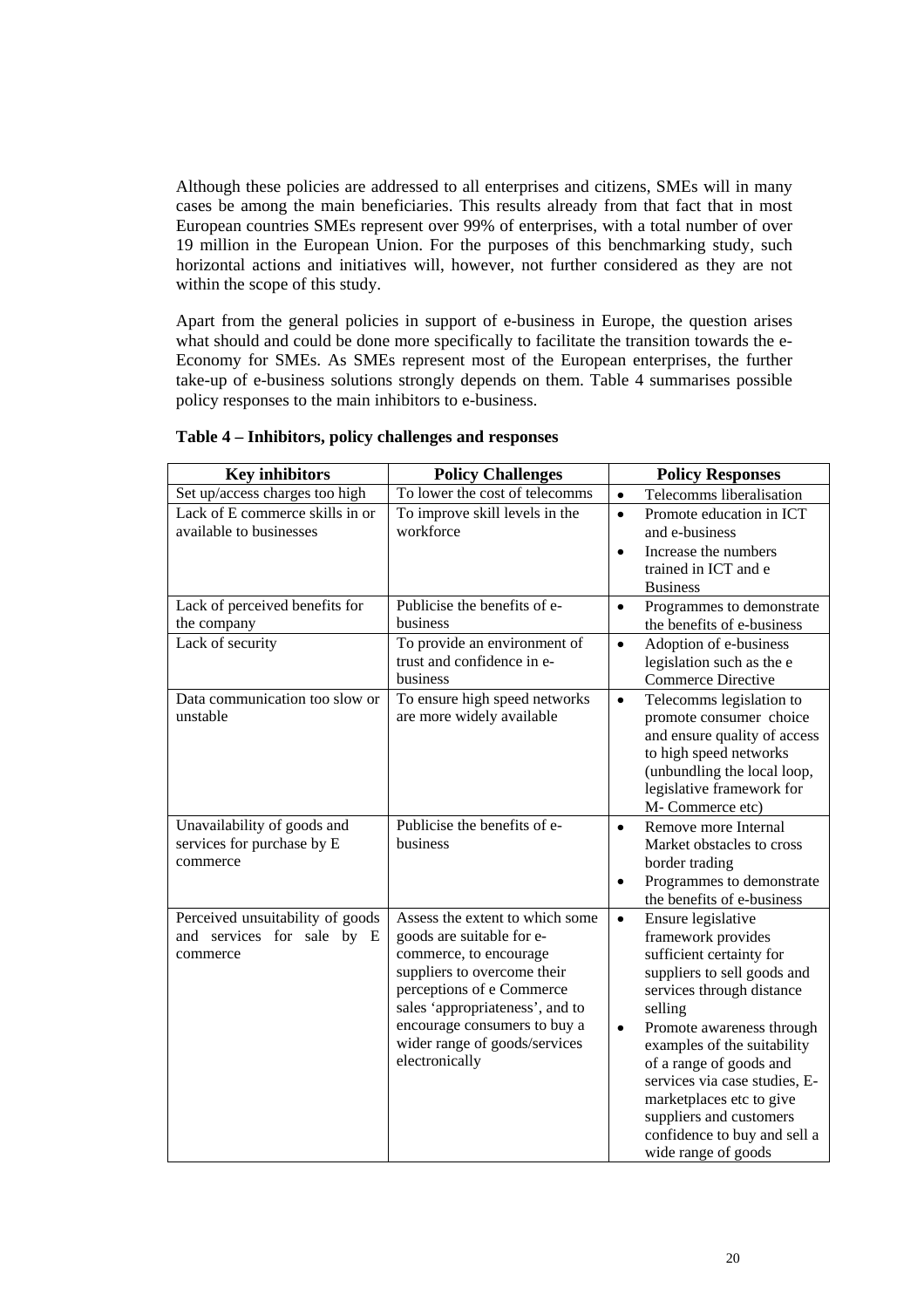<span id="page-21-0"></span>

| Insufficient number of suppliers<br>or customers to make E<br>commerce worth while              | To encourage greater use of e<br>Commerce                                                                    | Ensure legislative<br>$\bullet$<br>framework provides<br>adequate supplier and<br>consumer protection and<br>confidence to sell and<br>purchase goods and<br>services<br>Programmes to demonstrate<br>the benefits of e-business<br>Promote E-marketplaces<br>$\bullet$ |
|-------------------------------------------------------------------------------------------------|--------------------------------------------------------------------------------------------------------------|-------------------------------------------------------------------------------------------------------------------------------------------------------------------------------------------------------------------------------------------------------------------------|
| Delivery costs too high for<br>goods purchased by e-<br>commerce                                | Reduce delivery costs                                                                                        | Investment in transport<br>$\bullet$<br>infrastructure to minimise<br>costs to suppliers                                                                                                                                                                                |
| Logistics problems (speed and<br>timeliness of delivery)                                        | Improve the efficiency and<br>effectiveness of logistics                                                     | Investment in transport<br>$\bullet$<br>infrastructure to minimise<br>costs to suppliers                                                                                                                                                                                |
| Uncertainty in making or<br>receiving payments                                                  | Provide secure environment for<br>electronic transactions                                                    | Promote research to<br>$\bullet$<br>develop secure payments<br>technology<br>Ensure legislative<br>$\bullet$<br>framework provides<br>adequate supplier and<br>consumer protection and<br>confidence to buy and sell<br>goods and services                              |
| Legal uncertainty, particularly<br>in respect of contracts, terms of<br>delivery and guarantees | Provide secure environment for<br>electronic transactions                                                    | Develop e-business<br>$\bullet$<br>legislative framework                                                                                                                                                                                                                |
| Concerns about sales channel<br>conflict                                                        | Ensure suppliers fully consider<br>the issues and implications of<br>the adoption of e-commerce for<br>sales | Programmes to raise<br>$\bullet$<br>supplier awareness of e-<br>business strategies                                                                                                                                                                                     |

This table shows that a wide range of policies is relevant to the removal of potential barriers to e-business. This benchmarking report focuses on those actions and initiatives which have been specifically designed to help SMEs to go digital. This should, however, not be interpreted as a preference for selective actions in support of SMEs. Indeed, improving the e-business environment for SMEs strongly depends on an overall enterprise-friendly environment. Only if SMEs have cheap and secure access to the Internet and can rely on a stable and predictable legal framework for online transactions will they be able to reap the full benefits of e-business. However, in order to realise the opportunities they have to be aware of them and to be made fit to compete in an on-line environment.

## **2.1 A more targeted approach for SMEs – the focus areas**

E-business is considered to offer widespread opportunities to firms of all sizes, helping them to become more efficient, more flexible and more customer and market orientated. However, it is recognised that SMEs are still lagging behind large companies in using the Internet as an efficient business tool, thus running the risk of missing business opportunities.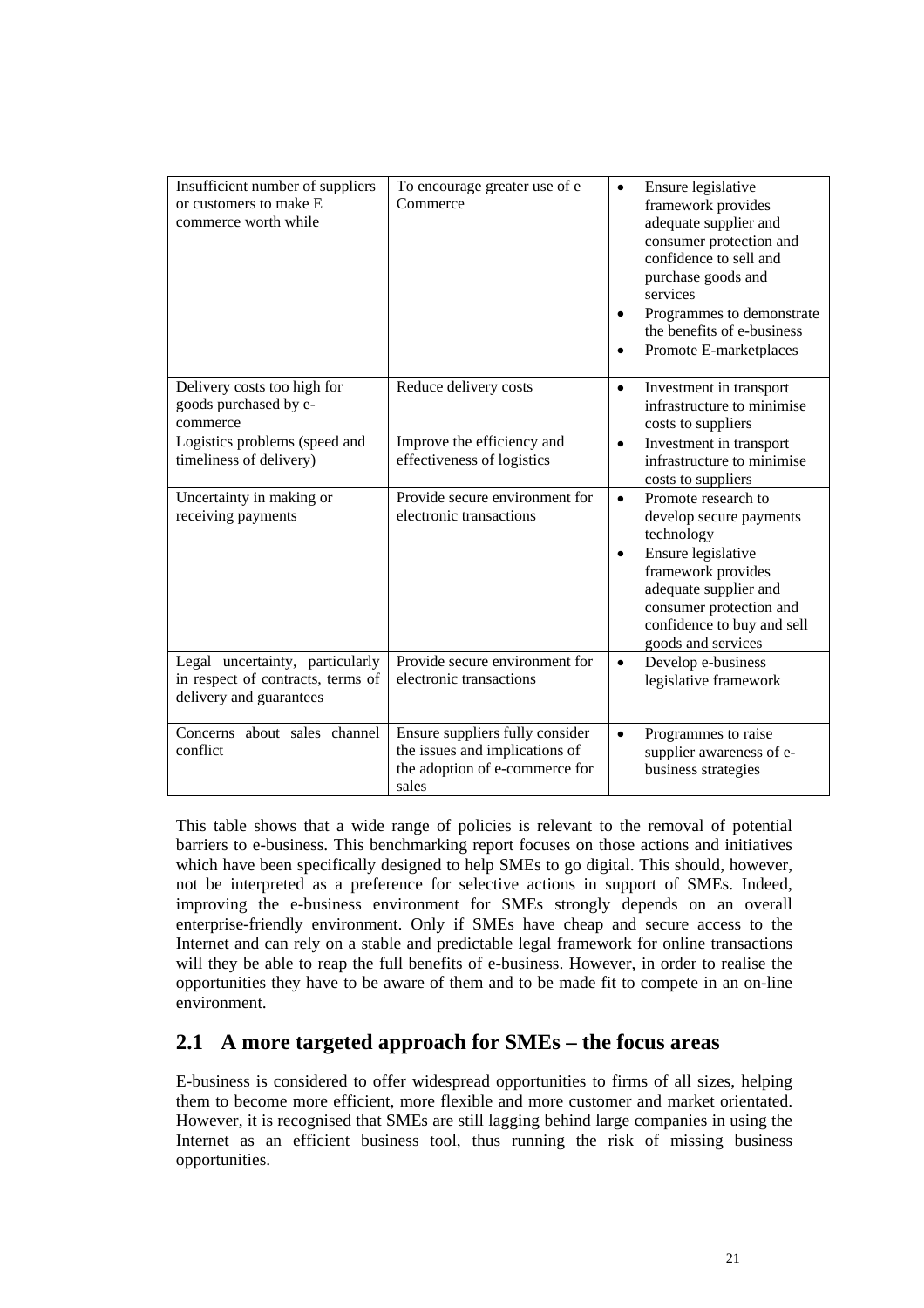The inhibitors to the adoption of e-business practices are regarded as more serious by SMEs than by larger enterprises as they typically lack information and resources to deal adequately with all of them. Although the responsibility to adapt to the new challenges lies with the SMEs themselves, policies can play a role as facilitator and catalyst of ebusiness, thus helping SMEs to go digital.

Consequently, Member States have devised a wide range of policies, instruments and measures to pro-actively help SMEs and stimulate their use of e-business tools and techniques. Based upon the discussions in the E-business Policy Group, the following three types of specific policy measures in favour of e-business for SMEs have been identified.

#### *Raising Awareness and ICT skills*

The owners of SMEs are often focused on the day to day operations of their business and lack the time to understand how new technologies work and the benefits which they can bring. Moreover, they often have difficulty finding appropriate sources of business advice and information, as SMEs in particular need to feel comfortable that the information and advice they receive is independent.

All Member States, including those where ICT and e-business adoption is most advanced, perceive that there is a need to address these issues by taking measures, in different ways, to raise awareness among SMEs about the various components and issues of e-business practice. This is the most popular category of e-business policy activities.

As part of this awareness-raising process many Member States use prizes and awards to give high visibility and publicity to SMEs which implement best practice and are front runners in the use of ICT and e-business.

SMEs face particular difficulties with regards to e-business skill shortages, which are considered to be one of the major inhibitors to the adoption of e-business. Most Member States recognise this need and are taking actions to enable SMEs to acquire, or to continuously adapt their e-business skills, through direct training, e.g. targeted seminars for SMEs, traineeship programmes, etc.

#### *Promoting SMEs support networks*

SMEs usually lack the time to invest in building business networks and relationships, or lack the exposure to external organisations and individuals who would make up such networks. Therefore, they do not have easy access to the wide knowledge networks, which would enable them to take advantage of the opportunities offered by e-business.

Various Member States tackle this challenge by supporting the establishment of SME business support networks that would provide targeted knowledge and practical assistance to SMEs in the various steps of their effort to adopt e-business. One way in which this is done is via business support organisations (BSOs) or trade or professional associations, where interactions can either be on a one to one basis, or can consist of a group of like-minded entities.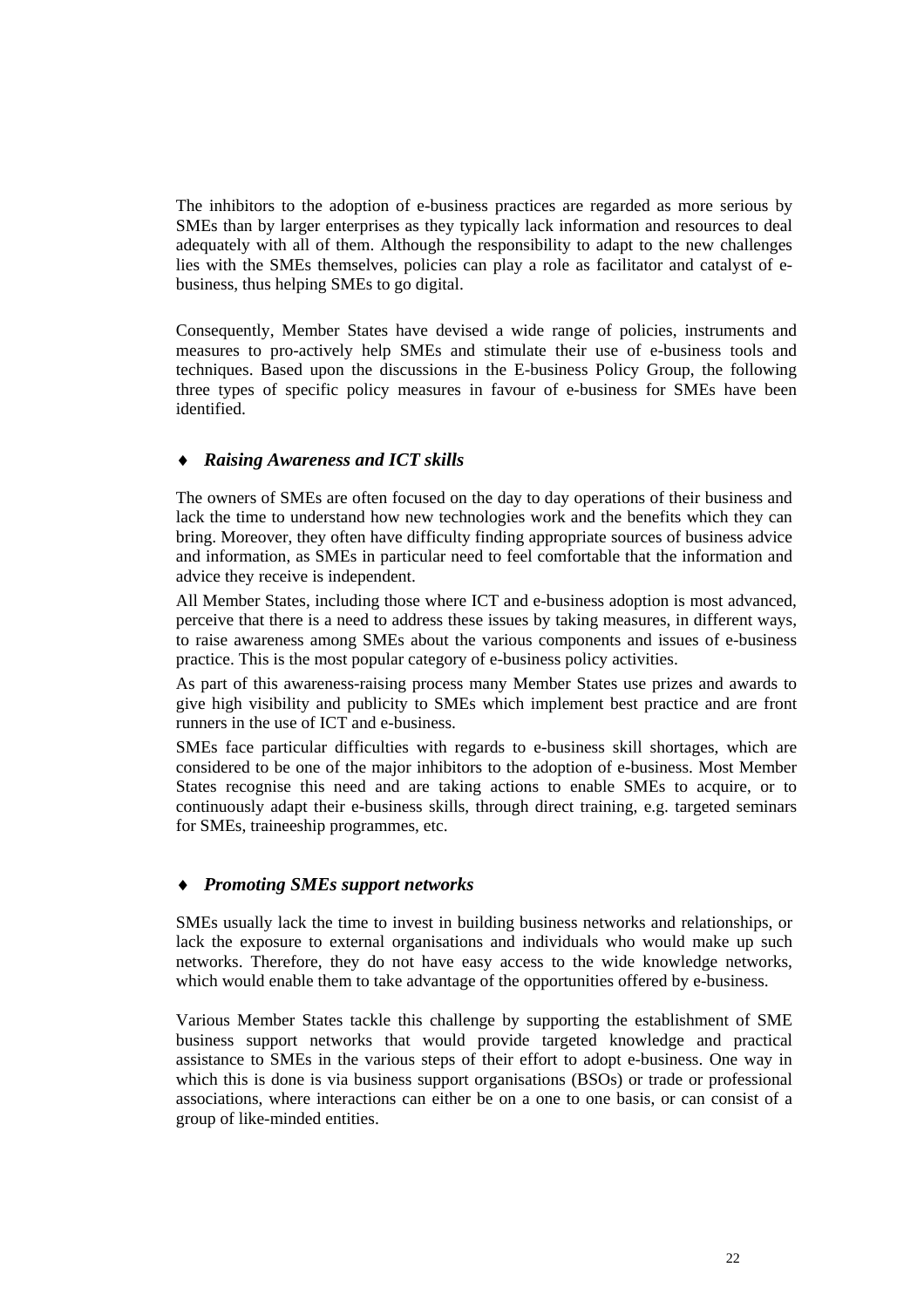#### <span id="page-23-0"></span>*Helping SMEs to participate in e-marketplaces*

E-marketplaces are considered to be the gateway to e-business for SMEs. However, the opportunities for SMEs to participate in private e-marketplaces created by large market players are often limited, because of the cost of participation, the difficulty of accessing software platforms used and lack of transparency about the rules for trading within the marketplace.

However, an increasing number of national, and regional administrations have established e-marketplaces (so called B2A e-marketplaces) or national and regional portals, as a way of meeting targets for e-procurement, or as a practical way of demonstrating the potential of e-business. Several national or regional authorities provide incentives to SMEs in order to promote their participation in public e-marketplaces, or to encourage the creation of new e-marketplaces by various SME business groups.

In addition, many Member States have launched other types of initiatives to promote the adoption of e-business by SMEs, as well as their participation to e-marketplaces, such as providing free or subsidised access to Internet and Web services, access to trust and certification services, etc.

This list of actions is, however, not complete. Some Member States have devised broad national umbrella initiatives of which a sub-set is devoted to SMEs while others deploy more ad-hoc methods. This benchmarking project will only consider actions which are specifically targeted to support SMEs, and for which specific, measurable targets can be established at a later stage.

# **2.2 The approach to policy benchmarking in the field of ICT and e-business for SMEs**

This synthesis report presents an overview of national and regional policies to support SMEs in their efforts to take maximum advantage of the new opportunities provided by the e-Economy. The overview will be used to benchmark e-business policies in support of SMEs, which is the ultimate objective of this project.

Benchmarking policies in support of e-business for SMEs aims to assess which policies have been developed so far and what principles should be applied to future actions. It does not seek to rank the different actions or to evaluate them retrospectively against the criteria developed in this report. Nor will it assess the impact of those policies, ie the extent to which these policies lead to greater take-up of ICT and e-commerce by SMEs or the benefits SMEs derive from doing so. However, the findings of the report will be designed to encourage Member States to establish, wherever possible, specific, quantitative targets to measure the impact of policies and actions which are critical for the take-up of ICT and e-business by SMEs.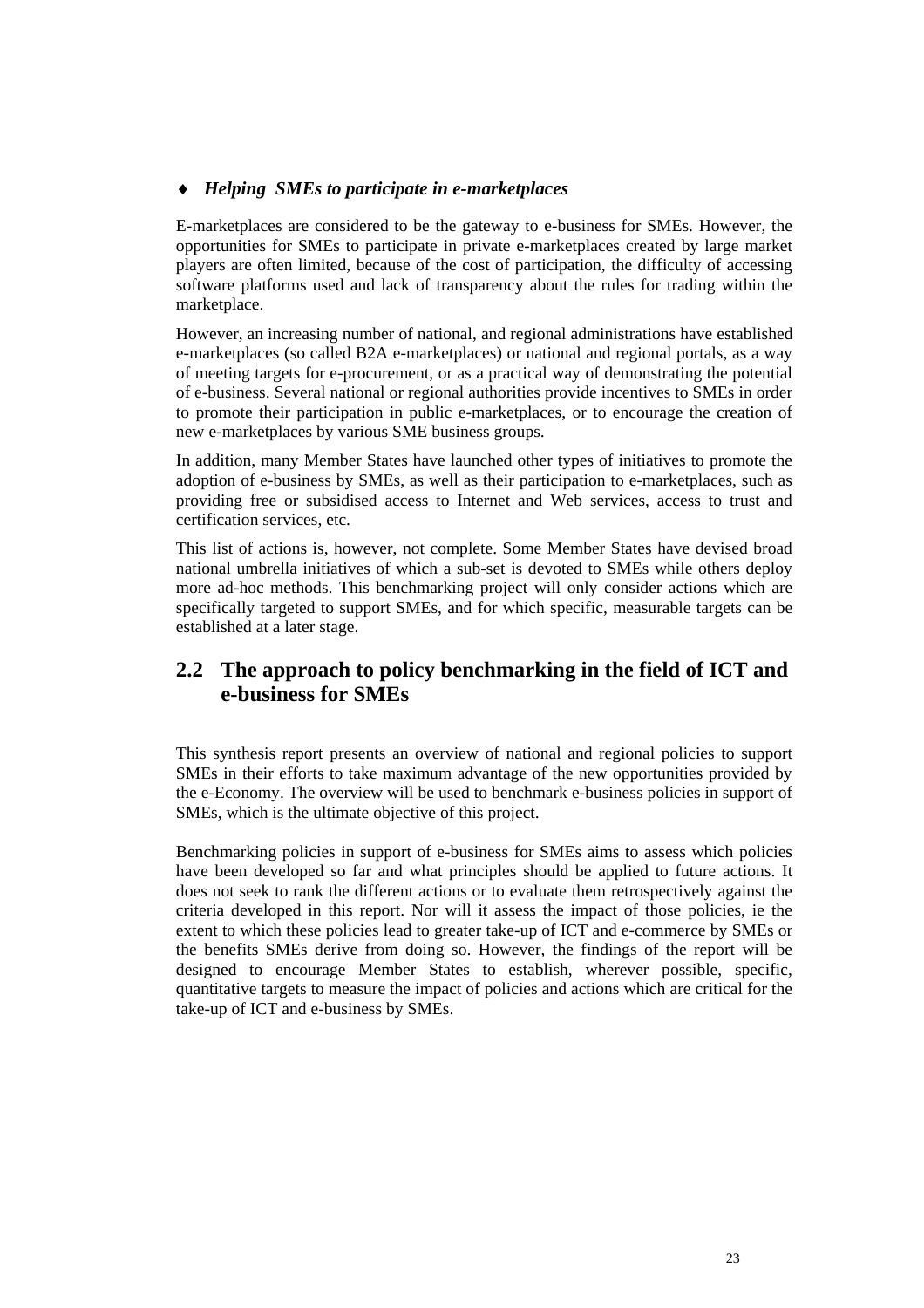The objective of this project is to develop a set of benchmarks and, eventually, guidelines for future policy making in this field. It will therefore create a framework within which Member States and regional and local administrations can conduct policy debates, with a view to improving the policy making process and to set clear goals for helping SMEs to "go digital". Commission policies are, at this stage, not the subject of this benchmarking review, but, ultimately, the agreed benchmarks can also be used to assess policies developed at an EU level. In this sense, this benchmarking initiative should also contribute to a better understanding of the different roles to be played by regional, national and European policies in support of e-business for SMEs.

Phase 1 of the project is dedicated to fact finding and the identification of possible benchmark criteria. The aim is of phase 2 is to set out for specific policy areas the characteristics of "best" policies and to identify examples which could stimulate for others the generation of new ideas for policy making in this field.

Based upon the discussions within the E-business Policy Group the following benchmarking indicators for "best" policies to help SMEs to "go digital" are suggested:

| Measure                                                                                   | Rationale                                                                                                                                                                                                                                   | Description                                                                      | Options                                                                                                                                                                                                                                                                   |
|-------------------------------------------------------------------------------------------|---------------------------------------------------------------------------------------------------------------------------------------------------------------------------------------------------------------------------------------------|----------------------------------------------------------------------------------|---------------------------------------------------------------------------------------------------------------------------------------------------------------------------------------------------------------------------------------------------------------------------|
| $Reason - why was this$<br>policy designed? Have<br>SME needs been taken<br>into account? | If SME needs have not<br>been taken into account<br>while formulating a<br>policy then the policy<br>is unlikely to be as<br>focused and useful as it<br>should be. In an<br>extreme case the policy<br>may be irrelevant or<br>unworkable. | How widespread was<br>the involvement of<br>SMEs in developing<br>the policy?    | A) The SME<br>consultation exercise<br>was widespread and<br>the policy has<br>assimilated the results<br>B) The SME<br>consultation exercise<br>was limited, but there<br>were some findings on<br>the user needs<br>C) SME needs have<br>not been taken into<br>account |
| Rationale - is the policy<br>clearly defined?                                             | If the policy does not<br>have a clearly defined<br>rationale, it is<br>impossible to judge<br>whether it has achieved<br>what it set out to<br>achieve                                                                                     | Does a formal, written<br>rationale exist for the<br>policy?                     | A) There is a formal,<br>written, detailed,<br>rationale for the policy<br>B) There is a rationale<br>for the policy, but it is<br>informal<br>C) The rationale for<br>the policy is not stated<br>either explicitly or<br>implicitly                                     |
| Targets - are there<br>measurable and<br>meaningful targets?                              | If a policy does not<br>have targets then it is<br>not possible to assess<br>whether it has achieved<br>its objectives. If the<br>targets are not easily<br>measurable or relevant<br>then they are probably<br>not very useful.            | Does the policy have<br>easily measurable and<br>meaningful targets in<br>place? | A) Yes, there are<br>easily measurable and<br>meaningful targets in<br>place<br>B) There are targets,<br>but they are not easily<br>measurable and/or<br>meaningful<br>C) No, there are no<br>targets                                                                     |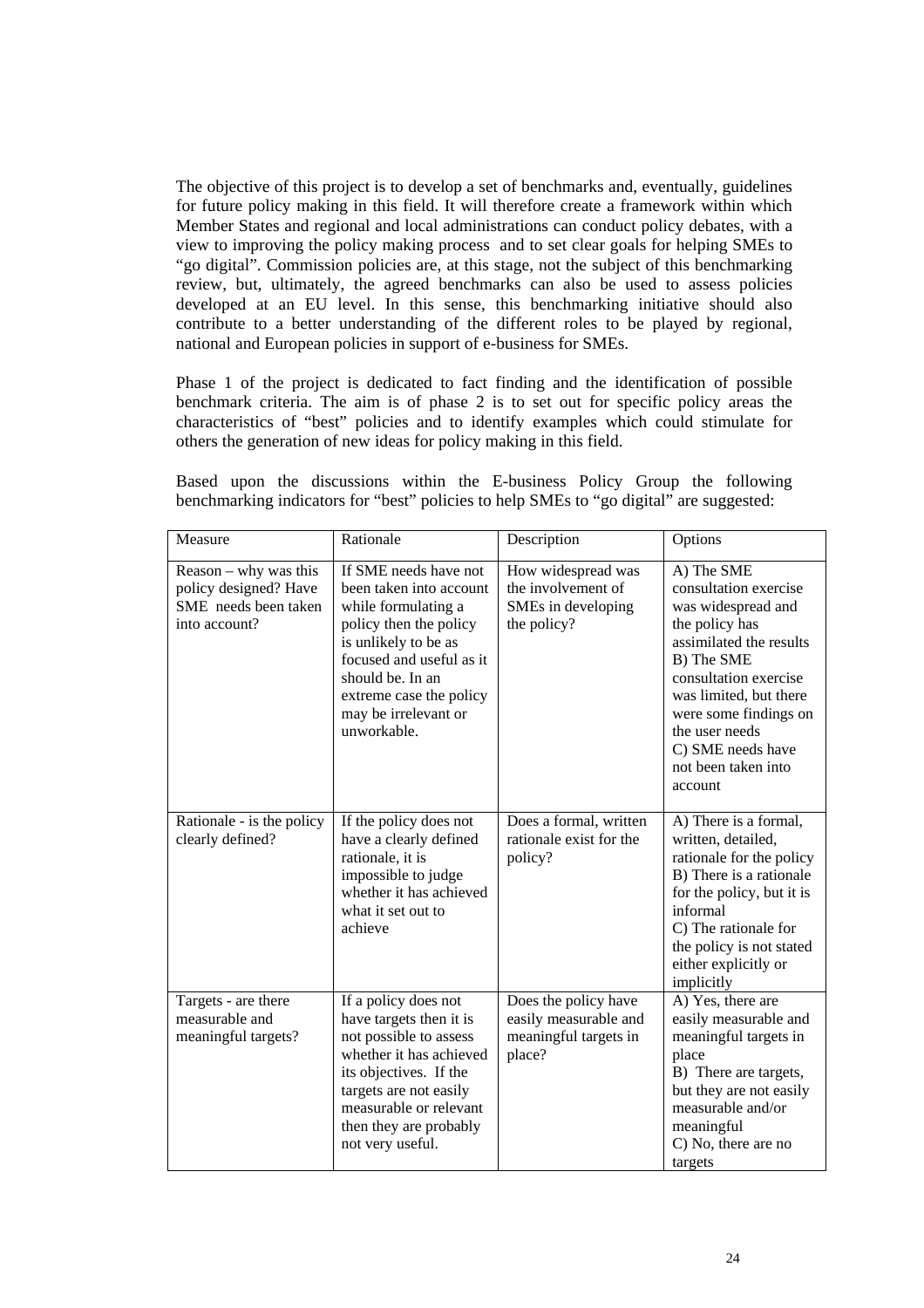| Policy delivery $-$ is<br>there an appropriate<br>implementation<br>mechanism in place?                         | Typically, the<br>formulation of<br>successful policies<br>must include<br>consideration of how<br>the policy will be<br>implemented                                                                         | Does the policy include<br>an adequate<br>implementation plan?                                        | A) Yes, there is an<br>implementation plan<br>and adequate resources<br>in place<br>B) There is an<br>implementation plan,<br>but not well elaborated<br>and/or with<br>insufficient resources<br>C) No, there is no<br>implementation plan                               |
|-----------------------------------------------------------------------------------------------------------------|--------------------------------------------------------------------------------------------------------------------------------------------------------------------------------------------------------------|-------------------------------------------------------------------------------------------------------|---------------------------------------------------------------------------------------------------------------------------------------------------------------------------------------------------------------------------------------------------------------------------|
| Flexibility - can the<br>policy adapt to meet<br>changing needs of<br>SMEs in respect of ICT<br>and e-business? | Well designed policies<br>need to be able to adapt<br>to meet changing<br>economic, technical or<br>market circumstances,<br>particularly in a<br>dynamic environment<br>such as e-business                  | How well can the<br>policy adapt to<br>changing needs of<br>SMEs in respect of ICT<br>and e-business? | A) The policy is<br>flexible, triggered by<br>regular reviews<br>B) The policy only has<br>limited flexibility<br>C) The policy cannot<br>be changed                                                                                                                      |
| Communication - how<br>much information is<br>available on the policy?                                          | If a policy is not<br>publicised well it is<br>likely not to be taken<br>up extensively                                                                                                                      | How much information<br>is available on this<br>policy?                                               | A) Information is<br>comprehensive, clear<br>and easily accessible<br>B) Information<br>provides a partial view<br>of the scheme - but<br>there are some gaps<br>C) The information<br>available is not very<br>comprehensive, and/or<br>clear and/or easily<br>available |
| Evaluation $-$ is there an<br>evaluation process?                                                               | Well designed policies<br>always have evaluation<br>processes. They are set<br>up in such a way that<br>the policy can be<br>adapted to learn from<br>experience and<br>improve future<br>implementation.    | Is there a process to<br>evaluate the policy?                                                         | A) The policy has an<br>in-built evaluation<br>process triggered by<br>regular reviews<br>B) There is an ad-hoc<br>evaluation process<br>C) There are no<br>existing arrangements<br>to evaluate this policy                                                              |
| Additionality $-$ is there<br>a process to measure<br>additionality?                                            | Additionality measures<br>'what would have<br>happened if the policy<br>did not exist'. Policies<br>which do not set out to<br>measure this will never<br>know to what extent<br>they have caused<br>change. | Is there a process to<br>measure the<br>additionality of the<br>policy?                               | A) The policy has an<br>in-built process to<br>measure additionality<br>B) There are no formal<br>plans to assess<br>additionality but we<br>expect this to be<br>measurable<br>C) There are no plans<br>to assess the<br>additionality of the<br>policy                  |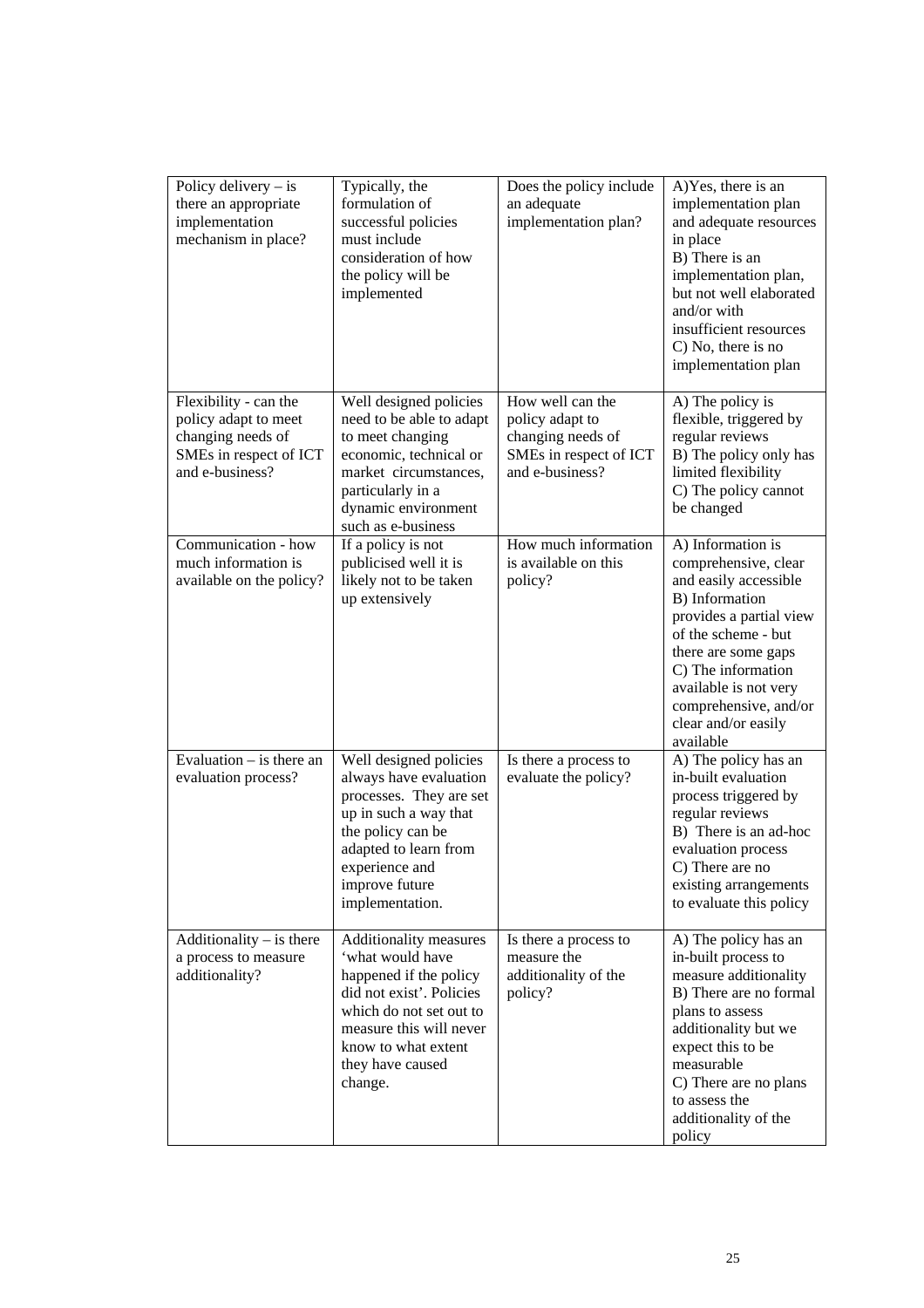<span id="page-26-0"></span>This list of benchmarks is 'generic' – ie they can be applied to all three types of actions which have been identified as most relevant in this field. It is possible that some specific actions would require a different or more detailed set of benchmarks : this aspect will be further elaborated before the beginning of the second phase of the initiative.

# **2.3 The next steps**

It is important to stress that the emphasis of this benchmarking initiative is positive. The report will not rank Member States over the whole range of policies already developed to help SMEs to adopt ICT and e-business. As well as setting out the benchmarks, the report will seek to highlight a small selection of specific policy initiatives from Member States and regional and local administrations as examples of best practices based on these benchmarks. Inevitably it will, therefore, be selective, drawing from a wider range of policies which could have been highlighted.

The benchmarking exercise will proceed in the following steps:

- 1. The synthesis report will gather basic information about the current position, presenting the available statistical evidence about the position of SMEs in ICT and ebusiness and the policies launched at national and regional level to help SMEs to "go digital". This is an important step to ensure that policy recommendations at a later stage are based upon sound evidence. The synthesis report will furthermore outline the main benchmarking criteria for subsequent analysis and conclusions.
- 2. All documented policies in support of ICT and e-business for SMEs will be assessed against the agreed benchmarks. The objective of this assessment will be to develop a first short list of policies which might be highlighted as being best practice. This assessment will be based on information supplied by Member States and regional and local administrations and other desk research. If the information which can be drawn from readily available sources is insufficient to enable a policy to be assessed, it is unlikely that the policy will come to the notice of, and be used by, the SMEs who are its intended beneficiaries.

Currently there are approximately 150 schemes, programmes or policies across the 16 countries under review. This list is likely to increase as the data collection process continues. It will be necessary to complete an initial assessment of policies in order to condense them down to a reasonable number (around 50, spread across the focus areas) on which to carry out a more detailed benchmarking exercise. The Member States will be asked to submit additional information with respect to the agreed benchmarks, in order to make possible the assessment of their policies.

3. The short listed policy initiatives will be investigated further, including through follow up research and, where appropriate, discussion with the initiators of the policies. This will lead to a further short list, after re-assessment of the policies against the benchmarks. This stage of the process has two benefits : it will both provide direct information about the current use of the benchmark criteria, and also begin to provide a deeper understanding of rationale for policies developed so far.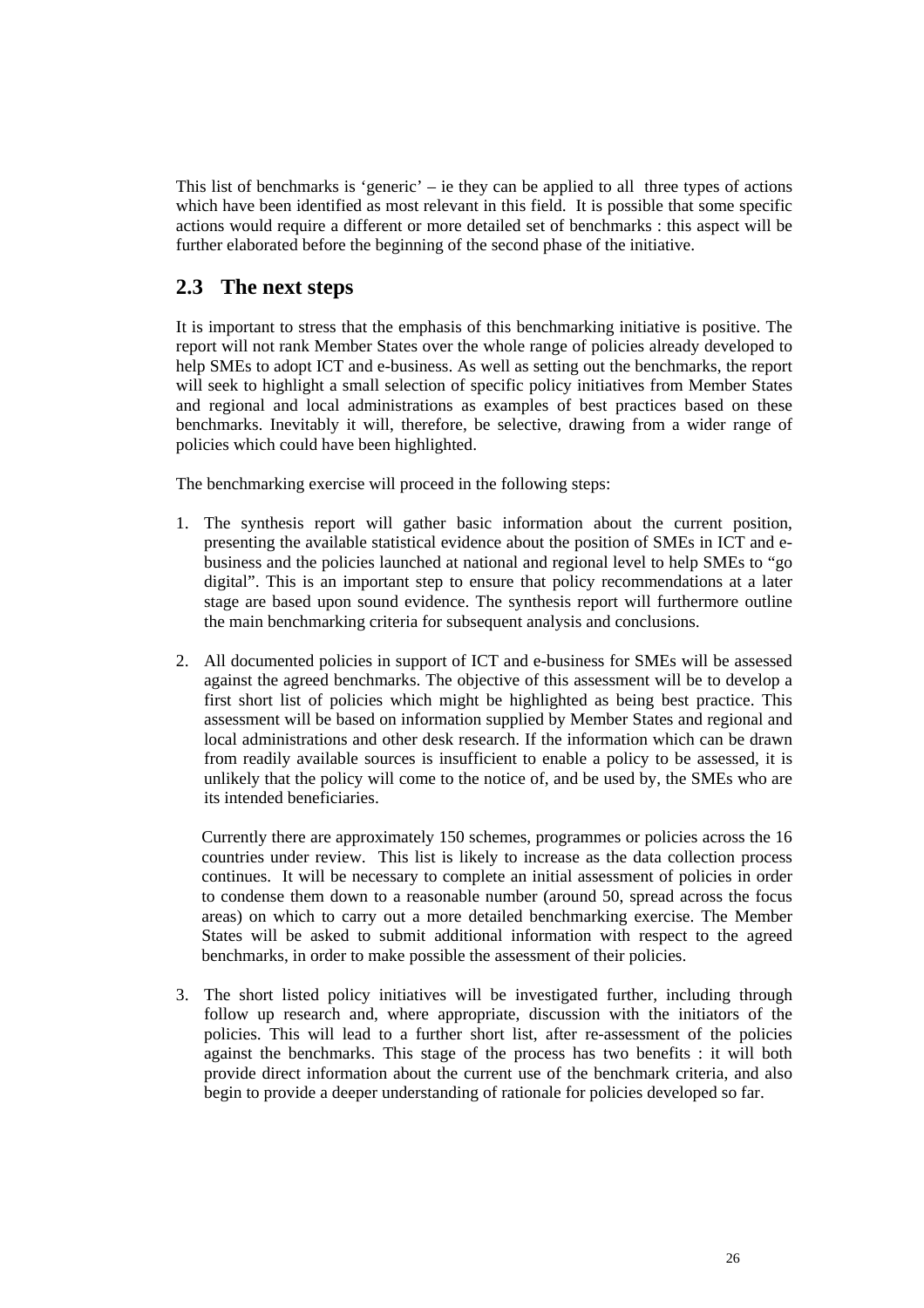- 4. This further short list will then be assessed by inviting comments from selected third parties, including representatives of SMEs and of the ICT sector. This will then lead to the final identification of the policies to be included in the final benchmarking report as being examples of best practice in policy making in the specific focus areas. For each of the relevant policy areas, the characteristics of "best policies" will be defined. They will be illustrated by practical examples of already existing policies, taking account of the different context of different Member States.
- 5. The ambition is to launch a wider policy debate about "best policies" in support of the take up of ICT and e-business by SMEs. Lessons from successful policies should be drawn and existing or planned regional, national and European actions be reoriented towards the criteria developed in defining what could constitute good policies to raise awareness, to promote e-business networks for SMEs or to stimulate the participation of SMEs in e-marketplaces. The benchmark for the success of this initiative is whether it will trigger a change of Member States' policies, with clear targets and measurable effects. In order to achieve this ambitious goal, a clear commitment is needed from Member States to consider the conclusions of the Benchmarking Report following its completion in June 2002.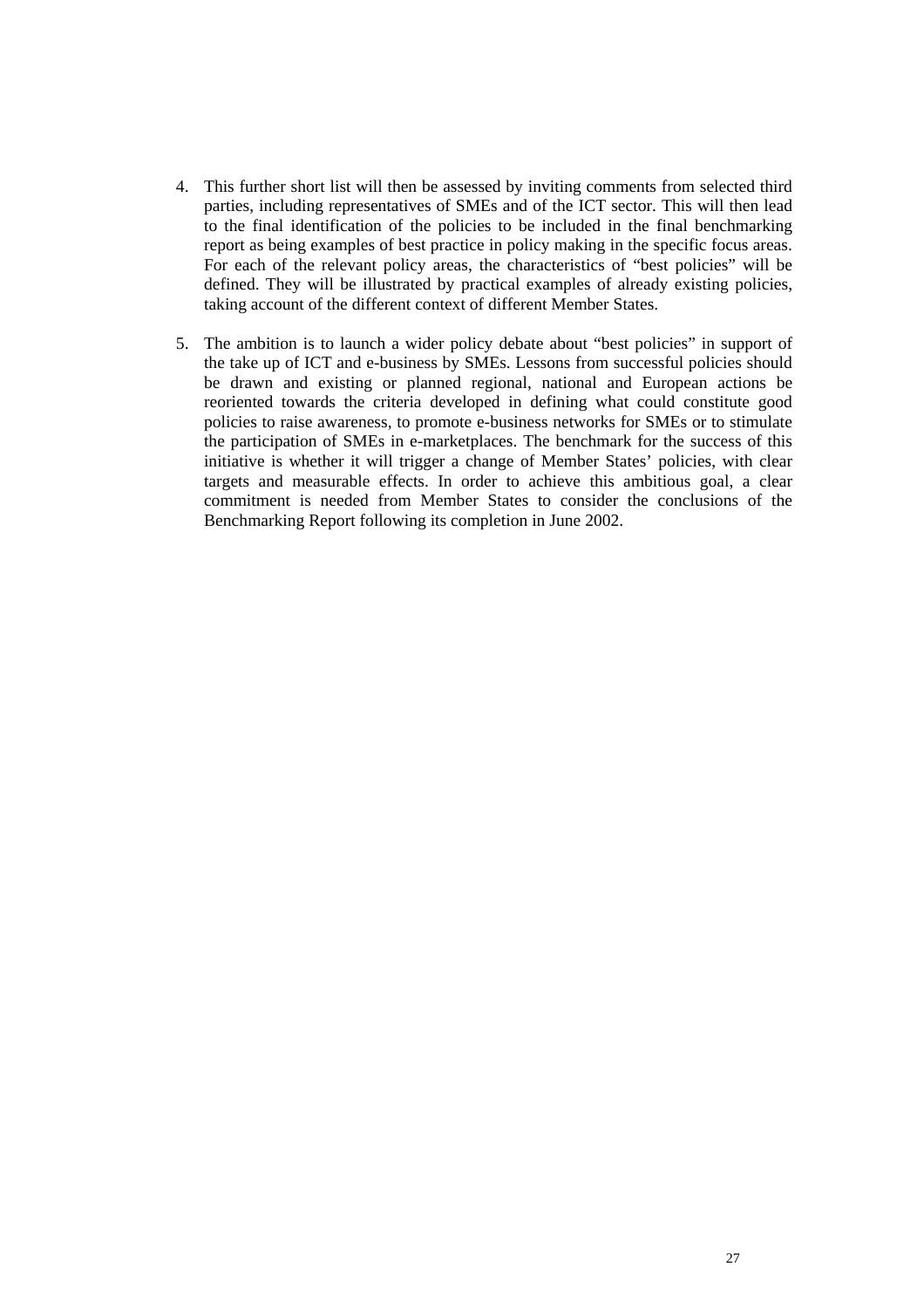# <span id="page-28-0"></span>**3 Snapshot of main policies and programmes in the Member States in support of e-business**

This chapter gives a picture of the national and regional policies and initiatives which are specifically aimed at helping SMEs to 'Go Digital'. All the Member States<sup>4</sup> have perceived, in different ways, the needs for policy actions and have therefore not followed the same approach in designing their policies in this area. Some have broad national umbrella initiatives of which a sub-set is devoted to SMEs, others have more ad-hoc methods. Nevertheless, the policy areas, as identified in the previous chapter, are widely the same. Brief descriptions<sup>5</sup> of the different national and regional policy initiatives and schemes of the Member States are included in Appendix 2, while an overview the national contexts and broad umbrella initiatives are presented in Appendix 3 to this report.

Some very broad conclusions can be drawn from this snapshot of national policies and actions in support of e-business for SMEs:

- Awareness raising measures are the most frequently cited type of initiative. This would indicate clearly that the need for awareness raising has not yet disappeared in most Member States, even those with higher levels of ICT adoption.
- Skills shortages are common in most countries, ranging from basic to professional ICT skills. Therefore all countries place a high priority on ensuring that the supply of ICT skills is adequate to meet the demands of business. Some countries take this a stage further, and in addition to equipping staff with ICT-specific knowledge, are explicit in highlighting the need for managerial staff to be able to understand ICT applications sufficiently to embed them into their strategic and operational management activities
- SME support networks are a popular type of e-business initiative, probably due to the established nature of general business support in most countries.
- Support for more 'advanced' e-business applications (e.g. B2A marketplaces and ebusiness partnerships) are less prevalent, following the natural curve of ICT adoption i.e. those countries with higher levels of ICT/e-business adoption levels are more active in promoting B2A applications.

l

<sup>4</sup> Including Norway

<sup>&</sup>lt;sup>5</sup> Based on completed policy fiches from Member States, together with research undertaken by the consultants to this project.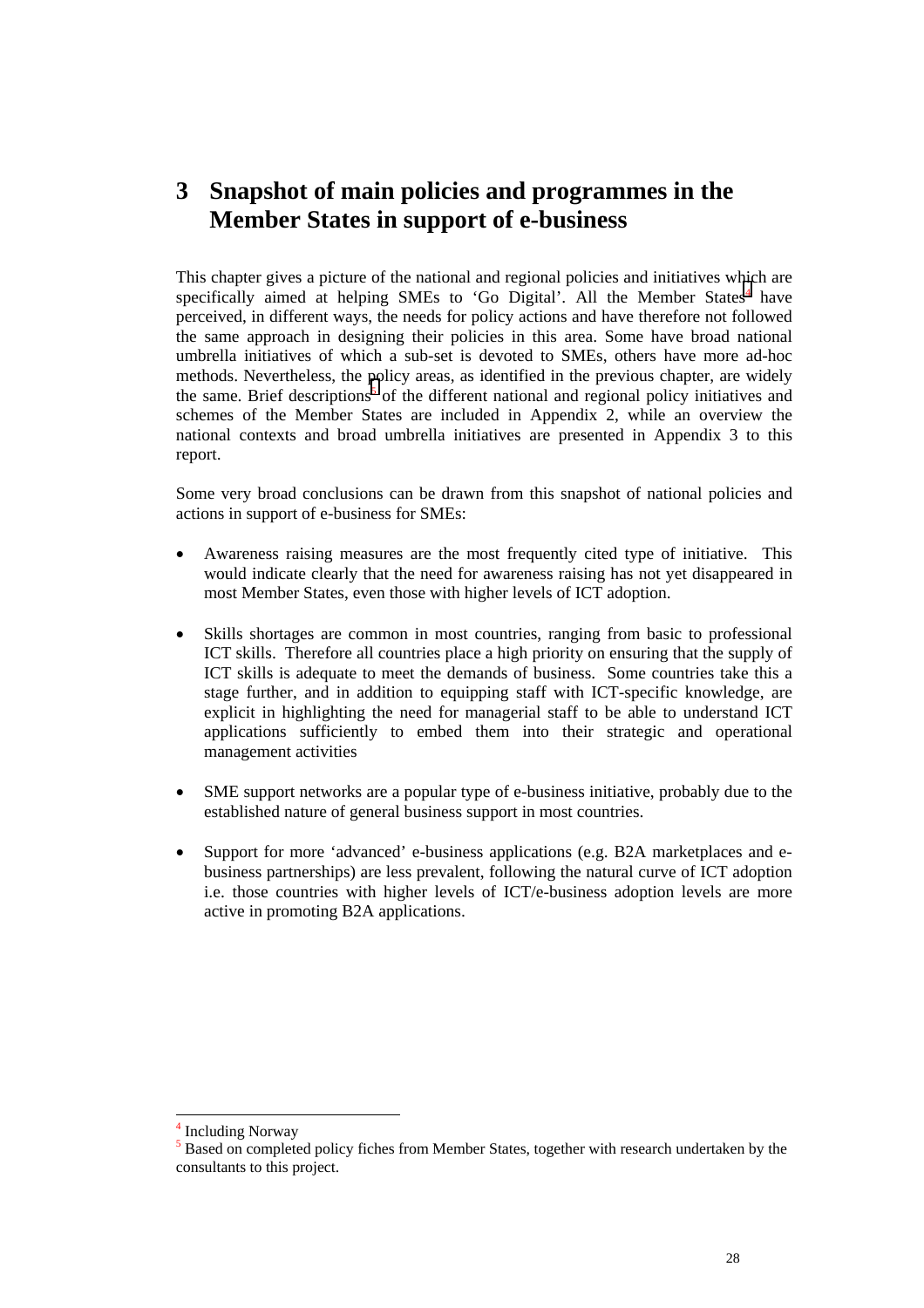# <span id="page-29-0"></span>**3.1 Raising Awareness and ICT Skills**

Awareness raising is the most popular focus area for e-business policy activity, with the highest number of identified programmes or initiatives. This is not surprising, as it is necessary to inform and engage potential participants about the challenges and opportunities offered by ICT and e-business before seeking to engage them in actual ebusiness transactions. As well as being used to inform non-participants about the benefits and potentialities of using e-business, activities under this heading are also used to inform wider marketplaces and customers about the benefits of e-business, to help create 'demand pull' as well as 'supply push' for the faster adoption and take-up of e-business.

There is a wide range of different types of activities and tools that can be used to help with awareness raising targeted at SMEs. These include technology suppliers, Government-sponsored publicity campaigns, general media, and business support organisations. Some SMEs are completely new to e-business, others have a good idea of what is on offer but have yet to be convinced of the return on investment or don't know where to seek advice to get to the next level. The policies and programmes being implemented in the Member States appeal to all different types of non-users and users of e-business alike. They include simple workshops; general literature/web sites, demonstrators and targeted awareness; collaborative awareness (exchange of experience); and awareness focusing on specific sectors.

## **General awareness**

The percentage of SMEs who have invested in ICT and e-business varies greatly from Member State to Member State and no country has yet universal take-up. This means that to a greater or lesser extent there still remains a need to raise awareness at the general level and give companies a chance to find out about e-business and explore the benefits. The majority of Member States explicitly state the importance of awareness raising in their national policy documents. These include Austria, Belgium (Wallonie), Greece, Ireland, Italy, Portugal the Netherlands, and the UK. This has not excluded the rest from investing in their own national schemes to help boost the numbers of businesses taking advantage of e-business.

The large, general awareness raising activities cover a range of topics and use different methodologies to reach audiences. It is noticeable that generally speaking, the frequency of this type of activity is not directly related to the different adoption rates of ICT and ebusiness. For example, according to the Eurostat survey, Sweden, Finland, UK, Germany and Denmark are advanced users of e-commerce purchasing. However, the UK has a high number of awareness raising initiatives, as do Sweden, Netherlands, Belgium, and Ireland.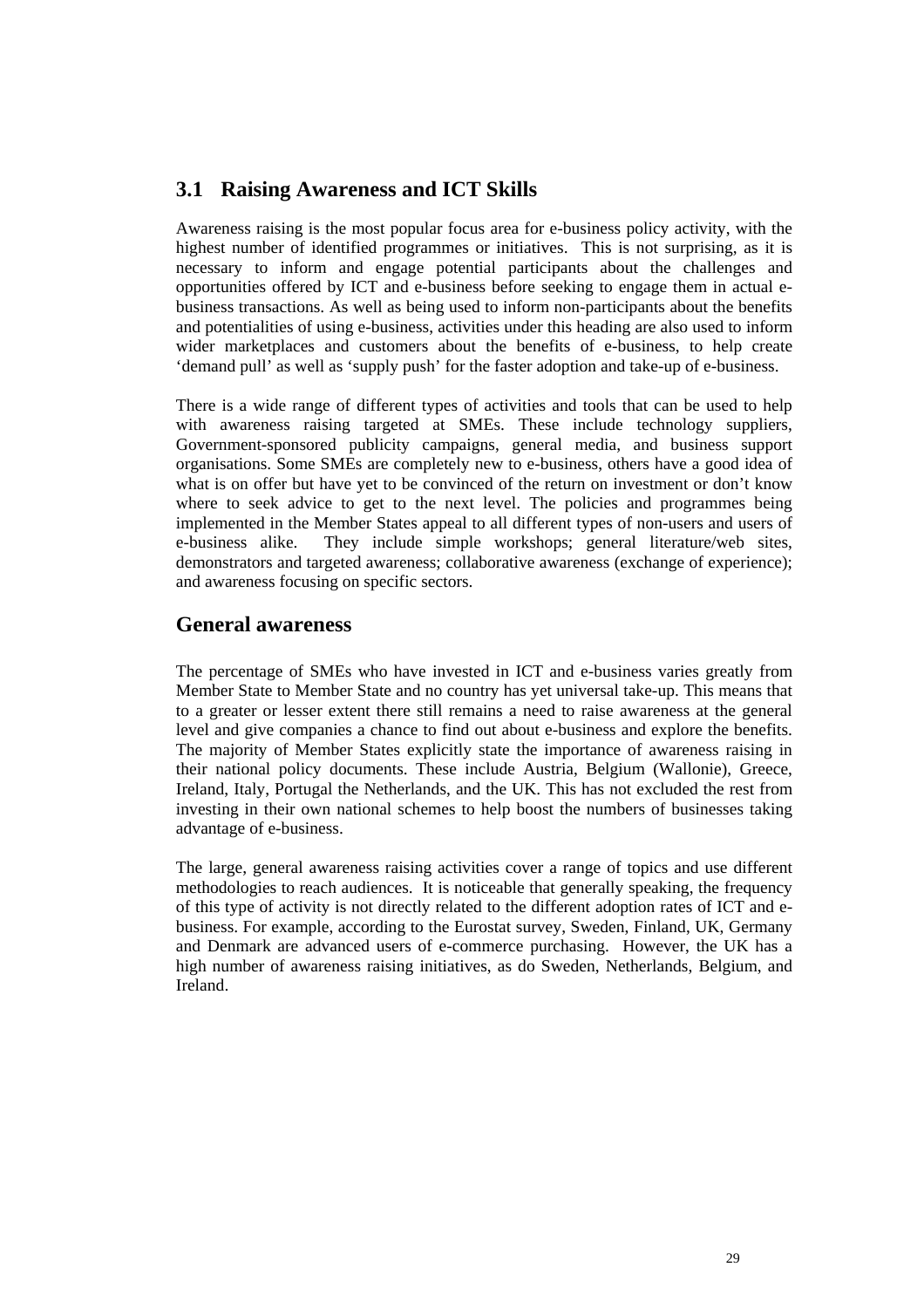These differences may possibly be explained by different policy targets. For example, according to the Eurostat survey, the UK lags behind Sweden, Denmark, Germany, Norway and Finland in terms of the number of SMEs which use ICT and also in terms of the numbers of SMEs with web access. This indicates that there may still be some work to be done to raise the awareness of the benefits of ICT in general, even before designing schemes to deal with e-business specifically. In Sweden, the percentage of SMEs participating in e-commerce sales is much lower than in Germany, Denmark and the Netherlands, indicating an area of relative weakness which could be addressed by awareness raising in that country. With other words, there is always something to be further improved, in particular in comparison with the leaders in the different categories.

Another example for this is Finland which has the highest rates for both ICT use and web access amongst SMEs (98% and 90% respectively). It seems reasonable, therefore, to consider that the overall penetration of ICT has largely been addressed in Finland. However, it is important to note that Finland itself considers raising awareness amongst micro enterprises still to be necessary.

In many other countries, notably Spain, Italy and Greece, a lack of e-business awareness is still a major hurdle to its widespread adoption. This is often compounded by the industrial profile in these countries, where large numbers of small, family-owned enterprises predominate. This fragmentation leads to problems of developing effective communications strategies to promote e-business, as well as the more fundamental resource barriers facing these firms in terms of taking up e-business.

Overall, the UK and Ireland appear to have the majority of their programmes and policies in this broad topic area. This could possibly be accounted for by the fact that they have large umbrella schemes which appear as though the focus is on awareness but in fact they are actually seamlessly combining a range of policy instruments under this heading.

Of course, several other countries are running large national schemes. Defining characteristics of this type of programme are that they typically involve a combination of broadly focused and narrowly focused approaches – for example, general purpose television, radio and newspaper advertising, together with large scale conferences to smaller seminars and workshops.

#### **Targeted awareness and demonstrators**

In some Member States, targeted e-business awareness raising is considered to be important, e.g. to support traditional or mature sectors which often lag behind in the adoption of ICT (the Netherlands and Wales) or to provide tailored support for regional clusters of businesses (Wallonia, Belgium). Other objectives are to support certain categories of firm – such as very small firms (Ireland, Finland) and to support firms which are more advanced in their adoption of e-business (Ireland, Netherlands, UK and Finland).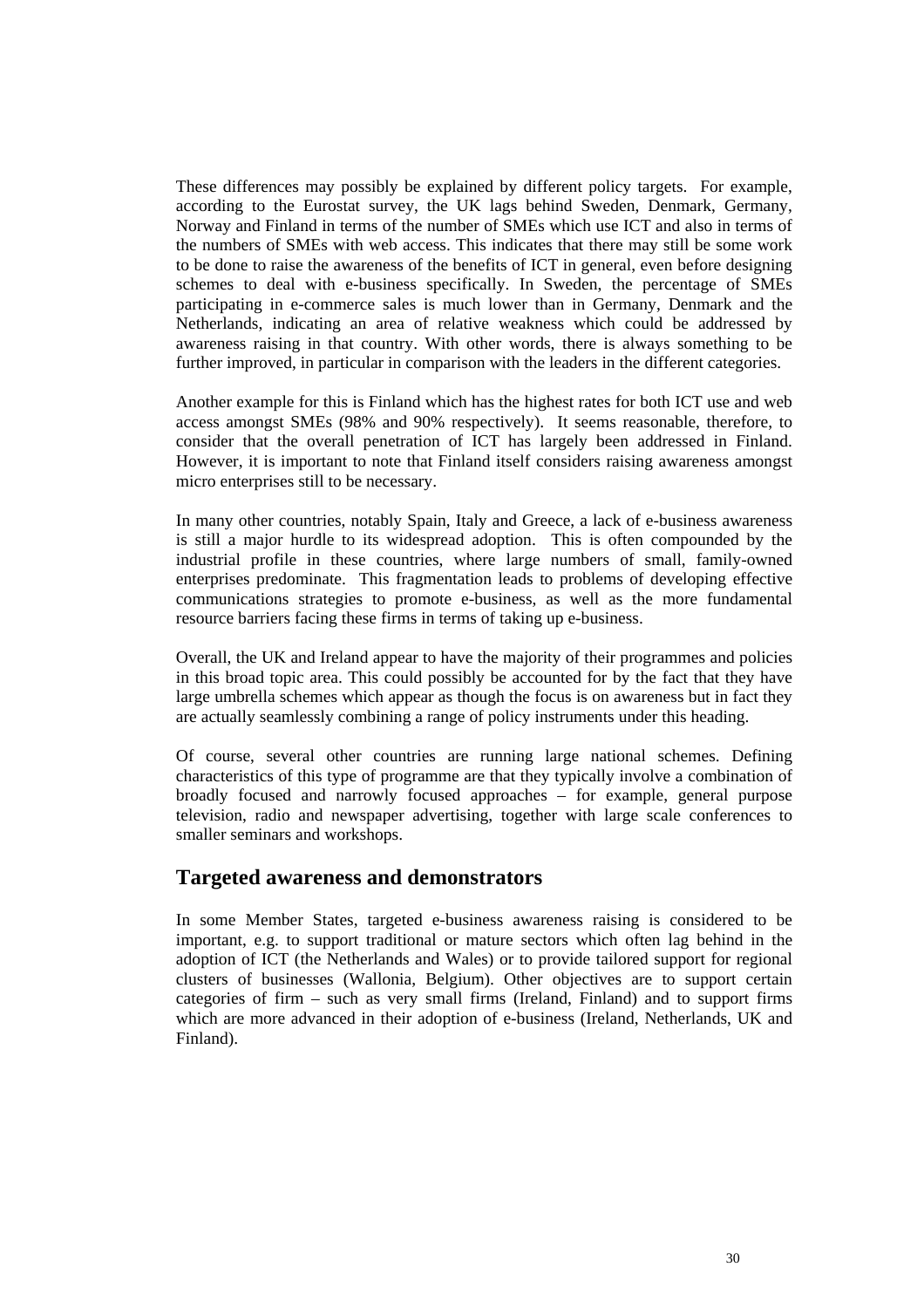These programmes can help to assuage some of the previously identified perceived barriers of perception to the growth of e-commerce, such as lack of perceived benefits to the company, or the suitability of certain goods and services for e-commerce transactions. Targeted awareness programmes can provide more focused small group activities which lend themselves to debate, knowledge transfer and activities to work through some of these 'softer' perception issues. Finnish SMEs were particularly unsure about the suitability of certain goods and services for e-commerce, which may explain the preponderance of Finnish e-business policies in this area.

Generally speaking, measures under this heading are designed to help a business move forward in its e-business strategy. A number of businesses get to the stage of 'being connected' but don't understand how to move forward the next step to implement an ebusiness strategy. Public support measures to help businesses move forward are therefore deemed to be necessary. The emphasis is more on providing practical help rather than information, as the programmes seek to begin the process of introducing e-business practice into firms. Delivery mechanisms include guides, "master classes", 'breakfast briefings' and skills-based workshops. In summary, initiatives in this area start to move the e-business debate from 'why should SMEs participate in e-business' to 'how can SMEs participate'.

# **Prizes and awards**

Prizes and awards are an important way of raising awareness and visibility, both of ebusiness, and of successful SMEs. In addition, prizes are an excellent way of collecting and disseminating case studies which are known to be a powerful tool for awareness raising. Initiatives in this area also offer the opportunity for SMEs to learn from each other (almost by definition prize-winners must be implementing some form of good practice). The fact that this can be a 'peer to peer' learning process can be an added attraction.

There are several initiatives noted in this area, and with the exception of the UK (which has the most initiatives in both categories) there is no discernible pattern between those Member States undertaking other awareness raising initiatives and this set of activities. However, the UK, France and Italy are all giving 'e-business tuition' as part of their awards, indicating recognition of the need for further improvement even on the part of award winning SMEs. This does not appear to be the case in the other countries, where achievement is recognised purely financially. In some cases recognition appears to be its own reward – this may be because of the prestige of the award and the networking opportunities it affords.

Prizes give incentives to companies to embrace new ways of working. They give companies visibility and recognition within their field. The prizes on offer range from cash prizes, awards/certificates, facilitation of access to venture capital and support for writing a better business plan. They are available at both national and regional level. Many prizes and awards are not specifically for e-business, but cover a wider range of ICT related issues. Whichever type of incentive is offered, prizes and awards offer a generic opportunity to highlight and disseminate good practice.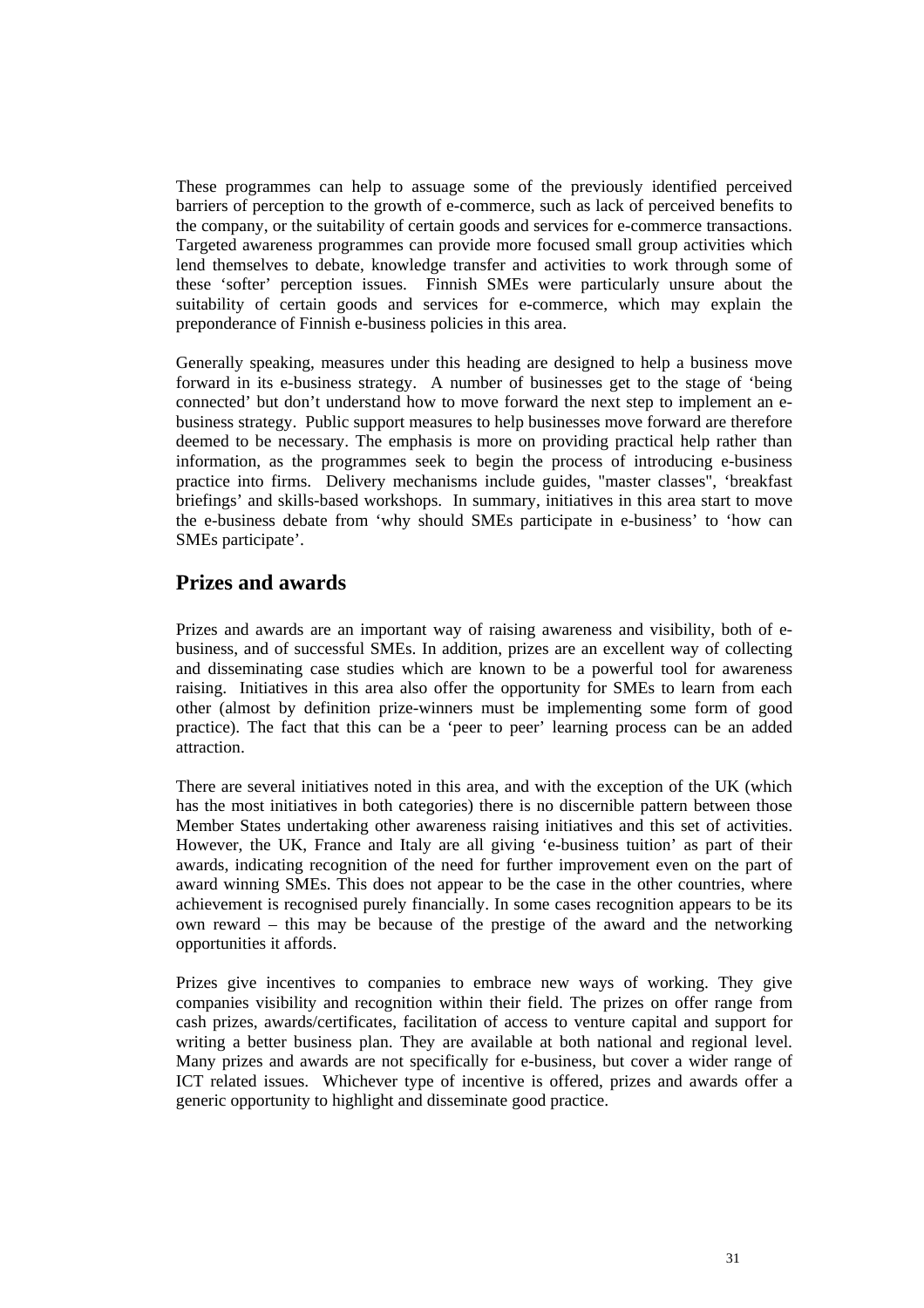An innovative approach to award schemes requires participants to complete 'e-business challenges', which means that all participant are judged on their ability to fulfil the same e-business task, as occurs in Italy. Ireland is also using a slightly different approach, adopting the idea of 'exemplars' as its mainstream. Whilst strictly speaking these schemes do not involve prizes or awards, the philosophy is similar – highlighting good practice examples as a way of promoting increased take-up of e-business.

A common thread running throughout these initiatives is the appropriateness of the public sector to act as the catalyst behind the schemes. Governmental initiatives can have both the 'reach', and the financial resources to access a large percentage of the target audience. This type of scheme can also have a high recognition factor, with the accompanying 'cachet' of a national-level award.

# **Training**

l

It is well known that there are skills gaps and skills shortages with regard to ICT adoption and take-up, so the policy challenge is to provide SMEs with a pool of e-business talent. This report concentrates on applied types of e-business-specific skills, not basic ICT skills (or so-called "digital literacy") which are required from all people entering the labour market. Neither does it cover technical skills for ICT professionals and specialists. The issue of basic ICT skills is being dealt with within several initiatives relating to employment and education policies (e.g. *e*Learning initiative and the recent Communication on Lifelong Learning). The issue of ICT and e-business skills will be further explored by the ICT skills monitoring group set up in September 2001 and which will deliver its first synthesis report in March 2002.

Virtually all countries suffer some form of e-business skills shortages and mismatches, with the problem being identified as particularly acute in some countries, including Finland, Ireland, Germany, Greece, Italy, Spain and Sweden, though the Eurostat survey reveals that this is not widely perceived to be a problem by SMEs, except in Finland. These shortages have being the subject of a specific chapter of the EITO Yearbook for 2001, which reports that one of the biggest concerns of European enterprises remains finding employees with technical expertise or e-business<sup>6</sup> skills. The emergence of ebusiness is also driving demand for people that possess insights into the industry that they intend to target.

The content of e-business professions encompasses all the strategic planning, decision-making processes and implementation activities related to:

The creation, development and delivery of e-commerce products and services;

The execution of business or organisation processes over the Internet (such as e-training or teleworking);

The creation and delivery of services over the Internet in public or non-profit organisations.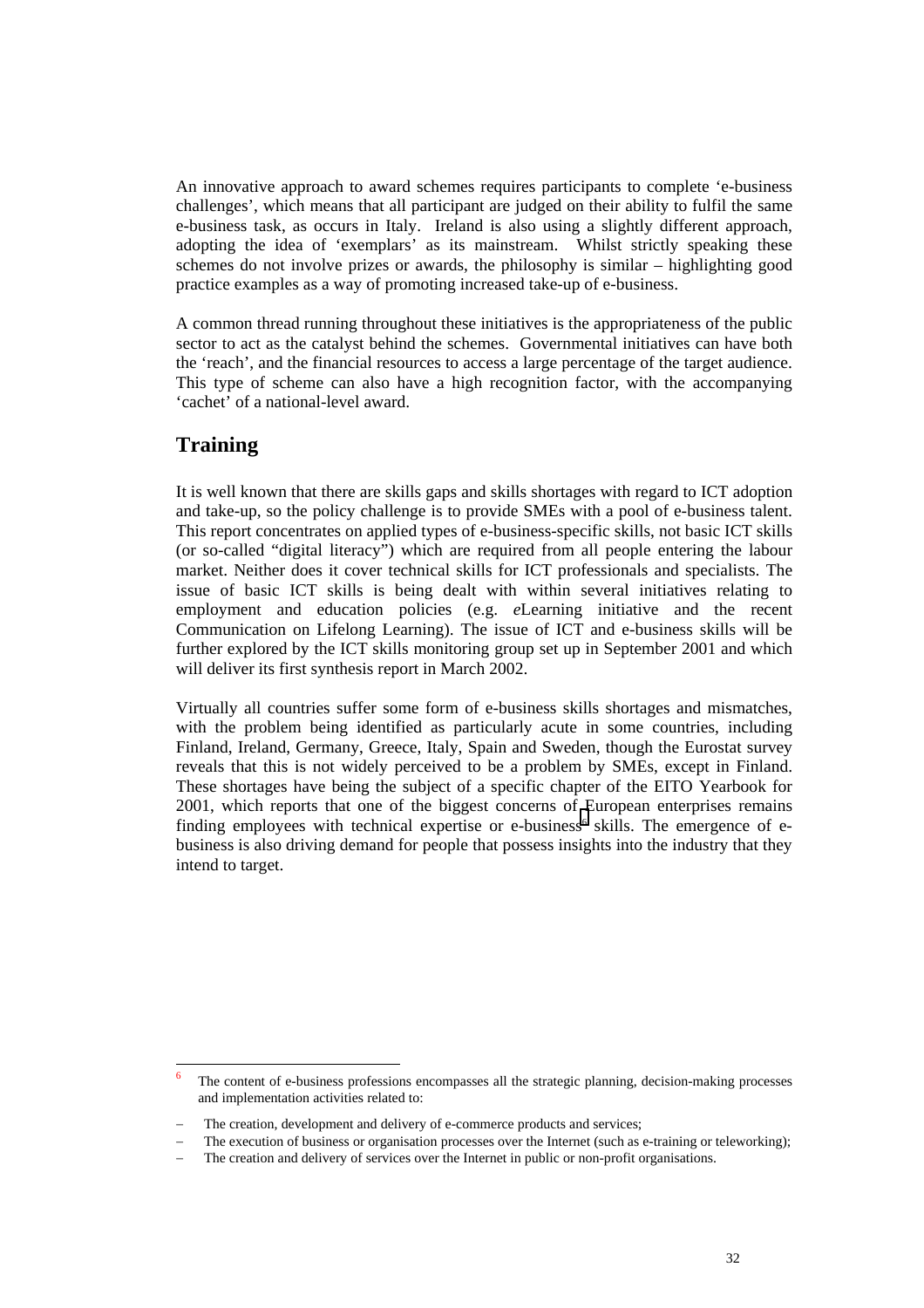In Europe, the employment opportunity related to the development or the usage of the Internet was more than 14.5 million equivalent jobs in 2000. According to EITO 2001, the demand for ICT skills  $(7)$  reached 10.4 million in 2000 (with the supply being 9.2 million), amounting to an overall the ICT skills shortage of 1.2 million jobs in Europe, with a possible increase to 1.7 million in 2003. Europe's shortage in e-business skills was estimated at 0.7 million in 2000, growing to 2.2 million in 2003 (24% of total demand).

Most Member States are introducing macro level initiatives to meet general ICT skills needs, most of which are not covered in this report as they do not relate specifically to ebusiness. For example, in Ireland, large scale investments are being made into education, Germany has introduced the 'Green Card' Scheme to attract overseas IT professionals, whilst Spain has a large programme to train 14,000 ICT professionals.

and Greece is using Structural Funds via its Operational Programme for the Information Society to fund training initiatives.

In contrast to the other countries highlighted above, Finland and Sweden reports a specific lack of managerial skills concerned with the application of e-business and ICT. Sweden states that there is a market failure in terms of private sector delivery to fill these gaps. Either the support is inappropriate (no suitable mix of managerial/technical training) or it is not aimed specifically at the needs of SMEs. This is now being addressed through a programme called smelink. Denmark also reports ICT skills shortages, but is of the opinion that with 'supplementary education and skills enhancements' they may be able to meet these.

This report only includes those training schemes which have an identifiable e-business element, as opposed to a wider ICT remit. They represent a range of initiatives to meet a range of e-business needs. Some training initiatives, such as the 'train the trainer' are considered to be necessary to prevent a 'system blockage'. In other words, the spread of e-business should not be constrained by the number of suitably qualified people able to tutor others. Of course, national schemes of this sort also provide some guarantee of consistency and quality of advice. This is typically required when a discipline is relatively new and unexplored. Qualifications for those being trained can also be used for publicity purposes as well as for measuring educational attainment.

It is apparent that there is little correlation between ICT penetration or e-business 'maturity' and the style of training adopted. For example, traditional workshop/seminar approaches are being used to tutor SMEs in the practical principles of good web-design as well as in the strategic principles of e-business planning. Examples of the latter are in the Netherlands, Ireland and Finland. In Norway, training is available on-line, with phone support where necessary. This approach can only occur in countries with well developed ICT infrastructure and a widespread acceptance of electronic distance learning.

l

<sup>7</sup> ICT jobs represent 8.3% of total employment in Western Europe. They will account for a share of some 13.4% in 2003. Source EITO.

ICT professionals who support and develop technology environments in the industries that use ICT or services vendors selling their ICT professional resources time:

E-business professionals focused on supporting business strategies related to the Internet;

Call centre professionals providing sales and support activities in the emerging phone channels.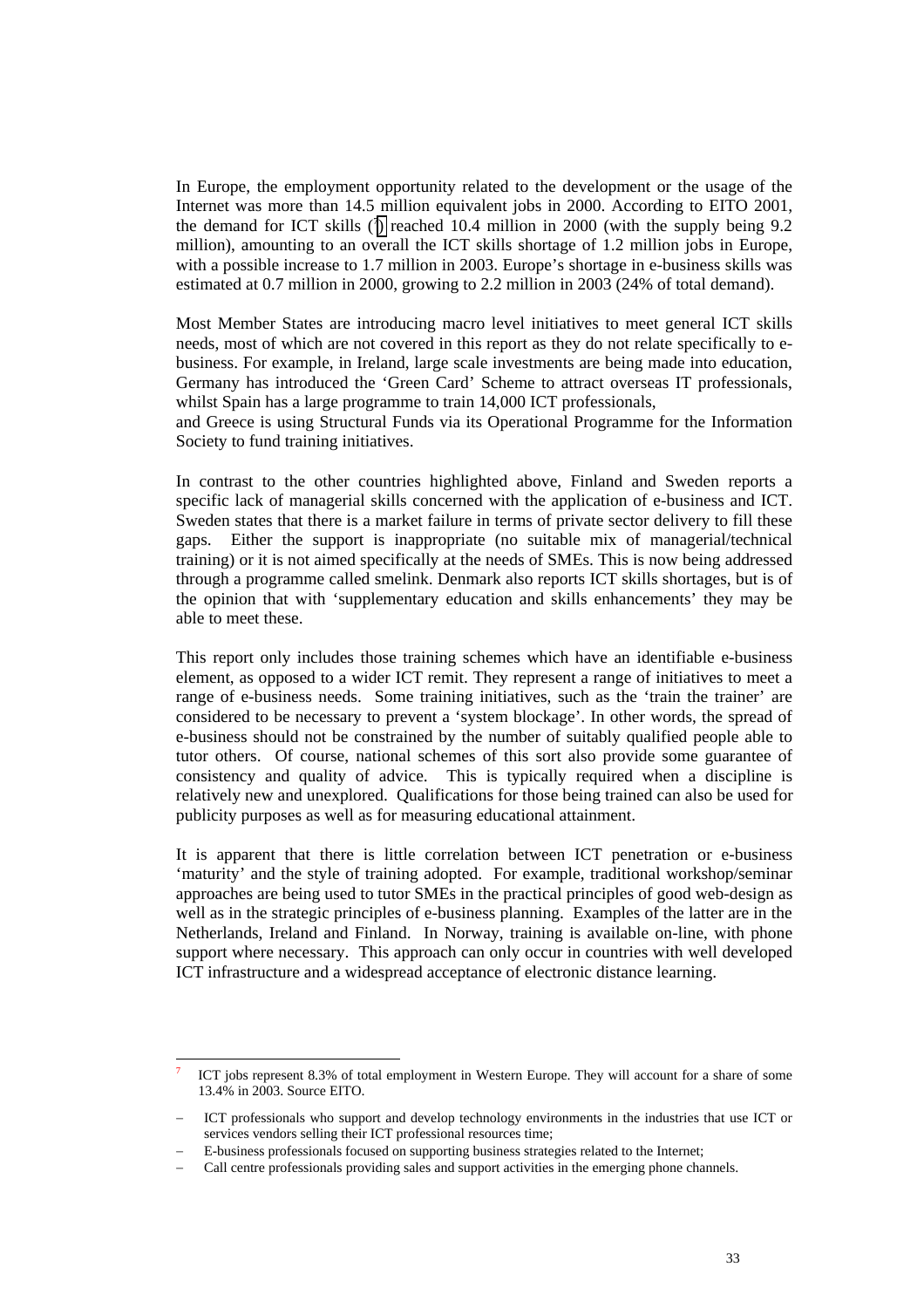<span id="page-34-0"></span>Personalised and bespoke training approaches, often combined with consultancy, are also being offered in some Member States. This method of training can be more sustainable and have more impact after the end of the course, but is usually more expensive to fund. Examples are apparent in both Greece and Sweden. In Greece this is appropriate as typically companies are either too small to have an IT Manager, or may be family owned with little chance of networking to acquire e-business knowledge. Therefore, it is most effective for trainers to go directly into firms to share their expertise – as occurs as part of the Greek Go-Digital initiative. In Sweden, the programme Smelink supports the mass transfer of ICT knowledge from those who have it (young people in education) to those who don't (SMEs).

# **3.2 Promoting SME Support Networks**

Support networks for e-business are a very popular set of initiatives. This is probably because the basic model of providing networks of general business support are already largely embedded in all Member States. For example, most countries have extremely well established business support mechanisms such as Chambers of Commerce. Creating or adding new e-business services is therefore easily accepted by the marketplace, and in some cases the costs of doing this can be offset by policymakers by using existing buildings, staff etc..

Using established business support organisations is an effective way to deal with some of the major perception barriers to e-commerce previously identified. These include a 'lack of perceived benefits to the company' and 'unsuitability of goods and services for ebusiness'. This is because, in many cases, the support network and the SMEs are well known to each other, there is a strong element of trust between them. This is particularly invaluable in those cases where there is a problem of 'perception' which needs to be addressed by building up trust and confidence. There is also, however, an added attraction in that business support organisation can be very effective at dealing with more technical or e-commerce strategy queries such as security issues, payment systems and logistics problems as well. They can offer such a wide range of support, either directly by using their own staff, or indirectly by signposting to other sources of specialist advice and help.

Networks can operate at different levels – offering general information and advice, targeted and tailored support (often consultancy) or sectoral help. They can be created using the 'hub and spoke' model, with a central unit managing a number of local or regional units (such as adopted in the UK or Ireland for example) or they can be horizontal with a number of organisations getting together to provide support services (as in Norway), or indeed services can be channelled through a single entry point (as in France and Denmark).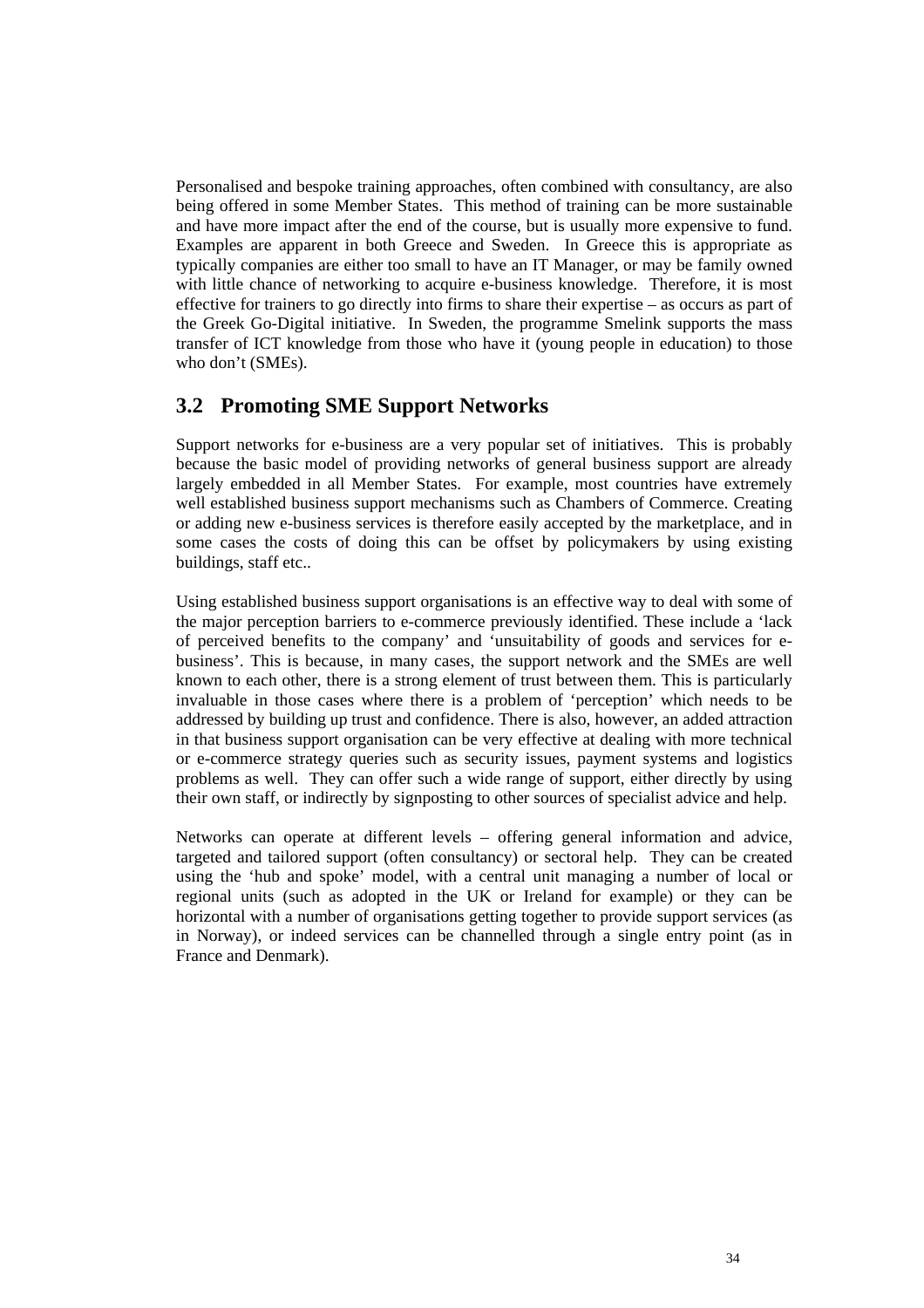<span id="page-35-0"></span>Many SMEs do not have easy access to large knowledge networks to help them integrate new ideas, techniques or working practices. This is particularly true of emerging technologies and concepts such as e-business. This is usually for one of two reasons – either a lack of time to invest in building networks and relationships, or a lack of exposure to external organisations and individuals to make up such a network. This means that many SMEs are missing out on access to expertise which would enable them to take advantage of the opportunities offered by e-business. The networks of support and organisations available extend from a website with general information advice and guidance, to face-to-face network support mechanisms bringing together a wide range of expertise.

Sources of general advice and guidance are widespread in most Member States. The majority deliver support via physical 'centres of expertise', although there are some novel variations on this theme, with Internet portals being used in Spain, whilst France has adopted the model of an Observatory to monitor developments. More targeted advice and help tends to be delivered using some form of consultancy (following the usual business support model).

Countries appear to be moving increasingly towards the model of creating specific 'competence centres' to provide very tailored and specific services. This can be seen in Germany, Austria and Greece. To the contrary, special e-business support for start-ups is not highly featured amongst the countries. This is probably because most start-up support measures (eg high technology funds and incubators) are for start-ups in general, they are not specifically targeted at e-businesses. However, many incubators do seek to attract 'new economy' based firms, and in many instances, it is likely that this type of new, young, 'agile' firm will be an early adopter of e-business techniques as an extension of their other entrepreneurial activities. Advanced incubator models provide a true 'end to end' service, including physical space, access to common services, and access to a network of experts. Typically, these would be finance providers and management experts. The most advanced incubators will, where necessary, source and provide experts to be employed in the fledgling enterprise, often in return for equity. However, it does not appear that any incubators have been set-up purely to support e-business.

# **3.3 Helping SMEs to Participate in e-Marketplaces**

This final set of specific measures to help SMEs to prepare for e-business are quite diverse, they include e-business services and partnerships and e-marketplaces. Facilitating access to e-business services covers different actions, ranging from trust and alternative dispute resolution (ADR) mechanisms to incentives to participate in public and/or private e-marketplaces. So far, the emphasis has been laid on general measures to promote trust. This is not surprising as trust and security issues have been highlighted by the Eurostat survey as major barriers to SMEs' adoption of e-business or the Internet– particularly in Germany, Austria, Finland, Italy, UK, Spain, Sweden and Denmark. This is confirmed by the Member States themselves, particularly by Germany, Netherlands, and Luxembourg.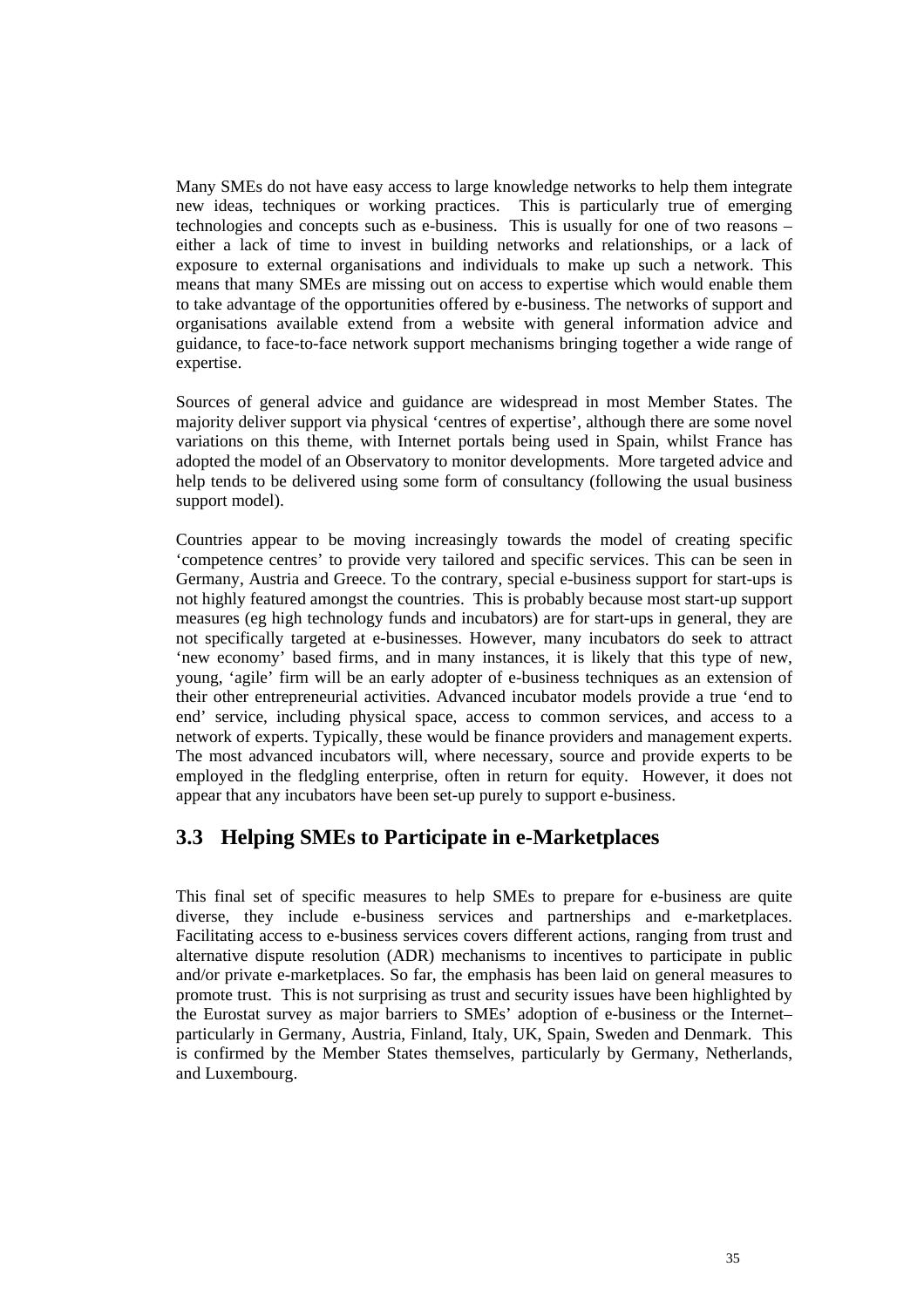It is noticeable that many of the initiatives concerning trust involve voluntary 'codes of conduct' rather than regulation. Several of these are industry driven. It remains to be seen whether this mode of operation will be sustained, or whether statutory legislation will need to be enacted. It is also striking that there are few e-business ADR initiatives ongoing across Europe. It is unclear whether this is because there is no need for them, or whether they have not yet been developed.

The main focus of the trust related measures taken by the Member States, so far, is on the B2C area. In the future, though, it is expected that B2B e-marketplaces will become the focus of attention in the establishment of a level playing field for all enterprises and, in particular, SMEs, to be able to participate in such marketplaces. The issue is to facilitate SMEs' access to these e-marketplaces, to ensure that rules are open and inclusive and to help SMEs to qualify for participation. Although no specific national or regional initiatives have been identified in this area, several concerns have been expressed on these issues and specific measures should be expected in the future.

B2A marketplaces are, so far, a less developed phenomenon, but nevertheless initiatives are starting in several Member States to create government-driven e-marketplaces and portals. The rationale behind these is that the government is a major purchaser of goods and services, so efficient procurement systems can save significant amounts of money. In addition, the public sector can act as a demonstrator to catalyse demand, and participation in activities like this should help to embed an 'e-culture' in the firms supplying goods and services.

Almost as a side-benefit, the introduction of ICT-driven systems will help to raise the general level of ICT and e-business awareness and adoption in public administrations, helping them to better meet the needs and understand the issues faced by SMEs. As eprocurement is an ongoing activity, not a 'one-off', participating in B2A marketplaces should provide a foundation for a permanently new way of doing business for both the public and the private sectors.

Several initiatives are still at the early stages of development as the concept of eprocurement begins to spread – such as in Denmark, Ireland, Germany and Greece for example. These tend to be information providers, rather than enabling transactional capabilities. In other countries, typically those with high levels of e-commerce, such as the UK, Finland, Norway and Sweden, and indeed at the EU level (BC-NET/BRE, CORDIS, Framework Programmes and Tenders on the Web for example), these concepts are more developed.

The advantage of this type of initiative is that it can both demonstrate e-business and provide a relatively safe 'plug and play' environment in which SMEs can participate in ebusiness. However, administrations need to be aware of the danger of doubly disadvantaging those firms which are not sufficiently 'e-business aware' – firstly by immediately excluding them from participation in a lucrative market, and secondly by prolonging that disadvantage as early participants may benefit from so-called 'first mover' advantage. In order to avoid such risk, Member States may need to consider taking further measures to facilitate the participation of SMEs in e-procurement through specific awareness actions, technical assistance or other incentives.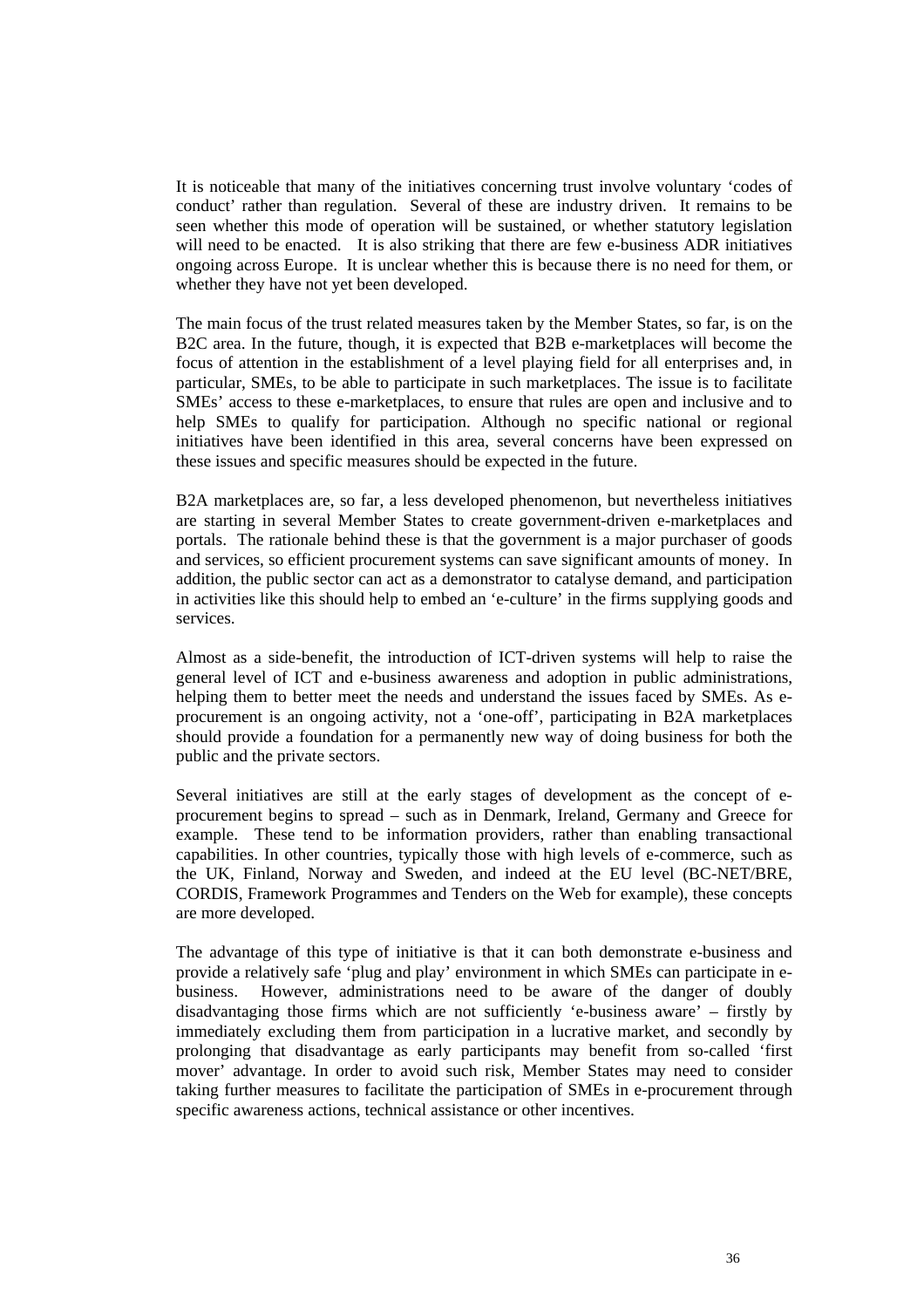# **Appendix 1: Country experience**

The relative importance of problems and barriers in different Member States to Internet use generally, and to the use of E-commerce to make purchases and sales, is analysed in this section. This data has been extracted from the Eurostat survey.

#### **Figure 9 – Barriers to SME Internet access**



#### **B arriers to Internet access**

(Source : European Community survey on E-commerce 2001)

#### **Figure 10 – Barriers to SME use of E-commerce for purchases**



#### **Barriers to e-Com m erce purchases**

(Source : European Community survey on E-commerce 2001)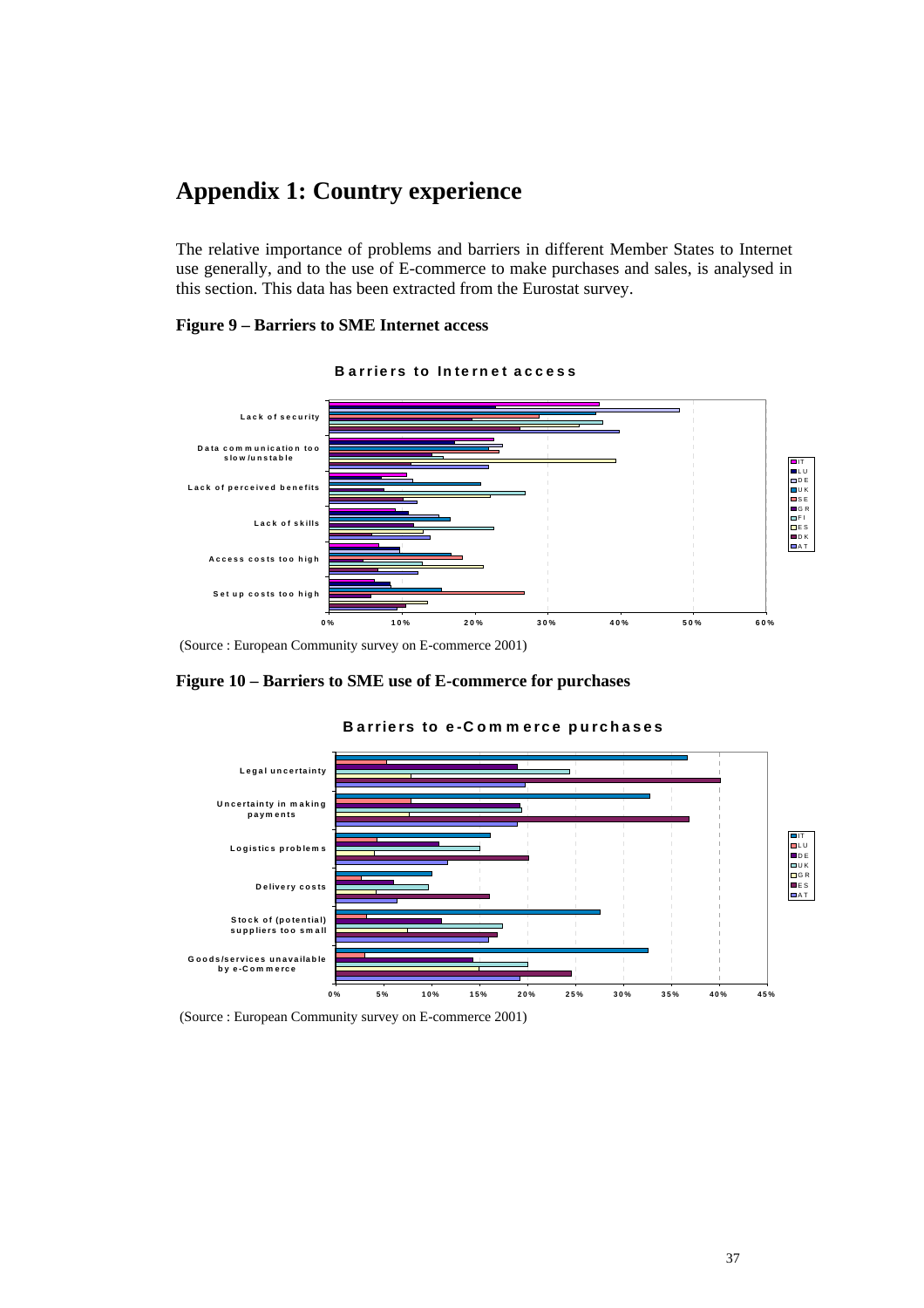

**Barriers to e-Com m erce sales**

# **Figure 11 - Barriers to SME use of E-commerce for sales**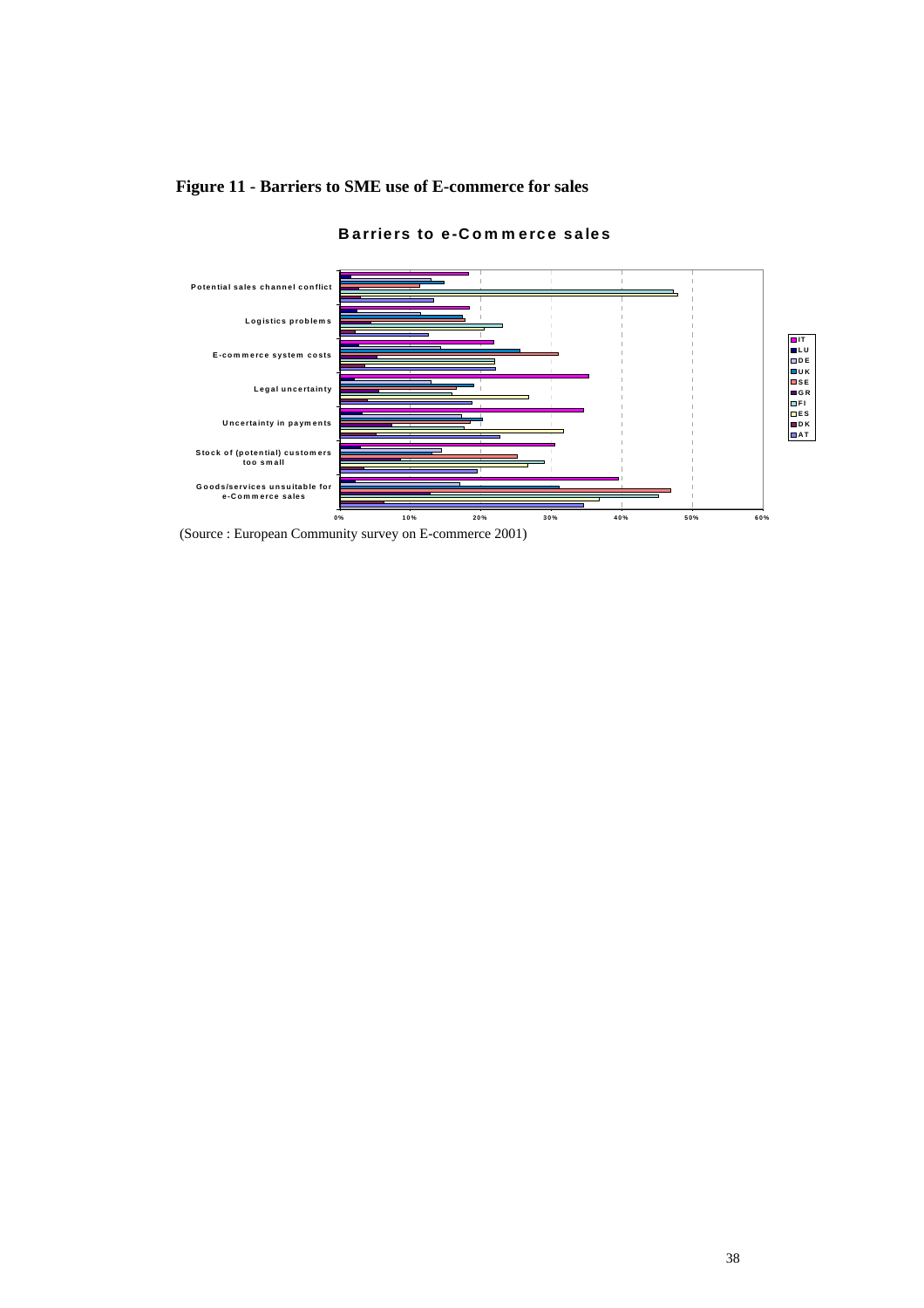# **Austria**

#### *Lack of security inhibits Internet use by Austrian SMEs*

40% of SMEs in Austria say that concerns about security are a very important barrier to their use of the Internet. Speed and reliability of communications are their second most important concern, with more than 20% of SMEs citing this as a barrier

*Three key barriers to the use of E-commerce for purchases by Austrian SMEs*

Three factors are regarded as being of almost equal importance in inhibiting Austrian SMEs from adopting E-commerce for purchases. About 20% listed uncertainty in making payments, legal uncertainty and the unavailability of the goods and services via Ecommerce as very important barriers.

*Unsuitability of goods and services for sale via E-commerce holds back progress in Austria*

35% of Austrian SMEs are inhibited from adopting E-commerce to make sales because they believe that the goods and services which they offer are not suitable for sale via Ecommerce. If this view continues to prevail it would represents a major barrier to realising the aims of *e*Europe, with E-commerce being regarded as SMEs' gateway to wider markets. It is, therefore, potentially, a very significant policy challenge for the Austrian authorities

## **Denmark**

#### *Lack of security is a major issue inhibiting Danish SMEs from using the Internet*

26% of SMEs in Denmark say that concerns about security are a very important barrier to their use of the Internet, and that this is much the most important issue for them

#### *Few barriers to Danish SMEs using E-commerce for sales*

None of the barriers included in Eurostat survey were regarded as being very important inhibitors to the use of E-commerce for sales by Danish SMEs. In this context it is surprising that the use of E-commerce for sales is not higher than the 27% revealed by the Eurostat survey

## **Spain**

*Quality of data communication is a key issue in discouraging SMEs from using the Internet*

40% of SMEs in Spain say that the speed and reliability of data communication networks is a very important barrier to their use of the Internet

*Lack of security is also a major issue inhibiting SMEs from using the Internet*

35% of SMEs in Spain say that concerns about security are a very important barrier to their use of the Internet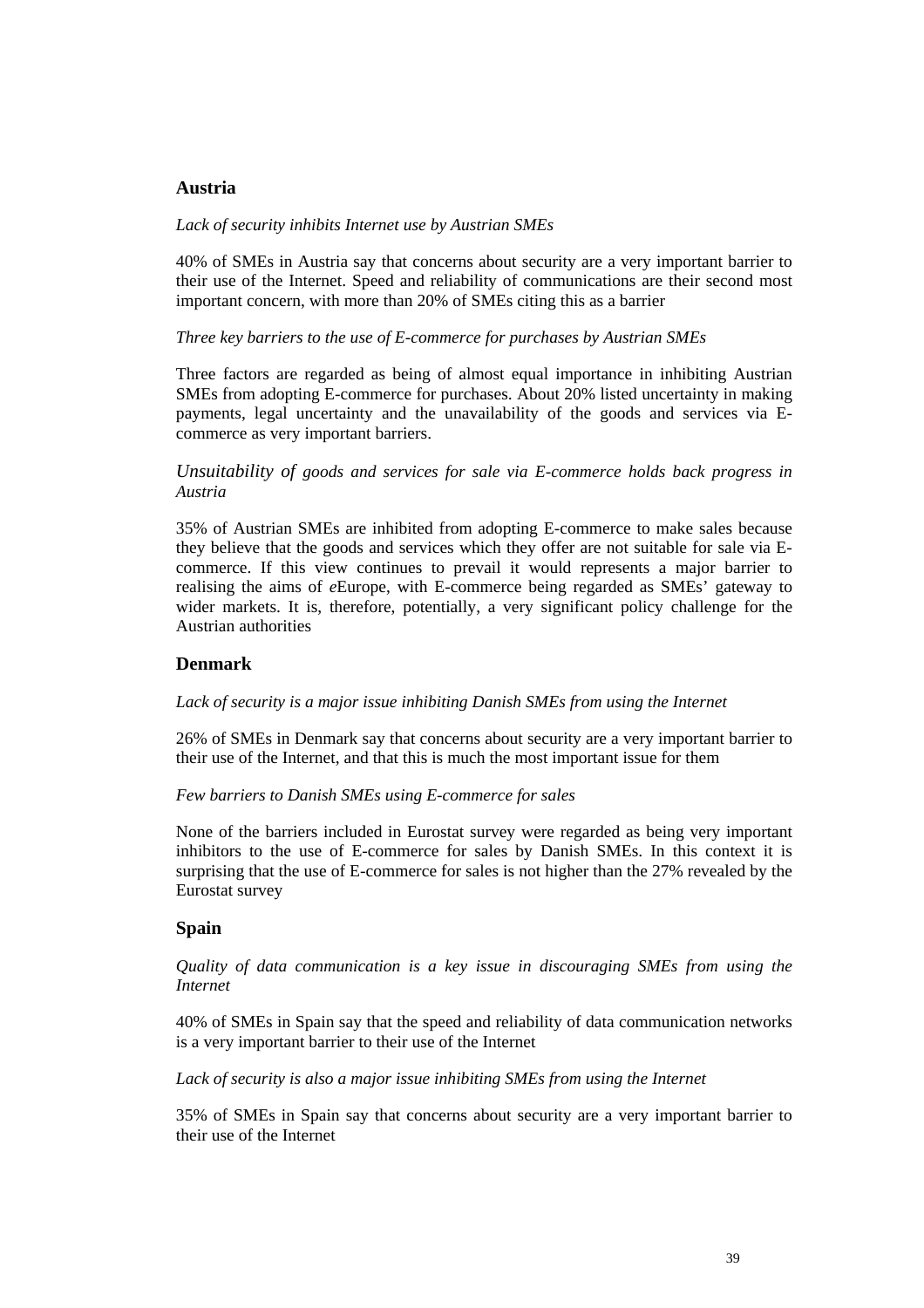*Legal uncertainty and uncertainty about payments are significant concerns to Spanish SMEs in their adoption of E-commerce for purchases*

Spanish SMEs surveyed said that, for 40% of them, legal uncertainty concerning contracts, terms of delivery and guarantees were a very important barrier to their adoption of E-commerce for purchases. Uncertainty over payments represented a very important barrier for more than 35% of Spanish SMEs

*Potential sales channel conflict is very important to Spanish SMEs in considering whether or not to adopt E-commerce for sales*

Nearly 50% of Spanish SMEs surveyed said that concern over conflict with existing sales channels was a very important barrier to their adopting E-commerce for sales

*Unsuitability of goods and services for sale via E-commerce holds back progress in Spain*

Nearly 40% of Spanish SMEs are inhibited from adopting E-commerce to make sales because they believe that the goods and services which they offer are not suitable for sale via E-commerce. If this view continues to prevail it would represents a major barrier to realising the aims of *e*Europe, with E-commerce being regarded as SMEs' gateway to wider markets. It is, therefore, potentially, a very significant policy challenge for Spain

## **Finland**

*Lack of security is the major issue inhibiting SMEs from using the Internet*

More than 35% of SMEs in Finland say that concerns about security are a very important barrier to their use of the Internet

#### *Two key barriers to the use of E-commerce for sales by Finnish SMEs*

Two factors are regarded as being of almost equal importance in inhibiting SMEs in Finland from adopting E-commerce for sales. Nearly half thought that concerns over conflict with existing sales channels were a very important barrier to their adopting Ecommerce for sales

A similar percentage said that they were inhibited from adopting E-commerce to make sales because they believe that the goods and services which they offer are not suitable for sale via E-commerce. If this view continues to prevail it would represents a major barrier to realising the aims of *e*Europe, with E-commerce being regarded as SMEs' gateway to wider markets. It is, therefore, a very important policy challenge for Finland, whose distance from large population centres means that it is particularly likely to be a beneficiary of opportunities for sales through E-commerce, and one to which the Finnish authorities are currently giving significant attention

#### **Greece**

#### *Lack of security the most important concern for Greek SMEs*

20% of SMEs in Greece say that concerns about security are a very important barrier to their use of the Internet.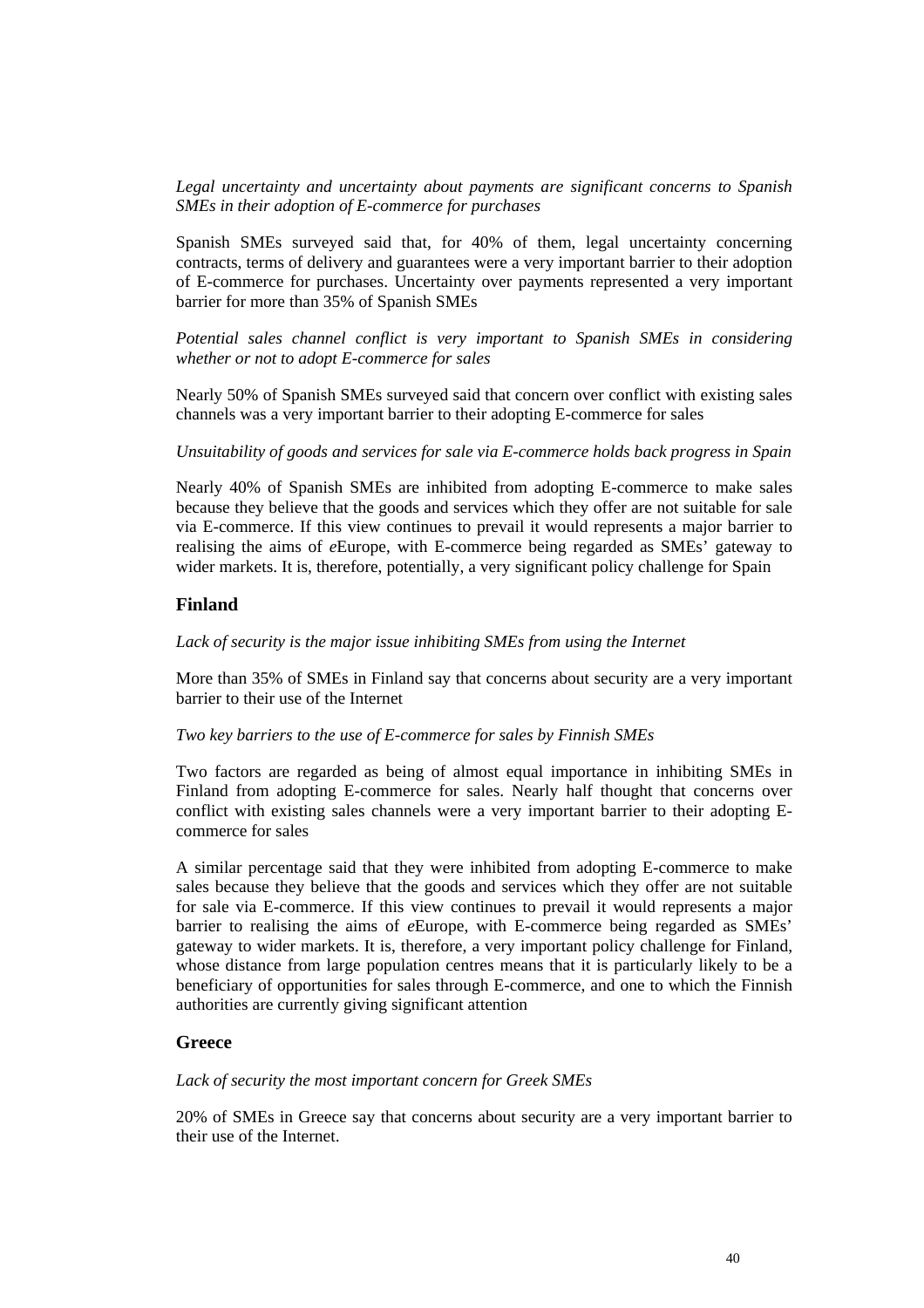*Few very important barriers to use of E-commerce for purchases or sales by Greek SMEs*

No single barrier was identified by more than 15% of Greek SMEs surveyed as being a very important barrier to the use of E-commerce for either purchases or sales. It is therefore surprising that, as shown in Table 1, the actual percentage of Greek SMEs who have adopted E-commerce for purchase or sales transactions is very low (5% for purchases and 6% for sales).

# **Sweden**

*Lack of security the most important concern for Swedish SMEs*

Nearly 30% of SMEs in Sweden say that concerns about security are a very important barrier to their use of the Internet.

*Unsuitability of goods and services for sale via E-commerce holds back progress in Sweden*

Nearly half of Sweden's SMEs are inhibited from adopting E-commerce to make sales because they believe that the goods and services which they offer are not suitable for sale via E-commerce. If this view continues to prevail it would represents a major barrier to realising the aims of *e*Europe, with E-commerce being regarded as SMEs' gateway to wider markets. It is, therefore, potentially, a very significant policy challenge for the Swedish authorities.

# **United Kingdom**

*Lack of security the most important concern for UK SMEs*

More than 35 % of SMEs in the United Kingdom say that concerns about security are a very important barrier to their use of the Internet

*Legal uncertainty is the main barrier to adoption of E-commerce for purchases by SMEs in the UK*

British SMEs surveyed said that, for 25% of them, legal uncertainty concerning contracts, terms of delivery and guarantees were a very important barrier to their adoption of Ecommerce for purchases.

*Unsuitability of goods and services for sale via E-commerce holds back progress in the United Kingdom*

About 30% of Britain's SMEs are inhibited from adopting E-commerce to make sales because they believe that the goods and services which they offer are not suitable for sale via E-commerce. This is a barrier of perception rather than a technical issue, and could, if not addressed, place a significant limitation on the progress able to be made by the "Go Digital" initiative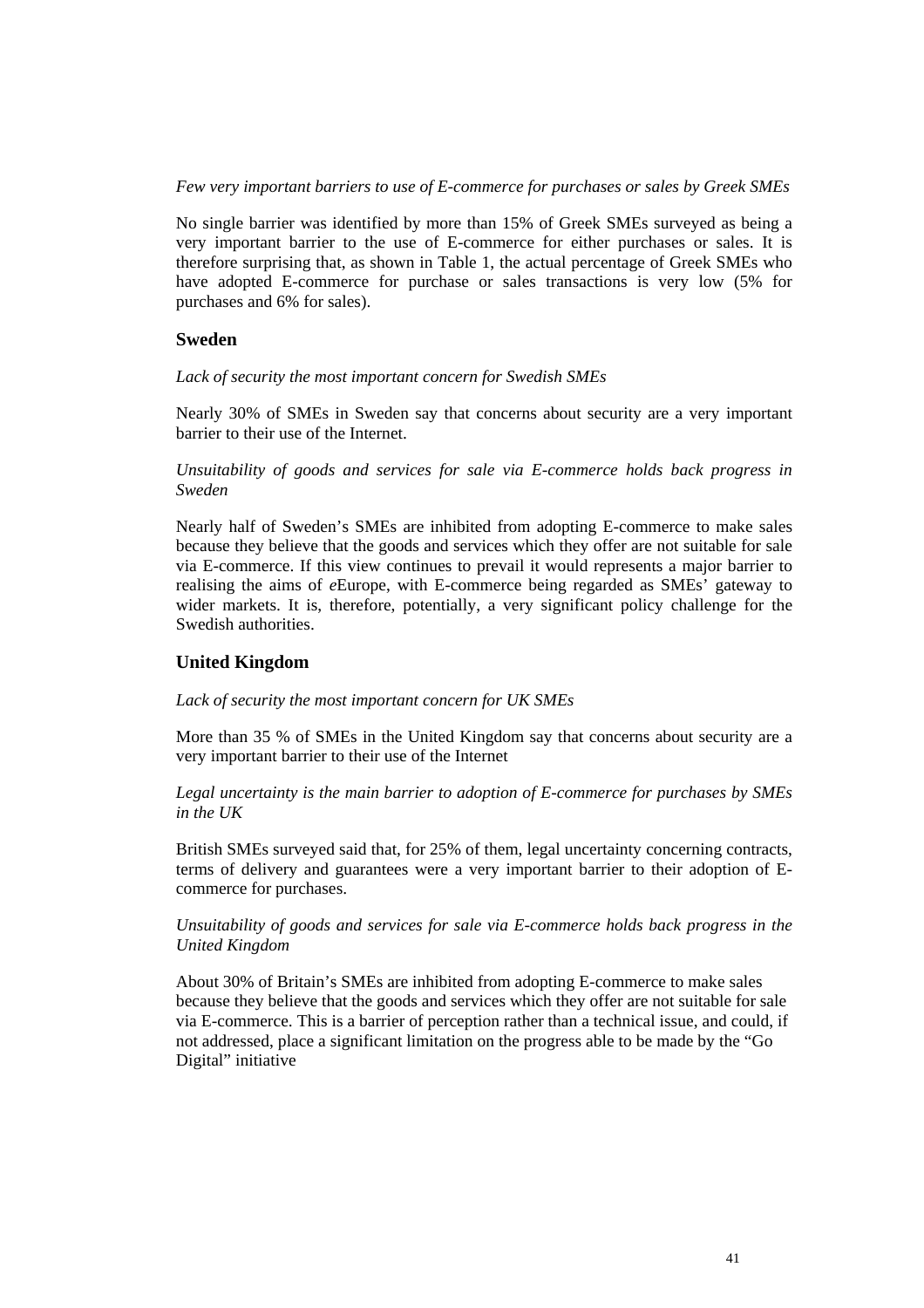# **Germany**

## *Lack of security inhibits Internet use by German SMEs*

48% of SMEs in Germany say that concerns about security are a very important barrier to their use of the Internet. Speed and reliability of communications are their second most important concern, with more than 23% of SMEs citing this as a barrier

*Few very important barriers to use of E-commerce for purchases or sales by German SMEs*

No single barrier was identified by more than 20% of German SMEs surveyed as being a very important barrier to the use of E-commerce for either purchases or sales. This is reflected in the relatively high percentage of German SMEs who have adopted Ecommerce for purchase and sales transactions (35% for purchases and 29% for sales).

## **Luxembourg**

#### *Lack of security the most important concern for Luxembourg SMEs*

23% of SMEs in Luxembourg say that concerns about security are a very important barrier to their use of the Internet.

*Few very important barriers to use of E-commerce for purchases or sales by Luxembourg SMEs*

No single barrier was identified by more than 8% of Luxembourg SMEs surveyed as being a very important barrier to the use of E-commerce for either purchases or sales and for all individual inhibitors the response from Luxembourg SMEs was the amongst the lowest of the countries surveyed. It is therefore surprising that, as shown in Table 1, the actual percentage of Luxembourg SMEs who have adopted E-commerce for purchase or sales transactions is relatively low (18% for purchases and 9% for sales).

# **Italy**

## *Lack of security inhibits Internet use by Italian SMEs*

37% of SMEs in Italy say that concerns about security are a very important barrier to their use of the Internet. Speed and reliability of communications are their second most important concern, with more than 22% of SMEs citing this as a barrier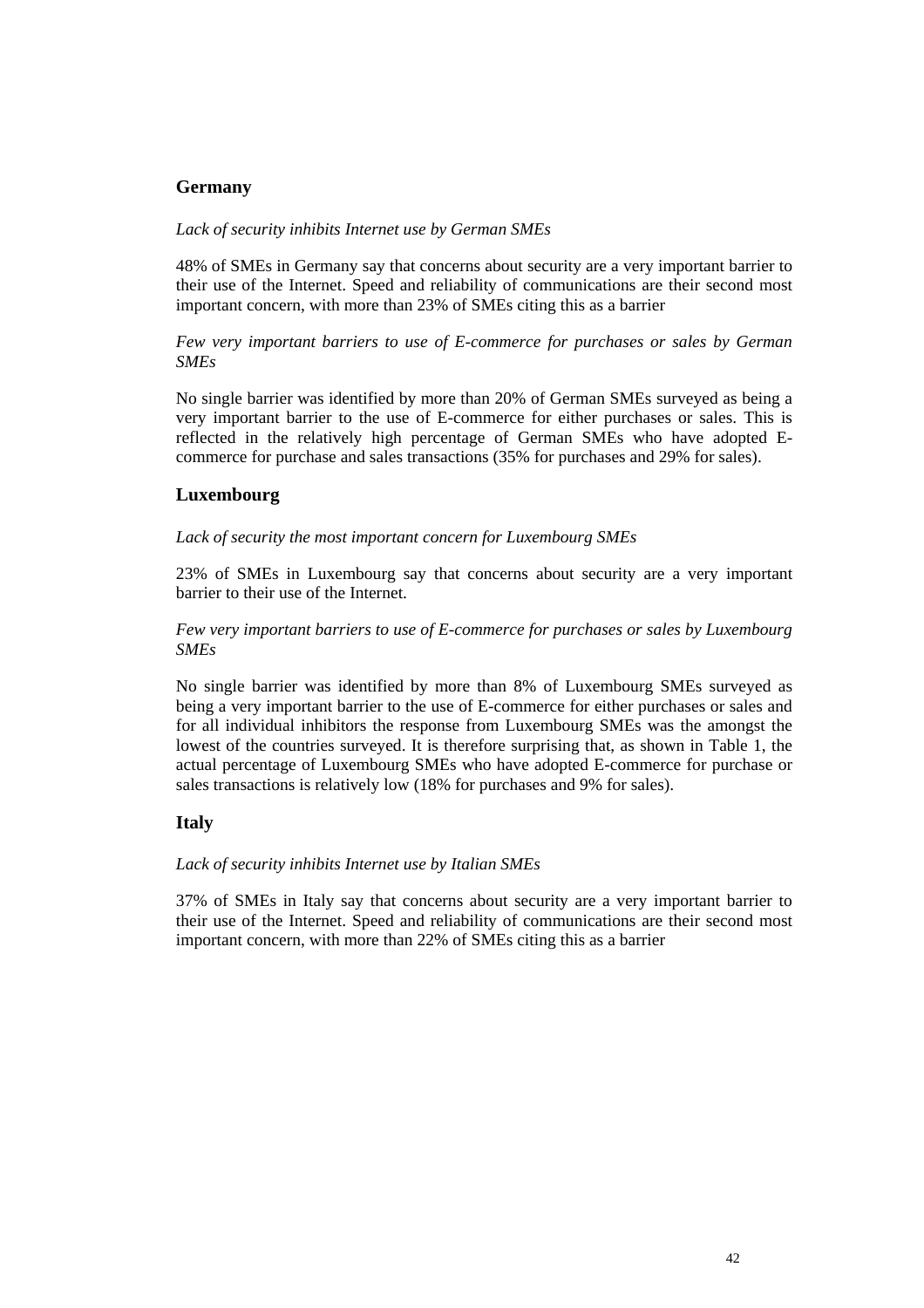#### *Italian SMEs see major barriers to use of E-commerce for purchases and sales*

The low levels of use of E-commerce for purchases and sales probably result from the importance of the barriers which SMEs in Italy have identified. For example, 37% cite legal uncertainty concerning contracts, terms of delivery and guarantees as a very important barrier to the use of E-commerce for purchases, with unavailability of the goods and services via E-commerce and uncertainty over payments cited as being very important by 33% of the sample. Similarly, there are four barriers to the use of Ecommerce for sales which are regarded as very important by a significant number of Italian SMEs ie goods and services not being suitable for sale via E-commerce (39%) legal uncertainty concerning contracts, terms of delivery and guarantees and uncertainty over payments (35%), and the number of potential customers (31%),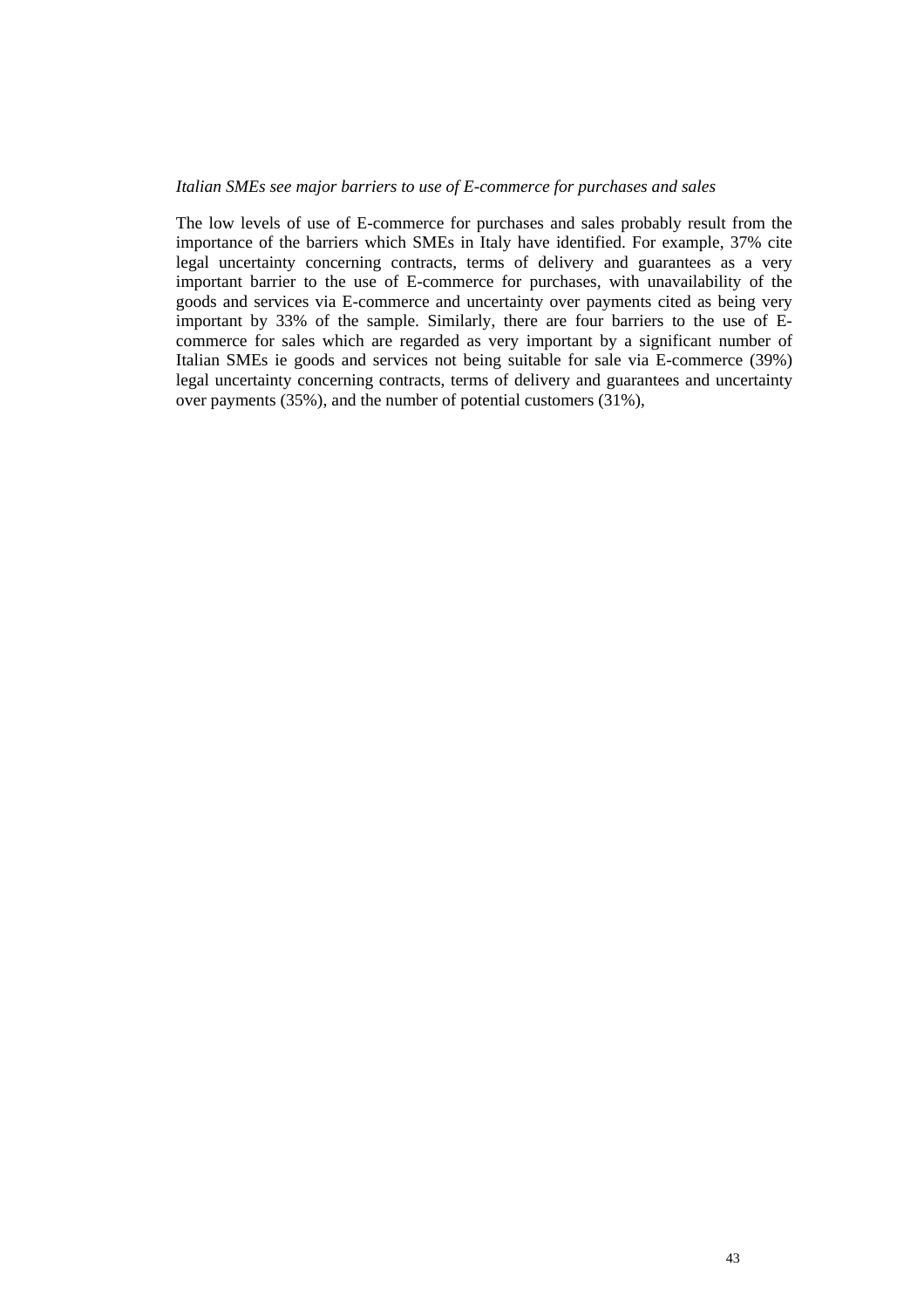# **Appendix 2: National and regional policy fiches in the specific focus areas**

| <b>Reference</b>   |                                                                                            | Country                                                                                      | NL                                     | <b>Policy</b> | E-business awareness and training                                                        |  |  |  |  |
|--------------------|--------------------------------------------------------------------------------------------|----------------------------------------------------------------------------------------------|----------------------------------------|---------------|------------------------------------------------------------------------------------------|--|--|--|--|
| <b>Number</b>      |                                                                                            |                                                                                              |                                        | Area          |                                                                                          |  |  |  |  |
| <b>Programme</b>   |                                                                                            | Het MKB in de Digitale Delta                                                                 |                                        |               |                                                                                          |  |  |  |  |
| <b>Title</b>       |                                                                                            |                                                                                              |                                        |               |                                                                                          |  |  |  |  |
| <b>Programme</b>   | E-business awareness and training: 'Het MKB in de Digitale Delta' is providing a whole     |                                                                                              |                                        |               |                                                                                          |  |  |  |  |
| <b>Description</b> | range of initiatives stimulating awareness. Workshops have been set up to facilitate small |                                                                                              |                                        |               |                                                                                          |  |  |  |  |
|                    | groups of SMEs to explore the potential of integrating ICTs into their businesses. There   |                                                                                              |                                        |               |                                                                                          |  |  |  |  |
|                    | are 3500 general workshops taking place across the Netherlands from 2001-2005              |                                                                                              |                                        |               |                                                                                          |  |  |  |  |
|                    | covering topics such as 'Internet and security' 'client-focused communication with a       |                                                                                              |                                        |               |                                                                                          |  |  |  |  |
|                    |                                                                                            |                                                                                              | website' and 'Internet and marketing'. |               |                                                                                          |  |  |  |  |
|                    |                                                                                            |                                                                                              |                                        |               | Helping SMEs to participate in e-market places: As part of the SMEs in the Digital Delta |  |  |  |  |
|                    |                                                                                            |                                                                                              |                                        |               | programme, the Telematics Institute is involved in an initiative to collect knowledge    |  |  |  |  |
|                    |                                                                                            |                                                                                              |                                        |               | about the way sector-specific electronic marketplaces can be set up and how they can     |  |  |  |  |
|                    |                                                                                            | develop sector models. The initiative is exploring the possibilities of establishing an ASP- |                                        |               |                                                                                          |  |  |  |  |
|                    |                                                                                            |                                                                                              |                                        |               | testbed with an SME usergroup in collaboration with market players. It is also studying  |  |  |  |  |
|                    |                                                                                            |                                                                                              |                                        |               | the standardisation of the legal issues in 'service level agreements'.                   |  |  |  |  |

| Reference          |                                                                                     | Country          | <b>GR</b> | <b>Policy</b> | E-business awareness and training                                          |  |  |  |
|--------------------|-------------------------------------------------------------------------------------|------------------|-----------|---------------|----------------------------------------------------------------------------|--|--|--|
| <b>Number</b>      |                                                                                     |                  |           | Area          |                                                                            |  |  |  |
| <b>Programme</b>   |                                                                                     | Network Yourself |           |               |                                                                            |  |  |  |
| Title              |                                                                                     |                  |           |               |                                                                            |  |  |  |
| <b>Programme</b>   | Greece is targeting 50,000 SMEs under the Network Yourself' programme which is part |                  |           |               |                                                                            |  |  |  |
| <b>Description</b> | of their wider 'Go Digital' campaign. The main aim of this is to help companies     |                  |           |               |                                                                            |  |  |  |
|                    |                                                                                     |                  |           |               | understand the importance of the Internet and to create digital awareness. |  |  |  |

| <b>Reference</b>   | 3                                                                                            | Country                  | SЕ | <b>Policy</b> | E-business awareness and training                                                      |  |  |  |
|--------------------|----------------------------------------------------------------------------------------------|--------------------------|----|---------------|----------------------------------------------------------------------------------------|--|--|--|
| <b>Number</b>      |                                                                                              |                          |    | Area          |                                                                                        |  |  |  |
| <b>Programme</b>   |                                                                                              | SVEA project             |    |               |                                                                                        |  |  |  |
| <b>Title</b>       |                                                                                              |                          |    |               |                                                                                        |  |  |  |
| <b>Programme</b>   | In Sweden, the SVEA project aims at raising the awareness of SMEs for the commercial         |                          |    |               |                                                                                        |  |  |  |
| <b>Description</b> |                                                                                              |                          |    |               | possibilities of e-commerce and how e-business can be used in different parts of the   |  |  |  |
|                    | business process. It has been created in partnership with the private sector and consists of |                          |    |               |                                                                                        |  |  |  |
|                    | a variety of tools including conferences and seminars, businesses case studies and access    |                          |    |               |                                                                                        |  |  |  |
|                    |                                                                                              |                          |    |               | to IT solution providers and a web guide to business sub-processes and how they can be |  |  |  |
|                    |                                                                                              | supported by e-business. |    |               |                                                                                        |  |  |  |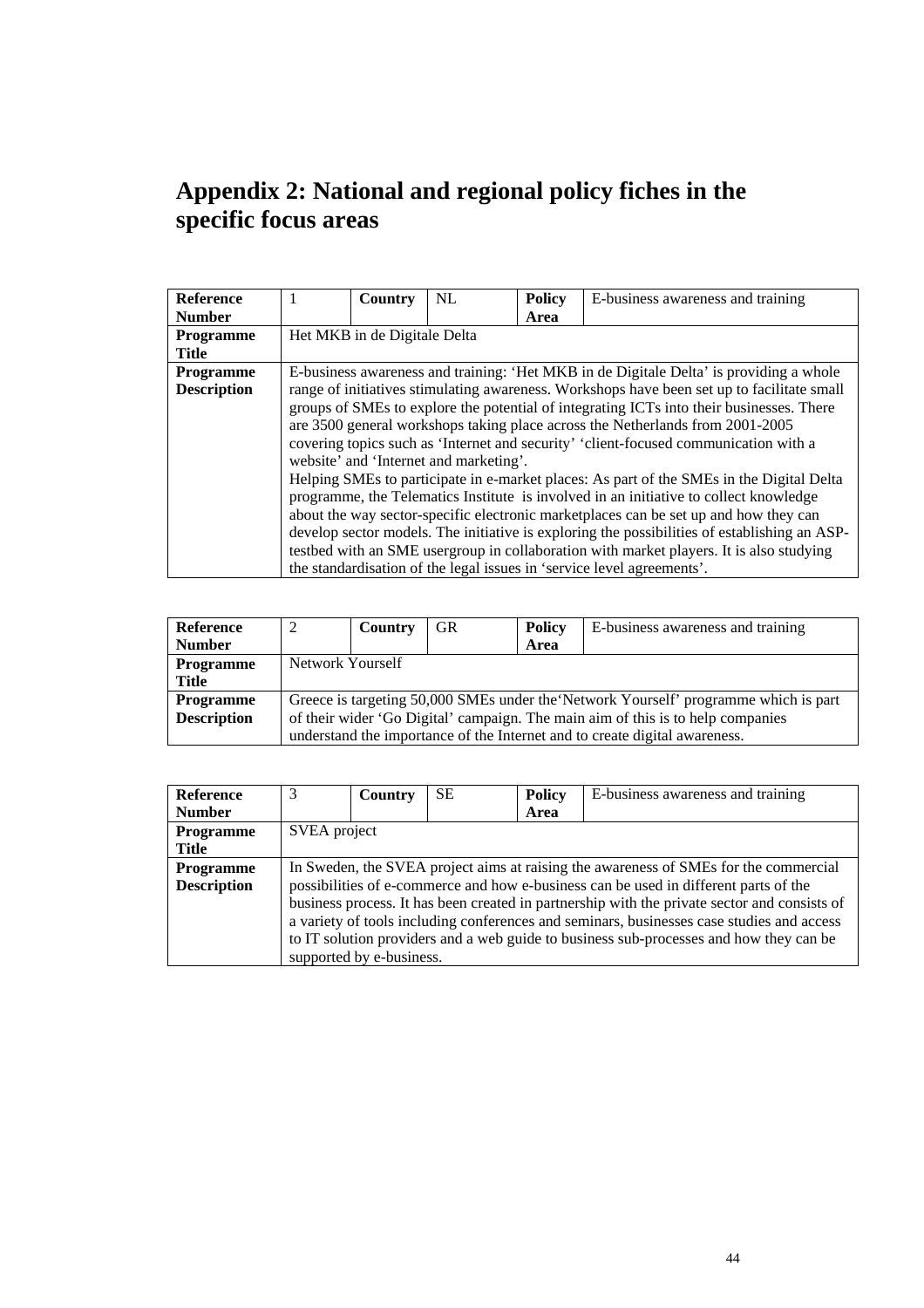| <b>Reference</b>   | $\overline{4}$                                                                     | Country                                                                               | UK.      | <b>Policy</b> | E-business awareness and training                                                          |  |  |  |  |
|--------------------|------------------------------------------------------------------------------------|---------------------------------------------------------------------------------------|----------|---------------|--------------------------------------------------------------------------------------------|--|--|--|--|
| <b>Number</b>      |                                                                                    |                                                                                       | Scotland | Area          |                                                                                            |  |  |  |  |
| Programme          |                                                                                    | <b>First Steps</b>                                                                    |          |               |                                                                                            |  |  |  |  |
| Title              |                                                                                    |                                                                                       |          |               |                                                                                            |  |  |  |  |
| <b>Programme</b>   | First Steps is the name of the core Scottish Enterprise programme offering to help |                                                                                       |          |               |                                                                                            |  |  |  |  |
| <b>Description</b> |                                                                                    | companies better understand how e-business can be applied effectively. The aim is for |          |               |                                                                                            |  |  |  |  |
|                    | 1100 SMEs to participate each year. The programme consists of a series of four     |                                                                                       |          |               |                                                                                            |  |  |  |  |
|                    |                                                                                    |                                                                                       |          |               | workshops matched to company experience and level of e-business adoption. The              |  |  |  |  |
|                    |                                                                                    |                                                                                       |          |               | workshops are also tailored to the needs of the specific sectors, including tourism, third |  |  |  |  |
|                    |                                                                                    | sectors and exporters                                                                 |          |               |                                                                                            |  |  |  |  |

| <b>Reference</b>   |                                                                                              | Country | <b>UK</b>                                                  | <b>Policy</b> | E-business awareness and training |  |  |  |
|--------------------|----------------------------------------------------------------------------------------------|---------|------------------------------------------------------------|---------------|-----------------------------------|--|--|--|
| <b>Number</b>      |                                                                                              |         | Scotland                                                   | Area          |                                   |  |  |  |
| Programme          | Digital Advantage                                                                            |         |                                                            |               |                                   |  |  |  |
| Title              |                                                                                              |         |                                                            |               |                                   |  |  |  |
| <b>Programme</b>   | 'Digital Advantage' is a series of one day e-business strategy workshops aimed at helping    |         |                                                            |               |                                   |  |  |  |
| <b>Description</b> | business leaders assess their company's current market position in relation to the potential |         |                                                            |               |                                   |  |  |  |
|                    | gains to be made from e-business. There is a plan to train a selection of key partners in    |         |                                                            |               |                                   |  |  |  |
|                    | the delivery of the programme to extend its reach. Digital Advantage is also available       |         |                                                            |               |                                   |  |  |  |
|                    |                                                                                              |         | online for micro-businesses and new start-up (called e20). |               |                                   |  |  |  |

| <b>Reference</b>   | 6 | Country                                                                          | <b>UK Wales</b>                             | <b>Policy</b> | E-business awareness and training                                                          |  |  |  |  |
|--------------------|---|----------------------------------------------------------------------------------|---------------------------------------------|---------------|--------------------------------------------------------------------------------------------|--|--|--|--|
| <b>Number</b>      |   |                                                                                  |                                             | Area          |                                                                                            |  |  |  |  |
| Programme          |   | smE-business Programme                                                           |                                             |               |                                                                                            |  |  |  |  |
| Title              |   |                                                                                  |                                             |               |                                                                                            |  |  |  |  |
| <b>Programme</b>   |   | E-business awareness and training: the 'smE-business Programme' developed by the |                                             |               |                                                                                            |  |  |  |  |
| <b>Description</b> |   | Welsh Development Agency (WDA) provides the backbone information and support     |                                             |               |                                                                                            |  |  |  |  |
|                    |   | structures to SMEs right across Wales. The Programme was conceived and developed |                                             |               |                                                                                            |  |  |  |  |
|                    |   | within the Wales Information Society (WIS) initiative                            |                                             |               |                                                                                            |  |  |  |  |
|                    |   |                                                                                  |                                             |               | SME Support Networks: As part of the Welsh smE-business Programme, approved                |  |  |  |  |
|                    |   |                                                                                  |                                             |               | independent ICT Business Consultants/Advisers work on a one-to-one basis with              |  |  |  |  |
|                    |   |                                                                                  |                                             |               | companies across Wales. They investigate SME's specific business needs and map these       |  |  |  |  |
|                    |   |                                                                                  |                                             |               | to the most appropriate technology and application solutions. It is anticipated that 1,500 |  |  |  |  |
|                    |   |                                                                                  |                                             |               | companies will benefit from this one-to-one support. The objective of the Programme is     |  |  |  |  |
|                    |   |                                                                                  |                                             |               | to transform the competitiveness of Welsh businesses not to push technology on             |  |  |  |  |
|                    |   |                                                                                  |                                             |               | companies. A key underlying principle of the programme is that all mentoring and advice    |  |  |  |  |
|                    |   |                                                                                  | provided will be independent and impartial. |               |                                                                                            |  |  |  |  |

| <b>Reference</b>   |                                                                                         | Country                                    | UK Wales                                                | <b>Policy</b> | E-business awareness and training                                                      |  |  |
|--------------------|-----------------------------------------------------------------------------------------|--------------------------------------------|---------------------------------------------------------|---------------|----------------------------------------------------------------------------------------|--|--|
| <b>Number</b>      |                                                                                         |                                            |                                                         | Area          |                                                                                        |  |  |
| <b>Programme</b>   |                                                                                         | Wales Information Society (WIS) initiative |                                                         |               |                                                                                        |  |  |
| <b>Title</b>       |                                                                                         |                                            |                                                         |               |                                                                                        |  |  |
| <b>Programme</b>   | This large scale awareness raising campaign across Wales provides information and give  |                                            |                                                         |               |                                                                                        |  |  |
| <b>Description</b> |                                                                                         |                                            |                                                         |               | demonstrations to more than 10,000 companies who want to keep themselves informed of   |  |  |
|                    | new technology developments and see how these could potentially contribute to their     |                                            |                                                         |               |                                                                                        |  |  |
|                    | specific business needs in terms of enhancing competitiveness. There is also a separate |                                            |                                                         |               |                                                                                        |  |  |
|                    |                                                                                         |                                            |                                                         |               | training programme to help farmers adapt and develop their businesses in the knowledge |  |  |
|                    |                                                                                         |                                            |                                                         |               | economy by providing training in the region. The programme will run for four years and |  |  |
|                    |                                                                                         |                                            | is expected to reach 20% of all farm holdings in Wales. |               |                                                                                        |  |  |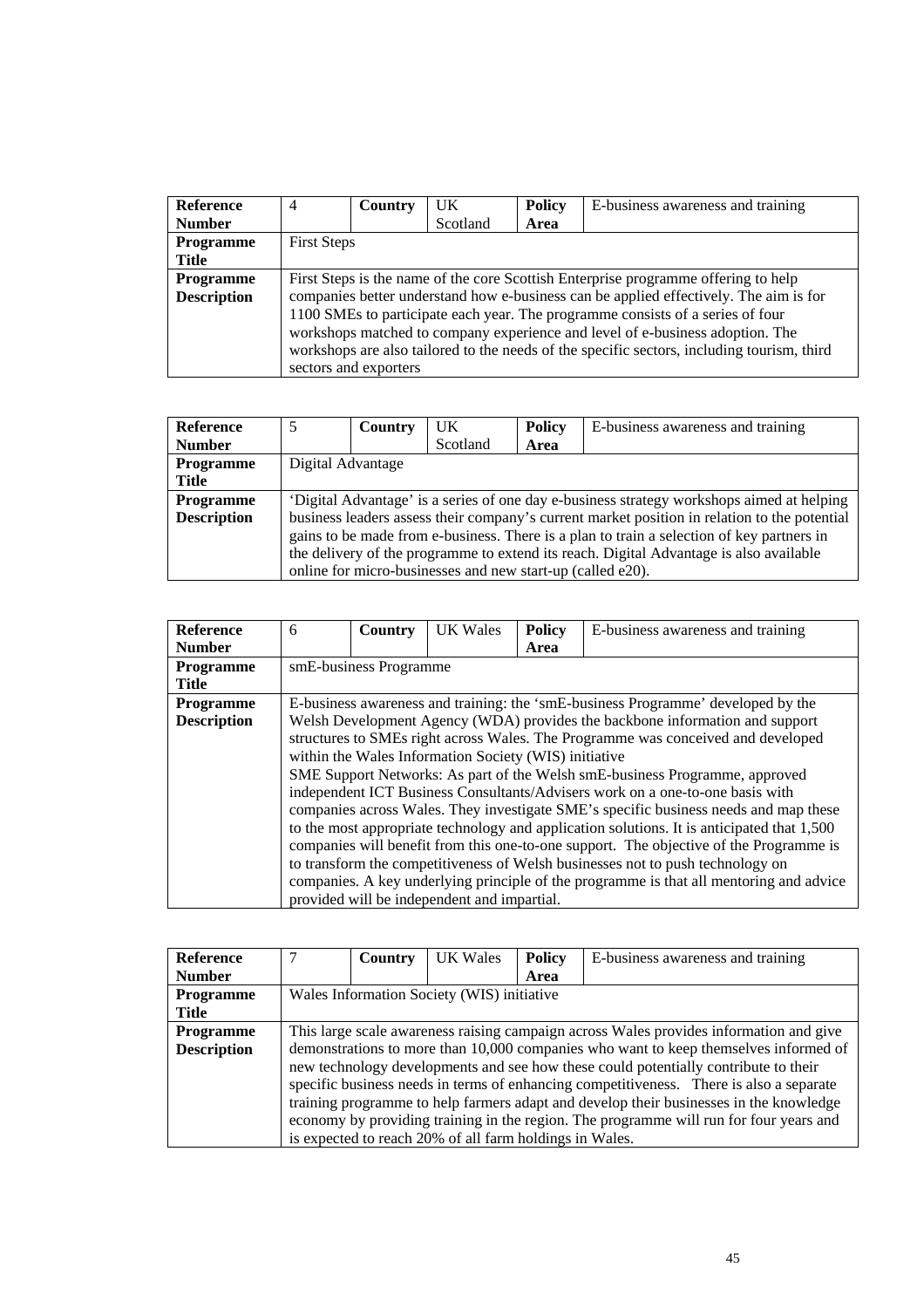| <b>Reference</b>   | 8                                                                                      | Country                                                                                  | N <sub>O</sub> | <b>Policy</b> | E-business awareness and training                                                     |  |  |  |  |
|--------------------|----------------------------------------------------------------------------------------|------------------------------------------------------------------------------------------|----------------|---------------|---------------------------------------------------------------------------------------|--|--|--|--|
| <b>Number</b>      |                                                                                        |                                                                                          |                | Area          |                                                                                       |  |  |  |  |
| <b>Programme</b>   | <b>VeRDI</b>                                                                           |                                                                                          |                |               |                                                                                       |  |  |  |  |
| <b>Title</b>       |                                                                                        |                                                                                          |                |               |                                                                                       |  |  |  |  |
| <b>Programme</b>   |                                                                                        | In Norway, a new national programme named VeRDI has been created in March 2001 in        |                |               |                                                                                       |  |  |  |  |
| <b>Description</b> |                                                                                        |                                                                                          |                |               | order to strengthen the competitiveness and profitability of SMEs by increasing their |  |  |  |  |
|                    |                                                                                        | awareness of ICT. The main goal of VeRDI, apart from awareness raising, is to facilitate |                |               |                                                                                       |  |  |  |  |
|                    | the launch of e-processes, provide knowledge, disseminate best practice and to promote |                                                                                          |                |               |                                                                                       |  |  |  |  |
|                    |                                                                                        | joint measures and infrastructure.                                                       |                |               |                                                                                       |  |  |  |  |
|                    |                                                                                        |                                                                                          |                |               | As part of the VeRDI programme SMEs will be able to help themselves to develop and    |  |  |  |  |
|                    |                                                                                        | execute e-strategies through using an advanced electronic toolbox available through the  |                |               |                                                                                       |  |  |  |  |
|                    |                                                                                        | net. This online training is also supported by access to a call-centre for consultation. |                |               |                                                                                       |  |  |  |  |
|                    |                                                                                        |                                                                                          |                |               | Equally, consultants are available to support the e-strategy development process. In  |  |  |  |  |
|                    |                                                                                        |                                                                                          |                |               | addition, professional development sessions will be held throughout the country.      |  |  |  |  |
|                    |                                                                                        |                                                                                          |                |               | The Norwegian Industrial and Regional Development Fund (SND) is the responsible       |  |  |  |  |
|                    |                                                                                        |                                                                                          |                |               | authority for the development and implementation of the programme which has a budget  |  |  |  |  |
|                    |                                                                                        |                                                                                          |                |               | of NOK 40 million in 2001. The programme is being evaluated on a regular basis.       |  |  |  |  |

| Reference          | 9                                                                                        | Country    | PT | <b>Policy</b> | E-business awareness and training |  |  |  |  |
|--------------------|------------------------------------------------------------------------------------------|------------|----|---------------|-----------------------------------|--|--|--|--|
| <b>Number</b>      |                                                                                          |            |    | Area          |                                   |  |  |  |  |
| <b>Programme</b>   |                                                                                          | e-Vital.pt |    |               |                                   |  |  |  |  |
| <b>Title</b>       |                                                                                          |            |    |               |                                   |  |  |  |  |
| <b>Programme</b>   | e-Vital pt is promoting e-business to over 25,000 Portuguese SMEs. The promotion is      |            |    |               |                                   |  |  |  |  |
| <b>Description</b> | taking place through a series of workshops to highlight examples of best practice within |            |    |               |                                   |  |  |  |  |
|                    | companies                                                                                |            |    |               |                                   |  |  |  |  |

| <b>Reference</b>   | 10                                                                                         | Country | UK.      | <b>Policy</b> | E-business awareness and training                                            |  |  |
|--------------------|--------------------------------------------------------------------------------------------|---------|----------|---------------|------------------------------------------------------------------------------|--|--|
| <b>Number</b>      |                                                                                            |         | Scotland | Area          |                                                                              |  |  |
| Programme          | Scottish eCommerce programme                                                               |         |          |               |                                                                              |  |  |
| Title              |                                                                                            |         |          |               |                                                                              |  |  |
| <b>Programme</b>   | The Scottish eCommerce programme is organising e-business strategy workshops called        |         |          |               |                                                                              |  |  |
| <b>Description</b> | 'Digital Advantage'. They are aimed at helping business leaders assess their company's     |         |          |               |                                                                              |  |  |
|                    | current market position in relation to the potential gains to be made from e-business. The |         |          |               |                                                                              |  |  |
|                    |                                                                                            |         |          |               | workshops also give access to case studies from businesses around the globe. |  |  |

| <b>Reference</b>   | 11                                                                                  | Country              | IT | <b>Policy</b> | E-business awareness and training                                                |  |  |  |
|--------------------|-------------------------------------------------------------------------------------|----------------------|----|---------------|----------------------------------------------------------------------------------|--|--|--|
| <b>Number</b>      |                                                                                     |                      |    | Area          |                                                                                  |  |  |  |
| <b>Programme</b>   |                                                                                     | Wonderland workshops |    |               |                                                                                  |  |  |  |
| Title              |                                                                                     |                      |    |               |                                                                                  |  |  |  |
| <b>Programme</b>   | The 'Wonderland workshops' invite speakers to talk about their experiences of       |                      |    |               |                                                                                  |  |  |  |
| <b>Description</b> | implementing e-business and look at all sorts of themes associated with the digital |                      |    |               |                                                                                  |  |  |  |
|                    | economy. The workshops bring in speakers from the academic, business, financial and |                      |    |               |                                                                                  |  |  |  |
|                    |                                                                                     |                      |    |               | political worlds to discuss the problems and opportunities offered by technology |  |  |  |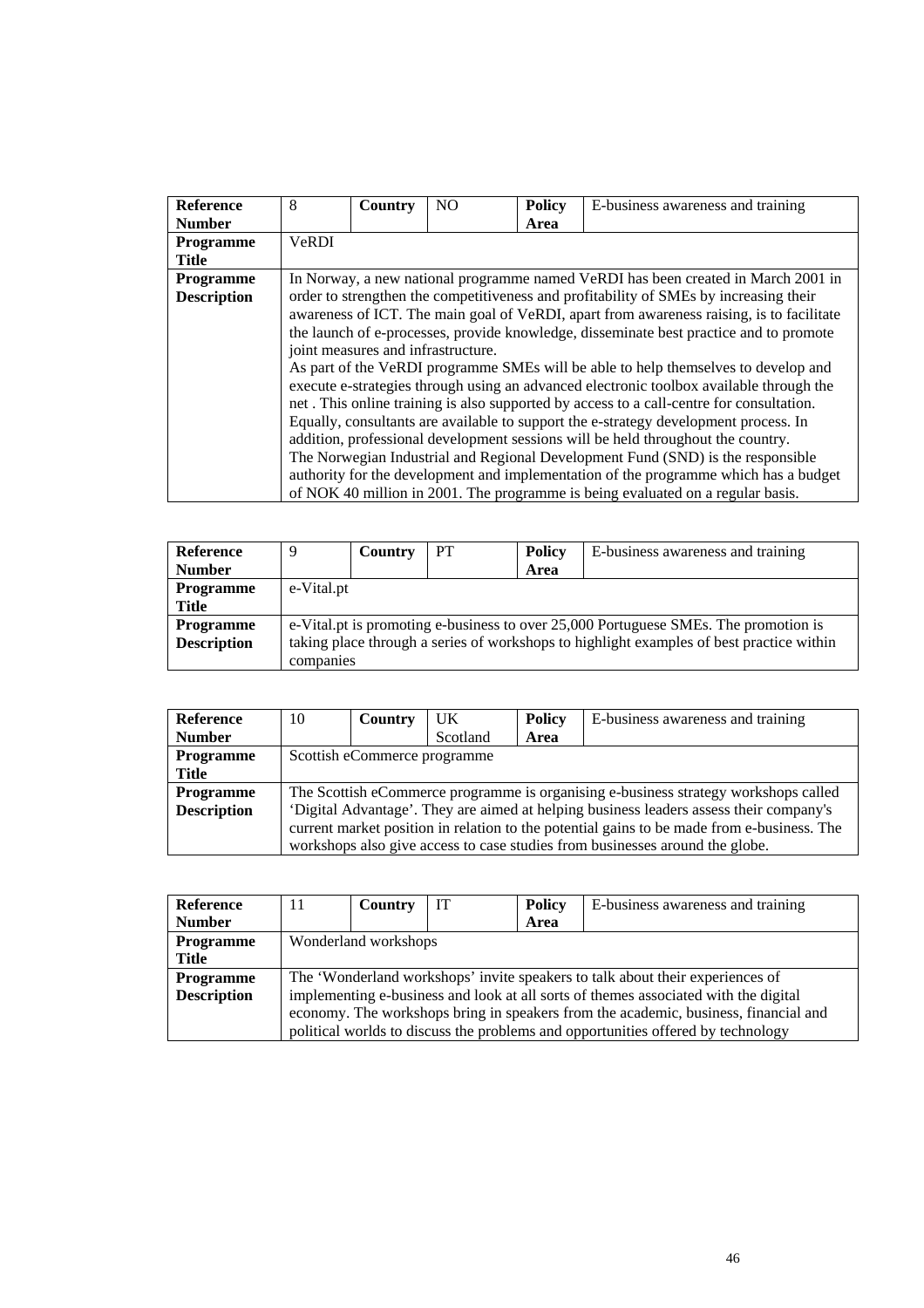| <b>Reference</b>   | 12                                                                                   | <b>Country</b> | N <sub>O</sub> | <b>Policy</b> | E-business awareness and training                                                        |  |  |
|--------------------|--------------------------------------------------------------------------------------|----------------|----------------|---------------|------------------------------------------------------------------------------------------|--|--|
| <b>Number</b>      |                                                                                      |                |                | Area          |                                                                                          |  |  |
| <b>Programme</b>   | www.handel.no                                                                        |                |                |               |                                                                                          |  |  |
| <b>Title</b>       |                                                                                      |                |                |               |                                                                                          |  |  |
| <b>Programme</b>   | The Ministry of Trade and Industry has launched a web portal called www.handel.no in |                |                |               |                                                                                          |  |  |
| <b>Description</b> |                                                                                      |                |                |               | December 2000. On this web page, information on e-business is available, both from       |  |  |
|                    |                                                                                      |                |                |               | public and private sector sources. The idea is to create a one-stop shop for e-business  |  |  |
|                    |                                                                                      |                |                |               | information. Examples of such information would be publicly funded research projects on  |  |  |
|                    |                                                                                      |                |                |               | e-business as well as legal information. The web page is very dynamic, with new articles |  |  |
|                    |                                                                                      |                |                |               | being added each week. The Verdi programme and its toolbox can also be entered from      |  |  |
|                    | this WebPages.                                                                       |                |                |               |                                                                                          |  |  |

| Reference          | 13                                                                                    | Country                        | DE | <b>Policy</b> | E-business awareness and training                                                      |  |  |
|--------------------|---------------------------------------------------------------------------------------|--------------------------------|----|---------------|----------------------------------------------------------------------------------------|--|--|
| <b>Number</b>      |                                                                                       |                                |    | Area          |                                                                                        |  |  |
| Programme          |                                                                                       | awareness raising campaign     |    |               |                                                                                        |  |  |
| Title              |                                                                                       |                                |    |               |                                                                                        |  |  |
| Programme          | In Germany, the Ministry for Economics is working in close co-operation with business |                                |    |               |                                                                                        |  |  |
| <b>Description</b> |                                                                                       |                                |    |               | associations and chambers of commerce in order to raise awareness of the importance of |  |  |
|                    | e-commerce among SMEs. To achieve this goal, an awareness raising campaign is         |                                |    |               |                                                                                        |  |  |
|                    | planned using symposia and conferences on e-business services and applications for    |                                |    |               |                                                                                        |  |  |
|                    |                                                                                       | SMEs in all the German regions |    |               |                                                                                        |  |  |

| Reference          | 14                                                                                   | Country  | DE | Policy | E-business awareness and training |  |  |  |
|--------------------|--------------------------------------------------------------------------------------|----------|----|--------|-----------------------------------|--|--|--|
| <b>Number</b>      |                                                                                      |          |    | Area   |                                   |  |  |  |
| <b>Programme</b>   |                                                                                      | MediaMit |    |        |                                   |  |  |  |
| <b>Title</b>       |                                                                                      |          |    |        |                                   |  |  |  |
| <b>Programme</b>   | The platform "MediaMit" aims at the diffusion of IT-related information among German |          |    |        |                                   |  |  |  |
| <b>Description</b> | SMEs by organising workshops and seminars.                                           |          |    |        |                                   |  |  |  |

| Reference          | 15 | Country                                                                                   | SE.                                                | <b>Policy</b> | E-business awareness and training                                                           |  |  |
|--------------------|----|-------------------------------------------------------------------------------------------|----------------------------------------------------|---------------|---------------------------------------------------------------------------------------------|--|--|
| <b>Number</b>      |    |                                                                                           |                                                    | Area          |                                                                                             |  |  |
| <b>Programme</b>   |    |                                                                                           | e-Markets for International Trade                  |               |                                                                                             |  |  |
| <b>Title</b>       |    |                                                                                           |                                                    |               |                                                                                             |  |  |
| <b>Programme</b>   |    |                                                                                           |                                                    |               | In this programme, the Swedish government is co-operating with Italy and Norway.            |  |  |
| <b>Description</b> |    |                                                                                           |                                                    |               | Seminars are offered to SMEs to inform them about the effective use of e-business within    |  |  |
|                    |    |                                                                                           |                                                    |               | their companies, aiming at increasing the use of electronic marketplaces amongst SMEs       |  |  |
|                    |    |                                                                                           |                                                    |               | in order to make them more competitive, and will consider B2B as well as B2G. The           |  |  |
|                    |    |                                                                                           |                                                    |               | seminars will be arranged in co-operation with local industry organisations and with        |  |  |
|                    |    |                                                                                           |                                                    |               | participation from suppliers and users of existing electronic marketplaces. There will then |  |  |
|                    |    | be follow-up workshops with selected participants which will result in a project study of |                                                    |               |                                                                                             |  |  |
|                    |    |                                                                                           |                                                    |               | the cost and benefit of using B2B marketplaces and governmental procurement sites. The      |  |  |
|                    |    |                                                                                           | report of the follow-up will be available for free |               |                                                                                             |  |  |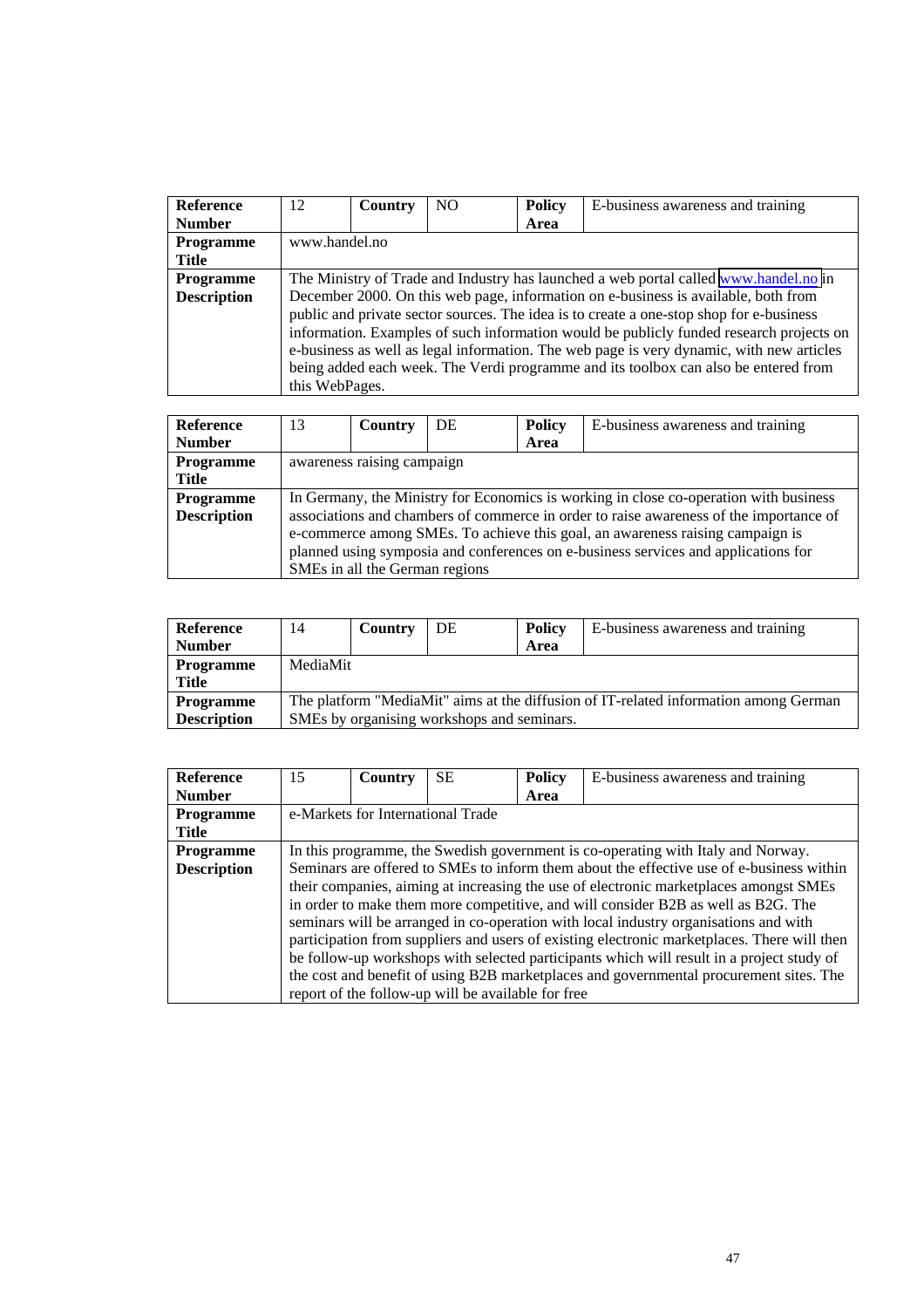| Reference          | 16                                                                                     | <b>Country</b>                                                                          | AT | <b>Policy</b> | E-business awareness and training                                                       |  |  |  |  |
|--------------------|----------------------------------------------------------------------------------------|-----------------------------------------------------------------------------------------|----|---------------|-----------------------------------------------------------------------------------------|--|--|--|--|
| <b>Number</b>      |                                                                                        |                                                                                         |    | Area          |                                                                                         |  |  |  |  |
| Programme          | telefit                                                                                |                                                                                         |    |               |                                                                                         |  |  |  |  |
| Title              |                                                                                        |                                                                                         |    |               |                                                                                         |  |  |  |  |
| <b>Programme</b>   |                                                                                        | The initiative "telefit" aims at accelerating the diffusion of e-commerce awareness and |    |               |                                                                                         |  |  |  |  |
| <b>Description</b> |                                                                                        |                                                                                         |    |               | know-how to all enterprises, but particularly to SMEs. It combines a presentation of e- |  |  |  |  |
|                    | business solutions, products and basic consulting using roadshows and seminars as well |                                                                                         |    |               |                                                                                         |  |  |  |  |
|                    |                                                                                        | as an Internet information site                                                         |    |               |                                                                                         |  |  |  |  |

| <b>Reference</b>   | 17          | Country | AT                                       | <b>Policy</b> | E-business awareness and training                                                            |
|--------------------|-------------|---------|------------------------------------------|---------------|----------------------------------------------------------------------------------------------|
| <b>Number</b>      |             |         |                                          | Area          |                                                                                              |
| Programme          | Let's e-biz |         |                                          |               |                                                                                              |
| Title              |             |         |                                          |               |                                                                                              |
| <b>Programme</b>   |             |         |                                          |               | Austrian web-based information source is an online communication platform, set up by         |
| <b>Description</b> |             |         |                                          |               | the Ministry of Economics and the Chamber of Commerce. The platform will inform              |
|                    |             |         | businesses on all aspects of e-business. |               |                                                                                              |
|                    |             |         |                                          |               | There is also an e-business prize awarded annually. The prize is a significant contribution  |
|                    |             |         |                                          |               | to raising the awareness of SMEs and sets incentives to develop and apply new                |
|                    |             |         |                                          |               | technologies. The best e-business and multimedia products are selected on an annual          |
|                    |             |         |                                          |               | basis. Design and layout of the product, but also the value added to the user, applicability |
|                    |             |         |                                          |               | as well as commercial viability are the most important selection criteria. The winners are   |
|                    |             |         |                                          |               | presented to the public and even celebrated on TV. In addition, the winning products are     |
|                    |             |         | presented on the Let's eBiz webpage      |               |                                                                                              |

| Reference          | 18                                                                                   | Country                    | IE                                     | <b>Policy</b> | E-business awareness and training                                                     |  |
|--------------------|--------------------------------------------------------------------------------------|----------------------------|----------------------------------------|---------------|---------------------------------------------------------------------------------------|--|
| <b>Number</b>      |                                                                                      |                            |                                        | Area          |                                                                                       |  |
| <b>Programme</b>   |                                                                                      | online guide to e-business |                                        |               |                                                                                       |  |
| Title              |                                                                                      |                            |                                        |               |                                                                                       |  |
| <b>Programme</b>   |                                                                                      |                            |                                        |               | Forfas, the National Policy and Advisory Board for Enterprise, Trade, Science,        |  |
| <b>Description</b> |                                                                                      |                            |                                        |               | Technology and Innovation in Ireland has produced an online guide to e-business which |  |
|                    | covers infrastructural needs, guidance on implementation of e-business solutions and |                            |                                        |               |                                                                                       |  |
|                    |                                                                                      |                            | agency support to help find expertise. |               |                                                                                       |  |

| <b>Reference</b>   | 19                                                                                      | <b>Country</b>        | <b>SE</b> | <b>Policy</b> | E-business awareness and training                                                    |  |
|--------------------|-----------------------------------------------------------------------------------------|-----------------------|-----------|---------------|--------------------------------------------------------------------------------------|--|
| <b>Number</b>      |                                                                                         |                       |           | Area          |                                                                                      |  |
| <b>Programme</b>   | Internet-portal                                                                         |                       |           |               |                                                                                      |  |
| Title              |                                                                                         |                       |           |               |                                                                                      |  |
| <b>Programme</b>   |                                                                                         |                       |           |               | In Sweden, in the region of Södertörnsportalen an Internet-portal has been developed |  |
| <b>Description</b> | providing SMEs with information and services. The first solution was developed one year |                       |           |               |                                                                                      |  |
|                    | ago, but additional content is being developed by the regional development agency and   |                       |           |               |                                                                                      |  |
|                    |                                                                                         | two private companies |           |               |                                                                                      |  |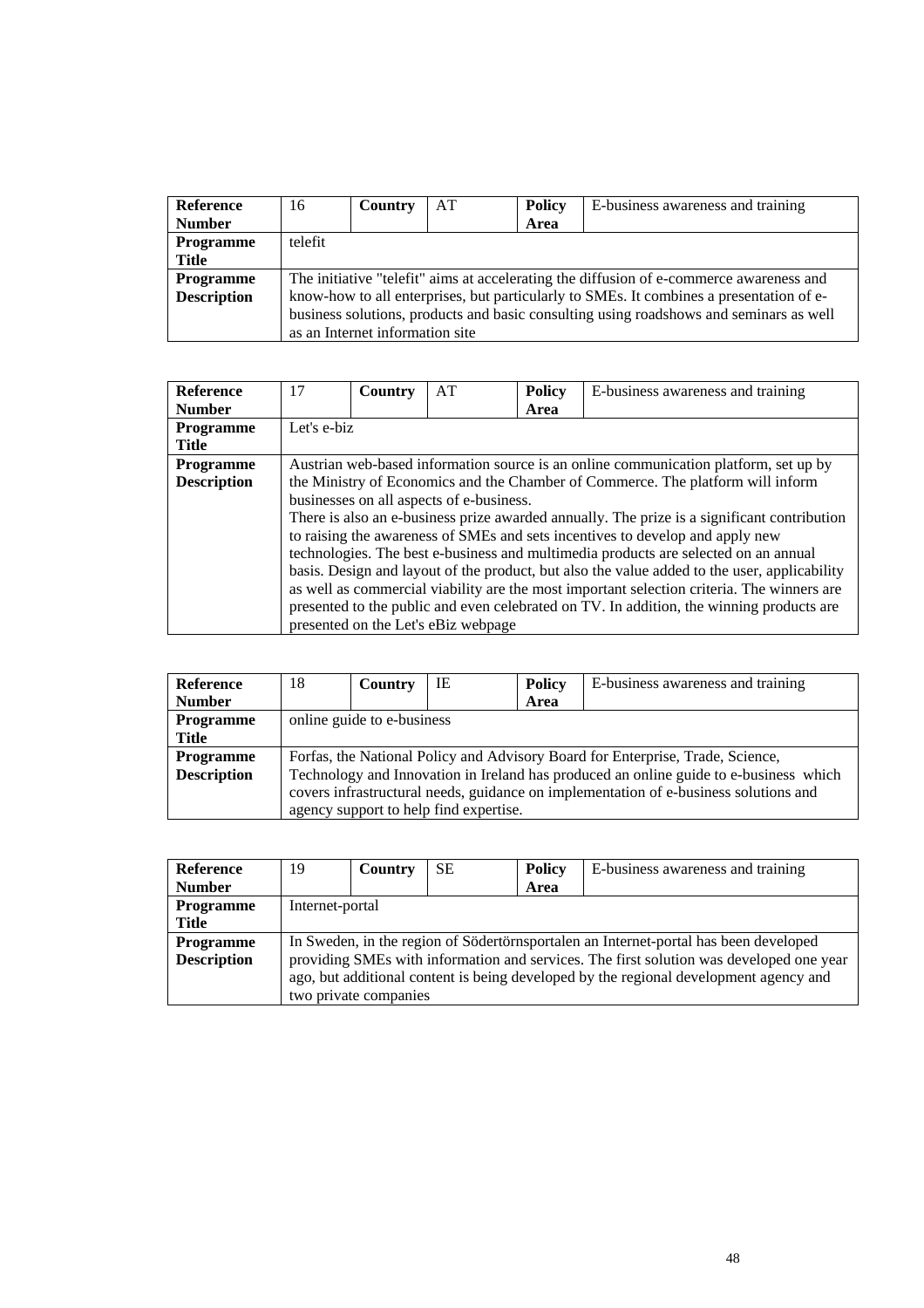| <b>Reference</b>   | 20                                                                                        | Country | <b>UK</b> | <b>Policy</b> | E-business awareness and training                                                        |  |  |
|--------------------|-------------------------------------------------------------------------------------------|---------|-----------|---------------|------------------------------------------------------------------------------------------|--|--|
| <b>Number</b>      |                                                                                           |         |           | Area          |                                                                                          |  |  |
| Programme          | Interforum                                                                                |         |           |               |                                                                                          |  |  |
| Title              |                                                                                           |         |           |               |                                                                                          |  |  |
| Programme          | Interforum is an online service raising awareness of the many business opportunities and  |         |           |               |                                                                                          |  |  |
| <b>Description</b> |                                                                                           |         |           |               | challenges presented by new information and communications technologies (such as the     |  |  |
|                    |                                                                                           |         |           |               | Internet). InterForum works to ensure that education, legislation, and technology are in |  |  |
|                    | place to help British businesses profit from the digital economy. InterForum includes     |         |           |               |                                                                                          |  |  |
|                    | activities, events and publications provide an impartial and highly informative source of |         |           |               |                                                                                          |  |  |
|                    | information.                                                                              |         |           |               |                                                                                          |  |  |

| <b>Reference</b>   | 21               | Country | <b>GR</b> | <b>Policy</b> | E-business awareness and training                                                             |
|--------------------|------------------|---------|-----------|---------------|-----------------------------------------------------------------------------------------------|
| <b>Number</b>      |                  |         |           | Area          |                                                                                               |
| Programme          | e-business forum |         |           |               |                                                                                               |
| <b>Title</b>       |                  |         |           |               |                                                                                               |
| <b>Programme</b>   |                  |         |           |               | The Greek initiative, 'e-business forum' is providing a constant mechanism of                 |
| <b>Description</b> |                  |         |           |               | consultation between government, academia and industry into implementation of e-              |
|                    |                  |         |           |               | business. As well as helping with policy-making on e-business issues, it is also raising      |
|                    |                  |         |           |               | awareness across the whole spectrum of Greek SMEs. The site has been put up to provide        |
|                    |                  |         |           |               | a range of information required by businesses wanting to trade in the digital economy.        |
|                    |                  |         |           |               | This includes e-business articles, links to consulting houses, links to business facilitators |
|                    |                  |         |           |               | and information on European and regional e-business programmes and subvention                 |
|                    | opportunities.   |         |           |               |                                                                                               |

| <b>Reference</b>   | 22                                                                                  | Country                     | FR | <b>Policy</b> | E-business awareness and training                                                           |  |
|--------------------|-------------------------------------------------------------------------------------|-----------------------------|----|---------------|---------------------------------------------------------------------------------------------|--|
| <b>Number</b>      |                                                                                     |                             |    | Area          |                                                                                             |  |
| <b>Programme</b>   |                                                                                     | Pole Productive Rhone Alpes |    |               |                                                                                             |  |
| Title              |                                                                                     |                             |    |               |                                                                                             |  |
| <b>Programme</b>   |                                                                                     |                             |    |               | At the regional level, in France, in the Rhone-Alpes region, the cyber-site of the Loire is |  |
| <b>Description</b> |                                                                                     |                             |    |               | an example of a network of regional actors coming together to provide a service             |  |
|                    | specifically for the local SMEs to take advantage of e-business. The cyber-site was |                             |    |               |                                                                                             |  |
|                    |                                                                                     |                             |    |               | initiated through the 'Pole Productive Rhone Alpes' and all services are free to SMEs.      |  |
|                    |                                                                                     |                             |    |               | The objectives are to heighten awareness and to help initiate local projects.               |  |

| <b>Reference</b>   | 23         | Country | UK | <b>Policy</b> | E-business awareness and training                                                         |  |
|--------------------|------------|---------|----|---------------|-------------------------------------------------------------------------------------------|--|
| <b>Number</b>      |            |         |    | Area          |                                                                                           |  |
| Programme          | E-Tameside |         |    |               |                                                                                           |  |
| <b>Title</b>       |            |         |    |               |                                                                                           |  |
| <b>Programme</b>   |            |         |    |               | A regional consortium, known as E-Tameside, made up of public authorities, business       |  |
| <b>Description</b> |            |         |    |               | support organisations, educational insitutions and the Department of Trade and Industry,  |  |
|                    |            |         |    |               | is providing free professional advice and guidance to help companies 'come to grips with  |  |
|                    |            |         |    |               | the communications revolution'. They also offer grants to help businesses in the area set |  |
|                    |            |         |    |               | up websites. To disseminate e-business success stories there are a number of case studies |  |
|                    |            |         |    |               | of local companies which have developed e-commerce solutions so that new companies        |  |
|                    |            |         |    |               | can see practical results. In an effort to spread the message to a wider geographic       |  |
|                    |            |         |    |               | audience, the initiative has also set up an e-club which is open to all UK SMEs.          |  |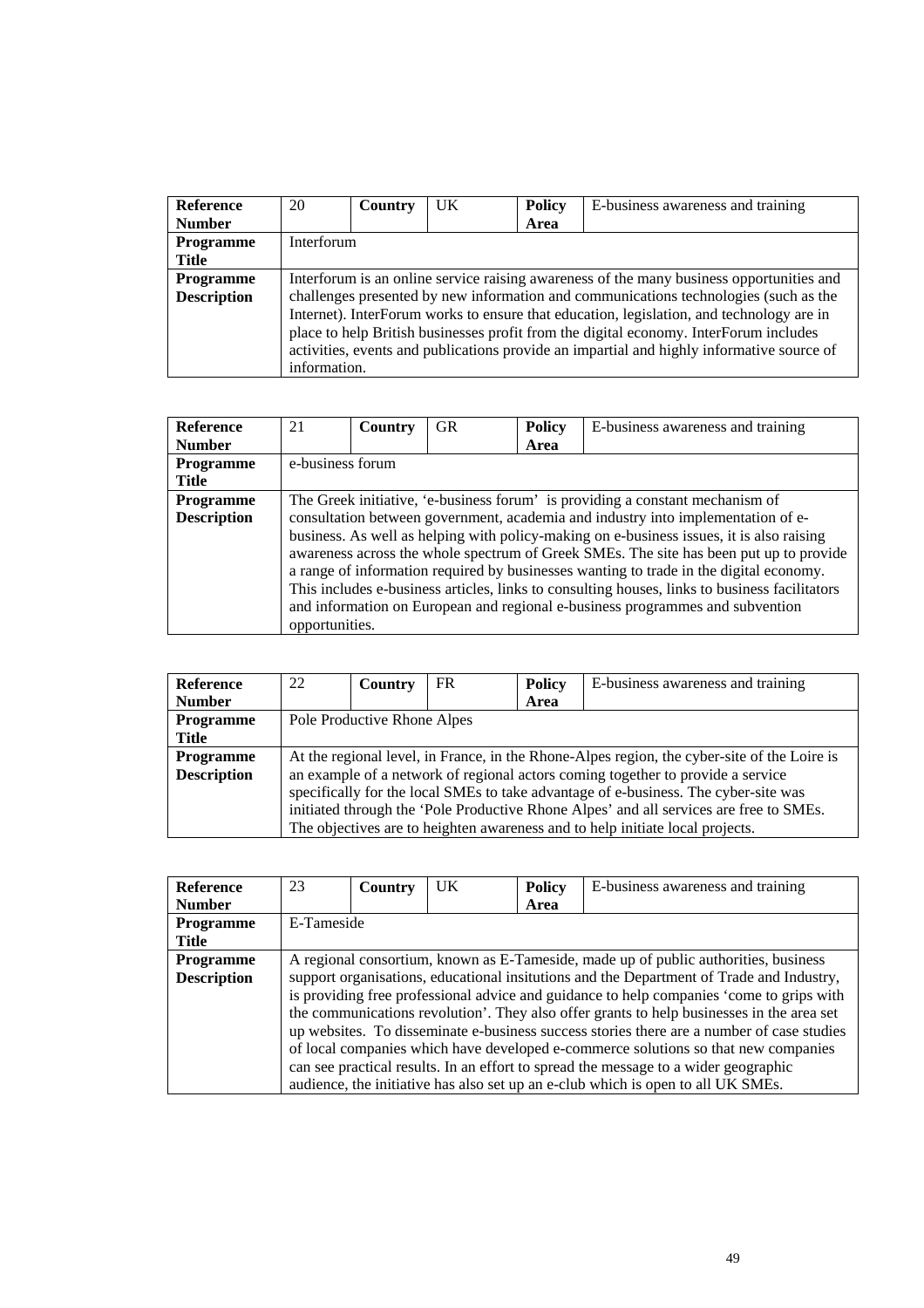| <b>Reference</b>   | 24                | Country | FI | <b>Policy</b> | E-business awareness and training                                                        |
|--------------------|-------------------|---------|----|---------------|------------------------------------------------------------------------------------------|
| <b>Number</b>      |                   |         |    | Area          |                                                                                          |
| <b>Programme</b>   |                   |         |    |               | TIEKE Guide containing information on electronic commerce                                |
| Title              |                   |         |    |               |                                                                                          |
| <b>Programme</b>   |                   |         |    |               | A guide in the Finnish language has been developed containing information on electronic  |
| <b>Description</b> |                   |         |    |               | commerce specifically targeted at SMEs. It comprises information on planning and         |
|                    |                   |         |    |               | implementing electronic commerce, marketing, logistics, data security and privacy, as    |
|                    |                   |         |    |               | well as on legal aspects. The guide is a concrete hands-on and easy to grasp manual. The |
|                    |                   |         |    |               | publisher is TIEKE Finnish Information Society Development Centre. So far, apart from    |
|                    |                   |         |    |               | an electronic version, 5000 hard copies are available. The guide was published in        |
|                    |                   |         |    |               | December 1999. In 2000, it was brought up to date with new chapters on legal issues and  |
|                    | mobile e-business |         |    |               |                                                                                          |

| Reference          | 25                                                                                    | Country | LU                                       | <b>Policy</b> | E-business awareness and training |  |
|--------------------|---------------------------------------------------------------------------------------|---------|------------------------------------------|---------------|-----------------------------------|--|
| <b>Number</b>      |                                                                                       |         |                                          | Area          |                                   |  |
| <b>Programme</b>   | APSI/CRP-HT Guide to promote e-business for SMEs                                      |         |                                          |               |                                   |  |
| Title              |                                                                                       |         |                                          |               |                                   |  |
| <b>Programme</b>   | The Association of professionals of the ICT (APSI) sector and the Public Research     |         |                                          |               |                                   |  |
| <b>Description</b> | Institute Henri Tudor (CRP-HT) in Luxembourg, have produced a guide to promote e-     |         |                                          |               |                                   |  |
|                    | business for SMEs. The Chamber of Commerce, the Federation of Luxembourg              |         |                                          |               |                                   |  |
|                    | Industrials (FEDIL) and the "Chambre de Métiers" is ensuring the wide distribution of |         |                                          |               |                                   |  |
|                    |                                                                                       |         | this guide through all of their members. |               |                                   |  |

| <b>Reference</b>   | 27                                                                                | Country | <b>BE</b> | <b>Policy</b> | E-business awareness and training                                                            |  |
|--------------------|-----------------------------------------------------------------------------------|---------|-----------|---------------|----------------------------------------------------------------------------------------------|--|
| <b>Number</b>      |                                                                                   |         |           | Area          |                                                                                              |  |
| <b>Programme</b>   |                                                                                   |         |           |               | AWT practical and methodological guide for how to start integrating e-business into          |  |
| <b>Title</b>       | <b>SMEs</b>                                                                       |         |           |               |                                                                                              |  |
| <b>Programme</b>   |                                                                                   |         |           |               | In Belgium, the Agence Wallonne des Télécommunications (AWT) is an organisation              |  |
| <b>Description</b> |                                                                                   |         |           |               | drawing up a practical and methodological guide for how to start integrating e-business      |  |
|                    | into SMEs. The aim of this guide is to provide SMEs in the Walloon Region with an |         |           |               |                                                                                              |  |
|                    |                                                                                   |         |           |               | illustrated methodology on how to implement their e-business projects. In the first stage it |  |
|                    |                                                                                   |         |           |               | will mainly apply to business-to-business (B to B), business-to-consumer (B to C) and        |  |
|                    |                                                                                   |         |           |               | intermediaries. The objective is not to take the place of consultants, but to accelerate the |  |
|                    |                                                                                   |         |           |               | dissemination process of ICTs within SMEs in the Walloon Region. Its fundamental aims        |  |
|                    |                                                                                   |         |           |               | will be: to save time for SMEs in the Walloon Region when designing and implementing         |  |
|                    |                                                                                   |         |           |               | their ICT projects by preparing the way and by encouraging the dissemination of best         |  |
|                    |                                                                                   |         |           |               | practices; to demystify e-business and to encourage the creation of a climate of             |  |
|                    |                                                                                   |         |           |               | confidence when it comes to commercial applications of ICTs.                                 |  |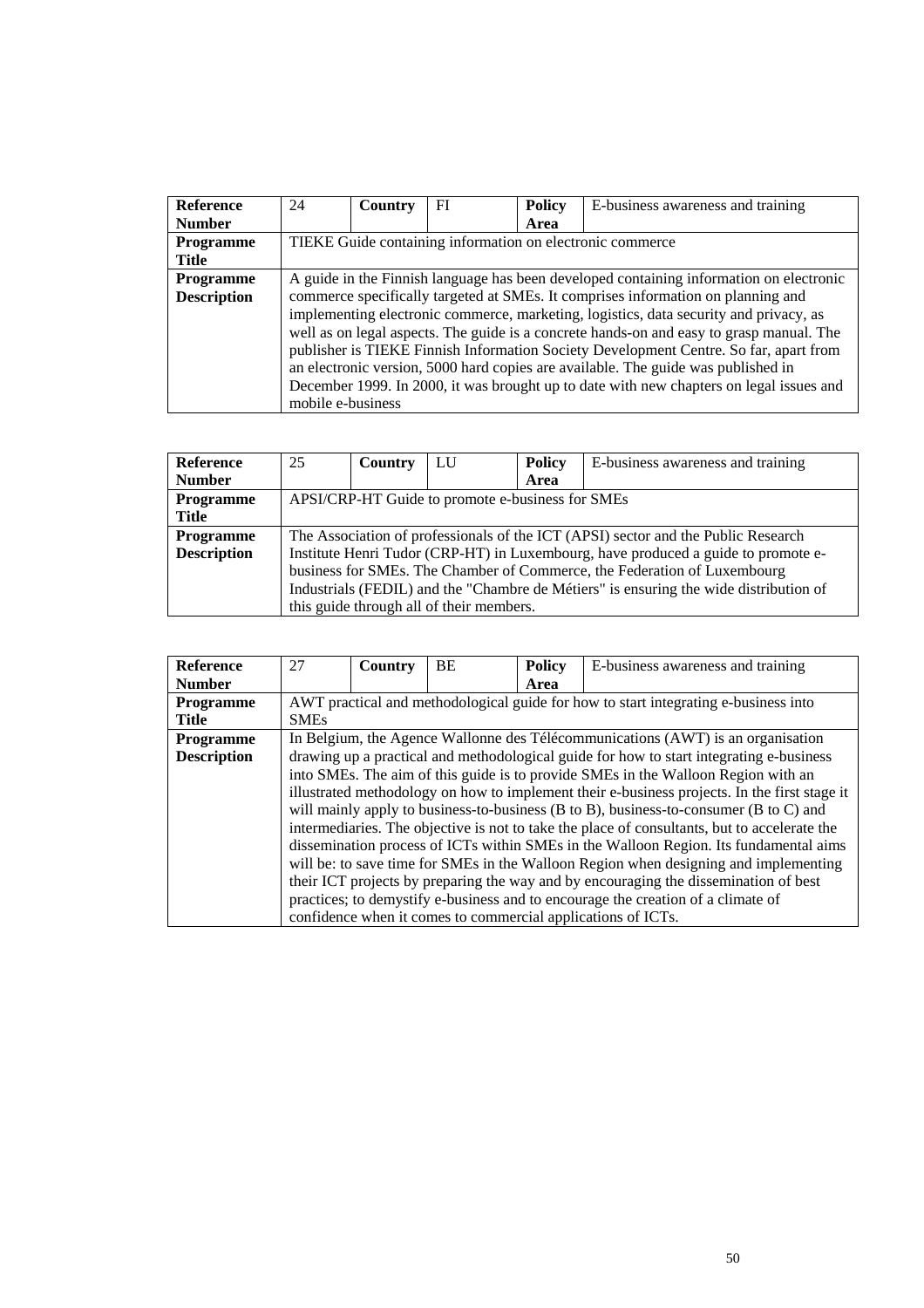| <b>Reference</b>   | 28                                                                                          | Country   | DK | <b>Policy</b> | E-business awareness and training                                                          |  |  |  |
|--------------------|---------------------------------------------------------------------------------------------|-----------|----|---------------|--------------------------------------------------------------------------------------------|--|--|--|
| <b>Number</b>      |                                                                                             |           |    | Area          |                                                                                            |  |  |  |
| <b>Programme</b>   |                                                                                             | ICT-index |    |               |                                                                                            |  |  |  |
| Title              |                                                                                             |           |    |               |                                                                                            |  |  |  |
| <b>Programme</b>   | The Danish Agency for Trade and Industry has an initiative to map how and to what           |           |    |               |                                                                                            |  |  |  |
| <b>Description</b> | degree Danish firms apply IT in business processes, called an ICT-index. The question is    |           |    |               |                                                                                            |  |  |  |
|                    | how firms in practice integrate digital technologies in order to support various activities |           |    |               |                                                                                            |  |  |  |
|                    | in the firm (e.g. production, logistics, marketing or sales etc.). However, the interesting |           |    |               |                                                                                            |  |  |  |
|                    |                                                                                             |           |    |               | application of this material is that in the long run the ambition is to establish a        |  |  |  |
|                    |                                                                                             |           |    |               | benchmarking tool, to enable small Danish businesses to compare their performance with     |  |  |  |
|                    |                                                                                             |           |    |               | others regarding digital business processes. The results of the ICT-index will be included |  |  |  |
|                    |                                                                                             |           |    |               | in a national ICT-account, which will be published in the beginning of 2002                |  |  |  |

| <b>Reference</b>   | 29          | Country                                                                                   | LU | <b>Policy</b> | E-business awareness and training |  |  |  |  |
|--------------------|-------------|-------------------------------------------------------------------------------------------|----|---------------|-----------------------------------|--|--|--|--|
| <b>Number</b>      |             |                                                                                           |    | Area          |                                   |  |  |  |  |
| <b>Programme</b>   | conferences |                                                                                           |    |               |                                   |  |  |  |  |
| Title              |             |                                                                                           |    |               |                                   |  |  |  |  |
| <b>Programme</b>   |             | In Luxembourg, the government is organising general conferences on a regular budget       |    |               |                                   |  |  |  |  |
| <b>Description</b> |             | basis. These conferences are targeted at SMEs aiming at raising awareness of the benefits |    |               |                                   |  |  |  |  |
|                    | of ICT      |                                                                                           |    |               |                                   |  |  |  |  |

| <b>Reference</b>   | 30                                                                                     | Country             | DK | <b>Policy</b> | E-business awareness and training                                                                                                                                                                                                                                                                                                                                                                                                                 |  |  |
|--------------------|----------------------------------------------------------------------------------------|---------------------|----|---------------|---------------------------------------------------------------------------------------------------------------------------------------------------------------------------------------------------------------------------------------------------------------------------------------------------------------------------------------------------------------------------------------------------------------------------------------------------|--|--|
| <b>Number</b>      |                                                                                        |                     |    | Area          |                                                                                                                                                                                                                                                                                                                                                                                                                                                   |  |  |
| <b>Programme</b>   |                                                                                        | Focus on E-commerce |    |               |                                                                                                                                                                                                                                                                                                                                                                                                                                                   |  |  |
| <b>Title</b>       |                                                                                        |                     |    |               |                                                                                                                                                                                                                                                                                                                                                                                                                                                   |  |  |
| <b>Programme</b>   | Danish project in which the government and a number of interested parties have jointly |                     |    |               |                                                                                                                                                                                                                                                                                                                                                                                                                                                   |  |  |
| <b>Description</b> |                                                                                        |                     |    |               | started a number of initiatives to provide information and spread knowledge of electronic<br>commerce among consumers, business companies and public authorities. The latest of<br>these initiatives in December 2000 led to the establishment of a Danish labeling system<br>according to which companies subscribing to a set of guidelines for good Internet<br>marketing practice could show a special e-commerce badge in their online shop. |  |  |

| <b>Reference</b>   | 31                                                                                         | Country                                                                              | ΙE                                 | <b>Policy</b> | E-business awareness and training/SME                                                      |  |  |  |
|--------------------|--------------------------------------------------------------------------------------------|--------------------------------------------------------------------------------------|------------------------------------|---------------|--------------------------------------------------------------------------------------------|--|--|--|
| <b>Number</b>      |                                                                                            |                                                                                      |                                    | Area          | <b>Support Networks</b>                                                                    |  |  |  |
| <b>Programme</b>   | Empower initiative                                                                         |                                                                                      |                                    |               |                                                                                            |  |  |  |
| <b>Title</b>       |                                                                                            |                                                                                      |                                    |               |                                                                                            |  |  |  |
| <b>Programme</b>   |                                                                                            | E-business awareness and training: As part of the governments' 'Empower initiative', |                                    |               |                                                                                            |  |  |  |
| <b>Description</b> | there is a general awareness campaign underway in all the regions to attract the attention |                                                                                      |                                    |               |                                                                                            |  |  |  |
|                    |                                                                                            |                                                                                      |                                    |               | of micro-businesses wanting to go online. Each regional enterprise board was allocated a   |  |  |  |
|                    |                                                                                            |                                                                                      | budget to implement the programme. |               |                                                                                            |  |  |  |
|                    |                                                                                            |                                                                                      |                                    |               | SME Support Network: It is also providing regional training programmes for SMEs in         |  |  |  |
|                    | generic web skills.                                                                        |                                                                                      |                                    |               |                                                                                            |  |  |  |
|                    |                                                                                            |                                                                                      |                                    |               | In addition, the regional Fingal County Enterprise Board in Ireland is assisting small     |  |  |  |
|                    |                                                                                            |                                                                                      |                                    |               | businesses through a series of grants including: technical grants toward the cost of       |  |  |  |
|                    |                                                                                            |                                                                                      |                                    |               | project management, e-business software packages, solutions and security; website;         |  |  |  |
|                    |                                                                                            |                                                                                      |                                    |               | development and e-business training grants - grant assistance may be obtained for small    |  |  |  |
|                    |                                                                                            |                                                                                      |                                    |               | business owners/managers; and grants for a number of one to one consultations with         |  |  |  |
|                    |                                                                                            |                                                                                      |                                    |               | experienced consultants offered in the place of business. A training needs analysis may be |  |  |  |
|                    |                                                                                            |                                                                                      |                                    |               | conducted initially to determine the applicants specific E-business requirements.          |  |  |  |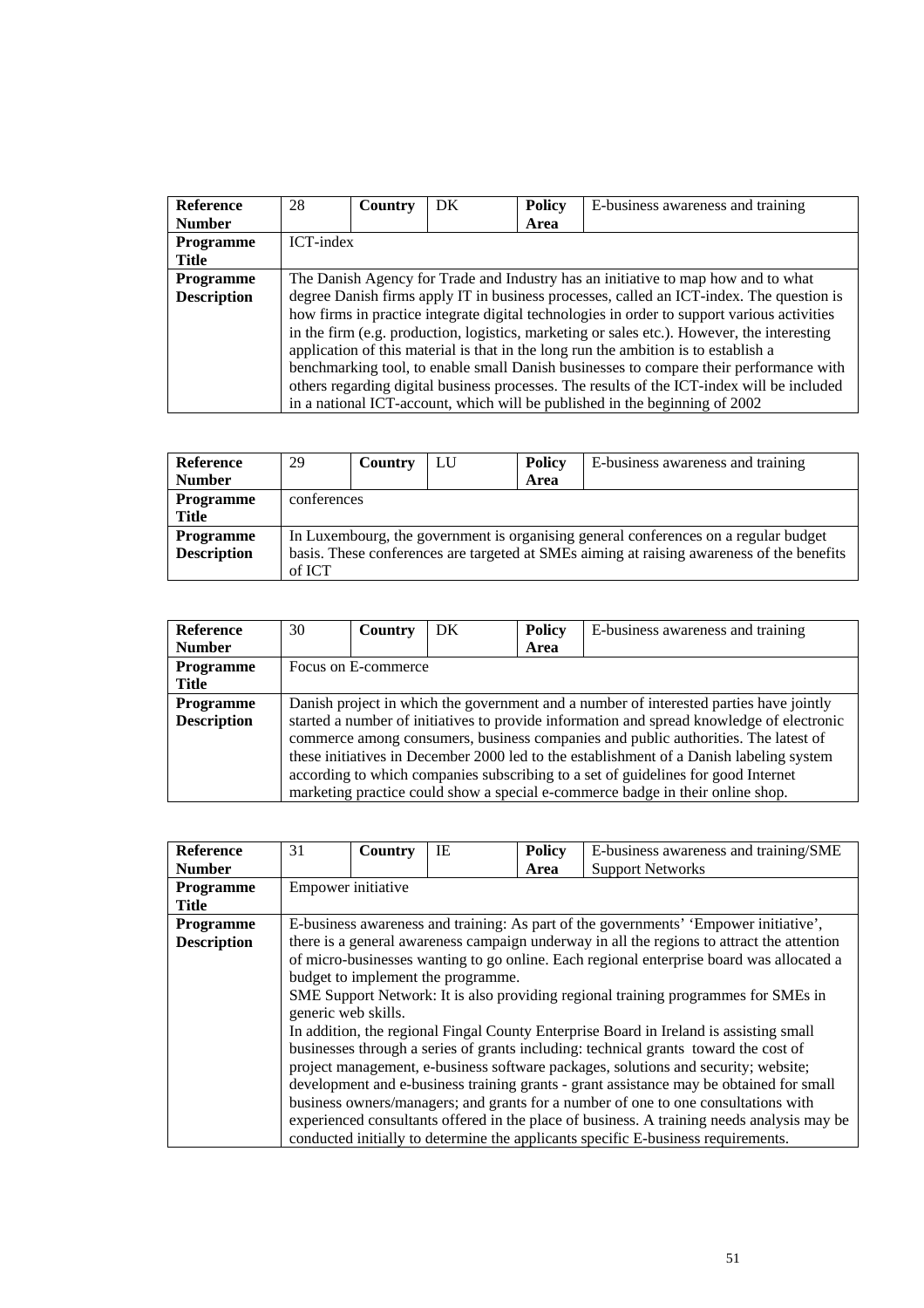| <b>Reference</b>   | 32 | Country                                                                           | IE | <b>Policy</b> | E-business awareness and training                                                       |  |  |  |  |
|--------------------|----|-----------------------------------------------------------------------------------|----|---------------|-----------------------------------------------------------------------------------------|--|--|--|--|
| <b>Number</b>      |    |                                                                                   |    | Area          |                                                                                         |  |  |  |  |
| <b>Programme</b>   |    | DETE/ISC and IBEC e-business information and education campaign                   |    |               |                                                                                         |  |  |  |  |
| <b>Title</b>       |    |                                                                                   |    |               |                                                                                         |  |  |  |  |
| <b>Programme</b>   |    | The Department of Enterprise, Trade $&$ Employment (DETE) in partnership with the |    |               |                                                                                         |  |  |  |  |
| <b>Description</b> |    |                                                                                   |    |               | Information Society Commission (ISC) and the employers confederation (IBEC) is          |  |  |  |  |
|                    |    |                                                                                   |    |               | running an e-business information and education campaign. The project comprises a       |  |  |  |  |
|                    |    |                                                                                   |    |               | series of regional masterclasses in venues throughout the country in 2000/2001. These   |  |  |  |  |
|                    |    |                                                                                   |    |               | provide guidance for companies on how to apply the appropriate technologies to enhance  |  |  |  |  |
|                    |    |                                                                                   |    |               | their business capabilities by focusing on web skills, including web design, web        |  |  |  |  |
|                    |    |                                                                                   |    |               | marketing and web "sticking" (i.e. how to ensure repeat visits to a company's website). |  |  |  |  |
|                    |    |                                                                                   |    |               | The masterclasses are being co-ordinated with other information campaign initiatives    |  |  |  |  |
|                    |    |                                                                                   |    |               | undertaken by Enterprise Ireland and the City and County Enterprise Boards. To support  |  |  |  |  |
|                    |    |                                                                                   |    |               | the campaign, the DETE commissioned a video to promote the active use of e-commerce     |  |  |  |  |
|                    |    |                                                                                   |    |               | within SMEs. The video is being used to support the master classes                      |  |  |  |  |

| <b>Reference</b>   | 33          | Country                 | NL | <b>Policy</b> | E-business awareness and training                                                        |  |  |  |  |
|--------------------|-------------|-------------------------|----|---------------|------------------------------------------------------------------------------------------|--|--|--|--|
| <b>Number</b>      |             |                         |    | Area          |                                                                                          |  |  |  |  |
| <b>Programme</b>   | Media Plaza |                         |    |               |                                                                                          |  |  |  |  |
| <b>Title</b>       |             |                         |    |               |                                                                                          |  |  |  |  |
| <b>Programme</b>   |             |                         |    |               | This is a new and revolutionary initiative by the Ministry of Economic Affairs, KPN      |  |  |  |  |
| <b>Description</b> |             |                         |    |               | Telecom, ING Groep and the Koninklijke Nederlandse Jaarbeurs Utrecht, originally set     |  |  |  |  |
|                    |             |                         |    |               | up as a demonstration, meeting and information centre. Its goal is to accelerate the     |  |  |  |  |
|                    |             |                         |    |               | integration of e-business into Dutch companies. Media Plaza offers a whole range of      |  |  |  |  |
|                    |             |                         |    |               | programmes including workshops and demonstrations to help with practical skills and      |  |  |  |  |
|                    |             |                         |    |               | executive workshops to help companies create a clear vision of how their organisation    |  |  |  |  |
|                    |             | can embrace e-business. |    |               |                                                                                          |  |  |  |  |
|                    |             |                         |    |               | Training is also undertaken by 'Media Plaza', which trains companies how to deal with    |  |  |  |  |
|                    |             |                         |    |               | the organisational changes needed to become an e-business as well as e-business strategy |  |  |  |  |
|                    |             |                         |    |               | management. In addition, 'The big event' in the Netherlands is being organised by the    |  |  |  |  |
|                    |             |                         |    |               | Media Plaza, an independent national Internet demonstration and expertise centre. The    |  |  |  |  |
|                    |             |                         |    |               | first event is planned for Spring 2002 and will have a number of SME/ICT related prizes. |  |  |  |  |

| Reference          | 34                 | Country                                                                    | <b>BE</b> | <b>Policy</b> | E-business awareness and training                                                                                                                                                                                                                                                                                                                                                                                                                                                                                                                                   |  |  |  |  |
|--------------------|--------------------|----------------------------------------------------------------------------|-----------|---------------|---------------------------------------------------------------------------------------------------------------------------------------------------------------------------------------------------------------------------------------------------------------------------------------------------------------------------------------------------------------------------------------------------------------------------------------------------------------------------------------------------------------------------------------------------------------------|--|--|--|--|
| <b>Number</b>      |                    |                                                                            |           | Area          |                                                                                                                                                                                                                                                                                                                                                                                                                                                                                                                                                                     |  |  |  |  |
| <b>Programme</b>   | eCapital-Breakfast |                                                                            |           |               |                                                                                                                                                                                                                                                                                                                                                                                                                                                                                                                                                                     |  |  |  |  |
| Title              |                    |                                                                            |           |               |                                                                                                                                                                                                                                                                                                                                                                                                                                                                                                                                                                     |  |  |  |  |
| <b>Programme</b>   |                    | The Agence Wallonne des Télécommunications (AWT), has an awareness raising |           |               |                                                                                                                                                                                                                                                                                                                                                                                                                                                                                                                                                                     |  |  |  |  |
| <b>Description</b> |                    |                                                                            |           |               | initiative called the 'eCapital-Breakfast'. As part of the e.wallonie.net initiative,                                                                                                                                                                                                                                                                                                                                                                                                                                                                               |  |  |  |  |
|                    | the new economy    |                                                                            |           |               | breakfasts are organised to put company managers in contact with financiers, risk capital<br>companies, e-business experts, private or public actors. One in two ebreakfasts will be<br>dedicated ICT projects. These meetings will be extended to public decision-makers and<br>will make it possible in particular to study the financial and tax incentives, the guarantees<br>and the possible methods of financing that are available for the e-business projects of<br>Walloon companies. The sessions aim to be informative, and to generate a discussion on |  |  |  |  |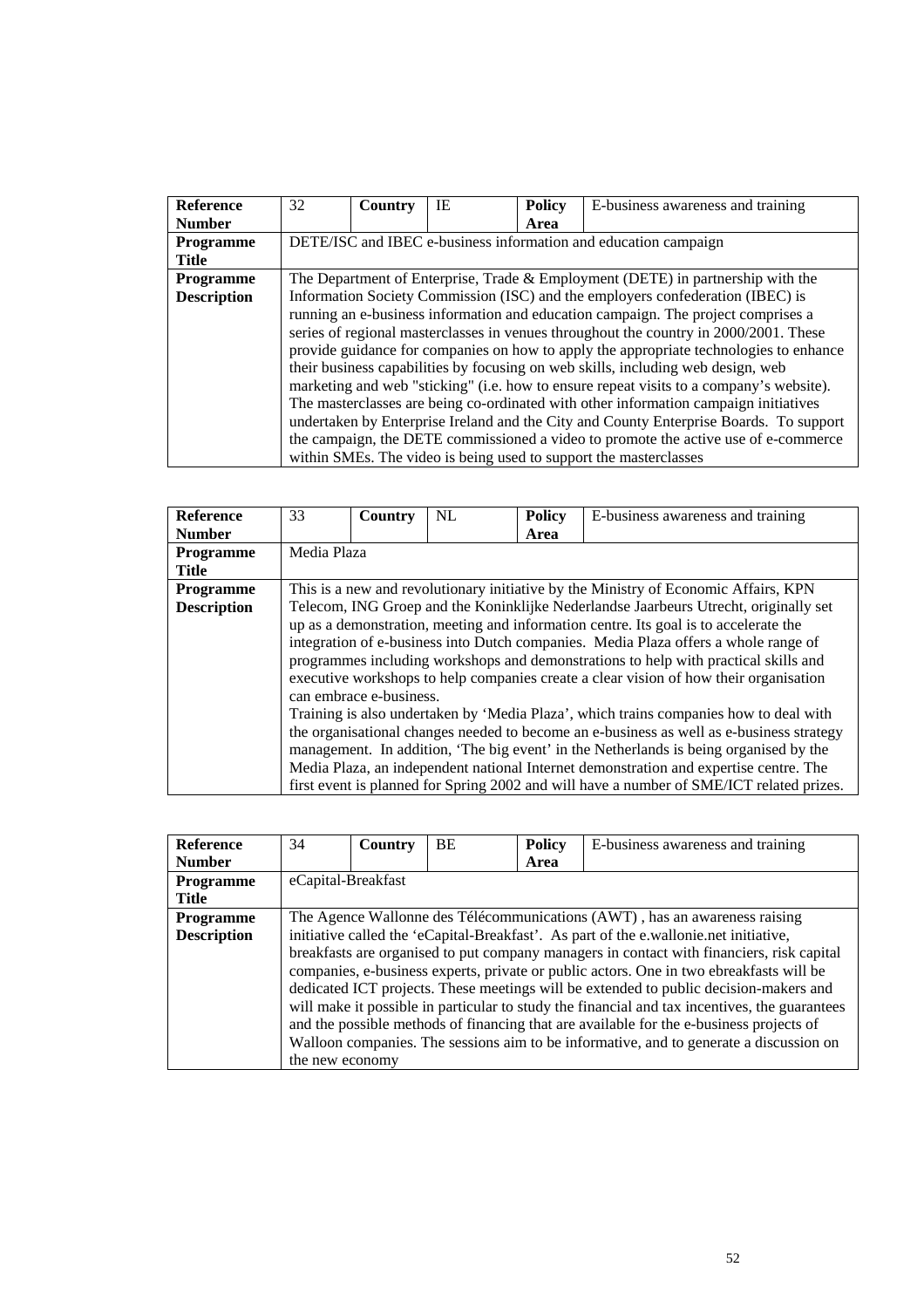| <b>Reference</b>   | 35                                                                                        | Country                    | NL.                                               | <b>Policy</b> | E-business awareness and training                                                           |  |  |
|--------------------|-------------------------------------------------------------------------------------------|----------------------------|---------------------------------------------------|---------------|---------------------------------------------------------------------------------------------|--|--|
| <b>Number</b>      |                                                                                           |                            |                                                   | Area          |                                                                                             |  |  |
| Programme          |                                                                                           | Over the digital threshold |                                                   |               |                                                                                             |  |  |
| Title              |                                                                                           |                            |                                                   |               |                                                                                             |  |  |
| <b>Programme</b>   | Under the umbrella of 'Het MKB in de Digitale Delta', the Netherlands is targeting the    |                            |                                                   |               |                                                                                             |  |  |
| <b>Description</b> |                                                                                           |                            |                                                   |               | retail and handicraft through an initiative called 'Over the digital threshold'. Retail and |  |  |
|                    | handicraft businesses tend to lag behind in implementing ICT applications and services as |                            |                                                   |               |                                                                                             |  |  |
|                    |                                                                                           |                            |                                                   |               | they are often very small organisations without the skills or finance to participate in e-  |  |  |
|                    |                                                                                           |                            |                                                   |               | business. This initiative is giving them help in developing ICT action plans and invited to |  |  |
|                    |                                                                                           |                            | special workshops to encourage the uptake of ICTs |               |                                                                                             |  |  |

| <b>Reference</b>   | 36                                                                                     | <b>Country</b>                                                                            | NL                                    | <b>Policy</b> | E-business awareness and training                                                            |  |  |  |  |  |
|--------------------|----------------------------------------------------------------------------------------|-------------------------------------------------------------------------------------------|---------------------------------------|---------------|----------------------------------------------------------------------------------------------|--|--|--|--|--|
| <b>Number</b>      |                                                                                        |                                                                                           |                                       | Area          |                                                                                              |  |  |  |  |  |
| <b>Programme</b>   |                                                                                        | Dutch Go Digital                                                                          |                                       |               |                                                                                              |  |  |  |  |  |
| <b>Title</b>       |                                                                                        |                                                                                           |                                       |               |                                                                                              |  |  |  |  |  |
| <b>Programme</b>   | E-business awareness and training: In the 'trade' programme of Dutch Go Digital, trade |                                                                                           |                                       |               |                                                                                              |  |  |  |  |  |
| <b>Description</b> |                                                                                        | organisations are being supported in the development of a strategic vision about ICT, and |                                       |               |                                                                                              |  |  |  |  |  |
|                    |                                                                                        | enable the trade organisations to stimulate their members to use Internet and e-commerce. |                                       |               |                                                                                              |  |  |  |  |  |
|                    |                                                                                        |                                                                                           |                                       |               | The programme is also being used to explore how this formula could be translated in          |  |  |  |  |  |
|                    |                                                                                        | other sector specific contexts.                                                           |                                       |               |                                                                                              |  |  |  |  |  |
|                    |                                                                                        |                                                                                           |                                       |               | SME Support Networks: Under the 'Dutch Go Digital' programme 15,000 SMEs receive             |  |  |  |  |  |
|                    |                                                                                        |                                                                                           |                                       |               | individual advice and funds are available to call in an external expert for 5900             |  |  |  |  |  |
|                    | companies.                                                                             |                                                                                           |                                       |               |                                                                                              |  |  |  |  |  |
|                    |                                                                                        |                                                                                           |                                       |               | SME-entrepreneurs who are aware of the general potential of ICTs are getting help in         |  |  |  |  |  |
|                    |                                                                                        |                                                                                           |                                       |               | preparing and implementing an ICT action plan. A national organisation runs this             |  |  |  |  |  |
|                    |                                                                                        |                                                                                           |                                       |               | initiative across 15 branches and uses around 250 consultants. There are funds for around    |  |  |  |  |  |
|                    |                                                                                        |                                                                                           |                                       |               | 5900 SMEs to take advantage of this scheme. In Scotland a similar types of scheme is in      |  |  |  |  |  |
|                    |                                                                                        |                                                                                           |                                       |               | place with the aim of making companies more competitive through the effective use of         |  |  |  |  |  |
|                    | the Internet                                                                           |                                                                                           |                                       |               |                                                                                              |  |  |  |  |  |
|                    |                                                                                        |                                                                                           |                                       |               | As part of the 'Dutch Go Digital' initiative, the Netherlands is supporting SMEs by          |  |  |  |  |  |
|                    |                                                                                        |                                                                                           |                                       |               | assisting sector-specific organisations to assess their members' opportunities for e-        |  |  |  |  |  |
|                    |                                                                                        |                                                                                           |                                       |               | business. Sixty intermediary organisations get to choose an individual package of support    |  |  |  |  |  |
|                    |                                                                                        |                                                                                           |                                       |               | from a 12-step action plan. This plan includes best practice, training and strategic advice. |  |  |  |  |  |
|                    |                                                                                        |                                                                                           |                                       |               | An advantage of this is that the SMEs are most likely already familiar with the              |  |  |  |  |  |
|                    |                                                                                        |                                                                                           |                                       |               | intermediary organisation and therefore can have information, advice and guidance            |  |  |  |  |  |
|                    |                                                                                        |                                                                                           | delivered through a familiar channel. |               |                                                                                              |  |  |  |  |  |
|                    |                                                                                        |                                                                                           |                                       |               |                                                                                              |  |  |  |  |  |

| <b>Reference</b>   | 37                  | Country | <b>BE</b> | <b>Policy</b> | E-business awareness and training                                                       |  |
|--------------------|---------------------|---------|-----------|---------------|-----------------------------------------------------------------------------------------|--|
| <b>Number</b>      |                     |         |           | Area          |                                                                                         |  |
| <b>Programme</b>   | SPI+ Telecom Forum® |         |           |               |                                                                                         |  |
| Title              |                     |         |           |               |                                                                                         |  |
| <b>Programme</b>   |                     |         |           |               | Neutral information and advice centre aimed at those professional users of              |  |
| <b>Description</b> |                     |         |           |               | telecommunications systems. The aim is to improve the exchange and distribution of      |  |
|                    |                     |         |           |               | information concerning ICT in the Province of Liège. Current themes covered by the      |  |
|                    |                     |         |           |               | Telecom Forum deal with ICTs and other aspects of the development of the Information    |  |
|                    |                     |         |           |               | Society: infrastructures, systems, services and methods providing remote communications |  |
|                    |                     |         |           |               | and/or working. Previous themes included: the liberalisation of telecommunications,     |  |
|                    |                     |         |           |               | teleworking, the management of telephone traffic, network security, groupware, Internet |  |
|                    | as a marketing tool |         |           |               |                                                                                         |  |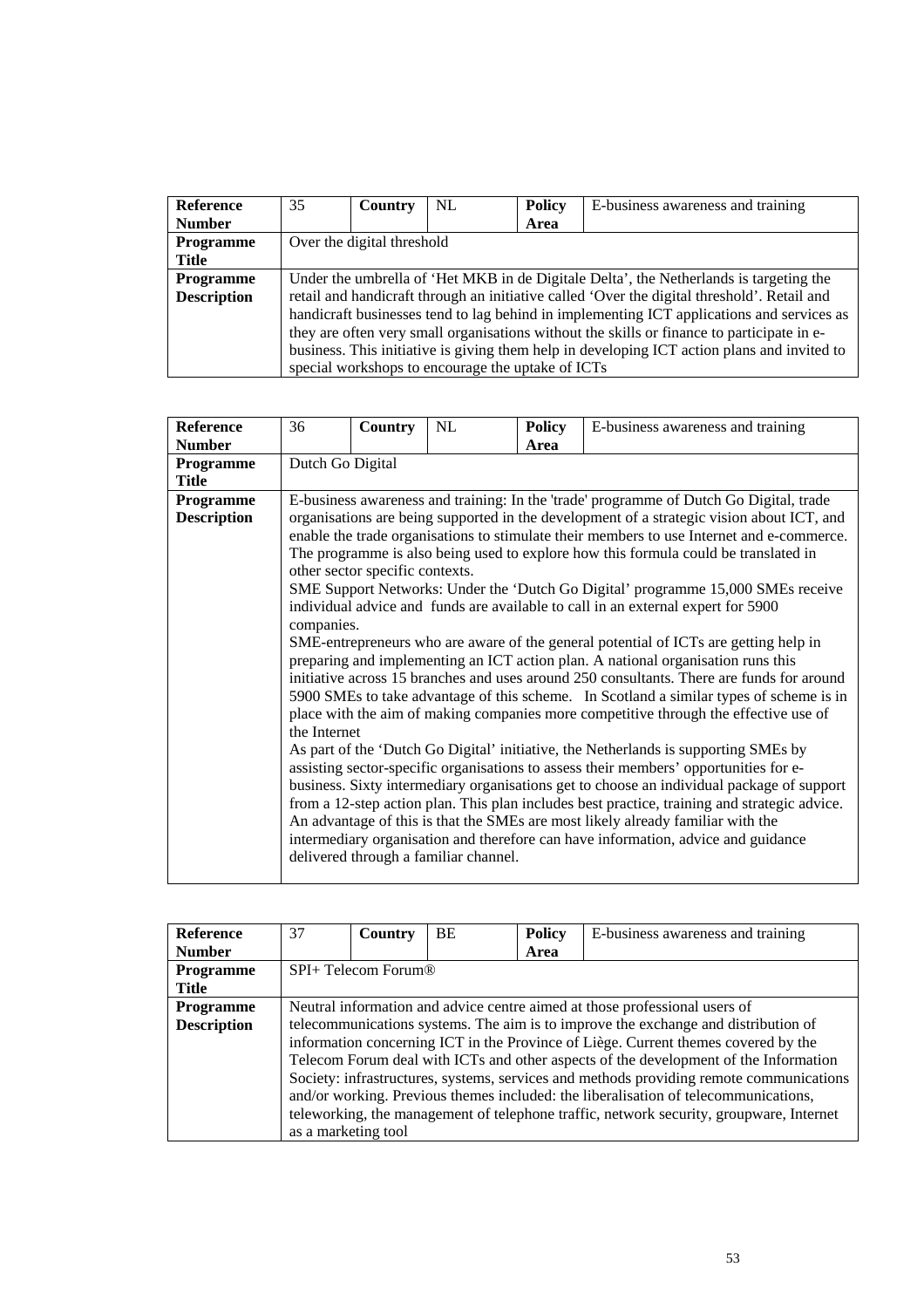| <b>Reference</b>   | 38         | Country            | <b>IT</b> | <b>Policy</b> | E-business awareness and training                                                                                                                                                                                                                                                                                                                                                                                                                                                                                                                                                                                                                                                                                                       |
|--------------------|------------|--------------------|-----------|---------------|-----------------------------------------------------------------------------------------------------------------------------------------------------------------------------------------------------------------------------------------------------------------------------------------------------------------------------------------------------------------------------------------------------------------------------------------------------------------------------------------------------------------------------------------------------------------------------------------------------------------------------------------------------------------------------------------------------------------------------------------|
| <b>Number</b>      |            |                    |           | Area          |                                                                                                                                                                                                                                                                                                                                                                                                                                                                                                                                                                                                                                                                                                                                         |
| <b>Programme</b>   |            | Wonderland contest |           |               |                                                                                                                                                                                                                                                                                                                                                                                                                                                                                                                                                                                                                                                                                                                                         |
| Title              |            |                    |           |               |                                                                                                                                                                                                                                                                                                                                                                                                                                                                                                                                                                                                                                                                                                                                         |
| <b>Programme</b>   |            |                    |           |               | Each year, as part of the Wonderland initiative, there is a Wonderland contest to promote                                                                                                                                                                                                                                                                                                                                                                                                                                                                                                                                                                                                                                               |
| <b>Description</b> | University |                    |           |               | the development of entrepreneurial projects in high technology sectors. One of the<br>categories is for eCommerce and the Internet. The selected participants attend a training<br>seminar on issues faced by enterprises during the start-up phase and the tools that can be<br>used to solve these issues. They have to present a business plan related to the<br>entrepreneurial initiative. There are cash prizes for the winner and runners-up. One of the<br>most important features of Wonderland Contest is the opportunity for the winners to take<br>part in a training seminar, to provide a grounding in business plan implementation,<br>organised by Wonderland together with teachers from Milan Polytechnic and Bocconi |

| <b>Reference</b>   | 39                                                                                      | Country                | FR | <b>Policy</b> | E-business awareness and training                                                        |  |  |
|--------------------|-----------------------------------------------------------------------------------------|------------------------|----|---------------|------------------------------------------------------------------------------------------|--|--|
| <b>Number</b>      |                                                                                         |                        |    | Area          |                                                                                          |  |  |
| Programme          |                                                                                         | eLectrophée initiative |    |               |                                                                                          |  |  |
| <b>Title</b>       |                                                                                         |                        |    |               |                                                                                          |  |  |
| <b>Programme</b>   | The 'eLectrophée initiative' from the French Ministry of Economy, Finance and Industry, |                        |    |               |                                                                                          |  |  |
| <b>Description</b> |                                                                                         |                        |    |               | nationally gives 5 prizes for SMES and start-ups who use the Internet for Business to    |  |  |
|                    |                                                                                         |                        |    |               | Business or Business to Consumer interaction. The five winners get prizes from 10,000 to |  |  |
|                    |                                                                                         |                        |    |               | 20,000 euros and also benefit from individual assistance from different experts in       |  |  |
|                    |                                                                                         |                        |    |               | technology, export, marketing, tax and law. The eLectrophée awards also take place       |  |  |
|                    |                                                                                         |                        |    |               | regionally, for SMEs. 27 are selected to go forward to the national finals who have      |  |  |
|                    |                                                                                         |                        |    |               | proved their inventiveness and dynamism in different areas of electronic commerce        |  |  |

| Reference          | 40                                                                                          | Country             | UK | Policy | E-business awareness and training                                                 |  |  |  |
|--------------------|---------------------------------------------------------------------------------------------|---------------------|----|--------|-----------------------------------------------------------------------------------|--|--|--|
| <b>Number</b>      |                                                                                             |                     |    | Area   |                                                                                   |  |  |  |
| Programme          |                                                                                             | E-business Start-up |    |        |                                                                                   |  |  |  |
| Title              |                                                                                             |                     |    |        |                                                                                   |  |  |  |
| <b>Programme</b>   |                                                                                             |                     |    |        | This competition (run by UK online for business) is a separate award category for |  |  |  |
| <b>Description</b> |                                                                                             |                     |    |        | companies whose business model from inception has been supported by and developed |  |  |  |
|                    | based on Internet technologies. The prizes are cash and the regional winners also get to go |                     |    |        |                                                                                   |  |  |  |
|                    |                                                                                             | on a one-day course |    |        |                                                                                   |  |  |  |

| <b>Reference</b>   | 41                                                                             | Country                   | UK | <b>Policy</b> | E-business awareness and training                                                                                                                                                                                                                                                                                                                                        |  |  |
|--------------------|--------------------------------------------------------------------------------|---------------------------|----|---------------|--------------------------------------------------------------------------------------------------------------------------------------------------------------------------------------------------------------------------------------------------------------------------------------------------------------------------------------------------------------------------|--|--|
| <b>Number</b>      |                                                                                |                           |    | Area          |                                                                                                                                                                                                                                                                                                                                                                          |  |  |
| Programme          |                                                                                | eCommerce business awards |    |               |                                                                                                                                                                                                                                                                                                                                                                          |  |  |
| Title              |                                                                                |                           |    |               |                                                                                                                                                                                                                                                                                                                                                                          |  |  |
| <b>Programme</b>   | The eCommerce business awards are also run by UK online for business. They are |                           |    |               |                                                                                                                                                                                                                                                                                                                                                                          |  |  |
| <b>Description</b> | business processes                                                             |                           |    |               | designed to recognise and reward those small companies that have demonstrated business<br>excellence through the use of E-Commerce. This covers a range of activities including<br>selling to the world via the Internet, supplying a large retail chain with specialist products<br>via automated electronic processes or integrating knowledge management systems into |  |  |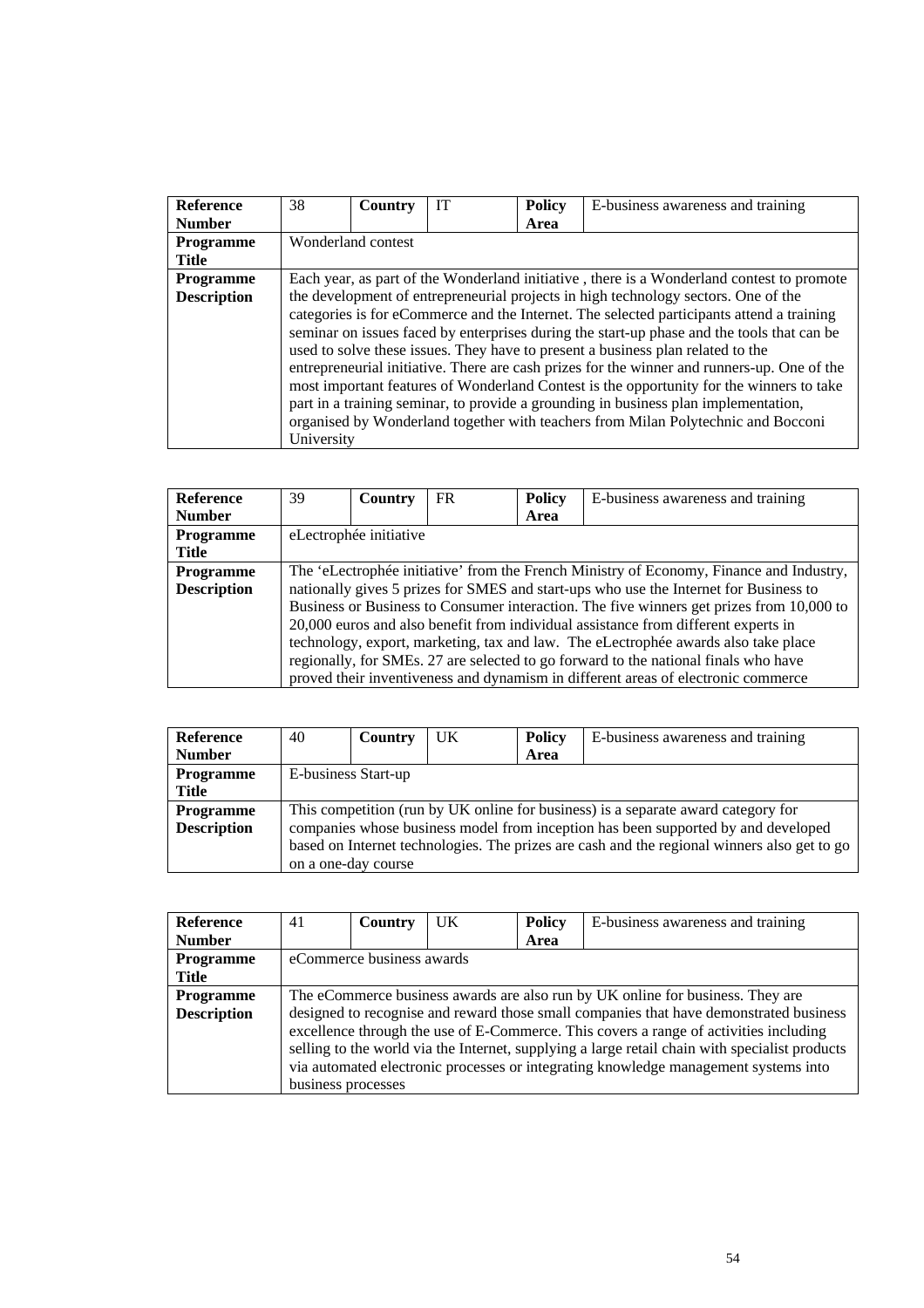| Reference          | 42                                                                                   | Country | <b>UK</b> | <b>Policy</b> | E-business awareness and training                                                  |  |
|--------------------|--------------------------------------------------------------------------------------|---------|-----------|---------------|------------------------------------------------------------------------------------|--|
| <b>Number</b>      |                                                                                      |         | Scotland  | Area          |                                                                                    |  |
| <b>Programme</b>   | Winners at the Web Awards                                                            |         |           |               |                                                                                    |  |
| <b>Title</b>       |                                                                                      |         |           |               |                                                                                    |  |
| <b>Programme</b>   | Scottish companies compete in the UK eCommerce business awards but to get through to |         |           |               |                                                                                    |  |
| <b>Description</b> |                                                                                      |         |           |               | the national competition they first enter the Scottish "Winners at the Web Awards" |  |

| <b>Reference</b>   | 43                       | Country | <b>UK</b> | <b>Policy</b> | E-business awareness and training                                                          |  |
|--------------------|--------------------------|---------|-----------|---------------|--------------------------------------------------------------------------------------------|--|
| <b>Number</b>      |                          |         |           | Area          |                                                                                            |  |
| Programme          | East Midlands ICT Awards |         |           |               |                                                                                            |  |
| <b>Title</b>       |                          |         |           |               |                                                                                            |  |
| <b>Programme</b>   |                          |         |           |               | Designed to promote SMEs which have successfully introduced ICT solutions into their       |  |
| <b>Description</b> |                          |         |           |               | businesses. Candidates from across the region compete for the title, which is supported by |  |
|                    |                          |         |           |               | East Midlands Development Agency (EMDA). Applicants have to prove tangible                 |  |
|                    |                          |         |           |               | business benefits by implementing technology that demonstrates "best practice" examples    |  |
|                    |                          |         |           |               | to other businesses. As well as business benefits, candidates were judged upon the role    |  |
|                    |                          |         |           |               | ICT played in their overall business strategy and to what extent the technology was        |  |
|                    |                          |         |           |               | implemented and adapted to fit both business and customer needs accordingly                |  |

| Reference          | 44                                                                              | Country                    | FI                                             | <b>Policy</b> | E-business awareness and training                                                        |  |  |  |
|--------------------|---------------------------------------------------------------------------------|----------------------------|------------------------------------------------|---------------|------------------------------------------------------------------------------------------|--|--|--|
| <b>Number</b>      |                                                                                 |                            |                                                | Area          |                                                                                          |  |  |  |
| Programme          |                                                                                 | ICT Forerunner of the Year |                                                |               |                                                                                          |  |  |  |
| Title              |                                                                                 |                            |                                                |               |                                                                                          |  |  |  |
| <b>Programme</b>   |                                                                                 |                            |                                                |               | Annual certificate of distinction to a company/organisation with outstanding performance |  |  |  |
| <b>Description</b> | in ICT development and/or implementation. The prize is awarded by TIEKE Finnish |                            |                                                |               |                                                                                          |  |  |  |
|                    |                                                                                 |                            | <b>Information Society Development Centre.</b> |               |                                                                                          |  |  |  |

| Reference          | 45                                                                                   | Country               | DE | <b>Policy</b> | E-business awareness and training                                                         |  |
|--------------------|--------------------------------------------------------------------------------------|-----------------------|----|---------------|-------------------------------------------------------------------------------------------|--|
| <b>Number</b>      |                                                                                      |                       |    | Area          |                                                                                           |  |
| <b>Programme</b>   |                                                                                      | German Internet Prize |    |               |                                                                                           |  |
| <b>Title</b>       |                                                                                      |                       |    |               |                                                                                           |  |
| <b>Programme</b>   |                                                                                      |                       |    |               | Designed to distribute awards for best-practice Internet solutions of SMEs. The objective |  |
| <b>Description</b> | is the development and demonstration of Internet applications for SMEs. The prize is |                       |    |               |                                                                                           |  |
|                    |                                                                                      |                       |    |               | EUR 150.000 annually, and is sponsored by the private sector                              |  |

| <b>Reference</b>   | 46                                                                                     | Country | DE | <b>Policy</b> | E-business awareness and training                                                         |  |
|--------------------|----------------------------------------------------------------------------------------|---------|----|---------------|-------------------------------------------------------------------------------------------|--|
| <b>Number</b>      |                                                                                        |         |    | Area          |                                                                                           |  |
| Programme          | Internet prize specifically for the craft sector                                       |         |    |               |                                                                                           |  |
| <b>Title</b>       |                                                                                        |         |    |               |                                                                                           |  |
| <b>Programme</b>   |                                                                                        |         |    |               | In Germany, the 'German Internet Prize' has been designed to distribute awards for best-  |  |
| <b>Description</b> |                                                                                        |         |    |               | practice Internet solutions of SMEs. The objective is the development and demonstration   |  |
|                    | of Internet applications for SMEs. The prize is EUR 150.000 annually, and is sponsored |         |    |               |                                                                                           |  |
|                    |                                                                                        |         |    |               | by the private sector. There is also an Internet prize specifically for the craft sector. |  |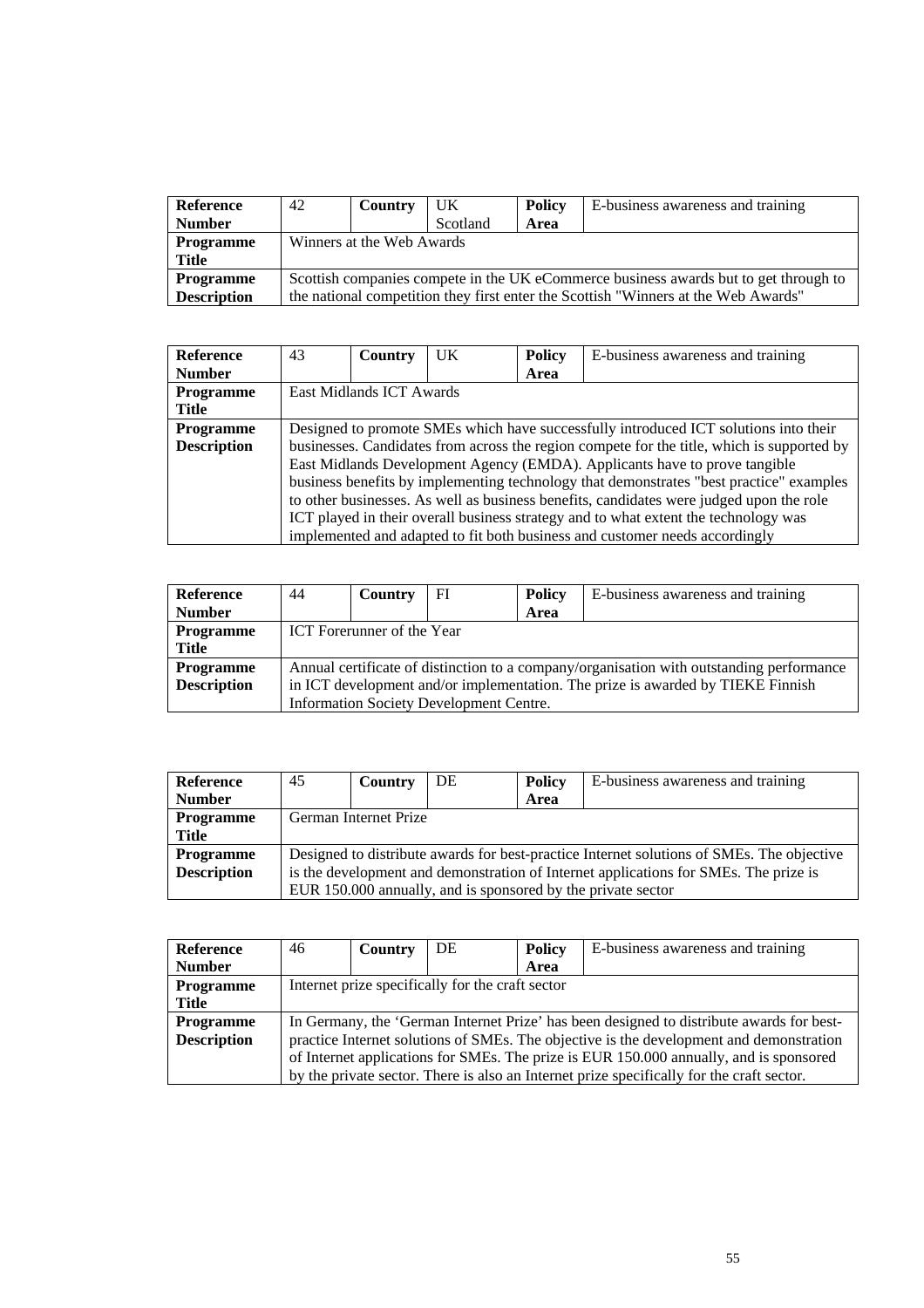| <b>Reference</b>   | 47                                                                                 | Country | DE                                 | <b>Policy</b> | E-business awareness and training                                                        |  |  |
|--------------------|------------------------------------------------------------------------------------|---------|------------------------------------|---------------|------------------------------------------------------------------------------------------|--|--|
| <b>Number</b>      |                                                                                    |         |                                    | Area          |                                                                                          |  |  |
| Programme          |                                                                                    |         | Innovative e-commerce applications |               |                                                                                          |  |  |
| Title              |                                                                                    |         |                                    |               |                                                                                          |  |  |
| <b>Programme</b>   | This is in the German region ("Land") of Lower Saxony. This competition, which has |         |                                    |               |                                                                                          |  |  |
| <b>Description</b> |                                                                                    |         |                                    |               | been launched in the year 2000 by the local government, aims at creating incentives for  |  |  |
|                    |                                                                                    |         |                                    |               | innovative commercial applications of e-business for SMEs. A special e-business prize is |  |  |
|                    | awarded to SMEs which have successfully implemented and commercially applied e-    |         |                                    |               |                                                                                          |  |  |
|                    |                                                                                    |         |                                    |               | business models. Special emphasis is on the exploration of new markets, change           |  |  |
|                    |                                                                                    |         |                                    |               | management and the application of new technologies in the area of security.              |  |  |

| <b>Reference</b>   | 48 | Country                      | IE                                                  | <b>Policy</b> | E-business awareness and training/SME                                                        |
|--------------------|----|------------------------------|-----------------------------------------------------|---------------|----------------------------------------------------------------------------------------------|
| <b>Number</b>      |    |                              |                                                     | Area          | <b>Support Networks</b>                                                                      |
| <b>Programme</b>   |    | e-Business Acceleration Fund |                                                     |               |                                                                                              |
| <b>Title</b>       |    |                              |                                                     |               |                                                                                              |
| <b>Programme</b>   |    |                              |                                                     |               | E-business awareness and training: Aimed at 'fast tracking' significant scale projects to    |
| <b>Description</b> |    |                              |                                                     |               | trade on an e-basis, the initial aim is to secure over 100 case studies as examples of early |
|                    |    |                              |                                                     |               | adopters of e-Business practice by early 2002. From these, leader-exemplars are selected     |
|                    |    |                              |                                                     |               | within both sectors and regions. The final aim is to publicise these to all other SMEs as    |
|                    |    |                              | examples of good e-business practice                |               |                                                                                              |
|                    |    |                              |                                                     |               | SME Support Networks: The e-business acceleration fund has the aim of attracting 100+        |
|                    |    |                              |                                                     |               | early adopters of e-business practice by the end of 2001, with the added bonus of securing   |
|                    |    |                              |                                                     |               | sectoral and regional business leaders. The fund was launched by the Department of           |
|                    |    |                              |                                                     |               | Enterprise, Trade and Employment with the aim of upskilling SMEs and helping them            |
|                    |    |                              |                                                     |               | develop e-business strategies. The initiative specifically aims to secure over 100 case      |
|                    |    |                              |                                                     |               | studies of early adopters of e-business practice by early 2002. The case studies will be     |
|                    |    |                              | publicised as examples of good e-business practice. |               |                                                                                              |

| <b>Reference</b>   | 49                                                                                    | Country | IE                                | <b>Policy</b> | E-business awareness and training                                                      |  |
|--------------------|---------------------------------------------------------------------------------------|---------|-----------------------------------|---------------|----------------------------------------------------------------------------------------|--|
| <b>Number</b>      |                                                                                       |         |                                   | Area          |                                                                                        |  |
| <b>Programme</b>   | IDA Ireland e-Procurement Portal initiative                                           |         |                                   |               |                                                                                        |  |
| Title              |                                                                                       |         |                                   |               |                                                                                        |  |
| <b>Programme</b>   |                                                                                       |         |                                   |               | In the IDA Ireland e-Procurement Portal initiative, IBM Ireland was chosen for a pilot |  |
| <b>Description</b> | exercise as an exemplar. The later plan is to establish 1-2 other early e-procurement |         |                                   |               |                                                                                        |  |
|                    |                                                                                       |         | exemplar(s) per geographical area |               |                                                                                        |  |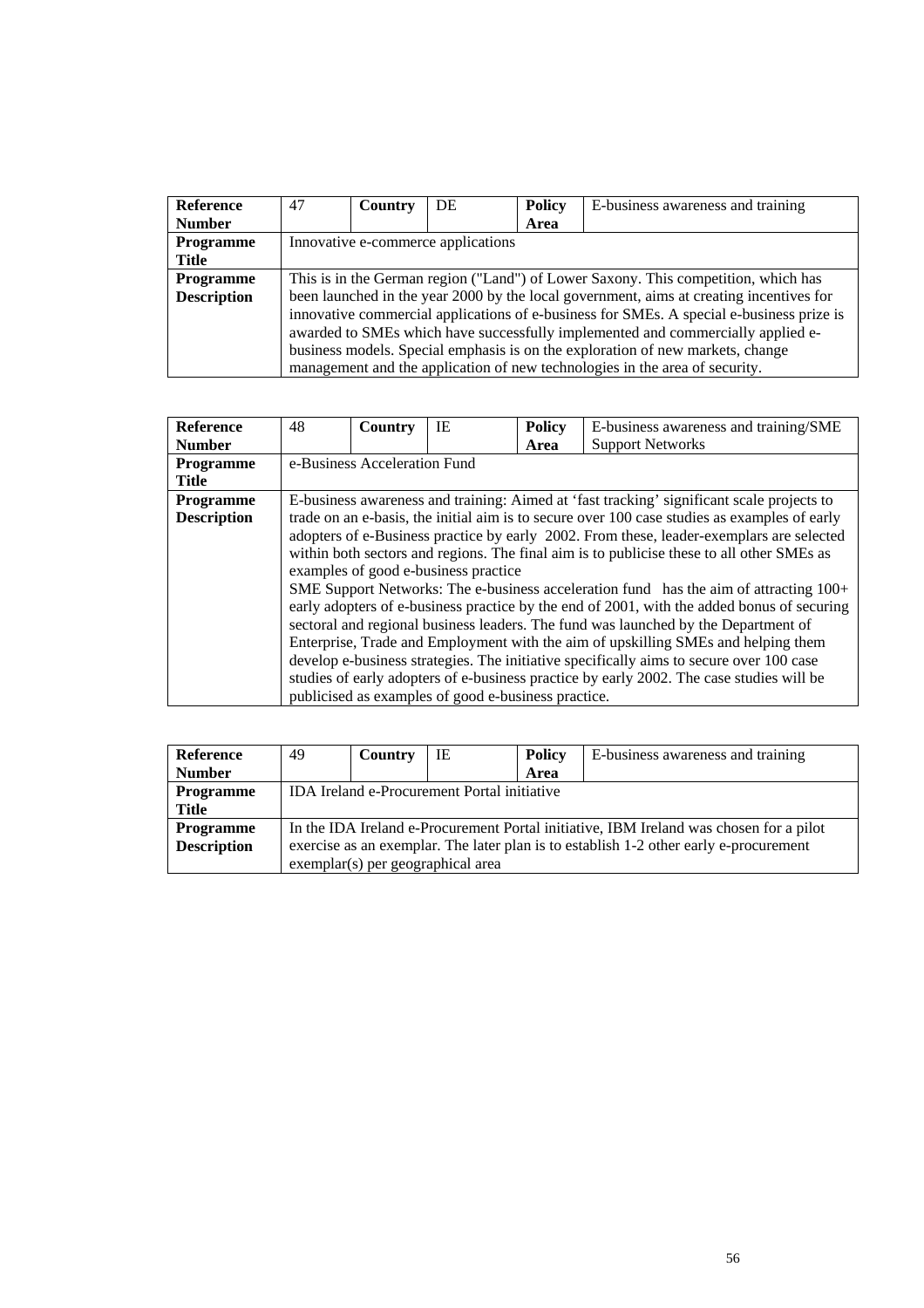| Reference          | 50                 | Country                     | ES                                                | <b>Policy</b> | E-business awareness and training                                                          |
|--------------------|--------------------|-----------------------------|---------------------------------------------------|---------------|--------------------------------------------------------------------------------------------|
| <b>Number</b>      |                    |                             |                                                   | Area          |                                                                                            |
| <b>Programme</b>   |                    |                             | Electronic Commerce Study of the Balearic Islands |               |                                                                                            |
| <b>Title</b>       |                    |                             |                                                   |               |                                                                                            |
| <b>Programme</b>   |                    |                             |                                                   |               | The IBIT Foundation's (Foundation of the Balearic Islands for the Innovation of            |
| <b>Description</b> |                    |                             |                                                   |               | Technology) Mission is to line up with the political guidelines of Innovation Technology   |
|                    |                    |                             |                                                   |               | defined by the Ministry of Innovation and Technology of the Balearic Government to         |
|                    |                    |                             |                                                   |               | narrow the gap of the New Technologies of the Balearic Society. In 2000, IBIT has          |
|                    |                    |                             |                                                   |               | conducted a study on e-commerce aimed at promoting the Information Society among           |
|                    | SME <sub>s</sub> . |                             |                                                   |               |                                                                                            |
|                    |                    |                             |                                                   |               | The main objective of the study was to determine the actual state of the e-commerce        |
|                    |                    |                             |                                                   |               | business to consumer (B2C), to analyse the short and long term expectations and to study   |
|                    |                    |                             |                                                   |               | the viability of a sectarian project of e-commerce B2C for Small and Medium Enterprises    |
|                    |                    |                             |                                                   |               | (SMEs) of the Balearic Islands. This project is run to favour the promotion and exporting  |
|                    |                    |                             |                                                   |               | of products made by the SMEs at the Balearic Islands with the objective of helping to      |
|                    |                    |                             |                                                   |               | overcome the disadvantages such as representing and commercialising products out of the    |
|                    | island.            |                             |                                                   |               |                                                                                            |
|                    |                    |                             |                                                   |               | This initiative will help the joint of SMEs to push the commercial activity of the rest of |
|                    |                    |                             |                                                   |               | the companies within the Balearic Islands, and so they will help to diffuse and implement  |
|                    |                    | future e-commerce projects. |                                                   |               |                                                                                            |

| <b>Reference</b>   | 51               | Country                                           | IE                                      | <b>Policy</b> | E-business awareness and training/SME                                                     |  |  |
|--------------------|------------------|---------------------------------------------------|-----------------------------------------|---------------|-------------------------------------------------------------------------------------------|--|--|
| <b>Number</b>      |                  |                                                   |                                         | Area          | Support Networks/Helping SMEs to                                                          |  |  |
|                    |                  |                                                   |                                         |               | participate in e-market places                                                            |  |  |
| <b>Programme</b>   | PRISM initiative |                                                   |                                         |               |                                                                                           |  |  |
| <b>Title</b>       |                  |                                                   |                                         |               |                                                                                           |  |  |
| Programme          |                  |                                                   |                                         |               | E-business awareness and training: The central mechanism of the initiative is an on-going |  |  |
| <b>Description</b> |                  |                                                   |                                         |               | series of local e-business awareness activities with local partners, using positive local |  |  |
|                    |                  |                                                   |                                         |               | SMEs experience as exemplars or catalysts for further adoption. Run by the Irish          |  |  |
|                    |                  |                                                   |                                         |               | Chambers of Commerce, it is helping SMEs respond to the e-business challenge by           |  |  |
|                    |                  |                                                   |                                         |               | providing training in e-business capacity building within SMEs as distinct from Internet  |  |  |
|                    |                  |                                                   |                                         |               | awareness building. One part of this is providing e-business Strategy (ESC) Training      |  |  |
|                    |                  |                                                   | Courses to over 2,000 SMEs by mid 2002. |               |                                                                                           |  |  |
|                    |                  |                                                   |                                         |               | SME Support Network: Part of its service is providing a national network of local support |  |  |
|                    |                  |                                                   |                                         |               | and advisory services to SMEs through the chamber network, facilitated by 9 e-business    |  |  |
|                    |                  |                                                   |                                         |               | Project Officers. It is also creating 18+ e-business Networks of SMEs to explore new and  |  |  |
|                    |                  | innovative approaches to SME e-business adoption. |                                         |               |                                                                                           |  |  |
|                    |                  |                                                   |                                         |               | Helping SMEs to participate in e-market places: The PRISM initiative is creating E-       |  |  |
|                    |                  |                                                   |                                         |               | business strategy alliances for SMEs at local & regional level between State Agencies,    |  |  |
|                    |                  |                                                   |                                         |               | Higher Education, CEBs, Area Partnerships, Banks, Large firms & social partners.          |  |  |

| <b>Reference</b>   | 52                                                                                      | Country | FI | <b>Policy</b> | E-business awareness and training                                                          |  |  |
|--------------------|-----------------------------------------------------------------------------------------|---------|----|---------------|--------------------------------------------------------------------------------------------|--|--|
| <b>Number</b>      |                                                                                         |         |    | Area          |                                                                                            |  |  |
| <b>Programme</b>   | <b>ESTEP</b> initiative (eAskel in Finnish)                                             |         |    |               |                                                                                            |  |  |
| Title              |                                                                                         |         |    |               |                                                                                            |  |  |
| <b>Programme</b>   | Developed by the Ministry of Trade and Industry in order to enhance e-business all over |         |    |               |                                                                                            |  |  |
| <b>Description</b> | the country. The goal is to increase SME management competence in strategic e-business  |         |    |               |                                                                                            |  |  |
|                    |                                                                                         |         |    |               | development, operationalise e-business opportunities, identify core development needs      |  |  |
|                    |                                                                                         |         |    |               | for e-business, and to produce a development programme for participating companies. To     |  |  |
|                    |                                                                                         |         |    |               | achieve these objectives, private consultants take between 2 and 5 days to analyse each of |  |  |
|                    |                                                                                         |         |    |               | the participant companies and develop action plans. Each company is allowed between 2      |  |  |
|                    |                                                                                         |         |    |               | and 5 consulting days. The programme will be managed by 15 programme contact               |  |  |
|                    |                                                                                         |         |    |               | persons in regional centres. Government subsidies cover 85% of direct consultant fees.     |  |  |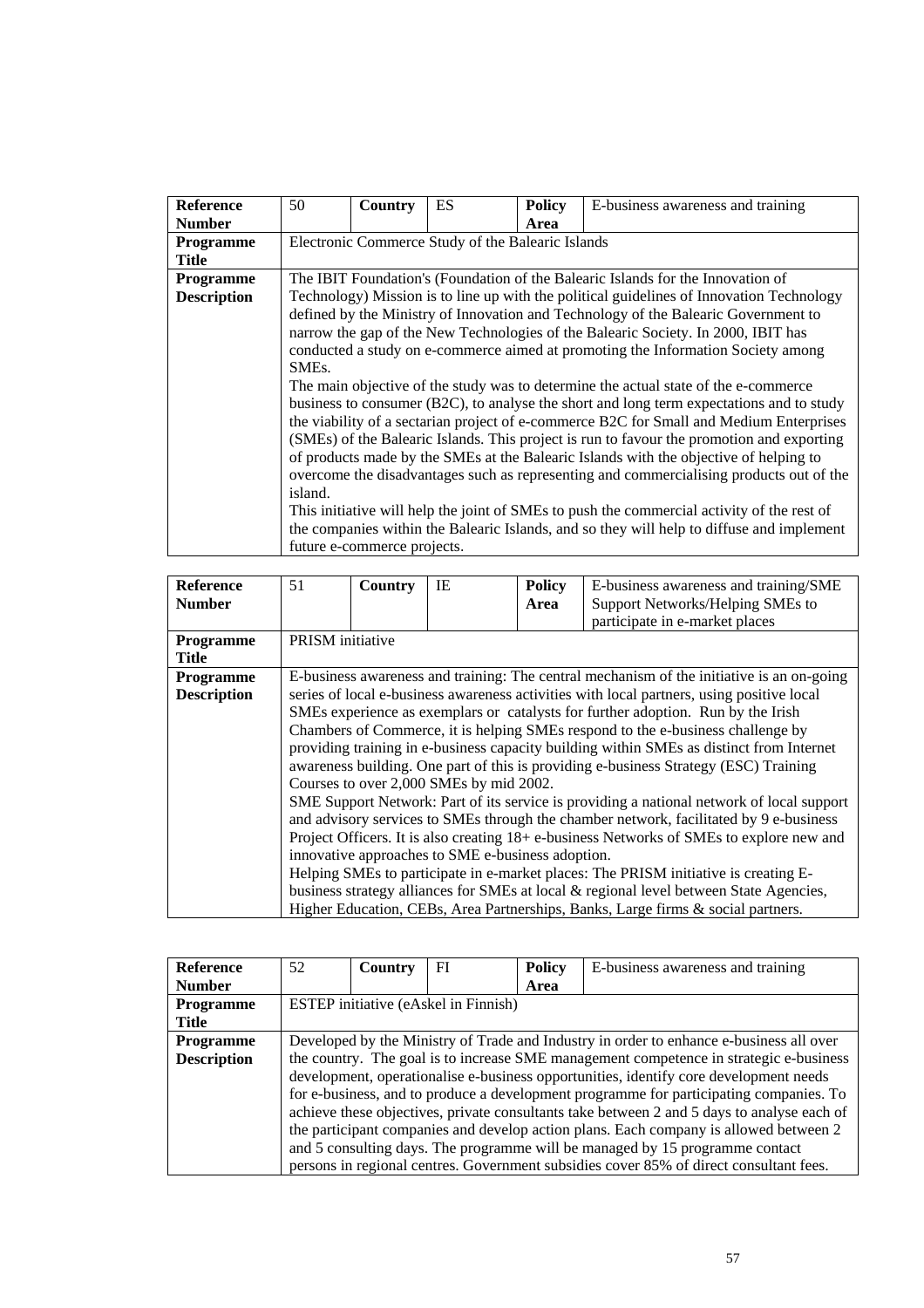| <b>Reference</b>   | 53                                                                                     | Country | ES | <b>Policy</b> | E-business awareness and training                                          |  |  |  |
|--------------------|----------------------------------------------------------------------------------------|---------|----|---------------|----------------------------------------------------------------------------|--|--|--|
| <b>Number</b>      |                                                                                        |         |    | Area          |                                                                            |  |  |  |
| <b>Programme</b>   | Premio Internet                                                                        |         |    |               |                                                                            |  |  |  |
| <b>Title</b>       |                                                                                        |         |    |               |                                                                            |  |  |  |
| <b>Programme</b>   | The regional government of Castilla y Leon has set up a prize for SMEs making the best |         |    |               |                                                                            |  |  |  |
| <b>Description</b> |                                                                                        |         |    |               | use of the Information Society. All SMEs based in the region are eligible. |  |  |  |

| <b>Reference</b>   | 54                                                                                          | <b>Country</b>                                                                            | <b>UK</b> | <b>Policy</b> | E-business awareness and training                                                          |  |  |  |  |
|--------------------|---------------------------------------------------------------------------------------------|-------------------------------------------------------------------------------------------|-----------|---------------|--------------------------------------------------------------------------------------------|--|--|--|--|
| <b>Number</b>      |                                                                                             |                                                                                           |           | Area          |                                                                                            |  |  |  |  |
| Programme          | UK online for business                                                                      |                                                                                           |           |               |                                                                                            |  |  |  |  |
| <b>Title</b>       |                                                                                             |                                                                                           |           |               |                                                                                            |  |  |  |  |
| Programme          | E-business awareness and training: In the UK, as part of the 'UK online for business        |                                                                                           |           |               |                                                                                            |  |  |  |  |
| <b>Description</b> |                                                                                             | initiative' 500 introductory seminars are being organised across the country. The seminar |           |               |                                                                                            |  |  |  |  |
|                    | has the title 'What's stopping you from growing your business on the Internet?' and         |                                                                                           |           |               |                                                                                            |  |  |  |  |
|                    | targets small companies who need to go that first step. It outlines key business benefits - |                                                                                           |           |               |                                                                                            |  |  |  |  |
|                    |                                                                                             | cutting costs, finding new markets and improving customer service - with businesses       |           |               |                                                                                            |  |  |  |  |
|                    |                                                                                             |                                                                                           |           |               | talking about their success. As part of the UK online for Business initiative a wide range |  |  |  |  |
|                    |                                                                                             |                                                                                           |           |               | of free training seminars provide help in a variety of locations across the UK. These are  |  |  |  |  |
|                    |                                                                                             |                                                                                           |           |               | particularly focused around basic implementation, security and trading. Three different    |  |  |  |  |
|                    |                                                                                             |                                                                                           |           |               | eCommerce demonstrators are touring the country, each one including a live                 |  |  |  |  |
|                    |                                                                                             |                                                                                           |           |               | demonstration, presentation, video case studies and audience interaction. They are aimed   |  |  |  |  |
|                    |                                                                                             |                                                                                           |           |               | towards SMEs with typically fewer that 50 employees and are appearing at various events    |  |  |  |  |
|                    |                                                                                             |                                                                                           |           |               | throughout the UK. As a practical example, the 'Working electronically' demonstration      |  |  |  |  |
|                    |                                                                                             |                                                                                           |           |               | encourages SMEs to investigate the potential benefits of working electronically and        |  |  |  |  |
|                    |                                                                                             |                                                                                           |           |               | highlights the independent and impartial local expertise available from UK online for      |  |  |  |  |
|                    |                                                                                             |                                                                                           |           |               | business advisors. The demonstration uses live communication links and takes the           |  |  |  |  |
|                    |                                                                                             |                                                                                           |           |               | audience through the business processes of a typical small business - from initial         |  |  |  |  |
|                    |                                                                                             |                                                                                           |           |               | customer enquiry through to producing the final invoice. It uses a number of integrated    |  |  |  |  |
|                    |                                                                                             |                                                                                           |           |               | 'electronic services' and audience participation to illustrate how e-business benefits can |  |  |  |  |
|                    |                                                                                             |                                                                                           |           |               | be realised - the possible reductions in operational costs, faster and more accurate       |  |  |  |  |
|                    |                                                                                             |                                                                                           |           |               | communications, enhanced customer service and better business information.                 |  |  |  |  |
|                    |                                                                                             |                                                                                           |           |               | SME Support Networks: UK online for business has over seventy centres where UK             |  |  |  |  |
|                    |                                                                                             |                                                                                           |           |               | online for business advisers give free help and advice on how to use technology            |  |  |  |  |
|                    |                                                                                             |                                                                                           |           |               | effectively. The centres provide consultancy and IT services to help companies choose      |  |  |  |  |
|                    |                                                                                             |                                                                                           |           |               | the appropriate technology. The centre also signposts local suppliers and provides other   |  |  |  |  |
|                    |                                                                                             |                                                                                           |           |               | services related to business needs. The centres have been set up to support businesses and |  |  |  |  |
|                    |                                                                                             |                                                                                           |           |               | to help them access exactly the right kind of help for becoming an e-business.             |  |  |  |  |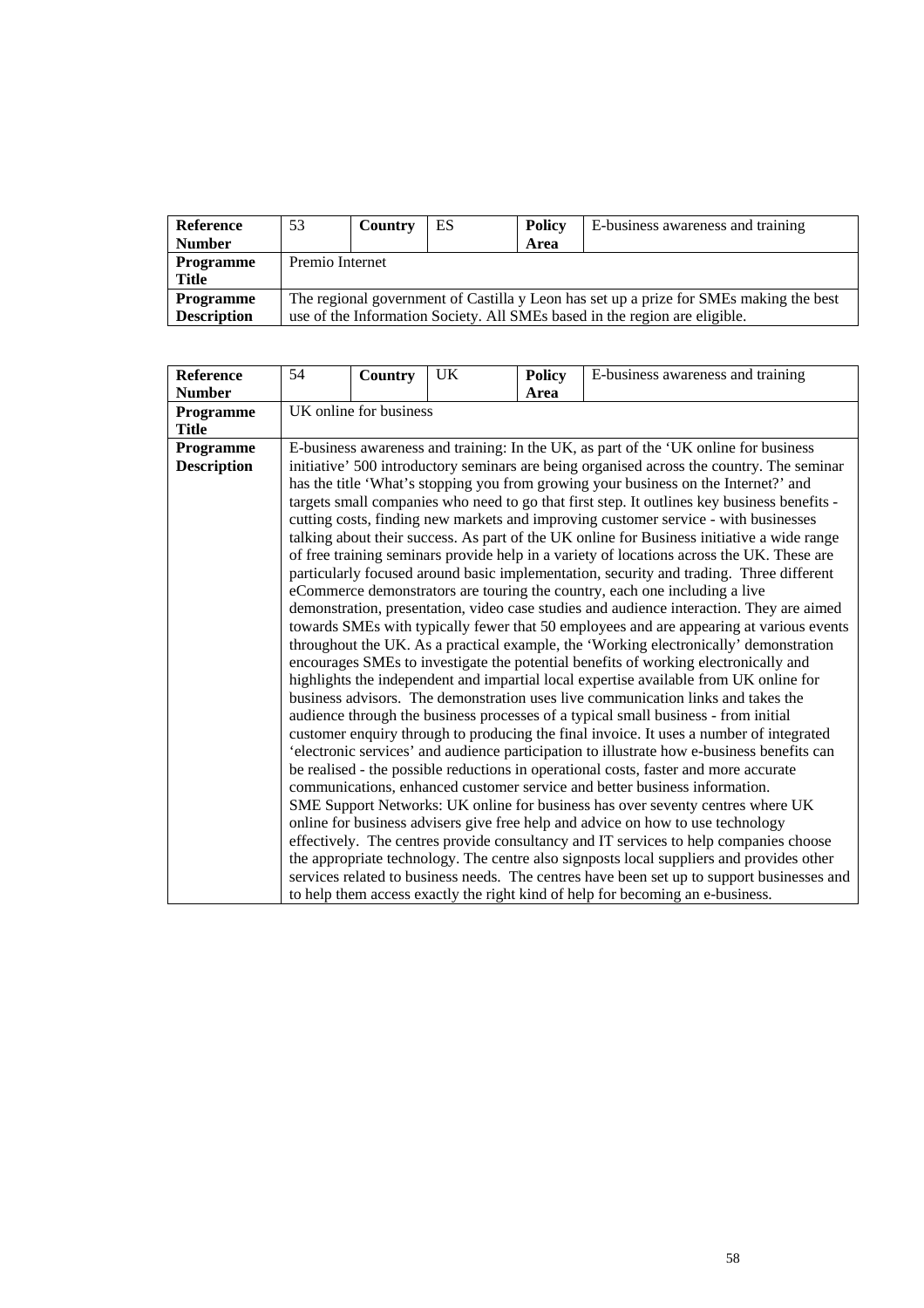| <b>Reference</b>   | 55                   |                                                                                   | $_{\rm{I}IK}$ |               |                                                                                           |  |  |  |  |
|--------------------|----------------------|-----------------------------------------------------------------------------------|---------------|---------------|-------------------------------------------------------------------------------------------|--|--|--|--|
|                    |                      | Country                                                                           |               | <b>Policy</b> | E-business awareness and training                                                         |  |  |  |  |
| <b>Number</b>      |                      |                                                                                   | Scotland      | Area          |                                                                                           |  |  |  |  |
| <b>Programme</b>   | <b>Business Edge</b> |                                                                                   |               |               |                                                                                           |  |  |  |  |
| <b>Title</b>       |                      |                                                                                   |               |               |                                                                                           |  |  |  |  |
| <b>Programme</b>   |                      | It is a one-day in-house business workshop run in Edinburgh, Lothian and Tayside. |               |               |                                                                                           |  |  |  |  |
| <b>Description</b> |                      |                                                                                   |               |               | The workshop aims to help companies assess the importance of e-business to their own      |  |  |  |  |
|                    |                      |                                                                                   |               |               | business. The workshop is arranged on the company premises and is a "fast track route"    |  |  |  |  |
|                    |                      |                                                                                   |               |               | allowing firms to measure the likely impact of e-business on their organisation. The      |  |  |  |  |
|                    |                      |                                                                                   |               |               | workshop itself occupies a full day and is arranged for the company's management team.    |  |  |  |  |
|                    |                      |                                                                                   |               |               | Prior to the workshop, a specialist visits the company to gather background information   |  |  |  |  |
|                    |                      |                                                                                   |               |               | and make the necessary arrangements for the workshop. During the workshop, specialists    |  |  |  |  |
|                    |                      |                                                                                   |               |               | work with the company's management team to identify and evaluate possible e-business      |  |  |  |  |
|                    |                      |                                                                                   |               |               | options that will benefit the business and outline an action plan containing budget costs |  |  |  |  |
|                    |                      | and implementation time scales.                                                   |               |               |                                                                                           |  |  |  |  |

| <b>Reference</b>   | 56                                 | Country                                                                           | UK       | <b>Policy</b> | E-business awareness and training |  |  |  |
|--------------------|------------------------------------|-----------------------------------------------------------------------------------|----------|---------------|-----------------------------------|--|--|--|
| <b>Number</b>      |                                    |                                                                                   | Scotland | Area          |                                   |  |  |  |
| <b>Programme</b>   |                                    | Achiever Programme                                                                |          |               |                                   |  |  |  |
| <b>Title</b>       |                                    |                                                                                   |          |               |                                   |  |  |  |
| <b>Programme</b>   |                                    | Gives hand-on training and seminars aimed at all members of staff in a company to |          |               |                                   |  |  |  |
| <b>Description</b> | enhance their skills and knowledge |                                                                                   |          |               |                                   |  |  |  |

| Reference          | 57               | Country | N <sub>O</sub>                                         | <b>Policy</b> | E-business awareness and training                                                          |
|--------------------|------------------|---------|--------------------------------------------------------|---------------|--------------------------------------------------------------------------------------------|
| <b>Number</b>      |                  |         |                                                        | Area          |                                                                                            |
| <b>Programme</b>   | <b>ETelemark</b> |         |                                                        |               |                                                                                            |
| <b>Title</b>       |                  |         |                                                        |               |                                                                                            |
| <b>Programme</b>   |                  |         |                                                        |               | An example of regional initiatives on e-business in Norway . eTelemark is an initiative by |
| <b>Description</b> |                  |         |                                                        |               | Telemark county office and SND, and constitutes a part of the VeRDI program. The           |
|                    |                  |         |                                                        |               | project has the same focus as the VeRDI programme, but with a special focus on the         |
|                    |                  |         |                                                        |               | possibilities and needs that small and medium-sized companies in Telemark are facing       |
|                    |                  |         |                                                        |               | within e-business. eTelemark started in March 2001, and has had a high activity level      |
|                    |                  |         |                                                        |               | since then. During the first months, the focus was on mobilising and rising skills among   |
|                    |                  |         |                                                        |               | small and medium- sized companies. Seminars were arranged all over the county with         |
|                    |                  |         |                                                        |               | good response. These seminars have helped to raise the awareness of e-business among       |
|                    |                  |         |                                                        |               | small and medium sized companies. This autumn, there have been recruiting activities       |
|                    |                  |         |                                                        |               | for small and medium- sized companies in order to help them with the development of        |
|                    |                  |         |                                                        |               | their own e-strategy. Some of the up-coming activities are, including the e-strategy       |
|                    |                  |         |                                                        |               | programme, also e-projects where several companies within the same branch or value         |
|                    |                  |         | chain are co-operating on common e-business activities |               |                                                                                            |

| <b>Reference</b>   | 58                                                                                           | Country | IТ | <b>Policy</b> | E-business awareness and training                                                           |  |  |
|--------------------|----------------------------------------------------------------------------------------------|---------|----|---------------|---------------------------------------------------------------------------------------------|--|--|
| <b>Number</b>      |                                                                                              |         |    | Area          |                                                                                             |  |  |
| <b>Programme</b>   | <b>Skillpass</b>                                                                             |         |    |               |                                                                                             |  |  |
| Title              |                                                                                              |         |    |               |                                                                                             |  |  |
| <b>Programme</b>   | 'Skillpass' is mostly run through distance learning to meet specific skills shortages within |         |    |               |                                                                                             |  |  |
| <b>Description</b> |                                                                                              |         |    |               | SMEs. The initiative also acts as an employment agency and offers information services      |  |  |
|                    |                                                                                              |         |    |               | concerning the selection and the training of personnel in Italy. The main qualifications on |  |  |
|                    |                                                                                              |         |    |               | offer are: Network design specialist; webmaster; web programmer and application             |  |  |
|                    |                                                                                              |         |    |               | developer; analyst programmer object oriented java; E-business, Internet security, E-       |  |  |
|                    |                                                                                              |         |    |               | Commerce project manager; Internet marketing manager, database administrator                |  |  |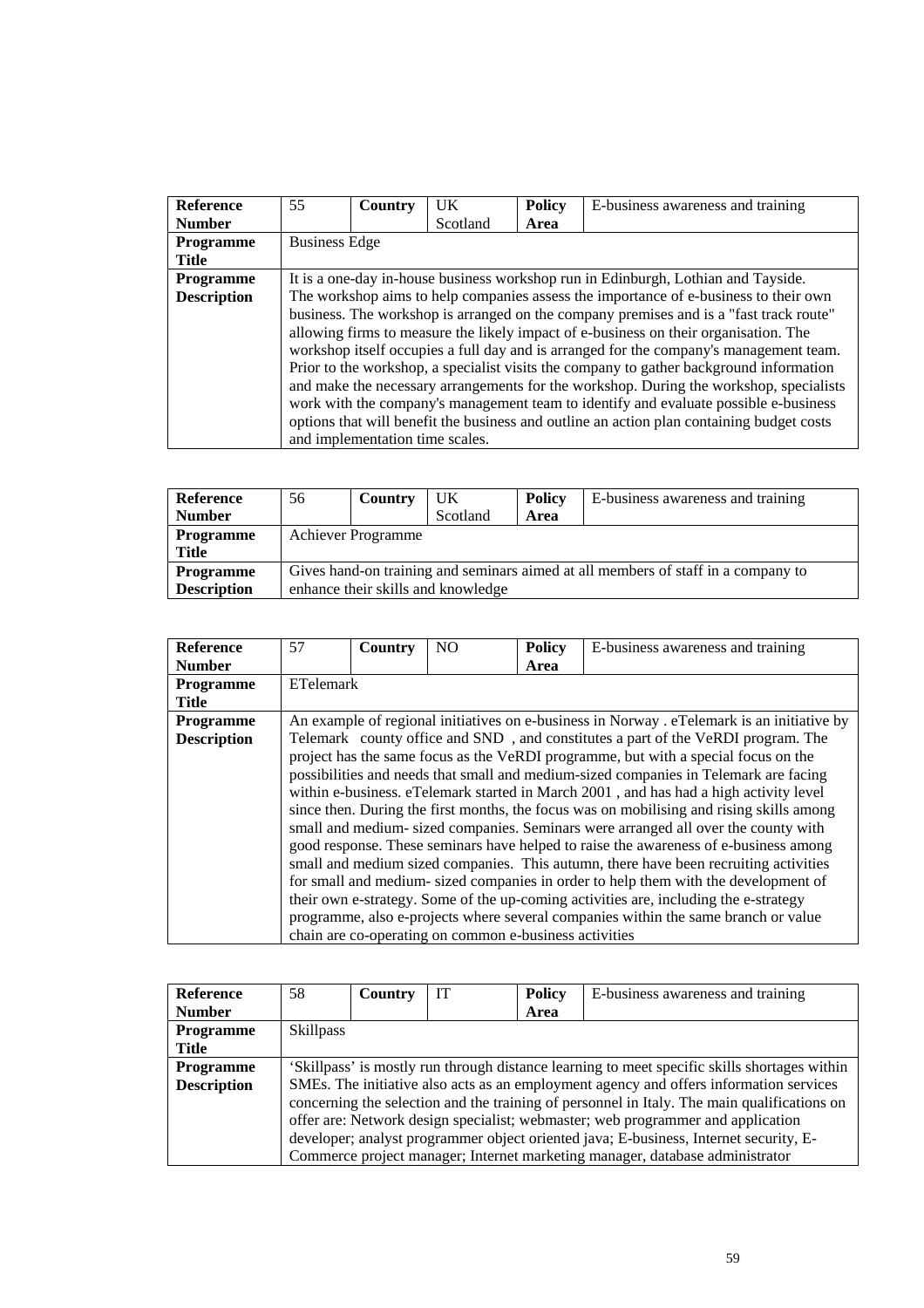| <b>Reference</b>   | 59                                                                                       | Country                                                                                  | IT | <b>Policy</b> | E-business awareness and training                                                           |  |  |  |
|--------------------|------------------------------------------------------------------------------------------|------------------------------------------------------------------------------------------|----|---------------|---------------------------------------------------------------------------------------------|--|--|--|
| <b>Number</b>      |                                                                                          |                                                                                          |    | Area          |                                                                                             |  |  |  |
| <b>Programme</b>   | ECommerce quality controllers                                                            |                                                                                          |    |               |                                                                                             |  |  |  |
| Title              |                                                                                          |                                                                                          |    |               |                                                                                             |  |  |  |
| <b>Programme</b>   |                                                                                          | L'ISEC, the Institute for the Development of Electronic Commerce in Italy also organises |    |               |                                                                                             |  |  |  |
| <b>Description</b> | training for eCommerce quality controllers. Training includes legal and security aspects |                                                                                          |    |               |                                                                                             |  |  |  |
|                    |                                                                                          |                                                                                          |    |               | of websites and is aimed at all those in consultation, control and certification of quality |  |  |  |

| <b>Reference</b>   | 60                                                                                   | Country                  | DE                                  | <b>Policy</b> | E-business awareness and training                                                        |  |  |  |
|--------------------|--------------------------------------------------------------------------------------|--------------------------|-------------------------------------|---------------|------------------------------------------------------------------------------------------|--|--|--|
| <b>Number</b>      |                                                                                      |                          |                                     | Area          |                                                                                          |  |  |  |
| <b>Programme</b>   |                                                                                      | <b>LERNET</b> initiative |                                     |               |                                                                                          |  |  |  |
| Title              |                                                                                      |                          |                                     |               |                                                                                          |  |  |  |
| <b>Programme</b>   | Aimed at improving ICT skills and applications in SMEs, LERNET has been launched in  |                          |                                     |               |                                                                                          |  |  |  |
| <b>Description</b> |                                                                                      |                          |                                     |               | 2000 by the Ministry of Economics and supports sector-specific e-business applications   |  |  |  |
|                    |                                                                                      |                          |                                     |               | such as e-publishing solutions as well as more general applications. One of the declared |  |  |  |
|                    |                                                                                      |                          |                                     |               | goals is the dissemination of best practice. One of the characteristics of LERNET is the |  |  |  |
|                    | close co-operation between university institutes, SMEs and software specialists. The |                          |                                     |               |                                                                                          |  |  |  |
|                    |                                                                                      |                          | initiative has a budget of EUR 15m. |               |                                                                                          |  |  |  |

| Reference          | 61 | <b>Country</b>            | BE                                  | <b>Policy</b> | E-business awareness and training/SME                                                          |  |  |  |  |
|--------------------|----|---------------------------|-------------------------------------|---------------|------------------------------------------------------------------------------------------------|--|--|--|--|
| <b>Number</b>      |    |                           |                                     | Area          | <b>Support Networks</b>                                                                        |  |  |  |  |
| Programme          |    | e-Wallonie.net initiative |                                     |               |                                                                                                |  |  |  |  |
| <b>Title</b>       |    |                           |                                     |               |                                                                                                |  |  |  |  |
| Programme          |    |                           |                                     |               | E-business awareness and training: As part of the e-Wallonie.net initiative the                |  |  |  |  |
| <b>Description</b> |    |                           |                                     |               | government is funding the certification of e-business specialists. This is to ensure the       |  |  |  |  |
|                    |    |                           |                                     |               | quality of the e-business implementation specialists working within SME. It will be            |  |  |  |  |
|                    |    |                           |                                     |               | granted for a limited period (3 renewable years, 1 year for beginners) and assessed by         |  |  |  |  |
|                    |    |                           |                                     |               | means of quantitative and qualitative criteria, such as client satisfaction letters, a list of |  |  |  |  |
|                    |    |                           | the training courses completed etc. |               |                                                                                                |  |  |  |  |
|                    |    |                           |                                     |               | SME Support Network: As part of the e.wallonie.net initiative, the government is also          |  |  |  |  |
|                    |    |                           |                                     |               | building a hi-tech incubator entirely dedicated to digital technologies. The incubator will    |  |  |  |  |
|                    |    |                           |                                     |               | be open for new companies or activities whose projects require a protective framework          |  |  |  |  |
|                    |    |                           |                                     |               | for a certain amount of time. Participants must have a direct link to the digital economy.     |  |  |  |  |
|                    |    |                           |                                     |               | As well as the financial (reduced costs) and technical (shared high quality infrastructures)   |  |  |  |  |
|                    |    |                           |                                     |               | aspects, this incubator will to bring together on the same site: companies active in ICT,      |  |  |  |  |
|                    |    |                           |                                     |               | spin-offs from established companies, spin-offs from universities, start-ups, conference       |  |  |  |  |
|                    |    |                           |                                     |               | rooms, exhibition rooms or even showcase areas for SMEs. Belgium is good with its              |  |  |  |  |
|                    |    |                           |                                     |               | support of startups. Seventy per cent of Belgian start-ups survive the all-important first     |  |  |  |  |
|                    |    |                           |                                     |               | three years of existence, which is the highest success rate in the EU, just ahead of Finland   |  |  |  |  |
|                    |    | and the Netherlands.      |                                     |               |                                                                                                |  |  |  |  |
|                    |    |                           |                                     |               | One of the grants given out under Belgium's e-Wallonie.net initiative is directly aimed at     |  |  |  |  |
|                    |    |                           |                                     |               | company managers who don't have time to dedicate time and resources to develop a               |  |  |  |  |
|                    |    |                           |                                     |               | company strategy to introduce e-business. The grant is specifically available to cover         |  |  |  |  |
|                    |    |                           |                                     |               | 80% of the cost of an e-business specialist, employed for a maximum of 1 year in a SME.        |  |  |  |  |
|                    |    |                           |                                     |               | This reduces the risk of investment by new companies in new technology and also                |  |  |  |  |
|                    |    |                           |                                     |               | provides transfer of expertise from the specialist to other permanent staff.                   |  |  |  |  |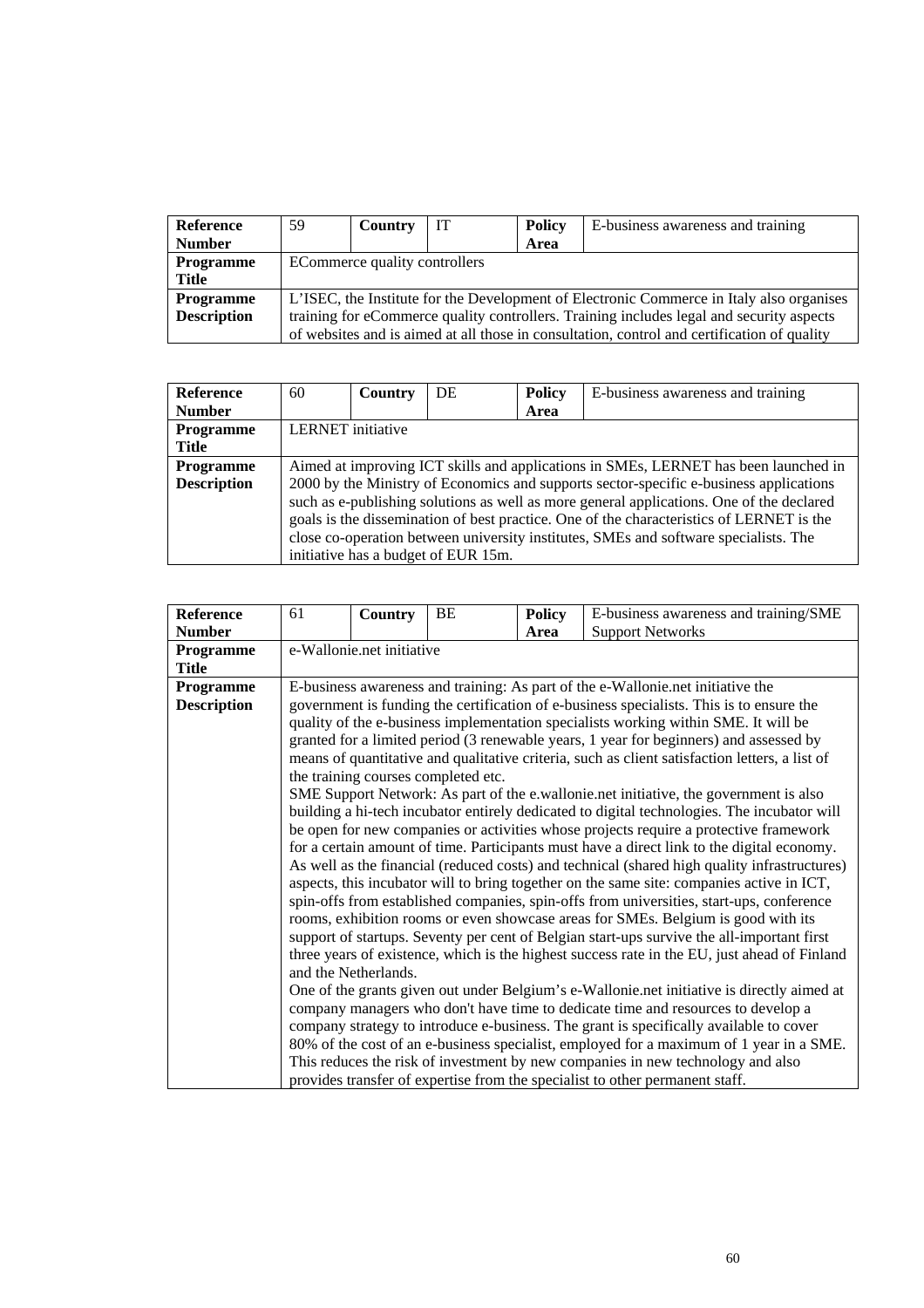| Reference          | 62                                                                                         | <b>Country</b>                                                                           | UK | <b>Policy</b> | E-business awareness and training                                                        |  |  |  |  |
|--------------------|--------------------------------------------------------------------------------------------|------------------------------------------------------------------------------------------|----|---------------|------------------------------------------------------------------------------------------|--|--|--|--|
| <b>Number</b>      |                                                                                            |                                                                                          |    | Area          |                                                                                          |  |  |  |  |
| <b>Programme</b>   | <b>Technology Means Business (TMB)</b>                                                     |                                                                                          |    |               |                                                                                          |  |  |  |  |
| Title              |                                                                                            |                                                                                          |    |               |                                                                                          |  |  |  |  |
| <b>Programme</b>   |                                                                                            | The ultimate aim of TMB is to improve the competitiveness of UK SMEs through the         |    |               |                                                                                          |  |  |  |  |
| <b>Description</b> | provision of effective business-related ICT advice. It was developed following a call from |                                                                                          |    |               |                                                                                          |  |  |  |  |
|                    |                                                                                            |                                                                                          |    |               | Government and leading technology companies to improve the quality and consistency of    |  |  |  |  |
|                    |                                                                                            |                                                                                          |    |               | advice received by small businesses. Both DTI and Institute of Management research,      |  |  |  |  |
|                    |                                                                                            | conducted in 1997 and 2000 respectively, concluded that SMEs were failing to utilise ICT |    |               |                                                                                          |  |  |  |  |
|                    |                                                                                            |                                                                                          |    |               | effectively. Many respondents claimed they still had difficulty in finding good external |  |  |  |  |
|                    |                                                                                            |                                                                                          |    |               | help to solve their ICT issues. The same qualification is available in Wales but called  |  |  |  |  |
|                    |                                                                                            |                                                                                          |    |               | @TEB. . In Scotland, the TMB accreditation is aligned with their own 'Premier Advisor    |  |  |  |  |
|                    |                                                                                            |                                                                                          |    |               | Programme' which combines traditional and new learning processes including e-business.   |  |  |  |  |

| <b>Reference</b>   | 63                                                                                       | <b>Country</b>                                                                           | <b>SE</b>                                             | <b>Policy</b> | E-business awareness and training                                                          |  |  |  |  |
|--------------------|------------------------------------------------------------------------------------------|------------------------------------------------------------------------------------------|-------------------------------------------------------|---------------|--------------------------------------------------------------------------------------------|--|--|--|--|
| <b>Number</b>      |                                                                                          |                                                                                          |                                                       | Area          |                                                                                            |  |  |  |  |
| <b>Programme</b>   | <b>Smelink</b>                                                                           |                                                                                          |                                                       |               |                                                                                            |  |  |  |  |
| Title              |                                                                                          |                                                                                          |                                                       |               |                                                                                            |  |  |  |  |
| <b>Programme</b>   |                                                                                          | Smelink started as a programme with a general focus on increasing the competitiveness of |                                                       |               |                                                                                            |  |  |  |  |
| <b>Description</b> | SMEs. The idea was to use IT to provide tailored, strategic information, and to build a  |                                                                                          |                                                       |               |                                                                                            |  |  |  |  |
|                    |                                                                                          |                                                                                          |                                                       |               | platform for companies to find new partners and business opportunities. During the         |  |  |  |  |
|                    |                                                                                          |                                                                                          |                                                       |               | project, several companies realised the need for further knowledge in IT and the Internet, |  |  |  |  |
|                    | to fully grasp the opportunities with Smelink. Therefore a parallel project was started, |                                                                                          |                                                       |               |                                                                                            |  |  |  |  |
|                    |                                                                                          |                                                                                          |                                                       |               | where students from Swedish universities were recruited to teach companies about the       |  |  |  |  |
|                    |                                                                                          |                                                                                          |                                                       |               | Internet and Smelink. The students visited companies for half a day, teaching the          |  |  |  |  |
|                    |                                                                                          |                                                                                          |                                                       |               | employees about IT. So far, a total of 23 universities have participated and 250 students  |  |  |  |  |
|                    |                                                                                          |                                                                                          | have 'educated' 6,300 companies from 1997 until 2000. |               |                                                                                            |  |  |  |  |

| Reference          | 64                                                                                       | Country                                                                            | <b>GR</b>                                   | <b>Policy</b> | E-business awareness and training                                                     |  |  |  |
|--------------------|------------------------------------------------------------------------------------------|------------------------------------------------------------------------------------|---------------------------------------------|---------------|---------------------------------------------------------------------------------------|--|--|--|
| <b>Number</b>      |                                                                                          |                                                                                    |                                             | Area          |                                                                                       |  |  |  |
| <b>Programme</b>   |                                                                                          | Greek Go digital programme                                                         |                                             |               |                                                                                       |  |  |  |
| Title              |                                                                                          |                                                                                    |                                             |               |                                                                                       |  |  |  |
| <b>Programme</b>   | Tuition is provided by trainers who are selected, trained and sent into SMEs by regional |                                                                                    |                                             |               |                                                                                       |  |  |  |
| <b>Description</b> |                                                                                          |                                                                                    |                                             |               | facilitators who are associated with the local universities and chambers of commerce. |  |  |  |
|                    | This is a scheme being run by GRNET, the Greek Research and Technology Network.          |                                                                                    |                                             |               |                                                                                       |  |  |  |
|                    | The aim is to transfer knowledge to the company as a whole by having a trainer on site.  |                                                                                    |                                             |               |                                                                                       |  |  |  |
|                    |                                                                                          | The relationship built with the trainer means that the SME can benefit from a much |                                             |               |                                                                                       |  |  |  |
|                    |                                                                                          |                                                                                    | longer term, personalised support mechanism |               |                                                                                       |  |  |  |

| <b>Reference</b>   | 65                                                                                      | Country                           | <b>GR</b> | <b>Policy</b> | <b>SME Support Networks</b>                                                         |  |  |
|--------------------|-----------------------------------------------------------------------------------------|-----------------------------------|-----------|---------------|-------------------------------------------------------------------------------------|--|--|
| <b>Number</b>      |                                                                                         |                                   |           | Area          |                                                                                     |  |  |
| <b>Programme</b>   |                                                                                         | Electronic Commerce Centres (ECC) |           |               |                                                                                     |  |  |
| Title              |                                                                                         |                                   |           |               |                                                                                     |  |  |
| <b>Programme</b>   | Currently there are 14 Greek ECCs up and running The centres are there to provide       |                                   |           |               |                                                                                     |  |  |
| <b>Description</b> | information to all those involved in commercial transactions and they will assist SMEs  |                                   |           |               |                                                                                     |  |  |
|                    | with: Access to information; Electronic promotion and advertisement; Digital processing |                                   |           |               |                                                                                     |  |  |
|                    | of commercial transactions through the Internet. Each ECC has defined a target for e-   |                                   |           |               |                                                                                     |  |  |
|                    |                                                                                         |                                   |           |               | business penetration in its region in terms of awareness, training and paid service |  |  |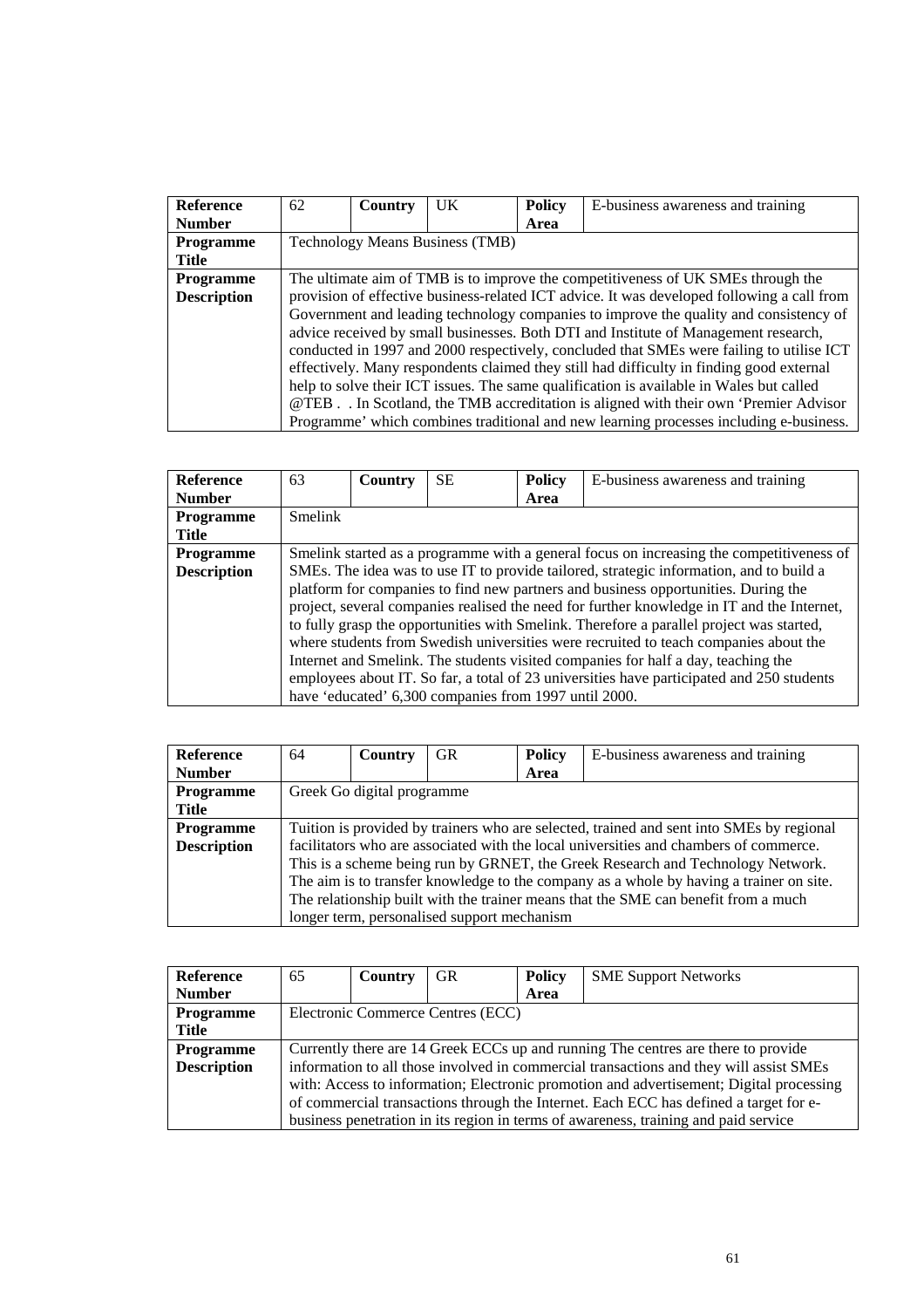| Reference<br><b>Number</b>             | 66 | Country                | IT | <b>Policy</b><br>Area | <b>SME Support Networks</b>                                                                                                                                             |  |  |
|----------------------------------------|----|------------------------|----|-----------------------|-------------------------------------------------------------------------------------------------------------------------------------------------------------------------|--|--|
| <b>Programme</b><br>Title              |    | e-commerce Action Plan |    |                       |                                                                                                                                                                         |  |  |
| <b>Programme</b><br><b>Description</b> |    |                        |    |                       | As part of the "e-commerce Action Plan" in Italy the government is funding 100<br>multimedia centres for technical assistance in Chambers of Commerce and Associations. |  |  |

| <b>Reference</b>   | 67                                                                                       | <b>Country</b> | <b>PT</b>                            | <b>Policy</b> | <b>SME Support Networks</b>                                                                   |  |  |
|--------------------|------------------------------------------------------------------------------------------|----------------|--------------------------------------|---------------|-----------------------------------------------------------------------------------------------|--|--|
| <b>Number</b>      |                                                                                          |                |                                      | Area          |                                                                                               |  |  |
| <b>Programme</b>   | Internet Initiative'                                                                     |                |                                      |               |                                                                                               |  |  |
| <b>Title</b>       |                                                                                          |                |                                      |               |                                                                                               |  |  |
| <b>Programme</b>   | The 'Internet Initiative' in Portugal has a support network of competence centres set up |                |                                      |               |                                                                                               |  |  |
| <b>Description</b> |                                                                                          |                |                                      |               | for SMEs to access new technologies. The aim is to give free access to email and the web      |  |  |
|                    |                                                                                          |                |                                      |               | to all SMEs in Portugal. This initiative is seen as a forerunner to the next stage which will |  |  |
|                    |                                                                                          |                | be called 'SME- Digital initiative'. |               |                                                                                               |  |  |
|                    |                                                                                          |                |                                      |               | It is also producing a package for SMEs to encourage uptake of e-business. This includes      |  |  |
|                    |                                                                                          |                |                                      |               | social security incentives, tax breaks and general support for the use of electronic data     |  |  |
|                    |                                                                                          |                |                                      |               | transmission between companies and social security services.                                  |  |  |

| <b>Reference</b>   | 68                                                                                  | <b>Country</b>                      | DE | <b>Policy</b> | <b>SME Support Networks</b>                                                               |  |  |  |
|--------------------|-------------------------------------------------------------------------------------|-------------------------------------|----|---------------|-------------------------------------------------------------------------------------------|--|--|--|
| <b>Number</b>      |                                                                                     |                                     |    | Area          |                                                                                           |  |  |  |
| <b>Programme</b>   |                                                                                     | Network E-Commerce                  |    |               |                                                                                           |  |  |  |
| <b>Title</b>       |                                                                                     |                                     |    |               |                                                                                           |  |  |  |
| <b>Programme</b>   | Designed by the Ministry of Economics in order to support SMEs with the adoption of |                                     |    |               |                                                                                           |  |  |  |
| <b>Description</b> |                                                                                     |                                     |    |               | ICT. In the framework of this initiative, 24 competence centres have been set up in 1998  |  |  |  |
|                    |                                                                                     |                                     |    |               | which serve as contact points and first-stop-shops for SMEs. Apart from general           |  |  |  |
|                    | awareness raising, the competence centres offer consultancy services, seminars,     |                                     |    |               |                                                                                           |  |  |  |
|                    |                                                                                     |                                     |    |               | conferences as well as market studies. Preferred topics are online shops and consumer     |  |  |  |
|                    |                                                                                     |                                     |    |               | confidence. Some of the competence centres are focused on specific industry sectors. This |  |  |  |
|                    |                                                                                     | is the case for retail and tourism. |    |               |                                                                                           |  |  |  |

| <b>Reference</b>   | 69                                                                           | Country                                     | AT | <b>Policy</b> | <b>SME Support Networks</b>                                                         |  |  |  |
|--------------------|------------------------------------------------------------------------------|---------------------------------------------|----|---------------|-------------------------------------------------------------------------------------|--|--|--|
| <b>Number</b>      |                                                                              |                                             |    | Area          |                                                                                     |  |  |  |
| <b>Programme</b>   |                                                                              | Electronic Commerce Competence Center (EC3) |    |               |                                                                                     |  |  |  |
| <b>Title</b>       |                                                                              |                                             |    |               |                                                                                     |  |  |  |
| <b>Programme</b>   | Created by the Ministry of Economics and represents a partnership among four |                                             |    |               |                                                                                     |  |  |  |
| <b>Description</b> |                                                                              |                                             |    |               | University-Institutes and ten Austrian companies whose common purpose is to promote |  |  |  |
|                    |                                                                              |                                             |    |               | R&D as well as knowledge-transfer in e-commerce. The competence centre offers       |  |  |  |
|                    | support and advanced training in Networking and Web; Database Technology and |                                             |    |               |                                                                                     |  |  |  |
|                    |                                                                              |                                             |    |               | software engineering; Database management systems; Knowledge Based Systems;         |  |  |  |
|                    | Formal methods                                                               |                                             |    |               |                                                                                     |  |  |  |

| Reference          | 70                                                   | Country | AT | Policy | <b>SME Support Networks</b> |  |  |  |
|--------------------|------------------------------------------------------|---------|----|--------|-----------------------------|--|--|--|
| <b>Number</b>      |                                                      |         |    | Area   |                             |  |  |  |
| Programme          | telekis                                              |         |    |        |                             |  |  |  |
| <b>Title</b>       |                                                      |         |    |        |                             |  |  |  |
| <b>Programme</b>   | Overall strategy to enhance ICT in the Styria region |         |    |        |                             |  |  |  |
| <b>Description</b> |                                                      |         |    |        |                             |  |  |  |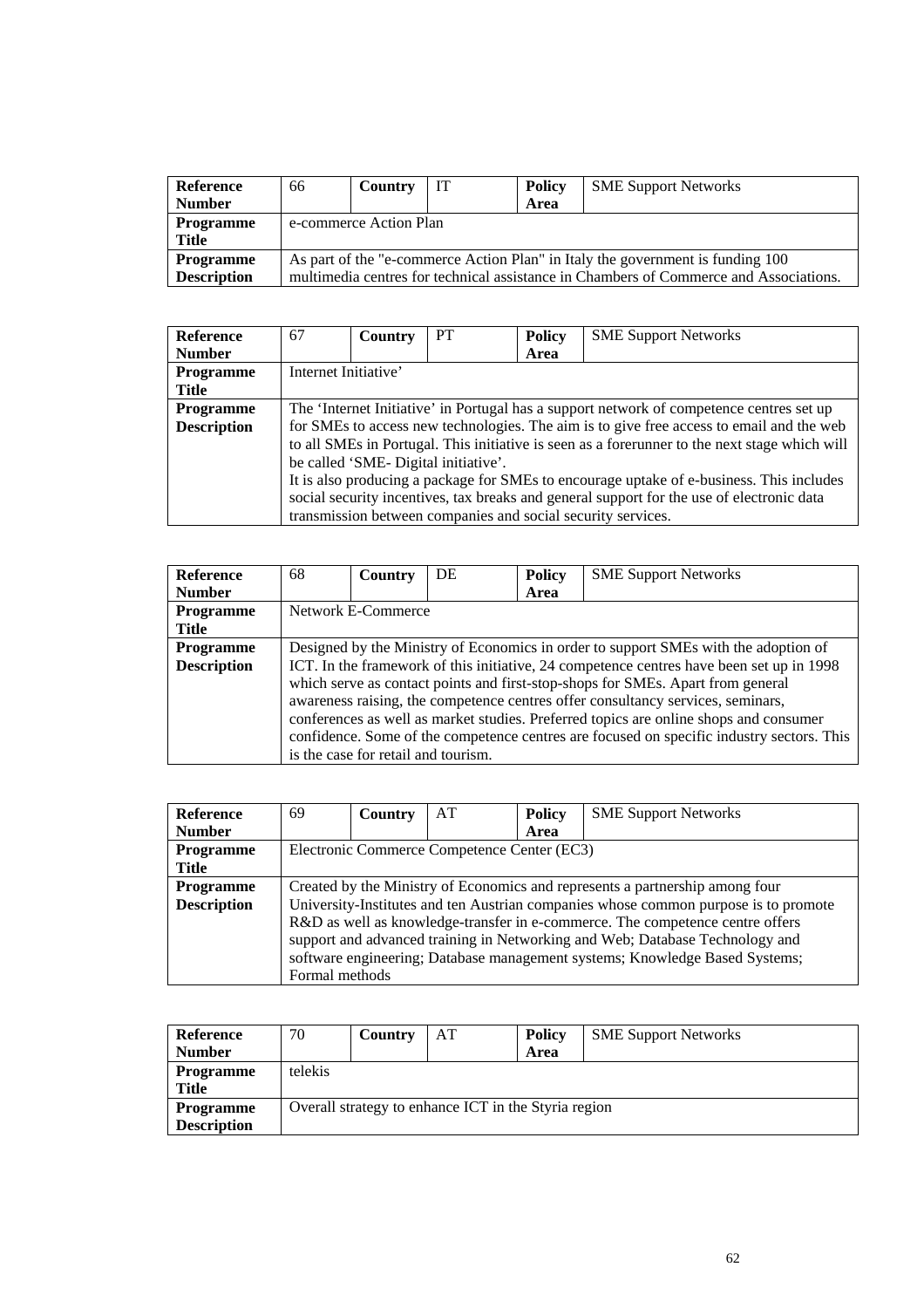| Reference          | 71                                                                                     | Country | AT                                                         | <b>Policy</b> | <b>SME Support Networks</b> |  |  |
|--------------------|----------------------------------------------------------------------------------------|---------|------------------------------------------------------------|---------------|-----------------------------|--|--|
| <b>Number</b>      |                                                                                        |         |                                                            | Area          |                             |  |  |
| <b>Programme</b>   | Styrian e-business initiative                                                          |         |                                                            |               |                             |  |  |
| Title              |                                                                                        |         |                                                            |               |                             |  |  |
| <b>Programme</b>   | One of the measures planned under this initiative is the establishment of a competence |         |                                                            |               |                             |  |  |
| <b>Description</b> | centre in order to enhance R&D in the field of applications, infrastructure, security, |         |                                                            |               |                             |  |  |
|                    | access devices and logistics. In addition, SMEs are offered specifically tailored      |         |                                                            |               |                             |  |  |
|                    |                                                                                        |         | consultancy services on all matters related to e-business. |               |                             |  |  |

| <b>Reference</b>   | 72                                                                                            | Country                      | DK | <b>Policy</b> | <b>SME Support Networks</b>                                                            |  |  |
|--------------------|-----------------------------------------------------------------------------------------------|------------------------------|----|---------------|----------------------------------------------------------------------------------------|--|--|
| <b>Number</b>      |                                                                                               |                              |    | Area          |                                                                                        |  |  |
| <b>Programme</b>   |                                                                                               | Centre for Applied IT (CAIT) |    |               |                                                                                        |  |  |
| Title              |                                                                                               |                              |    |               |                                                                                        |  |  |
| <b>Programme</b>   | The purpose of the centre is to provide Danish business and industry with a competent         |                              |    |               |                                                                                        |  |  |
| <b>Description</b> |                                                                                               |                              |    |               | partner able to offer support to enterprises with the adoption of ICT technologies and |  |  |
|                    | business practices. The overall aim is to ensure that Danish enterprises are at the forefront |                              |    |               |                                                                                        |  |  |
|                    | of ICT application. The formal establishment of CAIT has already been completed and it        |                              |    |               |                                                                                        |  |  |
|                    |                                                                                               |                              |    |               | is envisaged that 40-50 employees will be employed in 2003. CAIT will be located in a  |  |  |
|                    |                                                                                               |                              |    |               | strong e-region to facilitate interaction with leading ICT players                     |  |  |

| Reference          | 73                                                                                       | Country | ES | <b>Policy</b> | <b>SME Support Networks</b> |  |  |
|--------------------|------------------------------------------------------------------------------------------|---------|----|---------------|-----------------------------|--|--|
| <b>Number</b>      |                                                                                          |         |    | Area          |                             |  |  |
| <b>Programme</b>   | Venture capital fund for e-business                                                      |         |    |               |                             |  |  |
| Title              |                                                                                          |         |    |               |                             |  |  |
| <b>Programme</b>   | The government of the Spanish region of Pais Vasco has set up a venture capital fund for |         |    |               |                             |  |  |
| <b>Description</b> | the promotion of e-business.                                                             |         |    |               |                             |  |  |

| <b>Reference</b>                       | 74                                                                               | Country                            | ES | <b>Policy</b> | <b>SME Support Networks</b>                                                                                                                                                                                                               |  |  |
|----------------------------------------|----------------------------------------------------------------------------------|------------------------------------|----|---------------|-------------------------------------------------------------------------------------------------------------------------------------------------------------------------------------------------------------------------------------------|--|--|
| <b>Number</b>                          |                                                                                  |                                    |    | Area          |                                                                                                                                                                                                                                           |  |  |
| <b>Programme</b>                       | (APTICE): Asociación para la Promoción de las Tecnologías de la Información y el |                                    |    |               |                                                                                                                                                                                                                                           |  |  |
| <b>Title</b>                           | Comercio Electrónico                                                             |                                    |    |               |                                                                                                                                                                                                                                           |  |  |
| <b>Programme</b><br><b>Description</b> |                                                                                  | authority of electronic signature. |    |               | The Spanish regional government of Aragon has created an association named<br>APTICE to promote the Information Society and e-commerce in the region. It<br>manages many of the promotion programmes and acts as a regional certification |  |  |

| Reference          | 75                                                                                     | Country                          | ES | <b>Policy</b> | <b>SME Support Networks</b>                                                           |  |  |
|--------------------|----------------------------------------------------------------------------------------|----------------------------------|----|---------------|---------------------------------------------------------------------------------------|--|--|
| <b>Number</b>      |                                                                                        |                                  |    | Area          |                                                                                       |  |  |
| Programme          | Inter-SME network for secure electronic commerce                                       |                                  |    |               |                                                                                       |  |  |
| Title              |                                                                                        |                                  |    |               |                                                                                       |  |  |
| <b>Programme</b>   |                                                                                        |                                  |    |               | The government of the Spanish region of Pais Vasco has created a network to promote   |  |  |
| <b>Description</b> |                                                                                        |                                  |    |               | the use of e-commerce through SMEs. Part of this initiative is to provide consultancy |  |  |
|                    | services for SMEs, and to do feasibility analysis to help them to introduce e-commerce |                                  |    |               |                                                                                       |  |  |
|                    |                                                                                        | with as little risk as possible. |    |               |                                                                                       |  |  |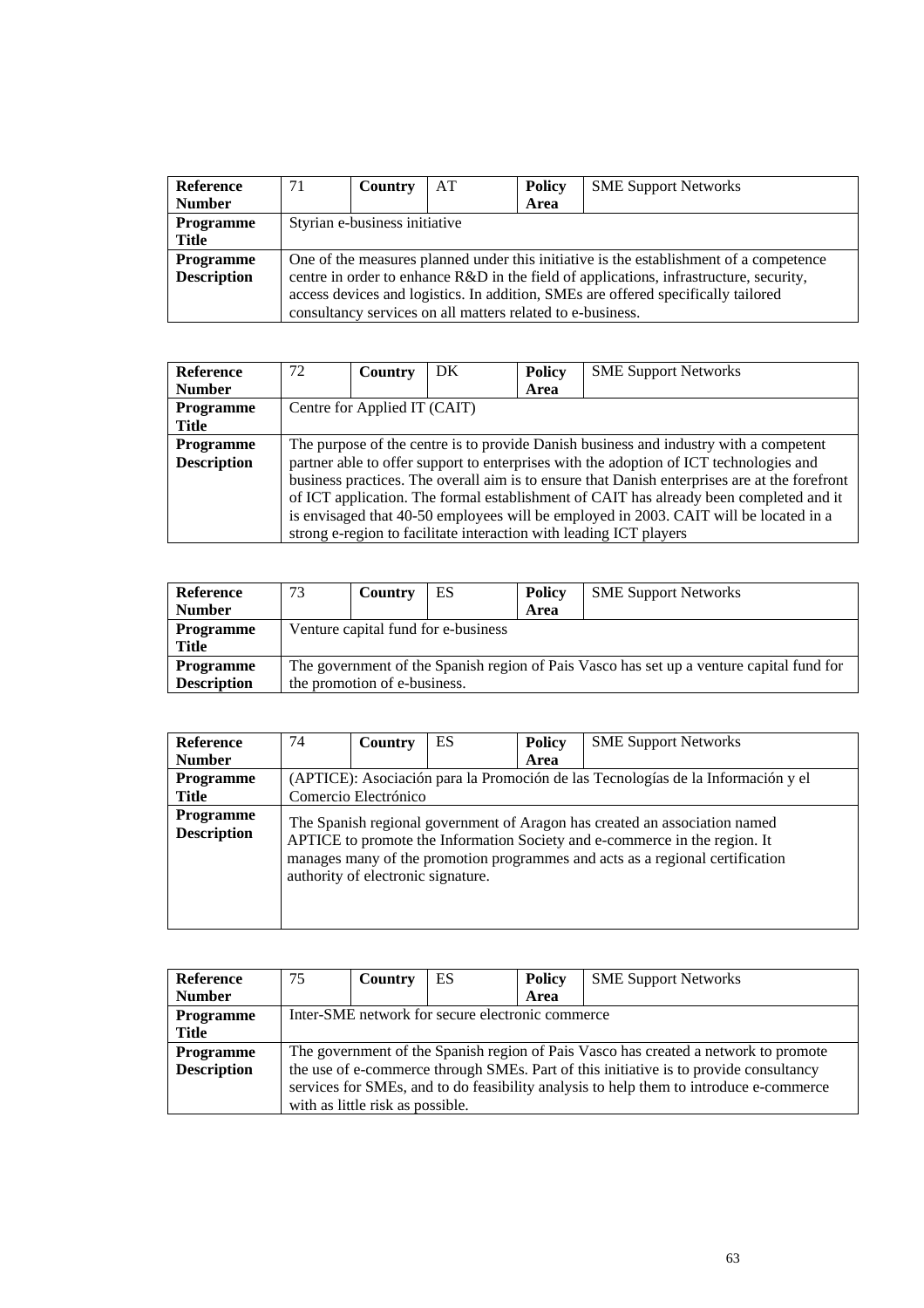| <b>Reference</b>   | 76                                                                                     | Country | ES                                              | <b>Policy</b> | <b>SME Support Networks</b> |  |  |
|--------------------|----------------------------------------------------------------------------------------|---------|-------------------------------------------------|---------------|-----------------------------|--|--|
| <b>Number</b>      |                                                                                        |         |                                                 | Area          |                             |  |  |
| <b>Programme</b>   | Financing of webpages                                                                  |         |                                                 |               |                             |  |  |
| Title              |                                                                                        |         |                                                 |               |                             |  |  |
| <b>Programme</b>   | The regional government of Catabria has set up a programme under which the creation of |         |                                                 |               |                             |  |  |
| <b>Description</b> | webpages by SMEs is supported. Up to 30% of costs can be subsidied under this          |         |                                                 |               |                             |  |  |
|                    |                                                                                        |         | programme, up to a limit of EUR 12,000 per SME. |               |                             |  |  |

| Reference          | 77                                                 | Country                                                                                  | DK | <b>Policy</b> | <b>SME Support Networks</b> |  |  |  |  |  |
|--------------------|----------------------------------------------------|------------------------------------------------------------------------------------------|----|---------------|-----------------------------|--|--|--|--|--|
| <b>Number</b>      |                                                    |                                                                                          |    | Area          |                             |  |  |  |  |  |
| <b>Programme</b>   | e-house                                            |                                                                                          |    |               |                             |  |  |  |  |  |
| <b>Title</b>       |                                                    |                                                                                          |    |               |                             |  |  |  |  |  |
| <b>Programme</b>   |                                                    | This is designed to be a practical operation with a resource centre, which will act as a |    |               |                             |  |  |  |  |  |
| <b>Description</b> | 'meeting point' for Danish e-business initiatives. |                                                                                          |    |               |                             |  |  |  |  |  |

| <b>Reference</b>   | 78                                                                                        | Country                 | DK | <b>Policy</b> | <b>SME Support Networks</b>                                                                 |  |
|--------------------|-------------------------------------------------------------------------------------------|-------------------------|----|---------------|---------------------------------------------------------------------------------------------|--|
| <b>Number</b>      |                                                                                           |                         |    | Area          |                                                                                             |  |
| <b>Programme</b>   |                                                                                           | Regional ICT initiative |    |               |                                                                                             |  |
| <b>Title</b>       |                                                                                           |                         |    |               |                                                                                             |  |
| <b>Programme</b>   | On the regional level in Denmark, a regional ICT initiative has been drawn up for the two |                         |    |               |                                                                                             |  |
| <b>Description</b> | areas of Jutland and Fyn, regions which are still dominated by companies operating in     |                         |    |               |                                                                                             |  |
|                    |                                                                                           |                         |    |               | traditional sectors. The aims of this regional initiative are to improve the collaboration  |  |
|                    |                                                                                           |                         |    |               | between companies and universities and research institutes with special focus on the use    |  |
|                    |                                                                                           |                         |    |               | of ICT in production processes and the development of new product applications. Within      |  |
|                    |                                                                                           |                         |    |               | the first year the initiative will establish four regional centres of competence in ICT and |  |
|                    |                                                                                           |                         |    |               | also a number of collaborative projects between one or more centres of competence and       |  |
|                    |                                                                                           |                         |    |               | companies will be established. Governmental co-financing is expected in the period 2002-    |  |
|                    |                                                                                           |                         |    |               | 2005. Hereafter the initiative will continue on regional financing and contributions from   |  |
|                    |                                                                                           |                         |    |               | industry. The overall budget for this initiative is EUR 38 million.                         |  |

| <b>Reference</b>   | 79                                                                                      | Country | ES                                             | Policy | <b>SME Support Networks</b> |  |  |  |
|--------------------|-----------------------------------------------------------------------------------------|---------|------------------------------------------------|--------|-----------------------------|--|--|--|
| <b>Number</b>      |                                                                                         |         |                                                | Area   |                             |  |  |  |
| <b>Programme</b>   | SME support portal                                                                      |         |                                                |        |                             |  |  |  |
| Title              |                                                                                         |         |                                                |        |                             |  |  |  |
| <b>Programme</b>   | Established by the Director General for SME policies at the Ministry for the Economy to |         |                                                |        |                             |  |  |  |
| <b>Description</b> |                                                                                         |         | help them with to develop their own activities |        |                             |  |  |  |

| <b>Reference</b>   | 80                                                                                 | <b>Country</b>                    | <b>ES</b>                                       | <b>Policy</b> | <b>SME Support Networks</b>                                                               |  |  |
|--------------------|------------------------------------------------------------------------------------|-----------------------------------|-------------------------------------------------|---------------|-------------------------------------------------------------------------------------------|--|--|
| <b>Number</b>      |                                                                                    |                                   |                                                 | Area          |                                                                                           |  |  |
| Programme          | PROFIT programme                                                                   |                                   |                                                 |               |                                                                                           |  |  |
| <b>Title</b>       |                                                                                    |                                   |                                                 |               |                                                                                           |  |  |
| <b>Programme</b>   | As part of the PROFIT programme, the government is providing access to ICT related |                                   |                                                 |               |                                                                                           |  |  |
| <b>Description</b> |                                                                                    |                                   |                                                 |               | solutions for SMEs within mature industries. This includes setting up Intranets and       |  |  |
|                    |                                                                                    | linking customers with suppliers. |                                                 |               |                                                                                           |  |  |
|                    |                                                                                    |                                   |                                                 |               | One of the target areas of PROFIT is e-business. In the framework of this programme,      |  |  |
|                    |                                                                                    |                                   |                                                 |               | SMEs are granted soft loans and subsidies for the realisation of e-commerce applications. |  |  |
|                    |                                                                                    |                                   |                                                 |               | Special areas of interest include the technological development of e-commerce, pilot e-   |  |  |
|                    |                                                                                    |                                   | commerce systems; and management and logistics. |               |                                                                                           |  |  |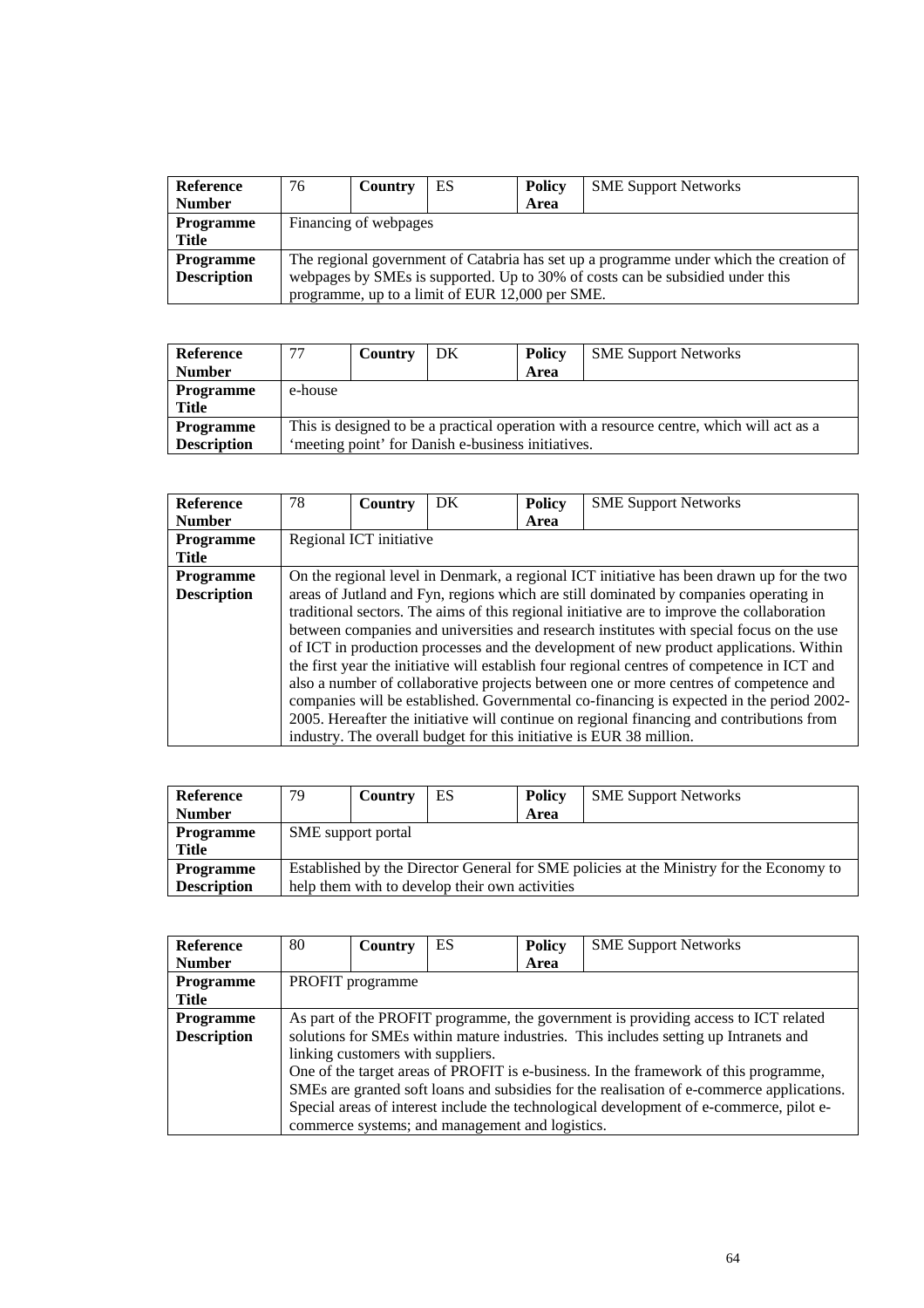| <b>Reference</b>   | 81                                                                                           | Country                        | IE                                                       | <b>Policy</b> | <b>SME Support Networks</b>                                                                  |  |  |  |
|--------------------|----------------------------------------------------------------------------------------------|--------------------------------|----------------------------------------------------------|---------------|----------------------------------------------------------------------------------------------|--|--|--|
| <b>Number</b>      |                                                                                              |                                |                                                          | Area          |                                                                                              |  |  |  |
| <b>Programme</b>   |                                                                                              | <b>Excellerator Initiative</b> |                                                          |               |                                                                                              |  |  |  |
| Title              |                                                                                              |                                |                                                          |               |                                                                                              |  |  |  |
| Programme          | Ireland has just launched a new public-private partnership initiative, involving Enterprise  |                                |                                                          |               |                                                                                              |  |  |  |
| <b>Description</b> | Ireland and Ernst & Young. Called the 'Excellerator Initiative' it is designed to facilitate |                                |                                                          |               |                                                                                              |  |  |  |
|                    | growth and expansion among high-potential, start-up companies in Cork, Galway, Sligo         |                                |                                                          |               |                                                                                              |  |  |  |
|                    |                                                                                              |                                |                                                          |               | and Waterford. The initiative provides a comprehensive business life-cycle range of on-      |  |  |  |
|                    |                                                                                              |                                |                                                          |               | line and off-line tools to allow selected entrepreneurial companies to learn, review,        |  |  |  |
|                    |                                                                                              |                                |                                                          |               | challenge and accelerate their business. The programme is targeting industries that trade    |  |  |  |
|                    |                                                                                              |                                |                                                          |               | on an international platform in areas such as informatics, health and life sciences, digital |  |  |  |
|                    |                                                                                              |                                |                                                          |               | media and e-business services. The Excellerator Initiative is part of Enterprise Ireland's   |  |  |  |
|                    |                                                                                              |                                |                                                          |               | strategy to create and locate a number of "WebWorks" or technology hubs to expand and        |  |  |  |
|                    |                                                                                              |                                |                                                          |               | support high-growth Irish companies in the regions with the ability to quickly become        |  |  |  |
|                    |                                                                                              |                                |                                                          |               | international players. In addition to providing tools and information, the initiative        |  |  |  |
|                    |                                                                                              |                                | involves mentoring and support from a number of experts. |               |                                                                                              |  |  |  |

| Reference          | 82                                                                                     | Country                                                                                  | DE | <b>Policy</b> | <b>SME Support Networks</b> |  |  |  |  |
|--------------------|----------------------------------------------------------------------------------------|------------------------------------------------------------------------------------------|----|---------------|-----------------------------|--|--|--|--|
| <b>Number</b>      |                                                                                        |                                                                                          |    | Area          |                             |  |  |  |  |
| <b>Programme</b>   |                                                                                        | E-ComHamburg                                                                             |    |               |                             |  |  |  |  |
| Title              |                                                                                        |                                                                                          |    |               |                             |  |  |  |  |
| <b>Programme</b>   |                                                                                        | In the German city of Hamburg (which is being counted as a region), under the initiative |    |               |                             |  |  |  |  |
| <b>Description</b> | "E-ComHamburg" a first-stop shop for SMEs has been set up. Services offered by this e- |                                                                                          |    |               |                             |  |  |  |  |
|                    | commerce centre are consultancy and training                                           |                                                                                          |    |               |                             |  |  |  |  |

| <b>Reference</b>   | 83                                                                                   | <b>Country</b>                                                               | UK       | <b>Policy</b> | <b>SME Support Networks</b>                                         |  |  |  |
|--------------------|--------------------------------------------------------------------------------------|------------------------------------------------------------------------------|----------|---------------|---------------------------------------------------------------------|--|--|--|
| <b>Number</b>      |                                                                                      |                                                                              | Scotland | Area          |                                                                     |  |  |  |
| <b>Programme</b>   |                                                                                      | ecomm2001                                                                    |          |               |                                                                     |  |  |  |
| Title              |                                                                                      |                                                                              |          |               |                                                                     |  |  |  |
| <b>Programme</b>   |                                                                                      | The scheme, ecomm2001 is a network of independent and experienced e-business |          |               |                                                                     |  |  |  |
| <b>Description</b> | advisors, managed by Scottish Enterprise, support the SME through an analysis of the |                                                                              |          |               |                                                                     |  |  |  |
|                    | present business to development and integration of e-business strategies. Advisors   |                                                                              |          |               |                                                                     |  |  |  |
|                    |                                                                                      |                                                                              |          |               | provide up to five days support depending on business requirements. |  |  |  |

| Reference          | 84                                                                                       | <b>Country</b> | PT | <b>Policy</b> | <b>SME Support Networks</b>                                             |  |  |
|--------------------|------------------------------------------------------------------------------------------|----------------|----|---------------|-------------------------------------------------------------------------|--|--|
| <b>Number</b>      |                                                                                          |                |    | Area          |                                                                         |  |  |
| Programme          | Infotur initiative                                                                       |                |    |               |                                                                         |  |  |
| Title              |                                                                                          |                |    |               |                                                                         |  |  |
| <b>Programme</b>   | In Portugal as part of the national programme to support the information society, the    |                |    |               |                                                                         |  |  |
| <b>Description</b> | Infotur initiative is making the Internet available through one channel to thousands of  |                |    |               |                                                                         |  |  |
|                    | SMEs in the tourism sector. For the SMEs it is a means to market their services, and for |                |    |               |                                                                         |  |  |
|                    |                                                                                          |                |    |               | Portugal it improves the supply of specialised services to that network |  |  |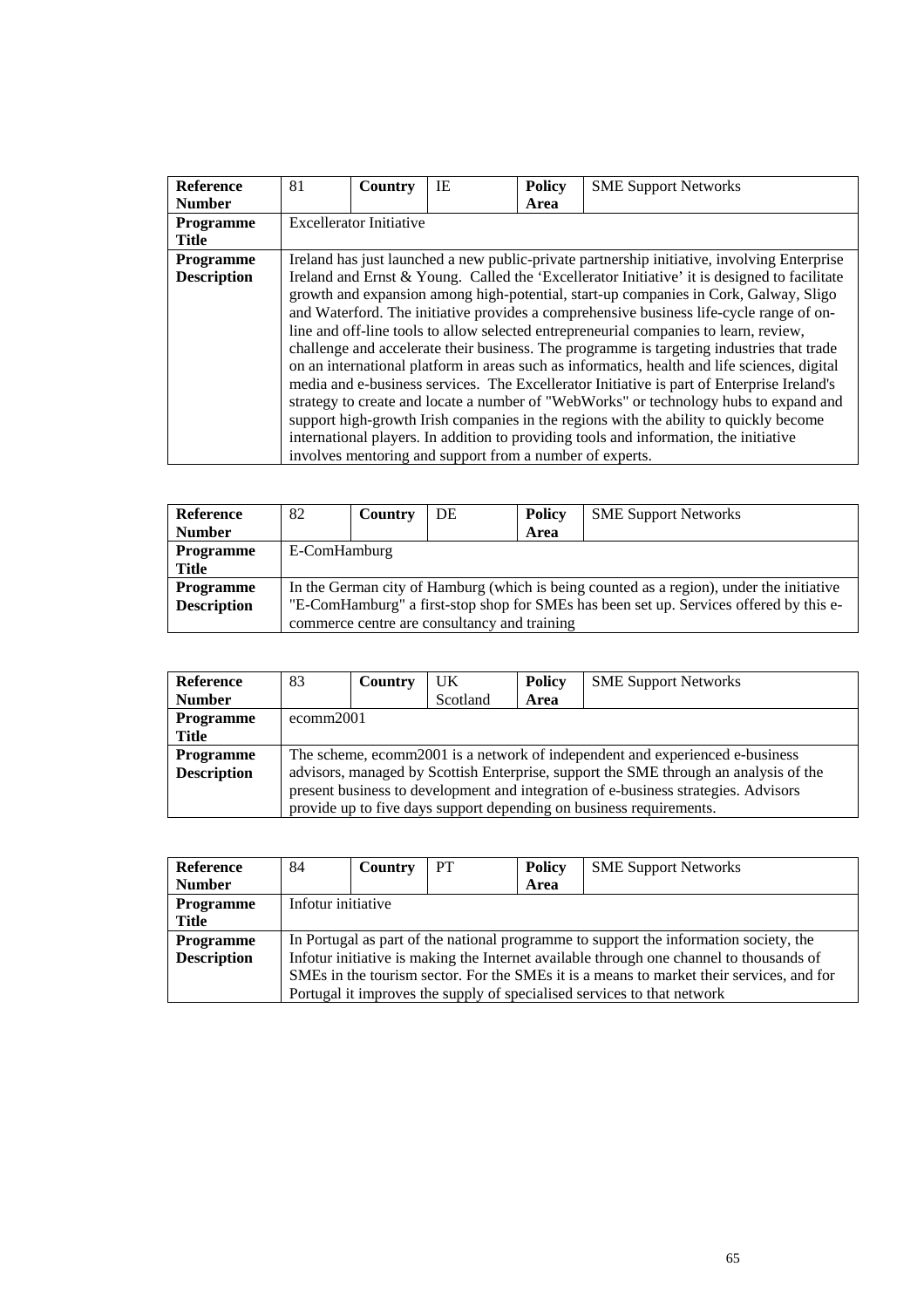| <b>Reference</b>   | 85                                                                                     | Country                | NO. | <b>Policy</b> | <b>SME Support Networks</b>                                                              |  |  |  |
|--------------------|----------------------------------------------------------------------------------------|------------------------|-----|---------------|------------------------------------------------------------------------------------------|--|--|--|
| <b>Number</b>      |                                                                                        |                        |     | Area          |                                                                                          |  |  |  |
| <b>Programme</b>   | BIT programme                                                                          |                        |     |               |                                                                                          |  |  |  |
| Title              |                                                                                        |                        |     |               |                                                                                          |  |  |  |
| <b>Programme</b>   | Run by The Norwegian Industrial and Regional Development Fund (SND), the main goal     |                        |     |               |                                                                                          |  |  |  |
| <b>Description</b> | of the BIT programme is to increase the competitiveness and profitability of small and |                        |     |               |                                                                                          |  |  |  |
|                    |                                                                                        |                        |     |               | medium-sized companies through developing, implementing and distributing general IT      |  |  |  |
|                    |                                                                                        |                        |     |               | solutions for specific sectors. The programme thus far includes 22 sectors and           |  |  |  |
|                    |                                                                                        |                        |     |               | approximately 200 pilot companies. Information is available for approximately 600        |  |  |  |
|                    |                                                                                        |                        |     |               | companies. Central to the BIT Programme is the idea that IT solutions must be based on   |  |  |  |
|                    |                                                                                        |                        |     |               | the needs identified by the companies themselves. The programme is based on              |  |  |  |
|                    |                                                                                        |                        |     |               | collaboration between sectoral trade associations, leading companies within the sectors, |  |  |  |
|                    |                                                                                        | and software suppliers |     |               |                                                                                          |  |  |  |

| <b>Reference</b>   | 86                                                                                    | <b>Country</b>                                                                              | NL                                                   | <b>Policy</b> | <b>SME Support Networks</b> |  |  |  |
|--------------------|---------------------------------------------------------------------------------------|---------------------------------------------------------------------------------------------|------------------------------------------------------|---------------|-----------------------------|--|--|--|
| <b>Number</b>      |                                                                                       |                                                                                             |                                                      | Area          |                             |  |  |  |
| <b>Programme</b>   |                                                                                       | Twinning                                                                                    |                                                      |               |                             |  |  |  |
| Title              |                                                                                       |                                                                                             |                                                      |               |                             |  |  |  |
| <b>Programme</b>   |                                                                                       | Twinning invests in high-potential innovative ICT start-ups and accelerates their growth    |                                                      |               |                             |  |  |  |
| <b>Description</b> |                                                                                       | by leveraging expertise and resources to identify each start-up's critical success factors. |                                                      |               |                             |  |  |  |
|                    | In doing so, Twinning greatly reduces the time to market for its investments. So far, |                                                                                             |                                                      |               |                             |  |  |  |
|                    |                                                                                       |                                                                                             | Twinning has participated in more than 50 start-ups. |               |                             |  |  |  |

| Reference          | 87                                                                                     | Country                                                                                  | GR                                         | <b>Policy</b> | <b>SME Support Networks</b> |  |  |  |  |
|--------------------|----------------------------------------------------------------------------------------|------------------------------------------------------------------------------------------|--------------------------------------------|---------------|-----------------------------|--|--|--|--|
| <b>Number</b>      |                                                                                        |                                                                                          |                                            | Area          |                             |  |  |  |  |
| <b>Programme</b>   | Capital of Entrepreneurial Participations of High Technology                           |                                                                                          |                                            |               |                             |  |  |  |  |
| <b>Title</b>       |                                                                                        |                                                                                          |                                            |               |                             |  |  |  |  |
| <b>Programme</b>   |                                                                                        | A special fund called 'Capital of Entrepreneurial Participations of High Technology' has |                                            |               |                             |  |  |  |  |
| <b>Description</b> | been set up to support new enterprises that are technology and knowledge intensive and |                                                                                          |                                            |               |                             |  |  |  |  |
|                    |                                                                                        |                                                                                          | for the encouragement of new entrepreneurs |               |                             |  |  |  |  |

| Reference          | 88                                                                                      | Country | FI | <b>Policy</b> | <b>SME Support Networks</b> |  |  |  |
|--------------------|-----------------------------------------------------------------------------------------|---------|----|---------------|-----------------------------|--|--|--|
| <b>Number</b>      |                                                                                         |         |    | Area          |                             |  |  |  |
| <b>Programme</b>   | Tekes' GoDigital related R&D projects for SMEs                                          |         |    |               |                             |  |  |  |
| Title              |                                                                                         |         |    |               |                             |  |  |  |
| <b>Programme</b>   | Tekes funded 66 GoDigital related R&D projects for SMEs, to a value of 16 million euro. |         |    |               |                             |  |  |  |
| <b>Description</b> | 10% of the financing went directly to start-ups.                                        |         |    |               |                             |  |  |  |

| <b>Reference</b>   | 89                                                                                      | Country | LU | <b>Policy</b> | <b>SME Support Networks</b> |  |  |
|--------------------|-----------------------------------------------------------------------------------------|---------|----|---------------|-----------------------------|--|--|
| <b>Number</b>      |                                                                                         |         |    | Area          |                             |  |  |
| <b>Programme</b>   | Virtual Technology Campus (Technoport Schlassgoart)                                     |         |    |               |                             |  |  |
| Title              |                                                                                         |         |    |               |                             |  |  |
| <b>Programme</b>   | It provides a wide range of facilities and support services to high-tech entrepreneurs, |         |    |               |                             |  |  |
| <b>Description</b> | innovators, SMEs and manufacturing companies                                            |         |    |               |                             |  |  |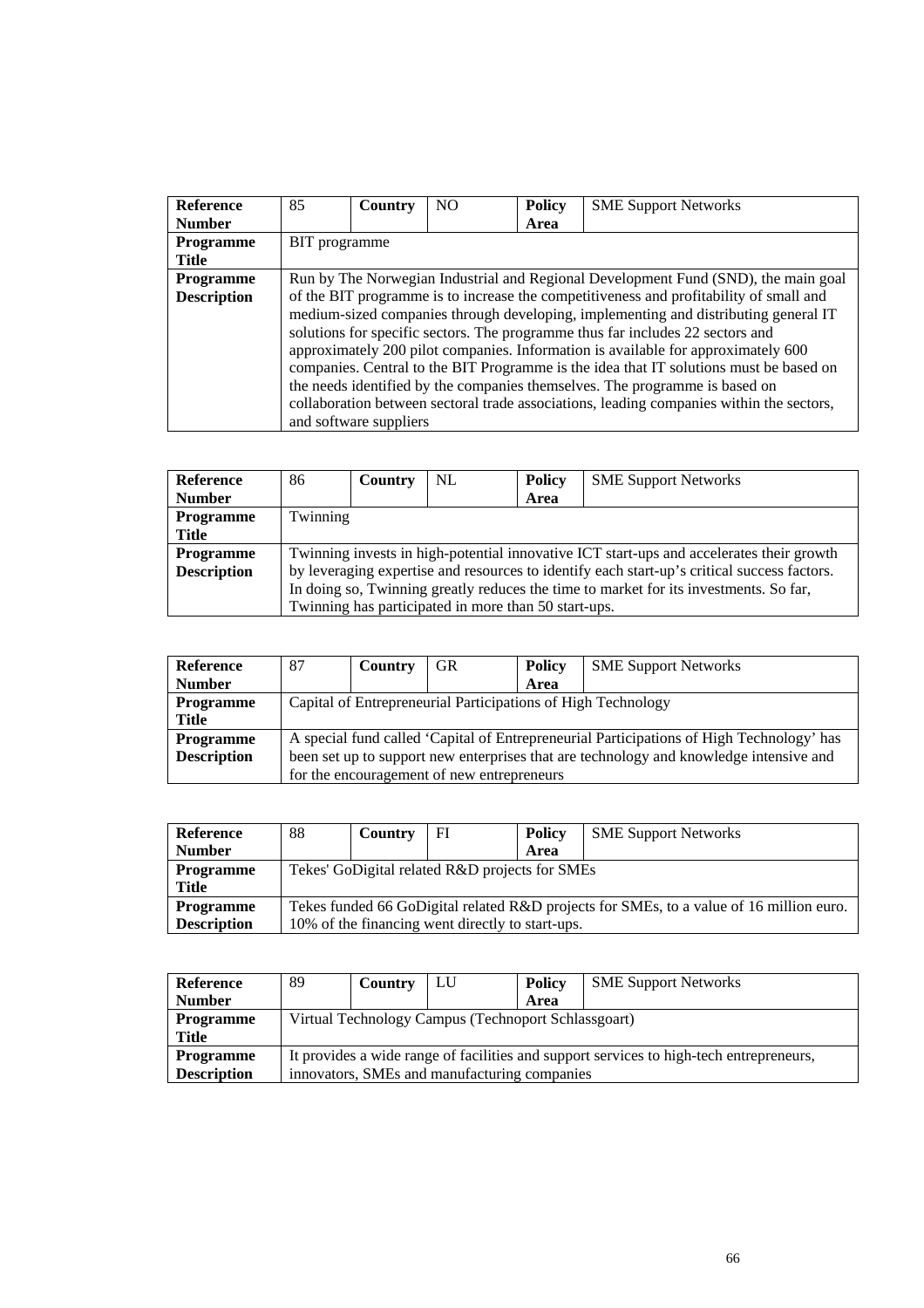| Reference          | 90                                                                                      | Country | LU | <b>Policy</b> | <b>SME Support Networks</b>                                                   |  |  |  |
|--------------------|-----------------------------------------------------------------------------------------|---------|----|---------------|-------------------------------------------------------------------------------|--|--|--|
| <b>Number</b>      |                                                                                         |         |    | Area          |                                                                               |  |  |  |
| <b>Programme</b>   | The Technoport Incubation Centre                                                        |         |    |               |                                                                               |  |  |  |
| Title              |                                                                                         |         |    |               |                                                                               |  |  |  |
| <b>Programme</b>   | The Technoport Incubation Centre provides free of charge work space for potential high- |         |    |               |                                                                               |  |  |  |
| <b>Description</b> |                                                                                         |         |    |               | tech entrepreneurs and business planning support in association with advisors |  |  |  |

| Reference          | 91                                                                                      | Country                           | LU | <b>Policy</b> | <b>SME Support Networks</b> |  |  |  |
|--------------------|-----------------------------------------------------------------------------------------|-----------------------------------|----|---------------|-----------------------------|--|--|--|
| <b>Number</b>      |                                                                                         |                                   |    | Area          |                             |  |  |  |
| <b>Programme</b>   |                                                                                         | <b>Technoport Start-up Centre</b> |    |               |                             |  |  |  |
| <b>Title</b>       |                                                                                         |                                   |    |               |                             |  |  |  |
| <b>Programme</b>   | The Technoport Start-up Centre gives early-stage business development entrepreneurs     |                                   |    |               |                             |  |  |  |
| <b>Description</b> | standard office and laboratory space and provides support and access to sources of seed |                                   |    |               |                             |  |  |  |
|                    | and early-stage venture capital.                                                        |                                   |    |               |                             |  |  |  |

| <b>Reference</b>   | 92     | Country                                                                               | UK       | <b>Policy</b> | <b>SME Support Networks</b>                                                         |  |  |  |  |
|--------------------|--------|---------------------------------------------------------------------------------------|----------|---------------|-------------------------------------------------------------------------------------|--|--|--|--|
| <b>Number</b>      |        |                                                                                       | Scotland | Area          |                                                                                     |  |  |  |  |
| <b>Programme</b>   | Sofnet |                                                                                       |          |               |                                                                                     |  |  |  |  |
| Title              |        |                                                                                       |          |               |                                                                                     |  |  |  |  |
| <b>Programme</b>   |        | It is the Scottish Enterprise network of software centres providing managed office    |          |               |                                                                                     |  |  |  |  |
| <b>Description</b> |        | facilities across Scotland with development assistance to accelerate the growth of    |          |               |                                                                                     |  |  |  |  |
|                    |        | software and e-business supply companies. The centres provide supportive environments |          |               |                                                                                     |  |  |  |  |
|                    |        |                                                                                       |          |               | for new and growing companies and a fast track start for software inward investors. |  |  |  |  |

| <b>Reference</b>   | 93                                                                                         | Country     | <b>FR</b>                                                | <b>Policy</b> | <b>SME Support Networks</b>                                                                                                                                                                                                                                                                                                                             |  |  |  |
|--------------------|--------------------------------------------------------------------------------------------|-------------|----------------------------------------------------------|---------------|---------------------------------------------------------------------------------------------------------------------------------------------------------------------------------------------------------------------------------------------------------------------------------------------------------------------------------------------------------|--|--|--|
| <b>Number</b>      |                                                                                            |             |                                                          | Area          |                                                                                                                                                                                                                                                                                                                                                         |  |  |  |
| Programme          |                                                                                            | VAT refunds |                                                          |               |                                                                                                                                                                                                                                                                                                                                                         |  |  |  |
| Title              |                                                                                            |             |                                                          |               |                                                                                                                                                                                                                                                                                                                                                         |  |  |  |
| <b>Programme</b>   | Direct financial intervention usually takes the form of a tax break. However, in France, a |             |                                                          |               |                                                                                                                                                                                                                                                                                                                                                         |  |  |  |
| <b>Description</b> |                                                                                            |             | refunds for e-business companies less than two years old |               | novel approach has been used. The government has recognised that the financial burden<br>on companies implementing ICTs is high and has made available the necessary human<br>resources within the tax office so that young e-business companies can reimbursed<br>quickly. This is a new measure that has been introduced specifically to speed up VAT |  |  |  |

| <b>Reference</b>   | 94                                                                                           | Country | FR                                                           | <b>Policy</b> | <b>SME Support Networks</b> |  |  |
|--------------------|----------------------------------------------------------------------------------------------|---------|--------------------------------------------------------------|---------------|-----------------------------|--|--|
| <b>Number</b>      |                                                                                              |         |                                                              | Area          |                             |  |  |
| <b>Programme</b>   | TIC Pic@rdie                                                                                 |         |                                                              |               |                             |  |  |
| Title              |                                                                                              |         |                                                              |               |                             |  |  |
| <b>Programme</b>   | This call for projects is helping to simplify the procedures needed to get financial aid and |         |                                                              |               |                             |  |  |
| <b>Description</b> | help from the state and the region. The region is providing 50% of the cost of:              |         |                                                              |               |                             |  |  |
|                    | communicaton activities; setting up of Intranets; buying of new equipment; developing        |         |                                                              |               |                             |  |  |
|                    | websites; facilitating electronic data exchange; improving export and sales through e-       |         |                                                              |               |                             |  |  |
|                    |                                                                                              |         | business (translation, security, buying and selling online). |               |                             |  |  |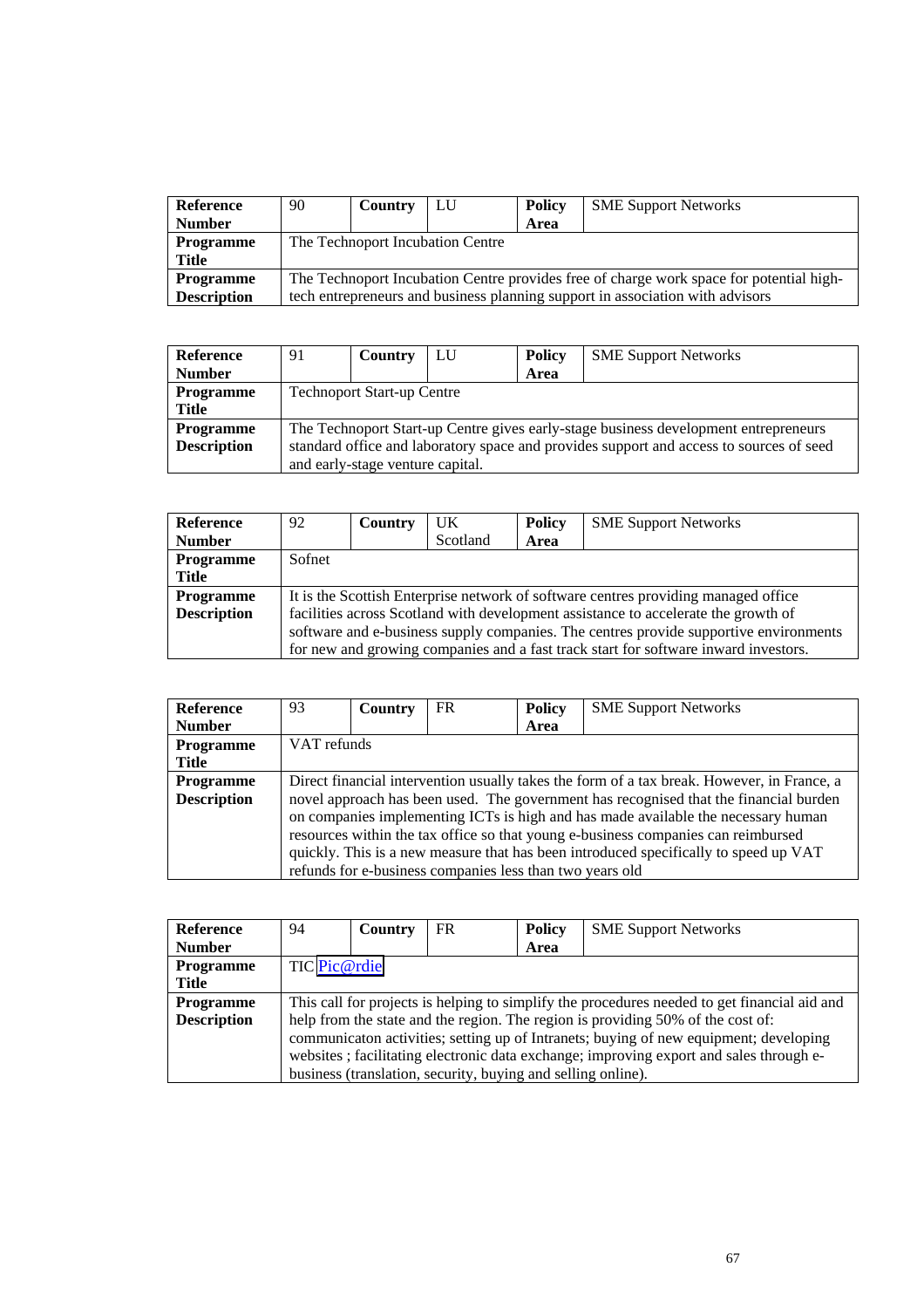| <b>Reference</b>   | 95                                                                                          | Country        | SЕ | <b>Policy</b> | <b>SME Support Networks</b> |  |  |  |
|--------------------|---------------------------------------------------------------------------------------------|----------------|----|---------------|-----------------------------|--|--|--|
| <b>Number</b>      |                                                                                             |                |    | Area          |                             |  |  |  |
| Programme          |                                                                                             | IT.SME program |    |               |                             |  |  |  |
| <b>Title</b>       |                                                                                             |                |    |               |                             |  |  |  |
| <b>Programme</b>   | The IT.SME program, which is headed by NUTEK, the national technology agency, is a          |                |    |               |                             |  |  |  |
| <b>Description</b> | national programme for the finance of regional and local ICT activities. The targets are to |                |    |               |                             |  |  |  |
|                    | increase strategic IT competence within SMEs and to support SME development and             |                |    |               |                             |  |  |  |
|                    | competitiveness with e-business. Regional/local organisations can submit requests for       |                |    |               |                             |  |  |  |
|                    | financial support                                                                           |                |    |               |                             |  |  |  |

| <b>Reference</b>   | 96                                                                                         | <b>Country</b>                 | AT | <b>Policy</b> | <b>SME Support Networks</b> |  |  |
|--------------------|--------------------------------------------------------------------------------------------|--------------------------------|----|---------------|-----------------------------|--|--|
| <b>Number</b>      |                                                                                            |                                |    | Area          |                             |  |  |
| <b>Programme</b>   | Financial support program for SMEs                                                         |                                |    |               |                             |  |  |
| <b>Title</b>       |                                                                                            |                                |    |               |                             |  |  |
| <b>Programme</b>   | The region of Salzburg has launched a financial support program for SMEs wanting to        |                                |    |               |                             |  |  |
| <b>Description</b> | adopt e-business. Subject to financial aid are the purchase and adaptation of software     |                                |    |               |                             |  |  |
|                    | applications for e-business as well as services related to installation, consulting and e- |                                |    |               |                             |  |  |
|                    | business solutions. To be eligible an SMEs must be located in the region of Salzburg and   |                                |    |               |                             |  |  |
|                    |                                                                                            | not employ more than 12 people |    |               |                             |  |  |

| <b>Reference</b>   | 97                                                                                     | <b>Country</b> | ES.                                        | <b>Policy</b> | <b>SME Support Networks</b>                                                     |  |  |
|--------------------|----------------------------------------------------------------------------------------|----------------|--------------------------------------------|---------------|---------------------------------------------------------------------------------|--|--|
| <b>Number</b>      |                                                                                        |                |                                            | Area          |                                                                                 |  |  |
| Programme          | <b>ARTEPYME</b>                                                                        |                |                                            |               |                                                                                 |  |  |
| <b>Title</b>       |                                                                                        |                |                                            |               |                                                                                 |  |  |
| <b>Programme</b>   |                                                                                        |                |                                            |               | The programme ARTEPYME has been set up by the Ministry for Science and          |  |  |
| <b>Description</b> | Technology. ARTEPYME is a programme which is included in the ERDF Operational          |                |                                            |               |                                                                                 |  |  |
|                    | Program (2000-2006) "Information Society". The main objective is to introduce Spanish  |                |                                            |               |                                                                                 |  |  |
|                    | SMEs situated in Objective 1 regions to the Information Society in order to help these |                |                                            |               |                                                                                 |  |  |
|                    | companies to remain competitive. The programme is exclusively designed for SMEs and    |                |                                            |               |                                                                                 |  |  |
|                    |                                                                                        |                |                                            |               | subsidises projects that use advanced telecommunications systems and e-commerce |  |  |
|                    |                                                                                        |                |                                            |               | applications. ARTEPYME II is the direct successor scheme of ARTEPYME I, through |  |  |
|                    |                                                                                        |                | which more than 25,000 SMEs were supported |               |                                                                                 |  |  |

| <b>Reference</b>   | 98                                                                                   | Country                       | NO.                                            | <b>Policy</b> | <b>SME Support Networks</b>                                                         |  |  |  |  |
|--------------------|--------------------------------------------------------------------------------------|-------------------------------|------------------------------------------------|---------------|-------------------------------------------------------------------------------------|--|--|--|--|
| <b>Number</b>      |                                                                                      |                               |                                                | Area          |                                                                                     |  |  |  |  |
| <b>Programme</b>   |                                                                                      | National Forum for e-commerce |                                                |               |                                                                                     |  |  |  |  |
| <b>Title</b>       |                                                                                      |                               |                                                |               |                                                                                     |  |  |  |  |
| <b>Programme</b>   | The National Forum for e-commerce is a meeting place for organizations and           |                               |                                                |               |                                                                                     |  |  |  |  |
| <b>Description</b> | Businesses from the private and public sector, run by the Ministry of Trade and      |                               |                                                |               |                                                                                     |  |  |  |  |
|                    | Industry. It has about 15 permanent members. It is a task force aimed at the further |                               |                                                |               |                                                                                     |  |  |  |  |
|                    |                                                                                      |                               |                                                |               | Development of e-businesses and the increase of competitiveness and                 |  |  |  |  |
|                    | Profitability of companies. This is a meeting place where the members can share      |                               |                                                |               |                                                                                     |  |  |  |  |
|                    | Information. The Forum is also active and take initiatives for new common            |                               |                                                |               |                                                                                     |  |  |  |  |
|                    |                                                                                      |                               |                                                |               | Projects with many participants, e.g. the web portal www.handel.no.                 |  |  |  |  |
|                    |                                                                                      |                               |                                                |               | The forum was an active contributor to the Ministry's White Book on e-commerce. For |  |  |  |  |
|                    |                                                                                      |                               |                                                |               | the moment the Forum is planning a new awareness campaign, which will be a          |  |  |  |  |
|                    |                                                                                      |                               | Partnership between public and private sector. |               |                                                                                     |  |  |  |  |
|                    |                                                                                      |                               |                                                |               |                                                                                     |  |  |  |  |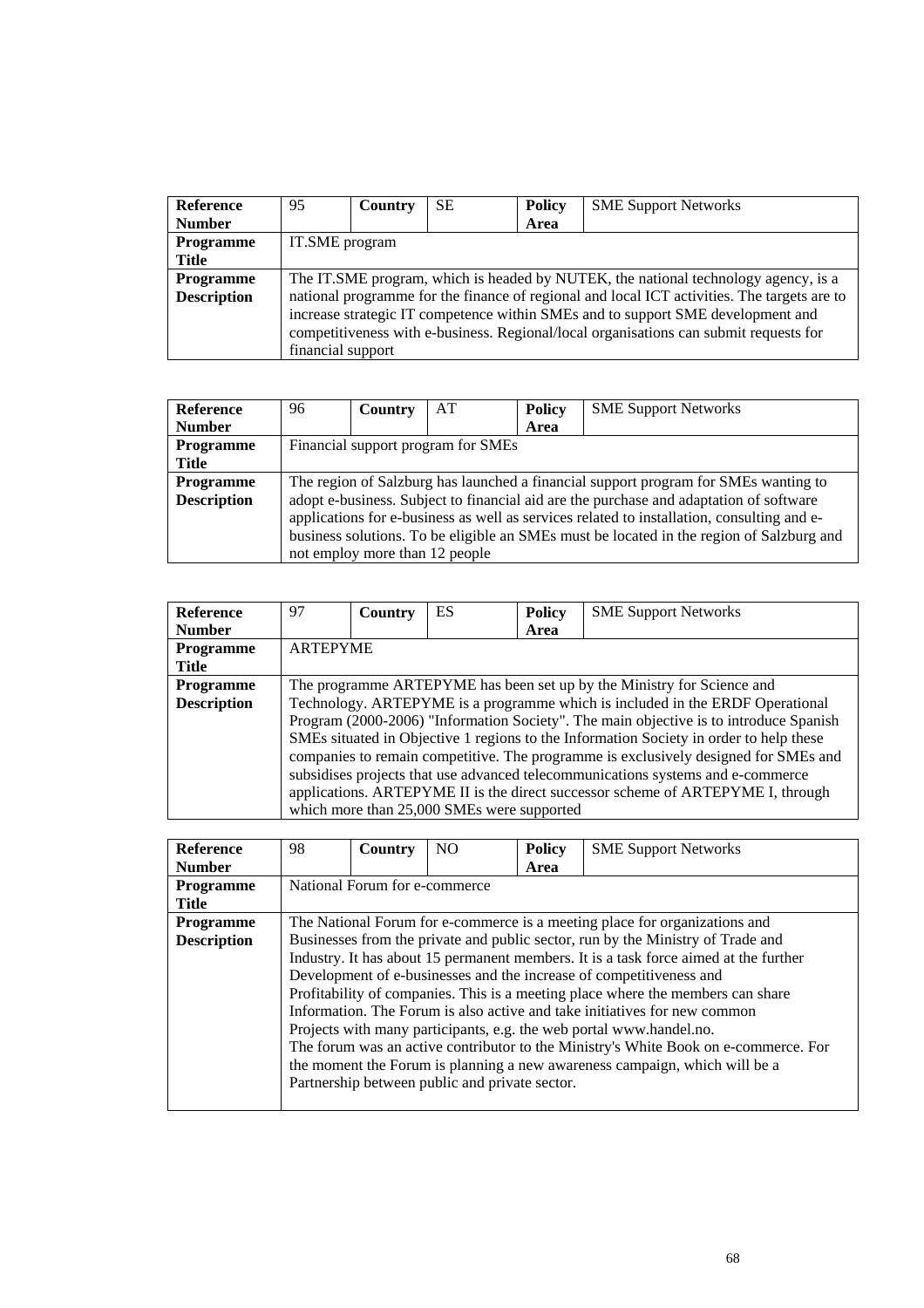| <b>Reference</b>   | 99                                                                                   | Country | DE | <b>Policy</b> | <b>SME Support Networks</b> |  |  |
|--------------------|--------------------------------------------------------------------------------------|---------|----|---------------|-----------------------------|--|--|
| <b>Number</b>      |                                                                                      |         |    | Area          |                             |  |  |
| <b>Programme</b>   | Programme in order to financially support model solutions in the area of e-business  |         |    |               |                             |  |  |
| Title              |                                                                                      |         |    |               |                             |  |  |
| <b>Programme</b>   | In Germany, the Ministry for Economics has launched a programme in order to          |         |    |               |                             |  |  |
| <b>Description</b> | financially support model solutions in the area of e-business. The objective of this |         |    |               |                             |  |  |
|                    | programme is to provide SMEs with sector-specific e-business solutions.              |         |    |               |                             |  |  |

| <b>Reference</b>   | 100                                                                                  | Country | <b>BE</b>                                          | <b>Policy</b> | <b>SME Support Networks</b>                                                                 |  |  |
|--------------------|--------------------------------------------------------------------------------------|---------|----------------------------------------------------|---------------|---------------------------------------------------------------------------------------------|--|--|
| <b>Number</b>      |                                                                                      |         |                                                    | Area          |                                                                                             |  |  |
| <b>Programme</b>   | Grant aid given to companies to become e-businesses                                  |         |                                                    |               |                                                                                             |  |  |
| <b>Title</b>       |                                                                                      |         |                                                    |               |                                                                                             |  |  |
| <b>Programme</b>   | A good example of a mature initiative can be seen in Wallonie in Belgium where grant |         |                                                    |               |                                                                                             |  |  |
| <b>Description</b> | aid is being given to companies to become e-businesses. To show the e-business       |         |                                                    |               |                                                                                             |  |  |
|                    |                                                                                      |         |                                                    |               | evolution of SMEs in Wallonie, this grant was originally targeted at companies who          |  |  |
|                    |                                                                                      |         |                                                    |               | needed to set up basic websites as a calling card. It is now much more sophisticated and is |  |  |
|                    |                                                                                      |         |                                                    |               | for companies to effectively set up electronic commerce activities and to consequently      |  |  |
|                    |                                                                                      |         |                                                    |               | adapt their working methods. As soon as eCommerce is fully adopted in the business, the     |  |  |
|                    |                                                                                      |         |                                                    |               | electronic commerce grant immediately stops. The money has to be used to buy in             |  |  |
|                    |                                                                                      |         |                                                    |               | assistance for the creation and implementation of sophisticated electronic commerce         |  |  |
|                    |                                                                                      |         |                                                    |               | platforms for SMEs and the Walloon Government is putting in place more and more             |  |  |
|                    |                                                                                      |         |                                                    |               | sophisticated criteria for grant winning. The platform must now include an on-line          |  |  |
|                    |                                                                                      |         | invoicing system and an electronic payment system. |               |                                                                                             |  |  |

| <b>Reference</b>   | 101                                                                             | Country | FR | <b>Policy</b> | <b>SME Support Networks</b> |  |  |  |
|--------------------|---------------------------------------------------------------------------------|---------|----|---------------|-----------------------------|--|--|--|
| <b>Number</b>      |                                                                                 |         |    | Area          |                             |  |  |  |
| <b>Programme</b>   | ATOUT-LOGIC                                                                     |         |    |               |                             |  |  |  |
| Title              |                                                                                 |         |    |               |                             |  |  |  |
| <b>Programme</b>   | Under the French government scheme ATOUT-LOGIC, grants of 50% for the study and |         |    |               |                             |  |  |  |
| <b>Description</b> | integration of new electronic commerce is being made available.                 |         |    |               |                             |  |  |  |

| <b>Reference</b>   | 102                                                                                      | Country | ES | <b>Policy</b>                                            | <b>SME Support Networks</b>                                                         |  |  |  |
|--------------------|------------------------------------------------------------------------------------------|---------|----|----------------------------------------------------------|-------------------------------------------------------------------------------------|--|--|--|
| <b>Number</b>      |                                                                                          |         |    | Area                                                     |                                                                                     |  |  |  |
| <b>Programme</b>   | SME competitiveness plan                                                                 |         |    |                                                          |                                                                                     |  |  |  |
| Title              |                                                                                          |         |    |                                                          |                                                                                     |  |  |  |
| <b>Programme</b>   | This plan, which has been set up in the Spanish region of Aragon, provides for financial |         |    |                                                          |                                                                                     |  |  |  |
| <b>Description</b> |                                                                                          |         |    |                                                          | help for SMEs which want to invest in the Information Society and set up e-business |  |  |  |
|                    | procedures (i.e. portals, information systems, e-commerce). 50% of the cost can be       |         |    |                                                          |                                                                                     |  |  |  |
|                    | obtained through this programme, although the limit is EUR 10,000. SMEs of all industry  |         |    |                                                          |                                                                                     |  |  |  |
|                    |                                                                                          |         |    | sectors are eligible for financing under this programme. |                                                                                     |  |  |  |

| <b>Reference</b>   | 103                                                                               | Country   | DE | <b>Policy</b> | <b>SME Support Networks</b>                                                                                                                                                                                                                                                                                                                                                                                                                       |  |  |  |
|--------------------|-----------------------------------------------------------------------------------|-----------|----|---------------|---------------------------------------------------------------------------------------------------------------------------------------------------------------------------------------------------------------------------------------------------------------------------------------------------------------------------------------------------------------------------------------------------------------------------------------------------|--|--|--|
| <b>Number</b>      |                                                                                   |           |    | Area          |                                                                                                                                                                                                                                                                                                                                                                                                                                                   |  |  |  |
| Programme          |                                                                                   | Media NRW |    |               |                                                                                                                                                                                                                                                                                                                                                                                                                                                   |  |  |  |
| Title              |                                                                                   |           |    |               |                                                                                                                                                                                                                                                                                                                                                                                                                                                   |  |  |  |
| <b>Programme</b>   | Media NRW is an e-business related initiative in the German region of North-Rhine |           |    |               |                                                                                                                                                                                                                                                                                                                                                                                                                                                   |  |  |  |
| <b>Description</b> |                                                                                   |           |    |               | Westphalia. It is aimed at supporting innovative e-business developments in the area of<br>multimedia and communication in SMEs. The overall goal is to enhance the<br>competitiveness of SMEs in that region, to explore future markets and to create new jobs.<br>Examples for projects financed under this initiative are an e-business network for the<br>furniture industry and the implementation of a competence centre for digital media. |  |  |  |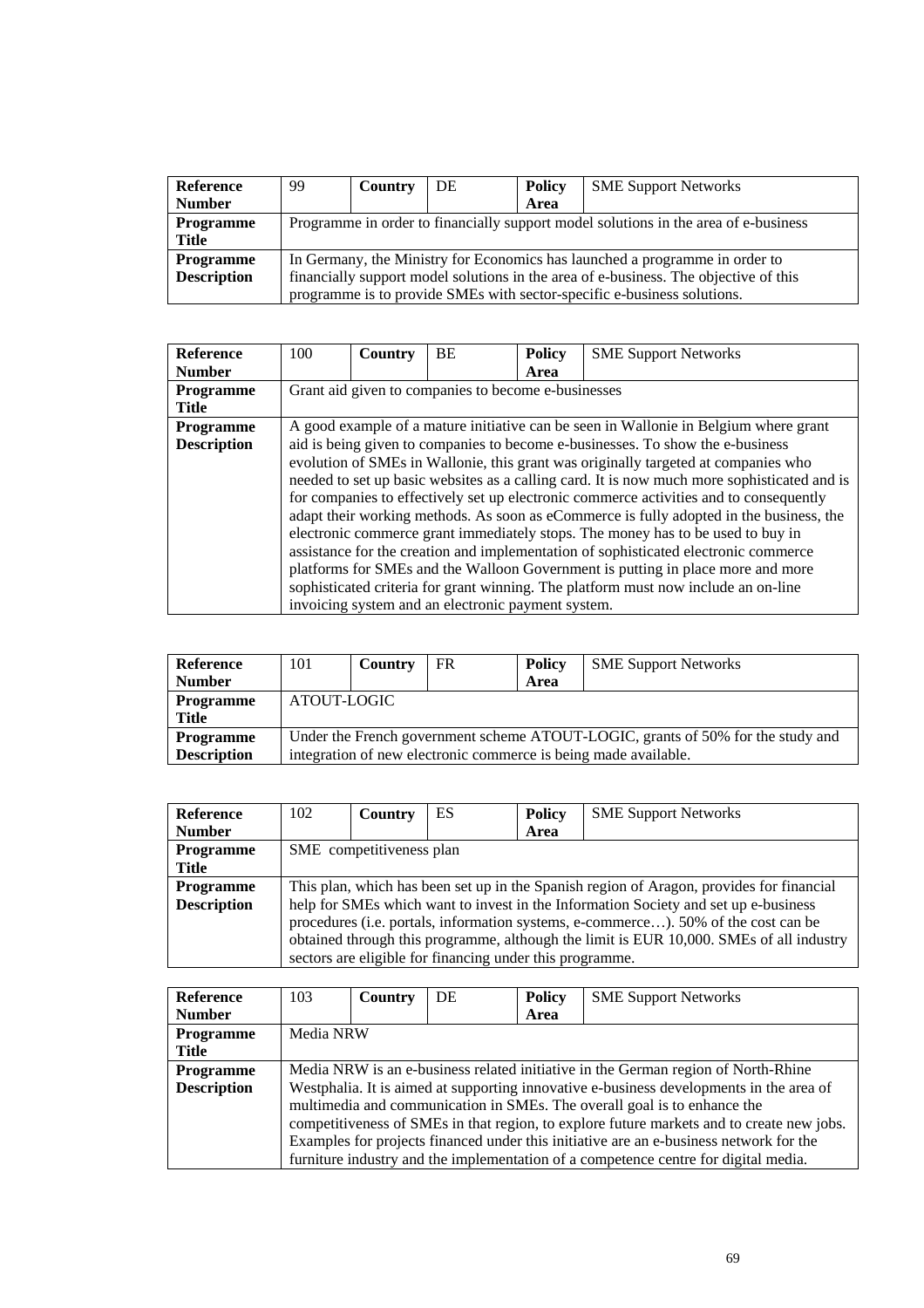| <b>Reference</b>   | 104                         | Country | DE | <b>Policy</b> | <b>SME Support Networks</b>                                                                 |  |  |
|--------------------|-----------------------------|---------|----|---------------|---------------------------------------------------------------------------------------------|--|--|
| <b>Number</b>      |                             |         |    | Area          |                                                                                             |  |  |
| <b>Programme</b>   | New innovation environments |         |    |               |                                                                                             |  |  |
| <b>Title</b>       |                             |         |    |               |                                                                                             |  |  |
| <b>Programme</b>   |                             |         |    |               | New innovation environments have been designated by the Minister for Trade and              |  |  |
| <b>Description</b> |                             |         |    |               | Industry in December 2000 with effect from January 2001. Since 1998 six innovation          |  |  |
|                    |                             |         |    |               | environments throughout the country have contributed to commercialisation of innovative     |  |  |
|                    |                             |         |    |               | ideas by providing access to expert consultants and sparring partners as well as business   |  |  |
|                    |                             |         |    |               | premises, administrative services and laboratory facilities at a reasonable price. These    |  |  |
|                    |                             |         |    |               | environments have also acted as agencies for risk-bearing pre-project funds from the state  |  |  |
|                    |                             |         |    |               | and external risk-bearing financial offers, as well as entering into committed partnerships |  |  |
|                    |                             |         |    |               | with suitable institutes of higher education or other research and training institutions in |  |  |
|                    |                             |         |    |               | close proximity to the environment. As a completely new departure, these innovation         |  |  |
|                    |                             |         |    |               | environment establishments will be obliged to finance some of their activities themselves.  |  |  |

| Reference          | 105                                                                                  | Country | NL. | <b>Policy</b> | Helping SMEs to participate in e-market                                                     |  |  |  |
|--------------------|--------------------------------------------------------------------------------------|---------|-----|---------------|---------------------------------------------------------------------------------------------|--|--|--|
| <b>Number</b>      |                                                                                      |         |     | Area          | places                                                                                      |  |  |  |
| <b>Programme</b>   | Electronic Commerce Platform Nederland (ECP.NL)                                      |         |     |               |                                                                                             |  |  |  |
| <b>Title</b>       |                                                                                      |         |     |               |                                                                                             |  |  |  |
| <b>Programme</b>   |                                                                                      |         |     |               | It has developed a code of conduct for eCommerce containing principles for good             |  |  |  |
| <b>Description</b> |                                                                                      |         |     |               | practice. The initiative will make sector specific codes which will be disseminated via the |  |  |  |
|                    | Dutch Go Digital sector organisations programme (see section on SME support networks |         |     |               |                                                                                             |  |  |  |
|                    |                                                                                      |         |     |               | and organisations'). The scheme aims to help SMEs understand the rules of the Internet.     |  |  |  |

| <b>Reference</b>   | 106     | Country            | <b>UK</b> | <b>Policy</b> | Helping SMEs to participate in e-market                                                    |  |  |
|--------------------|---------|--------------------|-----------|---------------|--------------------------------------------------------------------------------------------|--|--|
| <b>Number</b>      |         |                    |           | Area          | places                                                                                     |  |  |
| <b>Programme</b>   | TrustUK |                    |           |               |                                                                                            |  |  |
| Title              |         |                    |           |               |                                                                                            |  |  |
| Programme          |         |                    |           |               | Trust UK is a joint non-profit making venture between the Alliance for Electronic          |  |  |
| <b>Description</b> |         |                    |           |               | Business (AEB) and the Consumers' Association, endorsed by UK Government. It seeks         |  |  |
|                    |         |                    |           |               | to foster consumer trust and confidence in Internet trading through the approval of online |  |  |
|                    |         |                    |           |               | codes of practice. TrustUK was highlighted as the most comprehensive of all codes          |  |  |
|                    |         |                    |           |               | examined in the Canadian public interest advocacy centre's comparative analysis of         |  |  |
|                    |         |                    |           |               | consumer e-commerce codes and standards. Launched to consumers in July, three codes        |  |  |
|                    |         |                    |           |               | have been approved under this scheme including The Consumers' Association's Which?         |  |  |
|                    |         |                    |           |               | Web Trader, Association of British Travel Agents (ABTA) and the Direct Marketing           |  |  |
|                    |         | Association (DMA.) |           |               |                                                                                            |  |  |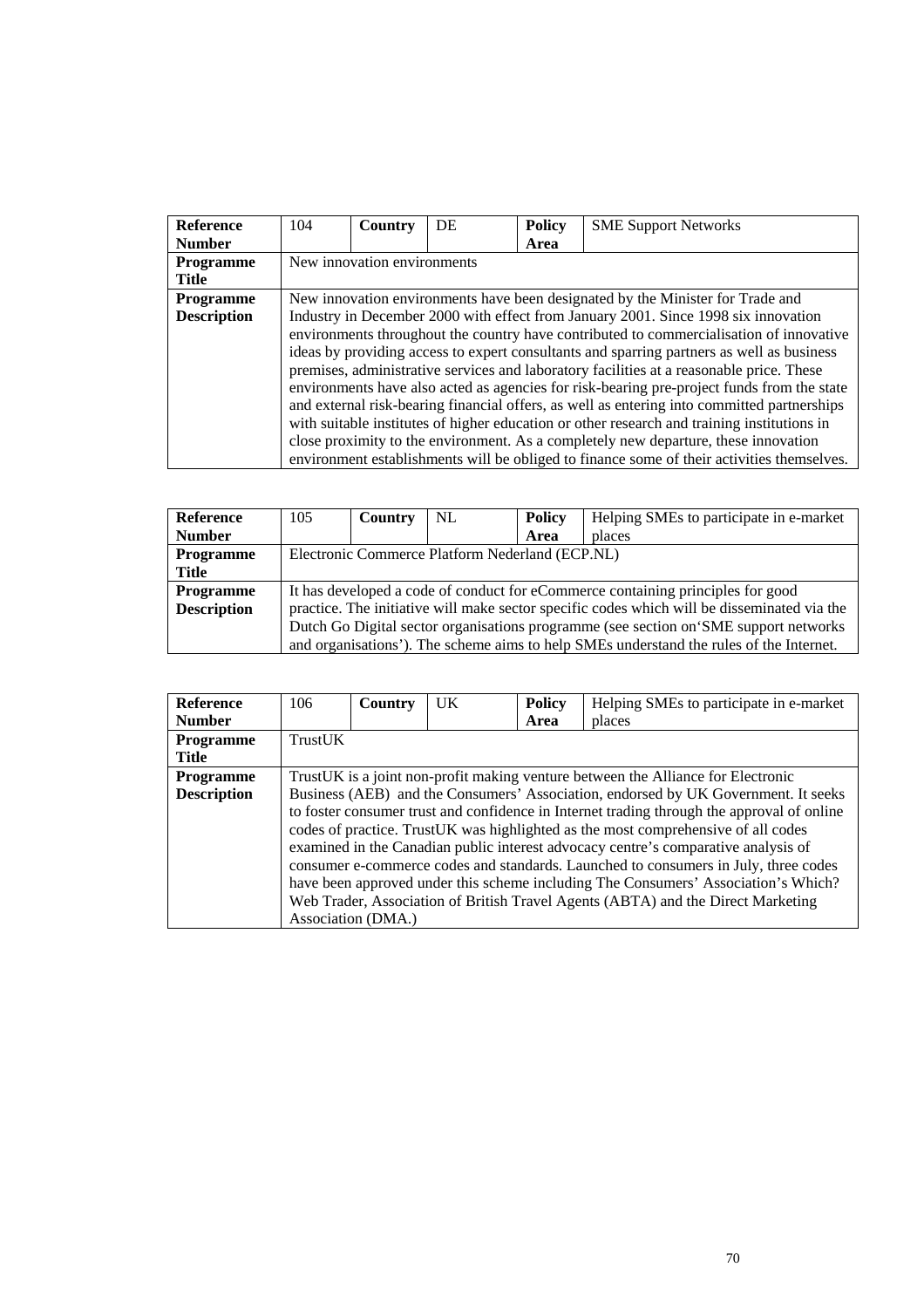| <b>Reference</b>   | 107                                                                                 | Country                 | DK | <b>Policy</b> | Helping SMEs to participate in e-market                                                     |  |  |
|--------------------|-------------------------------------------------------------------------------------|-------------------------|----|---------------|---------------------------------------------------------------------------------------------|--|--|
| <b>Number</b>      |                                                                                     |                         |    | Area          | places                                                                                      |  |  |
| <b>Programme</b>   | E-handelsmarket                                                                     |                         |    |               |                                                                                             |  |  |
| Title              |                                                                                     |                         |    |               |                                                                                             |  |  |
| <b>Programme</b>   | In Denmark, the E-handelsmarket, a Danish electronic web seal has been created as a |                         |    |               |                                                                                             |  |  |
| <b>Description</b> |                                                                                     |                         |    |               | mark of quality for companies engaging in electronic commerce. This arrangement             |  |  |
|                    |                                                                                     |                         |    |               | consists of various guidelines for good custom when trading and marketing on the            |  |  |
|                    |                                                                                     |                         |    |               | Internet. Businesses declaring that they will abide by these guidelines will be entitled to |  |  |
|                    |                                                                                     |                         |    |               | use the web seal on their home pages. A specially appointed administrator will manage       |  |  |
|                    |                                                                                     |                         |    |               | the WebSeal scheme. The administrator will be responsible for ensuring that traders who     |  |  |
|                    |                                                                                     |                         |    |               | have joined the scheme comply with the code of practice. The budget allocated for this      |  |  |
|                    |                                                                                     | project is EUR 400.000. |    |               |                                                                                             |  |  |

| <b>Reference</b>   | 108                                                                                      | Country | AT                                       | <b>Policy</b> | Helping SMEs to participate in e-market                                                |  |
|--------------------|------------------------------------------------------------------------------------------|---------|------------------------------------------|---------------|----------------------------------------------------------------------------------------|--|
| <b>Number</b>      |                                                                                          |         |                                          | Area          | places                                                                                 |  |
| Programme          |                                                                                          |         | <b>Austrian E-Commerce Quality Label</b> |               |                                                                                        |  |
| Title              |                                                                                          |         |                                          |               |                                                                                        |  |
| <b>Programme</b>   | In Austria an e-business portal set up by the Austrian Economic Chamber and its          |         |                                          |               |                                                                                        |  |
| <b>Description</b> |                                                                                          |         |                                          |               | organisations is promoting a quality trademark for Austrian ecommerce services in      |  |
|                    |                                                                                          |         |                                          |               | cooperation with consumer protection organisations. The Austrian E-Commerce Quality    |  |
|                    |                                                                                          |         |                                          |               | Label confirms the voluntary undertaking of companies to comply with a set of criteria |  |
|                    | and quality features in processing electronic business and other electronic transactions |         |                                          |               |                                                                                        |  |
|                    |                                                                                          |         |                                          |               | with consumers in the sense of the consumer protection legislation.                    |  |

| <b>Reference</b>   | 109                                                                                           | Country | <b>SE</b> | <b>Policy</b> | Helping SMEs to participate in e-market                                                  |  |  |
|--------------------|-----------------------------------------------------------------------------------------------|---------|-----------|---------------|------------------------------------------------------------------------------------------|--|--|
| <b>Number</b>      |                                                                                               |         |           | Area          | places                                                                                   |  |  |
| <b>Programme</b>   | Enhance the confidence of SMEs                                                                |         |           |               |                                                                                          |  |  |
| <b>Title</b>       |                                                                                               |         |           |               |                                                                                          |  |  |
| Programme          | The Swedish government is taking steps to enhance the confidence of SMEs in using             |         |           |               |                                                                                          |  |  |
| <b>Description</b> |                                                                                               |         |           |               | electronic commerce via a programme being undertaken by the Swedish Business             |  |  |
|                    | Development Agency (NUTEK). In addition, the Swedish government wants to enhance              |         |           |               |                                                                                          |  |  |
|                    | the security of electronic services and the transfer of information. In order to achieve this |         |           |               |                                                                                          |  |  |
|                    |                                                                                               |         |           |               | goal, the government is working for a more secure Internet. In 2001, a new law came into |  |  |
|                    |                                                                                               |         |           |               | force concerning authorised electronic signatures. A common infrastructure is required   |  |  |
|                    |                                                                                               |         |           |               | for all parties where electronic signatures are to be used. The government is working to |  |  |
|                    |                                                                                               |         |           |               | ensure broad cooperation between the most important providers and users.                 |  |  |

| Reference          | 110                                                                                      | Country | FR | <b>Policy</b> | Helping SMEs to participate in e-market |
|--------------------|------------------------------------------------------------------------------------------|---------|----|---------------|-----------------------------------------|
| <b>Number</b>      |                                                                                          |         |    | Area          | places                                  |
| <b>Programme</b>   | Charter for advice on Electronic Commerce                                                |         |    |               |                                         |
| Title              |                                                                                          |         |    |               |                                         |
| <b>Programme</b>   | The Chambers of Commerce and Industry put together a Charter for advice on Electronic    |         |    |               |                                         |
| <b>Description</b> | Commerce specifically for SMEs who are getting involved in electronic commerce. The      |         |    |               |                                         |
|                    | Chamber of Commerce for Paris for example, launched a site to help SMEs in their         |         |    |               |                                         |
|                    | appropriation of ICTs called 'Cyber rond pont' which includes marketing, security issues |         |    |               |                                         |
|                    | etc.                                                                                     |         |    |               |                                         |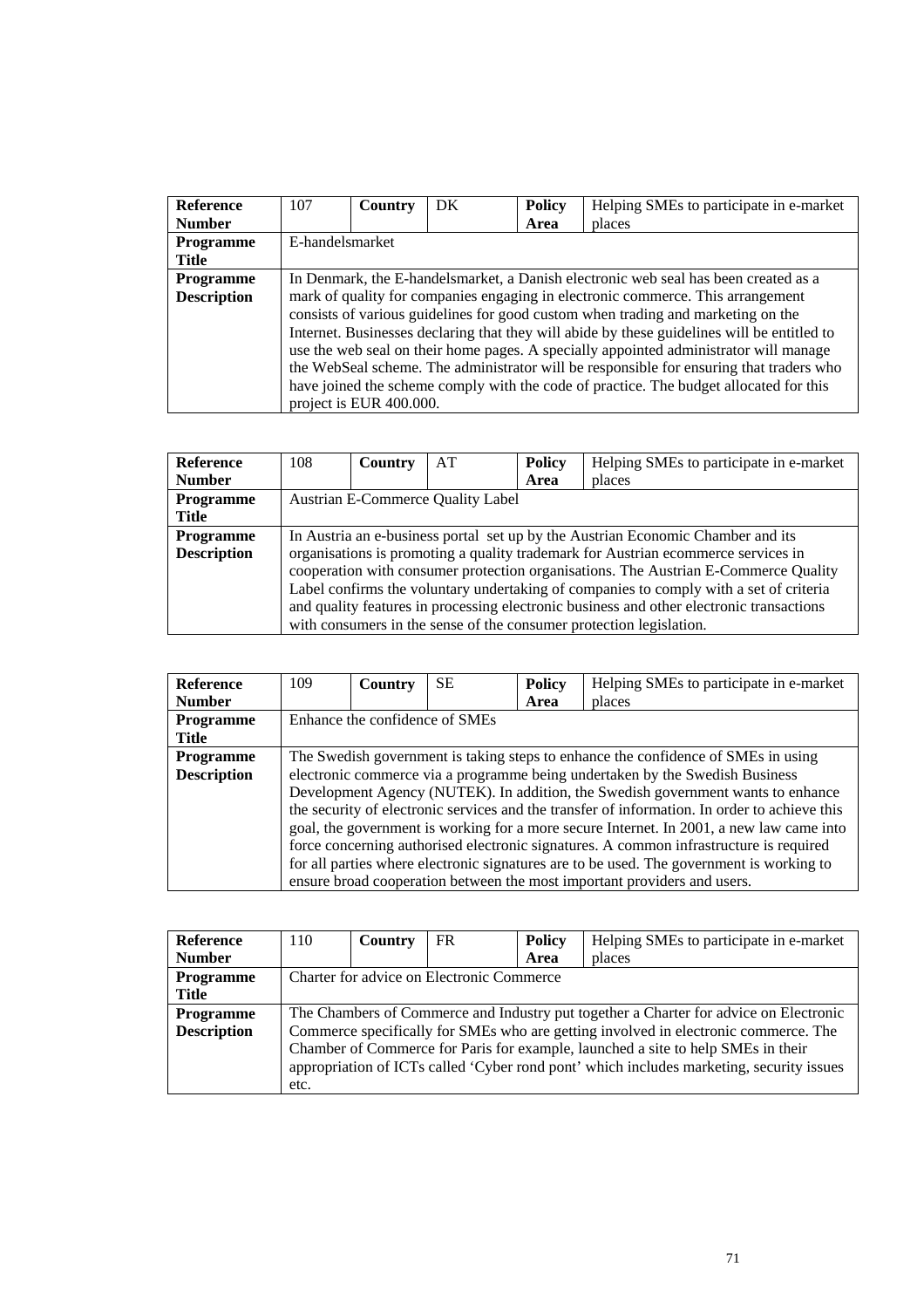| <b>Reference</b>   | 111                                                                             | <b>Country</b>                                                                            | N <sub>O</sub>                           | <b>Policy</b> | Helping SMEs to participate in e-market |  |  |  |
|--------------------|---------------------------------------------------------------------------------|-------------------------------------------------------------------------------------------|------------------------------------------|---------------|-----------------------------------------|--|--|--|
| <b>Number</b>      |                                                                                 |                                                                                           |                                          | Area          | places                                  |  |  |  |
| <b>Programme</b>   | N-safe                                                                          |                                                                                           |                                          |               |                                         |  |  |  |
| Title              |                                                                                 |                                                                                           |                                          |               |                                         |  |  |  |
| <b>Programme</b>   |                                                                                 | N-safe is an initiative to make shopping over the Internet safer and easier for consumers |                                          |               |                                         |  |  |  |
| <b>Description</b> |                                                                                 | and businesses. Under N-safe, courses regarding laws, regulations, general knowledge      |                                          |               |                                         |  |  |  |
|                    | and consumer behaviour are arranged. The trustmark scheme contains, among other |                                                                                           |                                          |               |                                         |  |  |  |
|                    |                                                                                 |                                                                                           | things, dispute settlement for consumers |               |                                         |  |  |  |

| <b>Reference</b>   | 112 | <b>Country</b>                                                                          | FI | <b>Policy</b> | Helping SMEs to participate in e-market |  |  |  |
|--------------------|-----|-----------------------------------------------------------------------------------------|----|---------------|-----------------------------------------|--|--|--|
| <b>Number</b>      |     |                                                                                         |    | Area          | places                                  |  |  |  |
| <b>Programme</b>   |     | Guidelines for business-to consumer e-commerce                                          |    |               |                                         |  |  |  |
| Title              |     |                                                                                         |    |               |                                         |  |  |  |
| <b>Programme</b>   |     | Tieke, the Finnish Information Society Development have issued guidelines for business- |    |               |                                         |  |  |  |
| <b>Description</b> |     | to consumer e-commerce that have been developed by the Federation of Finnish            |    |               |                                         |  |  |  |
|                    |     | Commerce and Trade and the Finnish Direct Marketing Association. These regulations      |    |               |                                         |  |  |  |
|                    |     | cover a wide range of sectors.                                                          |    |               |                                         |  |  |  |

| <b>Reference</b>   | 113                                                                             | Country                                                                             | ES                                                                                        | <b>Policy</b> | Helping SMEs to participate in e-market                                                    |  |  |
|--------------------|---------------------------------------------------------------------------------|-------------------------------------------------------------------------------------|-------------------------------------------------------------------------------------------|---------------|--------------------------------------------------------------------------------------------|--|--|
| <b>Number</b>      |                                                                                 |                                                                                     |                                                                                           | Area          | places                                                                                     |  |  |
| <b>Programme</b>   |                                                                                 | Order for the accreditation of institutions and companies as qualified suppliers of |                                                                                           |               |                                                                                            |  |  |
| <b>Title</b>       |                                                                                 | electronic signature products                                                       |                                                                                           |               |                                                                                            |  |  |
| <b>Programme</b>   | The Spanish Ministry of Science and Technology recently issued an Order for the |                                                                                     |                                                                                           |               |                                                                                            |  |  |
| <b>Description</b> |                                                                                 |                                                                                     |                                                                                           |               | accreditation of institutions and companies as qualified suppliers of electronic signature |  |  |
|                    |                                                                                 |                                                                                     |                                                                                           |               | products. This Order creates the procedure for the voluntary accreditation and             |  |  |
|                    |                                                                                 |                                                                                     |                                                                                           |               | certification of those institutions wishing to obtain the guarantee compliance with        |  |  |
|                    |                                                                                 |                                                                                     |                                                                                           |               | electronic signature legislation. The certification system will be set-up as soon as the   |  |  |
|                    |                                                                                 |                                                                                     | appropriate decisions are made about the right evaluation procedures by the international |               |                                                                                            |  |  |
|                    |                                                                                 |                                                                                     |                                                                                           |               | bodies concerned. A pilot project is foreseen as part of the initiative.                   |  |  |

| Reference          | 114                                                                            | Country | DE | <b>Policy</b> | Helping SMEs to participate in e-market |  |  |
|--------------------|--------------------------------------------------------------------------------|---------|----|---------------|-----------------------------------------|--|--|
| <b>Number</b>      |                                                                                |         |    | Area          | places                                  |  |  |
| <b>Programme</b>   | Partnership for a Secure Internet Economy                                      |         |    |               |                                         |  |  |
| Title              |                                                                                |         |    |               |                                         |  |  |
| <b>Programme</b>   | This initiative is increasing awareness of security measures and good practice |         |    |               |                                         |  |  |
| <b>Description</b> |                                                                                |         |    |               |                                         |  |  |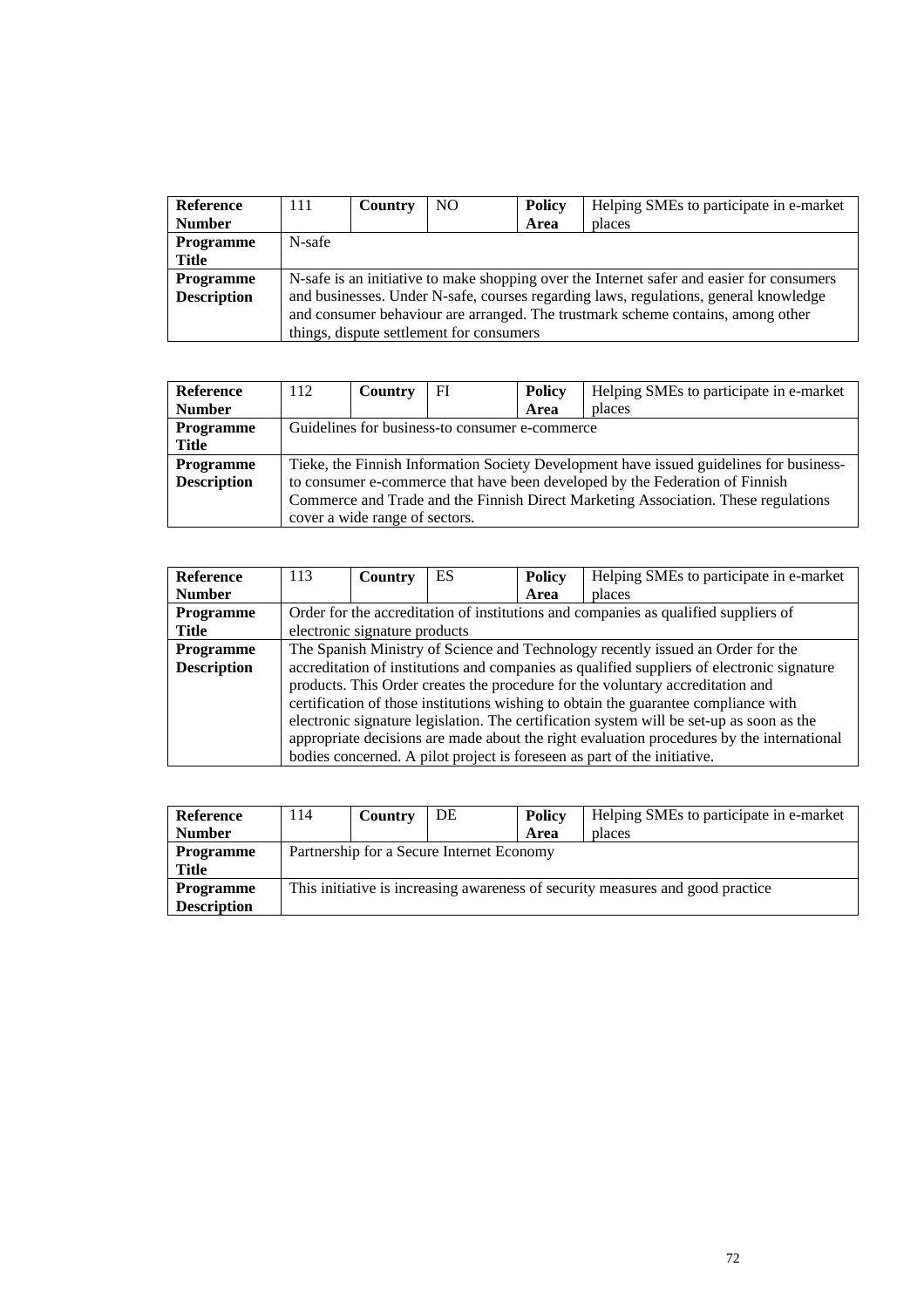| <b>Reference</b>   | 115                                                                                      | Country                    | IE | <b>Policy</b> | Helping SMEs to participate in e-market                                                     |  |  |
|--------------------|------------------------------------------------------------------------------------------|----------------------------|----|---------------|---------------------------------------------------------------------------------------------|--|--|
| <b>Number</b>      |                                                                                          |                            |    | Area          | places                                                                                      |  |  |
| <b>Programme</b>   |                                                                                          | Online arbitration service |    |               |                                                                                             |  |  |
| <b>Title</b>       |                                                                                          |                            |    |               |                                                                                             |  |  |
| <b>Programme</b>   | The establishment of an online arbitration service is complimenting the package of       |                            |    |               |                                                                                             |  |  |
| <b>Description</b> | initiatives and incentives promoted by the Irish Government to enable Ireland to exploit |                            |    |               |                                                                                             |  |  |
|                    |                                                                                          |                            |    |               | more fully the potential of the Internet. The service will offer on-line arbitration and    |  |  |
|                    |                                                                                          |                            |    |               | mediation services using secure communication technologies - especially network             |  |  |
|                    |                                                                                          |                            |    |               | communication and e-mail - as well as video-conferencing and more traditional methods       |  |  |
|                    |                                                                                          |                            |    |               | such as telephone, fax and mail. Services will be offered initially and primarily in        |  |  |
|                    |                                                                                          |                            |    |               | English but other languages would follow in due course. A management structure is           |  |  |
|                    |                                                                                          |                            |    |               | currently being put in place and the service will go "live" on a pilot basis in 2001. The   |  |  |
|                    |                                                                                          |                            |    |               | service is endorsed by the Chartered Institute of Arbitrators (Irish Branch), Department of |  |  |
|                    |                                                                                          |                            |    |               | Enterprise Trade & Employment, IBEC, The Chambers of Commerce in Ireland, The               |  |  |
|                    |                                                                                          |                            |    |               | Institute of Chartered Accountants in Ireland, The Law Society, and The Bar Council.        |  |  |

| <b>Reference</b>   | 116                                                                                         | Country                | ES | <b>Policy</b> | Helping SMEs to participate in e-market                                                      |  |  |
|--------------------|---------------------------------------------------------------------------------------------|------------------------|----|---------------|----------------------------------------------------------------------------------------------|--|--|
| <b>Number</b>      |                                                                                             |                        |    | Area          | places                                                                                       |  |  |
| <b>Programme</b>   |                                                                                             | ADR-related initiative |    |               |                                                                                              |  |  |
| <b>Title</b>       |                                                                                             |                        |    |               |                                                                                              |  |  |
| <b>Programme</b>   | The Ministry of Health and Consumers is setting up a scheme where the arbitration           |                        |    |               |                                                                                              |  |  |
| <b>Description</b> |                                                                                             |                        |    |               | process is handled entirely online in a secure and confidential way. A critical issue is the |  |  |
|                    | availability of an infrastructure able to deal with digital signatures. A prototype of the  |                        |    |               |                                                                                              |  |  |
|                    | system is already available. The time frame for this project is 2001-2003, with a budget of |                        |    |               |                                                                                              |  |  |
|                    | Euro 300 000.                                                                               |                        |    |               |                                                                                              |  |  |

| <b>Reference</b>   | 117                                                                                     | <b>Country</b>          | PT                                        | <b>Policy</b> | Helping SMEs to participate in e-market                                                    |  |
|--------------------|-----------------------------------------------------------------------------------------|-------------------------|-------------------------------------------|---------------|--------------------------------------------------------------------------------------------|--|
| <b>Number</b>      |                                                                                         |                         |                                           | Area          | places                                                                                     |  |
| <b>Programme</b>   |                                                                                         | The Mercurio initiative |                                           |               |                                                                                            |  |
| Title              |                                                                                         |                         |                                           |               |                                                                                            |  |
| <b>Programme</b>   | The Mercurio initiative with the support of PROCOM (Projecto Especial de Urbanismo      |                         |                                           |               |                                                                                            |  |
| <b>Description</b> |                                                                                         |                         |                                           |               | Comercial) aims to create an Internet homepage and develop support infrastructures for     |  |
|                    |                                                                                         |                         |                                           |               | the use of ICTs in the retail sectors for a limited period of time. This will be 24 months |  |
|                    |                                                                                         |                         |                                           |               | for the Confederacao do Comercio Portugues (CCP) and 18 months for their trade and         |  |
|                    |                                                                                         |                         |                                           |               | service companies. The project provides use of its infrastructure to 100 CCP associated    |  |
|                    | entities and 2825 SMEs. Incentives to encourage secure transactions and online consumer |                         |                                           |               |                                                                                            |  |
|                    |                                                                                         |                         | protection are also part of this project. |               |                                                                                            |  |

| <b>Reference</b>   | 118                                                                                         | Country                                                                                   | <b>BE</b> | <b>Policy</b> | Helping SMEs to participate in e-market |  |  |  |
|--------------------|---------------------------------------------------------------------------------------------|-------------------------------------------------------------------------------------------|-----------|---------------|-----------------------------------------|--|--|--|
| <b>Number</b>      |                                                                                             |                                                                                           |           | Area          | places                                  |  |  |  |
| <b>Programme</b>   |                                                                                             | Economic Office of the Province of Namur                                                  |           |               |                                         |  |  |  |
| Title              |                                                                                             |                                                                                           |           |               |                                         |  |  |  |
| <b>Programme</b>   |                                                                                             | It provides assistance to companies in the province of Namur (with fewer than 100         |           |               |                                         |  |  |  |
| <b>Description</b> |                                                                                             | persons and turnover under 600 million francs) who wish to carry out, with external help, |           |               |                                         |  |  |  |
|                    | an in-depth study into the optimal use of the information technologies with regard to their |                                                                                           |           |               |                                         |  |  |  |
|                    | activities and their development objectives.                                                |                                                                                           |           |               |                                         |  |  |  |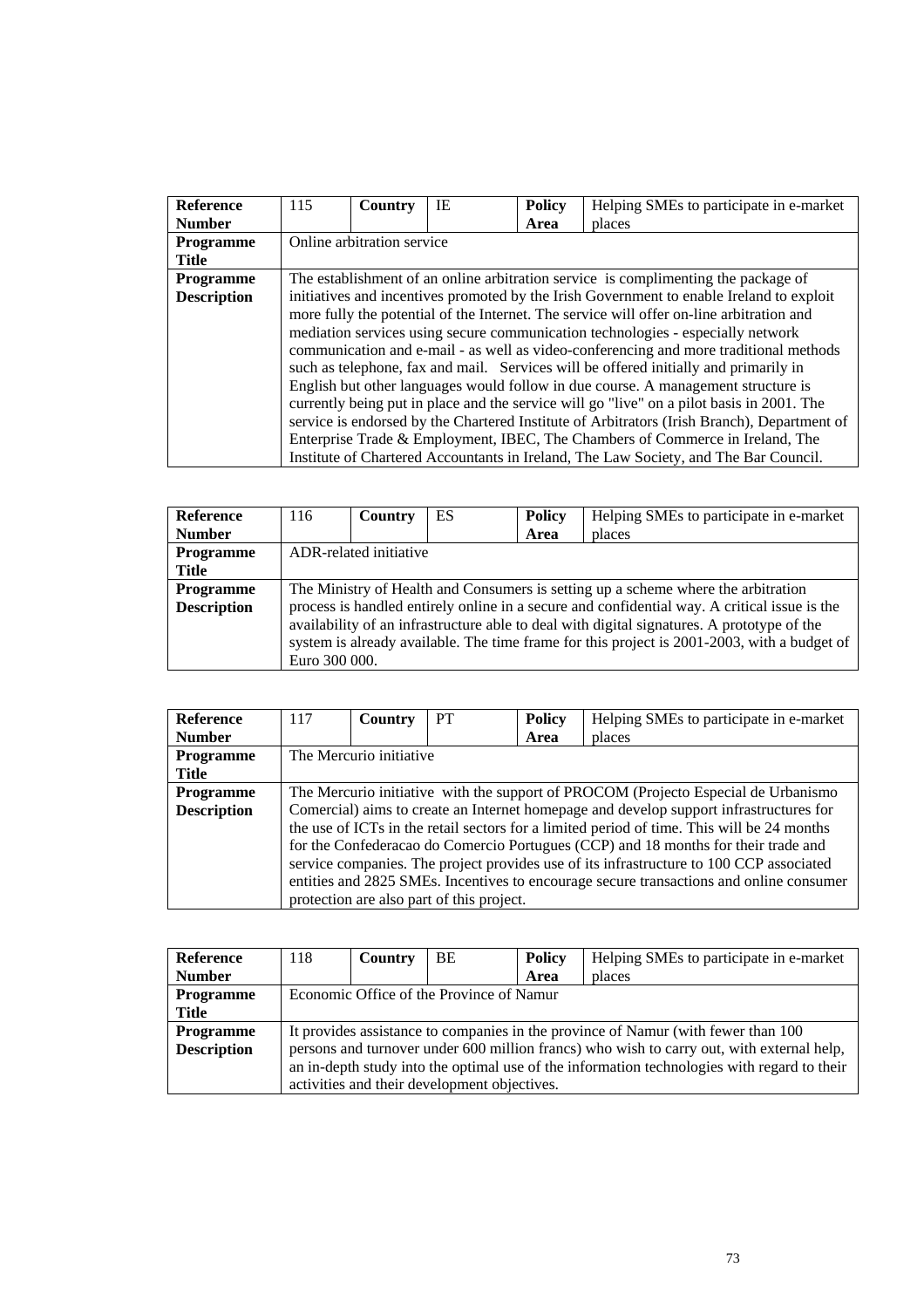| Reference          | 119            | Country                                                                               | FI | <b>Policy</b> | Helping SMEs to participate in e-market |  |  |  |
|--------------------|----------------|---------------------------------------------------------------------------------------|----|---------------|-----------------------------------------|--|--|--|
| <b>Number</b>      |                |                                                                                       |    | Area          | places                                  |  |  |  |
| <b>Programme</b>   | e-gateway      |                                                                                       |    |               |                                         |  |  |  |
| <b>Title</b>       |                |                                                                                       |    |               |                                         |  |  |  |
| <b>Programme</b>   |                | Finland has two national databases of IT suppliers. One initiative, called e-gateway  |    |               |                                         |  |  |  |
| <b>Description</b> |                | provides e-business products or services available to SMEs to help them develop their |    |               |                                         |  |  |  |
|                    | own e-business |                                                                                       |    |               |                                         |  |  |  |

| Reference          | 120                                                                                       | Country | UK       | Policy | Helping SMEs to participate in e-market |  |  |
|--------------------|-------------------------------------------------------------------------------------------|---------|----------|--------|-----------------------------------------|--|--|
| <b>Number</b>      |                                                                                           |         | Scotland | Area   | places                                  |  |  |
| <b>Programme</b>   | Online searchable supplier directory                                                      |         |          |        |                                         |  |  |
| <b>Title</b>       |                                                                                           |         |          |        |                                         |  |  |
| <b>Programme</b>   | Scottish Enterprise has created an online searchable supplier directory to enable SMEs to |         |          |        |                                         |  |  |
| <b>Description</b> | find appropriate e-business suppliers in Scotland.                                        |         |          |        |                                         |  |  |

| <b>Reference</b>   | 121 | Country            | IE | <b>Policy</b> | Helping SMEs to participate in e-market                                                    |  |  |  |
|--------------------|-----|--------------------|----|---------------|--------------------------------------------------------------------------------------------|--|--|--|
| <b>Number</b>      |     |                    |    | Area          | places                                                                                     |  |  |  |
| Programme          |     | WIRECOM initiative |    |               |                                                                                            |  |  |  |
| <b>Title</b>       |     |                    |    |               |                                                                                            |  |  |  |
| <b>Programme</b>   |     |                    |    |               | The WIRECOM initiative is offering free e-Commerce evaluations to selected SMEs in         |  |  |  |
| <b>Description</b> |     |                    |    |               | the South East of Ireland which will be undertaken by business consultants from the        |  |  |  |
|                    |     |                    |    |               | South East Business Innovation Centre, in association with research assistants from the    |  |  |  |
|                    |     |                    |    |               | Waterford Institute of Technology. Consultants visit the SME, learn its processes, discuss |  |  |  |
|                    |     |                    |    |               | its business issues and identify how e-Commerce can improve business efficiencies.         |  |  |  |
|                    |     |                    |    |               | Research will then establish how e-commerce is impacting on that SMEs particular           |  |  |  |
|                    |     |                    |    |               | industry and identify what suppliers, competitors and customers are doing on-line. A       |  |  |  |
|                    |     |                    |    |               | report is then presented to the SME detailing the options available and recommending       |  |  |  |
|                    |     |                    |    |               | potential strategies for the best way forward. If an SME has already implemented e-        |  |  |  |
|                    |     |                    |    |               | Commerce tools, such as a website, the project consultants can give a non-biased view of   |  |  |  |
|                    |     |                    |    |               | its effectiveness and will identify marketing techniques to increase the sites             |  |  |  |
|                    |     |                    |    |               | productiveness and the overall benefit of the site to the SME. The project is open to all  |  |  |  |
|                    |     |                    |    |               | small and medium sized companies in manufacturing or Internationally Traded Services       |  |  |  |
|                    |     |                    |    |               | in the South East region and is being operated in conjunction with several agencies in     |  |  |  |
|                    |     |                    |    |               | West Wales where a similar programme for Welsh SMEs is currently in operation.             |  |  |  |

| <b>Reference</b>   | 122                                                  | Country | FR. | <b>Policy</b> | Helping SMEs to participate in e-market                                                     |  |
|--------------------|------------------------------------------------------|---------|-----|---------------|---------------------------------------------------------------------------------------------|--|
| <b>Number</b>      |                                                      |         |     | Area          | places                                                                                      |  |
| <b>Programme</b>   | UCIP (Utilisation Collective d'Internet par les PME) |         |     |               |                                                                                             |  |
| <b>Title</b>       |                                                      |         |     |               |                                                                                             |  |
| <b>Programme</b>   |                                                      |         |     |               | The France Government is running a programme called UCIP (Utilisation Collective            |  |
| <b>Description</b> |                                                      |         |     |               | d'Internet par les PME) to help develop SME competitiveness. UCIP is looking at how         |  |
|                    |                                                      |         |     |               | Internet technologies can help improve an SME's competitive position to gain new            |  |
|                    |                                                      |         |     |               | markets in France and abroad. This initiative is managed at the national and regional level |  |
|                    |                                                      |         |     |               | and is designed to support the collective actions that enable SMEs to develop co-           |  |
|                    |                                                      |         |     |               | operation between enterprises. This includes the use of eCommerce, intensifying their       |  |
|                    |                                                      |         |     |               | technological and commercial watchdog operations and developing the skills of their         |  |
|                    | staff.                                               |         |     |               |                                                                                             |  |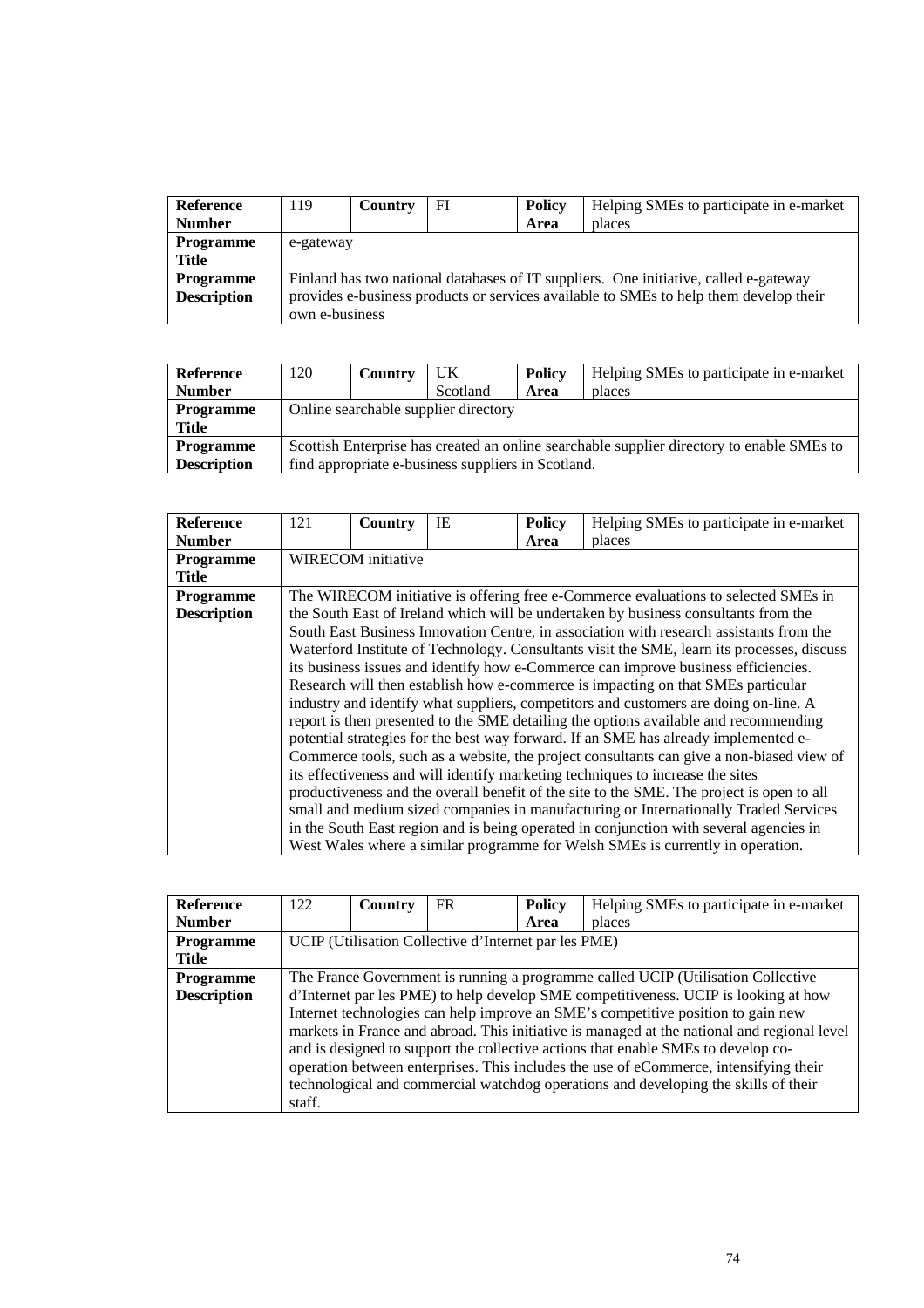| <b>Reference</b>   | 123                                                                                     | Country | <b>UK</b> | <b>Policy</b> | Helping SMEs to participate in e-market                                              |  |  |  |
|--------------------|-----------------------------------------------------------------------------------------|---------|-----------|---------------|--------------------------------------------------------------------------------------|--|--|--|
| <b>Number</b>      |                                                                                         |         |           | Area          | places                                                                               |  |  |  |
| Programme          | Supply chains                                                                           |         |           |               |                                                                                      |  |  |  |
| <b>Title</b>       |                                                                                         |         |           |               |                                                                                      |  |  |  |
| <b>Programme</b>   | The UK online for business programme has a programme called Supply chains. This         |         |           |               |                                                                                      |  |  |  |
| <b>Description</b> |                                                                                         |         |           |               | provides case studies and good practice information for SMEs on how using technology |  |  |  |
|                    | can enhance customer relationships in integrated supply chains. In particular they have |         |           |               |                                                                                      |  |  |  |
|                    | produced a free CD-ROM on supplying electronically plus a booklet entitled 'Linking for |         |           |               |                                                                                      |  |  |  |
|                    | Success'.                                                                               |         |           |               |                                                                                      |  |  |  |

| <b>Reference</b>   | 124                                                                                     | <b>Country</b> | UK Wales                             | <b>Policy</b> | Helping SMEs to participate in e-market                                                 |  |
|--------------------|-----------------------------------------------------------------------------------------|----------------|--------------------------------------|---------------|-----------------------------------------------------------------------------------------|--|
| <b>Number</b>      |                                                                                         |                |                                      | Area          | places                                                                                  |  |
| <b>Programme</b>   |                                                                                         |                | Neath Talbot Supply Chain Initiative |               |                                                                                         |  |
| Title              |                                                                                         |                |                                      |               |                                                                                         |  |
| <b>Programme</b>   | Supported by the Welsh Development Agency, this initiative is seeking to equip existing |                |                                      |               |                                                                                         |  |
| <b>Description</b> |                                                                                         |                |                                      |               | indigenous SMEs with electronic solutions for information exchange along the supply     |  |
|                    |                                                                                         |                |                                      |               | chain, in order to develop long term relationships with inward investment companies. It |  |
|                    |                                                                                         |                |                                      |               | aims to show the benefits of using new eCommerce technologies in the Supply Chain for   |  |
|                    |                                                                                         |                |                                      |               | both suppliers and hubs. These proven benefits can then be used to support inward       |  |
|                    |                                                                                         |                |                                      |               | investment activities by demonstrating how eCommerce in the supply chain can create     |  |
|                    |                                                                                         |                |                                      |               | virtual business communities with improved service at lower total resource cost.        |  |

| Reference          | 125                                                                                         | Country | PT. | Policy | Helping SMEs to participate in e-market |  |  |  |
|--------------------|---------------------------------------------------------------------------------------------|---------|-----|--------|-----------------------------------------|--|--|--|
| <b>Number</b>      |                                                                                             |         |     | Area   | places                                  |  |  |  |
| <b>Programme</b>   | <b>SME-Digital initiative</b>                                                               |         |     |        |                                         |  |  |  |
| Title              |                                                                                             |         |     |        |                                         |  |  |  |
| <b>Programme</b>   | It will provide financial support to SMEs who set up projects to link partners, clients and |         |     |        |                                         |  |  |  |
| <b>Description</b> | suppliers                                                                                   |         |     |        |                                         |  |  |  |

| <b>Reference</b>   | 126               | Country | <b>GR</b> | <b>Policy</b> | Helping SMEs to participate in e-market                                                     |
|--------------------|-------------------|---------|-----------|---------------|---------------------------------------------------------------------------------------------|
| <b>Number</b>      |                   |         |           | Area          | places                                                                                      |
| <b>Programme</b>   |                   |         |           |               | Incentives for SMEs to cluster and collaborate over electronic commerce and electronic      |
| Title              | data interchanges |         |           |               |                                                                                             |
| <b>Programme</b>   |                   |         |           |               | The Greek Ministry of Development (YPAN) is providing incentives for SMEs to cluster        |
| <b>Description</b> |                   |         |           |               | and collaborate over electronic commerce and electronic data interchanges. The measure      |
|                    |                   |         |           |               | is aimed at supporting specific business procedures online that will attract a large number |
|                    |                   |         |           |               | of Greek SMEs to the use of eCommerce. The projects cover many areas of collaboration       |
|                    |                   |         |           |               | including: Implementing innovative applications of existing technologies, techniques and    |
|                    |                   |         |           |               | methods of electronic commerce; Combining two or more technologies of eCommerce;            |
|                    |                   |         |           |               | Upgrading or automation of one or more basic operations of commerce (product                |
|                    |                   |         |           |               | promotion etc) Promoting electronic collaborations among similar companies or               |
|                    |                   |         |           |               | complementary fields; accruing actual consequences in the competitive advantages of         |
|                    | company-users.    |         |           |               |                                                                                             |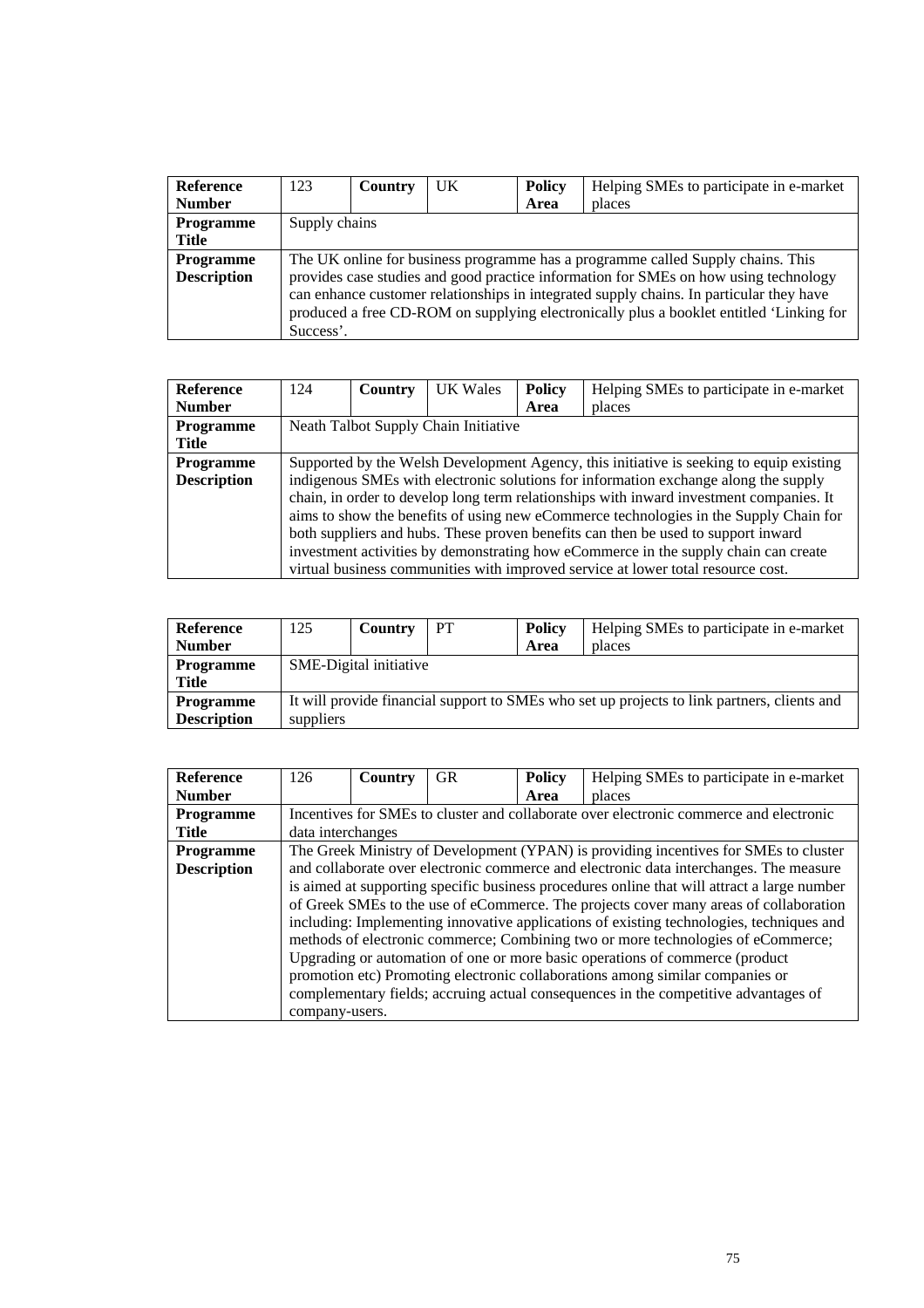| <b>Reference</b>   | 127         | Country | IE | <b>Policy</b> | Helping SMEs to participate in e-market                                                      |
|--------------------|-------------|---------|----|---------------|----------------------------------------------------------------------------------------------|
| <b>Number</b>      |             |         |    | Area          | places                                                                                       |
| <b>Programme</b>   |             |         |    |               | BASIS (Business Access to State Information and Services) website                            |
| <b>Title</b>       |             |         |    |               |                                                                                              |
| <b>Programme</b>   |             |         |    |               | Launched in May 2001, it is being developed and enhanced to deliver integrated public        |
| <b>Description</b> |             |         |    |               | sector information to meet the needs of the business community. BASIS will also reduce       |
|                    |             |         |    |               | red tape in that it's client centred approach to delivering information and services will    |
|                    |             |         |    |               | make it easier for business to deal with the state. This success of the project is dependent |
|                    |             |         |    |               | on a high level of co-operation from various service delivery agencies and of the business   |
|                    |             |         |    |               | community. By working with the various delivery agencies it can both provide a co-           |
|                    |             |         |    |               | ordinated cross-departmental approach to the delivery of e-Government in Ireland and an      |
|                    |             |         |    |               | integrated attraction to e-working by all businesses. This is an example of an A2B           |
|                    | initiative. |         |    |               |                                                                                              |

| <b>Reference</b>   | 128                                                                                      | Country                                                                              | <b>IT</b> | <b>Policy</b> | Helping SMEs to participate in e-market                                       |  |  |  |
|--------------------|------------------------------------------------------------------------------------------|--------------------------------------------------------------------------------------|-----------|---------------|-------------------------------------------------------------------------------|--|--|--|
| <b>Number</b>      |                                                                                          |                                                                                      |           | Area          | places                                                                        |  |  |  |
| <b>Programme</b>   |                                                                                          | On line interactive forum                                                            |           |               |                                                                               |  |  |  |
| Title              |                                                                                          |                                                                                      |           |               |                                                                               |  |  |  |
| <b>Programme</b>   |                                                                                          | The Italian Ministry of Foreign Commerce is promoting an "on line interactive forum" |           |               |                                                                               |  |  |  |
| <b>Description</b> | with the aim to attract Italian SMEs to "B2B". The service, that was launched in January |                                                                                      |           |               |                                                                               |  |  |  |
|                    |                                                                                          |                                                                                      |           |               | 2001, offers information on simplification of international trade procedures. |  |  |  |

| Reference          | 129                                                                               | Country                                                                           | DE | <b>Policy</b> | Helping SMEs to participate in e-market |  |  |  |
|--------------------|-----------------------------------------------------------------------------------|-----------------------------------------------------------------------------------|----|---------------|-----------------------------------------|--|--|--|
| <b>Number</b>      |                                                                                   |                                                                                   |    | Area          | places                                  |  |  |  |
| <b>Programme</b>   | City Contest Multimedia                                                           |                                                                                   |    |               |                                         |  |  |  |
| Title              |                                                                                   |                                                                                   |    |               |                                         |  |  |  |
| <b>Programme</b>   |                                                                                   | In Germany, the City Contest Multimedia initiative is developing and implementing |    |               |                                         |  |  |  |
| <b>Description</b> | "concepts for transactions" between firms and public authorities in three cities. |                                                                                   |    |               |                                         |  |  |  |

| <b>Reference</b>   | 130                                                                            | Country                  | UK | <b>Policy</b> | Helping SMEs to participate in e-market                                                    |  |  |
|--------------------|--------------------------------------------------------------------------------|--------------------------|----|---------------|--------------------------------------------------------------------------------------------|--|--|
| <b>Number</b>      |                                                                                |                          |    | Area          | places                                                                                     |  |  |
| <b>Programme</b>   |                                                                                | <b>Trade Partners UK</b> |    |               |                                                                                            |  |  |
| Title              |                                                                                |                          |    |               |                                                                                            |  |  |
| <b>Programme</b>   | This is a UK government website with free information to help businesses trade |                          |    |               |                                                                                            |  |  |
| <b>Description</b> |                                                                                |                          |    |               | successfully. The aim is to foster business competitiveness by helping UK firms secure     |  |  |
|                    |                                                                                |                          |    |               | overseas sales and investments. It also develops trade across the English regions and with |  |  |
|                    |                                                                                |                          |    |               | Scotland, Wales and Northern Ireland. The site offers online database of sales leads and   |  |  |
|                    |                                                                                |                          |    |               | opportunities in the e-business area. There is also a database of over 2000 websites which |  |  |
|                    |                                                                                |                          |    |               | may be useful for exporters. These include a growing number of B2B portals and trading     |  |  |
|                    |                                                                                |                          |    |               | exchanges where one can advertise and trade online, some are sector specific.              |  |  |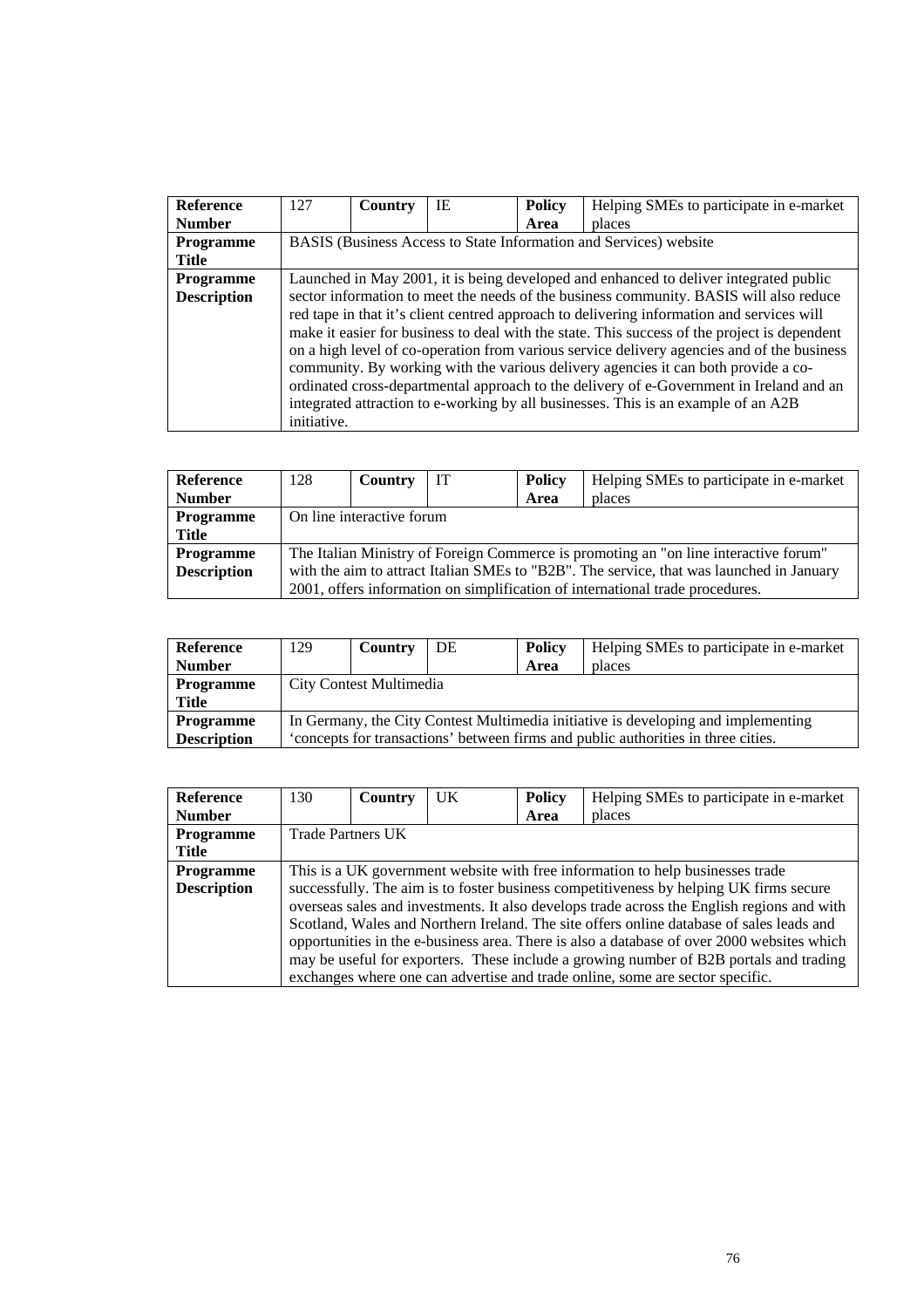| <b>Reference</b>   | 131                                                                                       | Country | IE                                         | <b>Policy</b> | Helping SMEs to participate in e-market                                                  |  |  |
|--------------------|-------------------------------------------------------------------------------------------|---------|--------------------------------------------|---------------|------------------------------------------------------------------------------------------|--|--|
|                    |                                                                                           |         |                                            |               |                                                                                          |  |  |
| <b>Number</b>      |                                                                                           |         |                                            | Area          | places                                                                                   |  |  |
| <b>Programme</b>   | e-Procurement Portal                                                                      |         |                                            |               |                                                                                          |  |  |
| Title              |                                                                                           |         |                                            |               |                                                                                          |  |  |
| <b>Programme</b>   | IDA Ireland is developing an e-Procurement Portal to provide a strategic basis for future |         |                                            |               |                                                                                          |  |  |
| <b>Description</b> |                                                                                           |         |                                            |               | growth in B2B e-commerce sales. The portal is firstly being piloted by taking a firm and |  |  |
|                    | all its suppliers and putting information on them onto the site. The scheme will then     |         |                                            |               |                                                                                          |  |  |
|                    |                                                                                           |         |                                            |               | extend to include the firms' European suppliers, eventually becoming a 'many to many'    |  |  |
|                    |                                                                                           |         |                                            |               | e-business portal. The plan is to establish only $1-2$ early adopter(s) per region. The  |  |  |
|                    | rationale behind the scheme is that the early adopters will be in position to establish   |         |                                            |               |                                                                                          |  |  |
|                    |                                                                                           |         |                                            |               | leadership roles in e-market trading networks as they develop, while establishing strong |  |  |
|                    |                                                                                           |         | business relationships with their clients. |               |                                                                                          |  |  |

| Reference          | 132                                                                                | Country | FI | <b>Policy</b> | Helping SMEs to participate in e-market                               |  |
|--------------------|------------------------------------------------------------------------------------|---------|----|---------------|-----------------------------------------------------------------------|--|
| <b>Number</b>      |                                                                                    |         |    | Area          | places                                                                |  |
| <b>Programme</b>   | Several central and municipal government digital procurement portals               |         |    |               |                                                                       |  |
| <b>Title</b>       |                                                                                    |         |    |               |                                                                       |  |
| <b>Programme</b>   | In Finland, there are several central and municipal government digital procurement |         |    |               |                                                                       |  |
| <b>Description</b> |                                                                                    |         |    |               | portals in place, covering tourism, handicrafts and personal services |  |

| Reference          | 133                                                                                | Country                                                                                 | NO. | <b>Policy</b> | Helping SMEs to participate in e-market |  |  |  |
|--------------------|------------------------------------------------------------------------------------|-----------------------------------------------------------------------------------------|-----|---------------|-----------------------------------------|--|--|--|
| <b>Number</b>      |                                                                                    |                                                                                         |     | Area          | places                                  |  |  |  |
| <b>Programme</b>   | Programme for e-commerce in the Norwegian public sector                            |                                                                                         |     |               |                                         |  |  |  |
| <b>Title</b>       |                                                                                    |                                                                                         |     |               |                                         |  |  |  |
| <b>Programme</b>   |                                                                                    | It provides a national gateway for public procurement is being developed (for all goods |     |               |                                         |  |  |  |
| <b>Description</b> | and services), with a target of 20% of public procurement expenditure taking place |                                                                                         |     |               |                                         |  |  |  |
|                    |                                                                                    | electronically by the end of 2003.                                                      |     |               |                                         |  |  |  |

| <b>Reference</b>   | 134                                                                                      | Country                                       | <b>GR</b> | Policy | Helping SMEs to participate in e-market                                               |  |  |
|--------------------|------------------------------------------------------------------------------------------|-----------------------------------------------|-----------|--------|---------------------------------------------------------------------------------------|--|--|
| <b>Number</b>      |                                                                                          |                                               |           | Area   | places                                                                                |  |  |
| Programme          |                                                                                          | Incentives for the creation of e-marketplaces |           |        |                                                                                       |  |  |
| Title              |                                                                                          |                                               |           |        |                                                                                       |  |  |
| <b>Programme</b>   |                                                                                          |                                               |           |        | The Ministry for Development in Greece has created a number of incentives for the     |  |  |
| <b>Description</b> |                                                                                          |                                               |           |        | creation of e-marketplaces. One of the actions concerns the encouragement of business |  |  |
|                    | groups to create emarketplaces. The emphasis is on the formation of sustainable long-    |                                               |           |        |                                                                                       |  |  |
|                    | term commercial collaborations as well as on the creation of suitable conditions for the |                                               |           |        |                                                                                       |  |  |
|                    |                                                                                          | processing of transactions.                   |           |        |                                                                                       |  |  |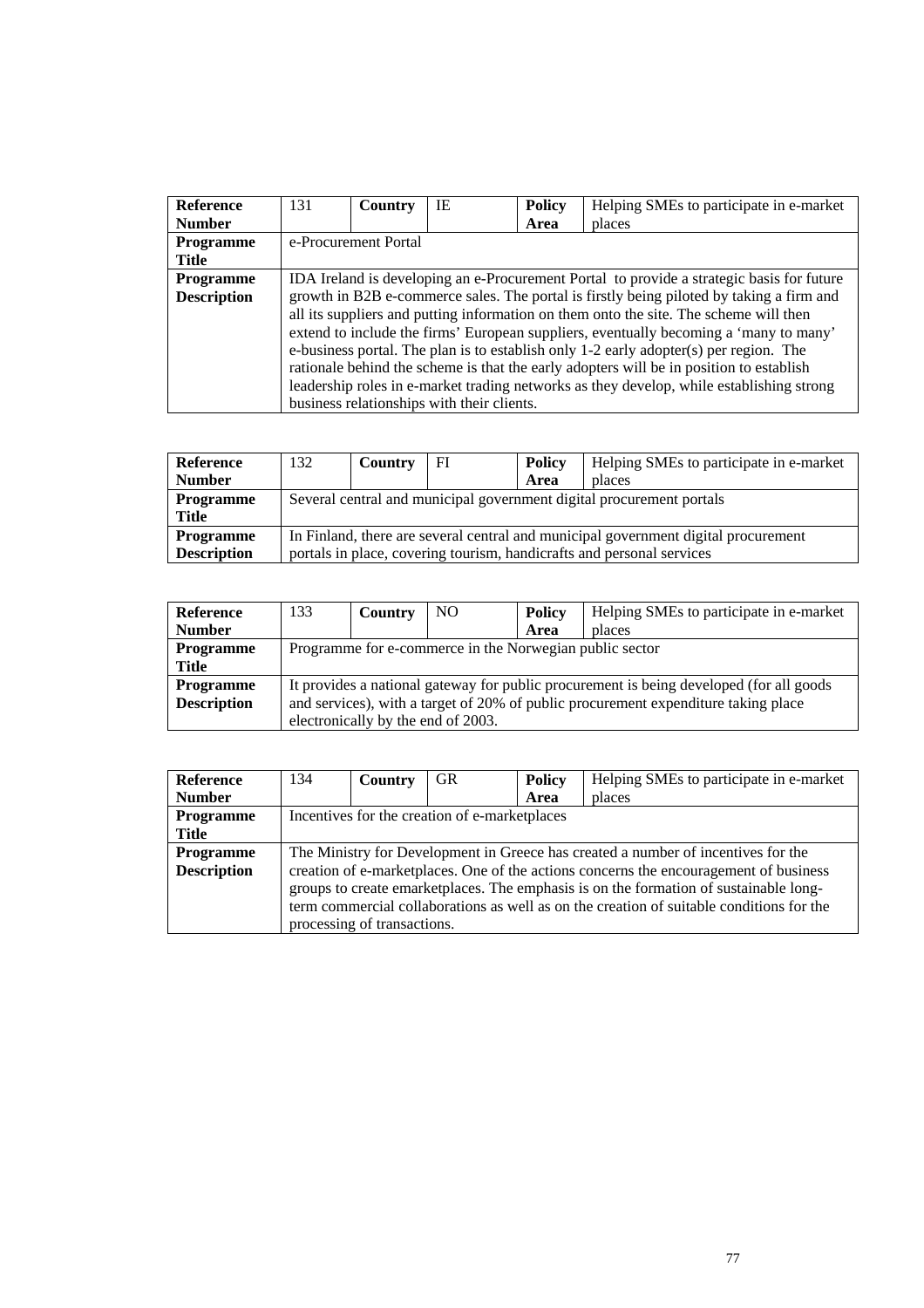| Reference          | 135                                                                                      | Country | <b>BE</b> | <b>Policy</b> | Helping SMEs to participate in e-market                                                    |  |  |
|--------------------|------------------------------------------------------------------------------------------|---------|-----------|---------------|--------------------------------------------------------------------------------------------|--|--|
| <b>Number</b>      |                                                                                          |         |           | Area          | places                                                                                     |  |  |
| <b>Programme</b>   |                                                                                          |         |           |               | Experimental programme that aims to stimulate the formation of technological clusters      |  |  |
| Title              |                                                                                          |         |           |               |                                                                                            |  |  |
| <b>Programme</b>   | The Region of Wallonie has launched an experimental programme that aims to stimulate     |         |           |               |                                                                                            |  |  |
| <b>Description</b> | the formation of technological clusters. Among the projects chosen, three come under the |         |           |               |                                                                                            |  |  |
|                    |                                                                                          |         |           |               | field of ICT and e-business. The idea is to set up sectoral portals/marketplaces to enable |  |  |
|                    |                                                                                          |         |           |               | companies in Walloon to be interlinked according to sector, according to production line   |  |  |
|                    |                                                                                          |         |           |               | or marketing. Walloon companies could thus, whatever their sector or size, be contacted    |  |  |
|                    | and consulted in line with the needs of the international market. Similarly, they could  |         |           |               |                                                                                            |  |  |
|                    |                                                                                          |         |           |               | themselves have access to the international cyber-market. To start the process a pilot     |  |  |
|                    |                                                                                          |         |           |               | action is being drawn up with the professionals of the Walloon wood sector, brought        |  |  |
|                    |                                                                                          |         |           |               | together under the Woodnet association. If the project proves to be successful, it will be |  |  |
|                    |                                                                                          |         |           |               | easy to apply it to sectors other than the wood industry, which is composed of traditional |  |  |
|                    |                                                                                          |         |           |               | micro-companies that are generally badly equipped when it comes to computers and ICT.      |  |  |

| <b>Reference</b>   | 136                                                                                         | Country                         | SE. | <b>Policy</b> | Helping SMEs to participate in e-market                                               |  |  |
|--------------------|---------------------------------------------------------------------------------------------|---------------------------------|-----|---------------|---------------------------------------------------------------------------------------|--|--|
| <b>Number</b>      |                                                                                             |                                 |     | Area          | places                                                                                |  |  |
| <b>Programme</b>   | SFTI (Single Face for Industry)                                                             |                                 |     |               |                                                                                       |  |  |
| <b>Title</b>       |                                                                                             |                                 |     |               |                                                                                       |  |  |
| <b>Programme</b>   | It aims at establishing a single set of specifications for the interchange of electronic    |                                 |     |               |                                                                                       |  |  |
| <b>Description</b> |                                                                                             |                                 |     |               | commercial transactions with all public operators, whether at governmental, regional  |  |  |
|                    | (county council) or local community level. To achieve this, a platform of co-operation has  |                                 |     |               |                                                                                       |  |  |
|                    | been organised where representatives for all three levels meet with representatives for the |                                 |     |               |                                                                                       |  |  |
|                    | suppliers to develop a shared view on the public procurement processes and agree            |                                 |     |               |                                                                                       |  |  |
|                    | common specifications. The purpose in this co-operation is to identify user requirements,   |                                 |     |               |                                                                                       |  |  |
|                    |                                                                                             |                                 |     |               | agree on standards and have the resulting specifications recognised among the various |  |  |
|                    |                                                                                             | industries and groups of users. |     |               |                                                                                       |  |  |

| Reference          | 137                                                                                       | Country | <b>SE</b> | <b>Policy</b> | Helping SMEs to participate in e-market |  |
|--------------------|-------------------------------------------------------------------------------------------|---------|-----------|---------------|-----------------------------------------|--|
| <b>Number</b>      |                                                                                           |         |           | Area          | places                                  |  |
| <b>Programme</b>   | Kommentus Annons                                                                          |         |           |               |                                         |  |
| Title              |                                                                                           |         |           |               |                                         |  |
| <b>Programme</b>   | On a regional level, in Sweden, under the Kommentus Annons initiative, local authorities  |         |           |               |                                         |  |
| <b>Description</b> | in the Soderstorn region publish their procurement requirements online as an incentive to |         |           |               |                                         |  |
|                    | encourage local suppliers to participate in e-business.                                   |         |           |               |                                         |  |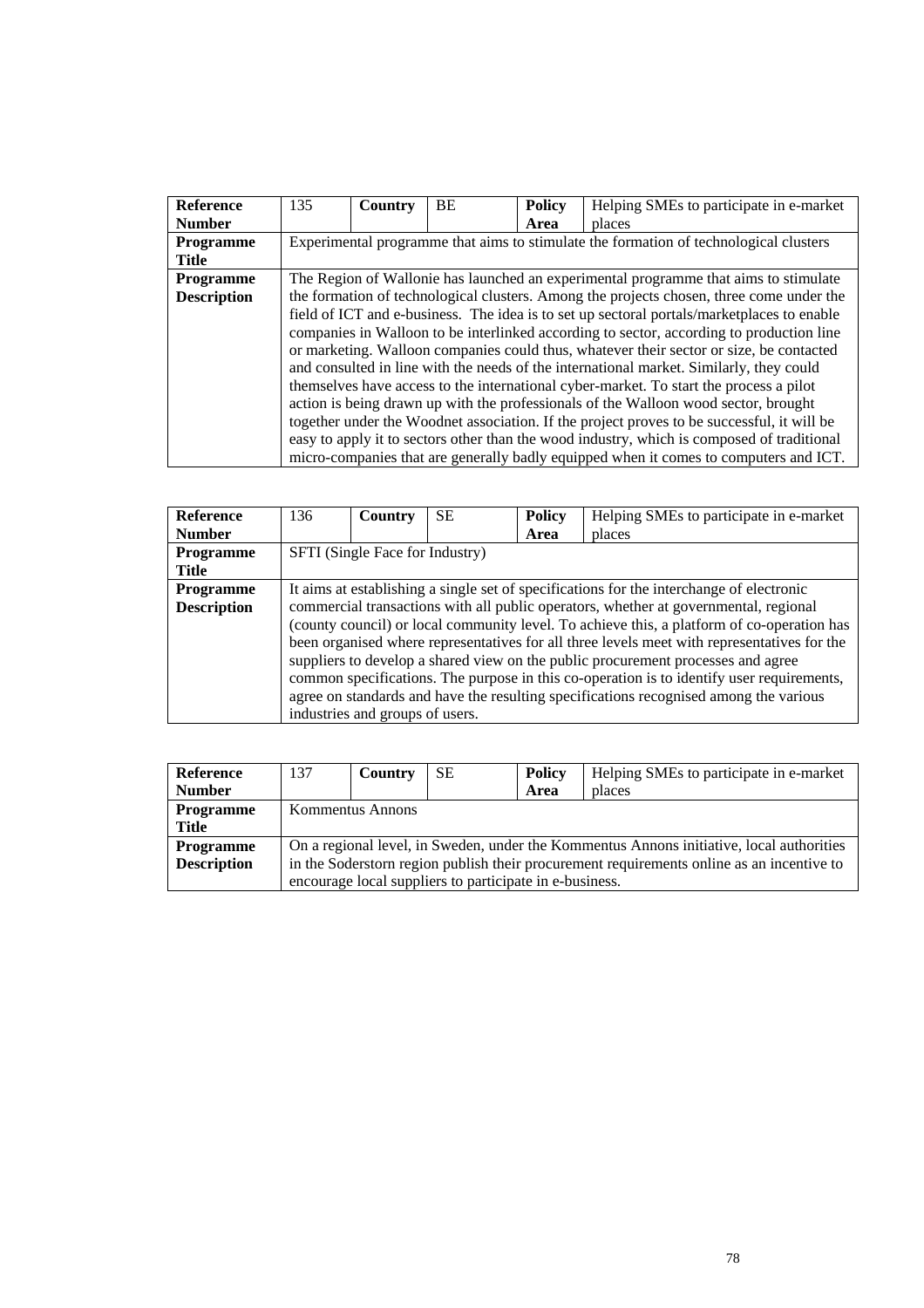| <b>Reference</b>   | 138                                                                                          | Country | NO.                                    | <b>Policy</b> | Helping SMEs to participate in e-market                                                  |  |
|--------------------|----------------------------------------------------------------------------------------------|---------|----------------------------------------|---------------|------------------------------------------------------------------------------------------|--|
| <b>Number</b>      |                                                                                              |         |                                        | Area          | places                                                                                   |  |
| <b>Programme</b>   |                                                                                              |         | Regional public electronic marketplace |               |                                                                                          |  |
| <b>Title</b>       |                                                                                              |         |                                        |               |                                                                                          |  |
| <b>Programme</b>   | Rogaland and Bærum are taking part in the regional public electronic marketplace as two      |         |                                        |               |                                                                                          |  |
| <b>Description</b> | of the 16 municipalities and counties working as pilots for the project. The establishment   |         |                                        |               |                                                                                          |  |
|                    |                                                                                              |         |                                        |               | of a public electronic marketplace is one of the initiatives in "the Programme for E-    |  |
|                    |                                                                                              |         |                                        |               | commerce in the Norwegian public sector". This programme was established with the aim    |  |
|                    | of introducing e-commerce in public procurement over the period $1999 - 2003$ . The          |         |                                        |               |                                                                                          |  |
|                    | program's main activity for the time being is to establish an electronic marketplace for the |         |                                        |               |                                                                                          |  |
|                    |                                                                                              |         |                                        |               | public sector. The marketplace will be operative in the spring of 2002. The marketplace  |  |
|                    |                                                                                              |         |                                        |               | will be a national gateway for all who wish to procure goods and services for the public |  |
|                    |                                                                                              |         |                                        |               | sector in Norway and all vendors to the public sector. The Government's focus on e-      |  |
|                    |                                                                                              |         |                                        |               | commerce will also serve to boost general development in e-commerce.                     |  |

| <b>Reference</b>   | 139                                                                                      | Country | ES | <b>Policy</b> | Helping SMEs to participate in e-market                                             |  |
|--------------------|------------------------------------------------------------------------------------------|---------|----|---------------|-------------------------------------------------------------------------------------|--|
| <b>Number</b>      |                                                                                          |         |    | Area          | places                                                                              |  |
| <b>Programme</b>   | System for the management of public procurement (SILICE)                                 |         |    |               |                                                                                     |  |
| Title              |                                                                                          |         |    |               |                                                                                     |  |
| <b>Programme</b>   | The government has developed a system for the management of public procurement           |         |    |               |                                                                                     |  |
| <b>Description</b> |                                                                                          |         |    |               | (SILICE), which in a first phase has been set up after a feasibility study had been |  |
|                    | conducted. During the present phase, a range of improvements are planned. Among          |         |    |               |                                                                                     |  |
|                    | others, they might include a reengineering of processes and adaptation to new legal      |         |    |               |                                                                                     |  |
|                    | constraints, and a certification of products, business rules and a security policy. This |         |    |               |                                                                                     |  |
|                    |                                                                                          |         |    |               | second phase will be completed in 2003 and has a budget of more than Euro 1m.       |  |

| <b>Reference</b>   | 140                                                                                      | <b>Country</b> | ES | <b>Policy</b> | Helping SMEs to participate in e-market                                             |  |
|--------------------|------------------------------------------------------------------------------------------|----------------|----|---------------|-------------------------------------------------------------------------------------|--|
| <b>Number</b>      |                                                                                          |                |    | Area          | places                                                                              |  |
| Programme          | System for the management of public procurement (SILICE)                                 |                |    |               |                                                                                     |  |
| Title              |                                                                                          |                |    |               |                                                                                     |  |
| <b>Programme</b>   | The government has developed a system for the management of public procurement           |                |    |               |                                                                                     |  |
| <b>Description</b> |                                                                                          |                |    |               | (SILICE), which in a first phase has been set up after a feasibility study had been |  |
|                    | conducted. During the present phase, a range of improvements are planned. Among          |                |    |               |                                                                                     |  |
|                    | others, they might include a reengineering of processes and adaptation to new legal      |                |    |               |                                                                                     |  |
|                    | constraints, and a certification of products, business rules and a security policy. This |                |    |               |                                                                                     |  |
|                    |                                                                                          |                |    |               | second phase will be completed in 2003 and has a budget of more than Euro 1m.       |  |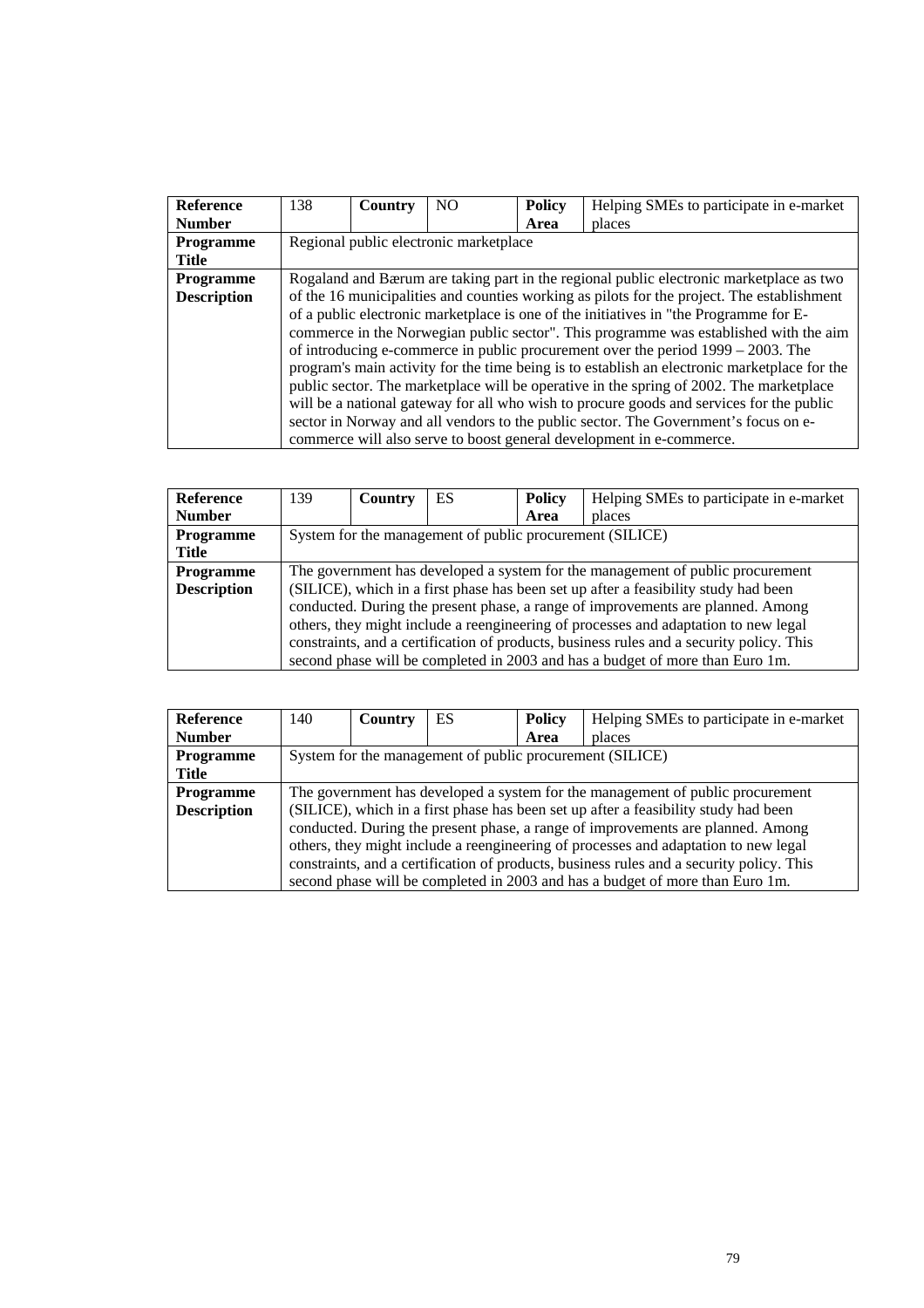| <b>Reference</b>   | 141                                                                                        | Country                                                                           | N <sub>O</sub>                        | <b>Policy</b> | Helping SMEs to participate in e-market                                                      |  |  |  |
|--------------------|--------------------------------------------------------------------------------------------|-----------------------------------------------------------------------------------|---------------------------------------|---------------|----------------------------------------------------------------------------------------------|--|--|--|
| <b>Number</b>      |                                                                                            |                                                                                   |                                       | Area          | places                                                                                       |  |  |  |
| Programme          |                                                                                            |                                                                                   | The Centre for Information Assurance  |               |                                                                                              |  |  |  |
| <b>Title</b>       |                                                                                            |                                                                                   |                                       |               |                                                                                              |  |  |  |
| <b>Programme</b>   |                                                                                            |                                                                                   |                                       |               | Norway decided in July 2001 to establish a pilot project with an own centre for              |  |  |  |
| <b>Description</b> |                                                                                            |                                                                                   |                                       |               | information assurance. The Centre for Information Assurance will be based on                 |  |  |  |
|                    |                                                                                            | partnerships between the Government and various public and private companies. The |                                       |               |                                                                                              |  |  |  |
|                    | main goal of the centre will be to co-ordinate some of the national efforts to improve ICT |                                                                                   |                                       |               |                                                                                              |  |  |  |
|                    |                                                                                            |                                                                                   |                                       |               | security and to contribute to a more robust ICT infrastructure. The Centre will constitute a |  |  |  |
|                    |                                                                                            |                                                                                   |                                       |               | pool of knowledge and a resource for actors in the public and private sectors.               |  |  |  |
|                    |                                                                                            |                                                                                   | The main tasks of the Centre will be: |               |                                                                                              |  |  |  |
|                    |                                                                                            |                                                                                   |                                       |               | -To obtain a complete overview of the potential threats to the Norwegian ICT-                |  |  |  |
|                    | systems.                                                                                   |                                                                                   |                                       |               |                                                                                              |  |  |  |
|                    |                                                                                            |                                                                                   |                                       |               | To spread information, competence and knowledge about threats and                            |  |  |  |
|                    |                                                                                            | countermeasures.                                                                  |                                       |               |                                                                                              |  |  |  |
|                    |                                                                                            |                                                                                   |                                       |               | To establish contacts and co-operation with similar organisations in other countries.        |  |  |  |
|                    |                                                                                            |                                                                                   |                                       |               |                                                                                              |  |  |  |

| Reference          | 142                                                                                                                                                                       | Country                | N <sub>O</sub> | <b>Policy</b> | Helping SMEs to participate in e-market                                                        |  |  |
|--------------------|---------------------------------------------------------------------------------------------------------------------------------------------------------------------------|------------------------|----------------|---------------|------------------------------------------------------------------------------------------------|--|--|
| <b>Number</b>      |                                                                                                                                                                           |                        |                | Area          | places                                                                                         |  |  |
| <b>Programme</b>   |                                                                                                                                                                           | The national PKI-forum |                |               |                                                                                                |  |  |
| <b>Title</b>       |                                                                                                                                                                           |                        |                |               |                                                                                                |  |  |
| <b>Programme</b>   |                                                                                                                                                                           |                        |                |               | A national PKI (Public Key Infrastructure) forum was established in the autumn 2001 in         |  |  |
| <b>Description</b> |                                                                                                                                                                           |                        |                |               | order to join actors with a keen interest in marketing, selling and applying PKI-solutions.    |  |  |
|                    |                                                                                                                                                                           |                        |                |               | Main objectives of the National PKI-Forum <sup>8</sup> will be to encourage to the use of PKI- |  |  |
|                    |                                                                                                                                                                           |                        |                |               | solutions and to increase the trust in PKI-solutions as infrastructure. Besides marketing      |  |  |
|                    |                                                                                                                                                                           |                        |                |               | and increasing the knowledge of PKI in the society. The PKI-Forum also wants to                |  |  |
|                    |                                                                                                                                                                           |                        |                |               | initialise considerations that will show the value of PKI and recommend best practise,         |  |  |
|                    |                                                                                                                                                                           |                        |                |               | including co-operating with the implementation of standardised solutions in order to           |  |  |
|                    |                                                                                                                                                                           |                        |                |               | secure interoperability both at a national and international level.                            |  |  |
|                    |                                                                                                                                                                           |                        |                |               | The PKI-Forum wants to contribute to that PKI-solutions can become a national                  |  |  |
|                    |                                                                                                                                                                           |                        |                |               |                                                                                                |  |  |
|                    | infrastructure for electronic ID and electronic signature. By encouraging to the use of<br>electronic solutions, the PKI forum also hopes to reduce society- and business |                        |                |               |                                                                                                |  |  |
|                    | administrative costs.                                                                                                                                                     |                        |                |               |                                                                                                |  |  |
|                    |                                                                                                                                                                           |                        |                |               |                                                                                                |  |  |
|                    |                                                                                                                                                                           |                        |                |               |                                                                                                |  |  |

l

<sup>8</sup> www.pki-forum.no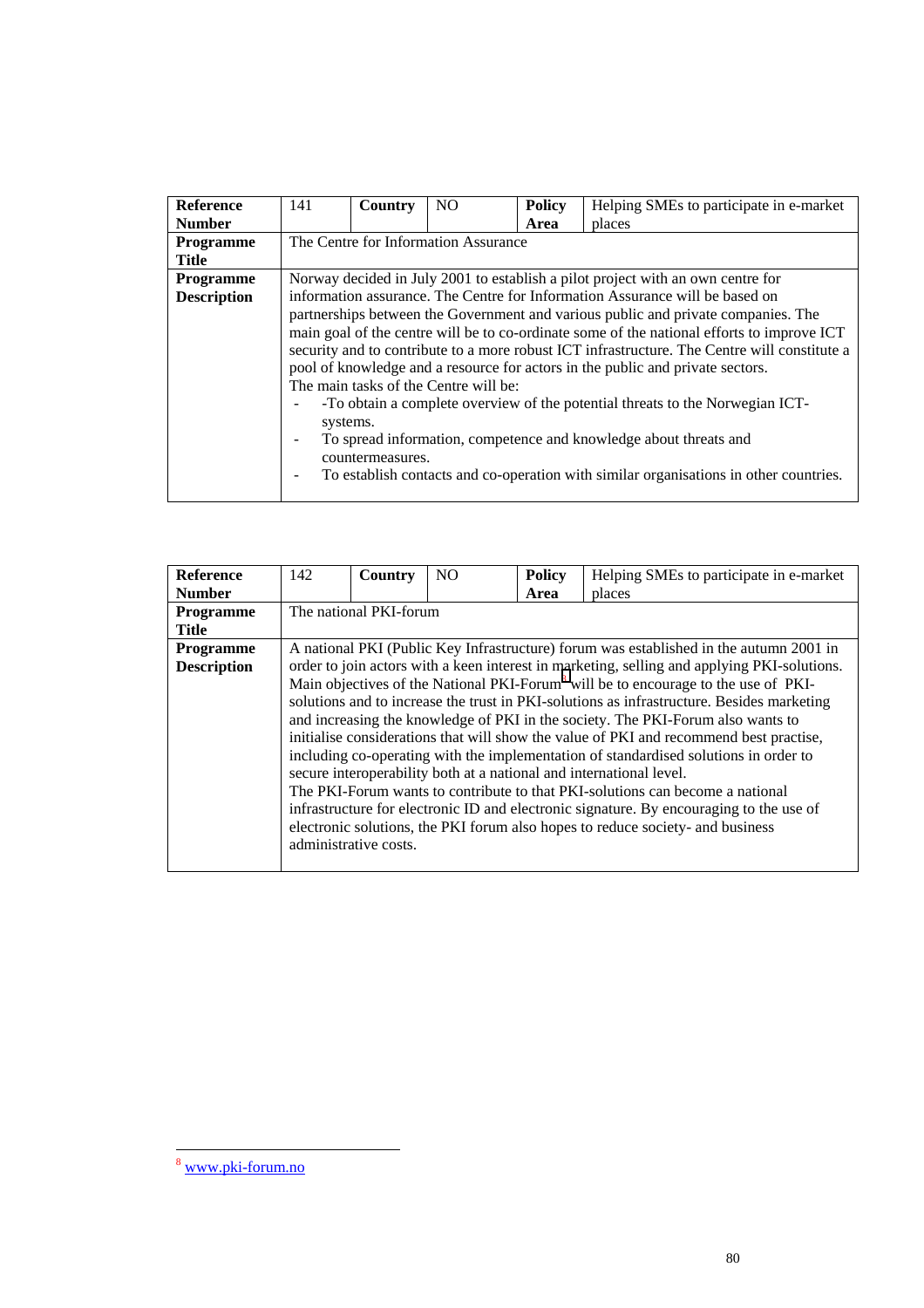| Helping SMEs to participate in e-market                                                                                                                                         |  |  |  |  |  |  |  |
|---------------------------------------------------------------------------------------------------------------------------------------------------------------------------------|--|--|--|--|--|--|--|
| places                                                                                                                                                                          |  |  |  |  |  |  |  |
|                                                                                                                                                                                 |  |  |  |  |  |  |  |
|                                                                                                                                                                                 |  |  |  |  |  |  |  |
| <i>Nettnemda</i> <sup>9</sup> , the Norwegian net committee, was formally opened on the $17th$ of September                                                                     |  |  |  |  |  |  |  |
| 2001. Netthemda is an independent court of appeal for maintaining ethical rules on the                                                                                          |  |  |  |  |  |  |  |
| Internet. These ethical rules are for the safeguarding of basic rights for the services                                                                                         |  |  |  |  |  |  |  |
| industries and the users of the Internet. One of the main tasks is to balance the                                                                                               |  |  |  |  |  |  |  |
| consideration of the freedom of speech, against the consideration of the protection of                                                                                          |  |  |  |  |  |  |  |
| privacy. Nettnemda is a dispute resolution for cases that are creating conflicts between                                                                                        |  |  |  |  |  |  |  |
| ISPs and their customers, web hotels and their customers, and portals and their partners.                                                                                       |  |  |  |  |  |  |  |
| Nettnemda can make binding decisions in cases that are concerned with businesses that                                                                                           |  |  |  |  |  |  |  |
|                                                                                                                                                                                 |  |  |  |  |  |  |  |
| are doing services on the Internet, and which has committed themselves to accept the<br>ethical rules on the net. This committee can also make statements which falls under the |  |  |  |  |  |  |  |
|                                                                                                                                                                                 |  |  |  |  |  |  |  |
|                                                                                                                                                                                 |  |  |  |  |  |  |  |
|                                                                                                                                                                                 |  |  |  |  |  |  |  |

| <b>Reference</b>   | 144                                                                                       | Country | ES | <b>Policy</b> | Helping SMEs to participate in e-market                                                |  |
|--------------------|-------------------------------------------------------------------------------------------|---------|----|---------------|----------------------------------------------------------------------------------------|--|
| <b>Number</b>      |                                                                                           |         |    | Area          | places                                                                                 |  |
| Programme          | Consumer arbitration through Internet                                                     |         |    |               |                                                                                        |  |
| Title              |                                                                                           |         |    |               |                                                                                        |  |
| <b>Programme</b>   | The objective of this project is to implant the complete consumer arbitration process     |         |    |               |                                                                                        |  |
| <b>Description</b> |                                                                                           |         |    |               | through Internet, so that the user can launch and complete the process in a secure and |  |
|                    | confidential way through the network.                                                     |         |    |               |                                                                                        |  |
|                    | A critical issue in relation with this project is the availability of digital signature   |         |    |               |                                                                                        |  |
|                    | infrastructures, so that the users (consumers, companies, official bodies concerned, etc) |         |    |               |                                                                                        |  |
|                    | can access the system. A prototype of the system is already available.                    |         |    |               |                                                                                        |  |
|                    |                                                                                           |         |    |               | The project is part of the INFO XXI initiative and has a budget of EUR 300,000.        |  |

| <b>Reference</b><br><b>Number</b> | 145                                                                                            | Country | FI                                                                 | <b>Policy</b><br>Area | E-business awareness and training/SME<br>Support Networks/Helping SMEs to<br>participate in e-market places                                                                                                                                                                                                                                                                                                                                                                                                                                                                                                                                                                                                                                                                                                        |  |  |
|-----------------------------------|------------------------------------------------------------------------------------------------|---------|--------------------------------------------------------------------|-----------------------|--------------------------------------------------------------------------------------------------------------------------------------------------------------------------------------------------------------------------------------------------------------------------------------------------------------------------------------------------------------------------------------------------------------------------------------------------------------------------------------------------------------------------------------------------------------------------------------------------------------------------------------------------------------------------------------------------------------------------------------------------------------------------------------------------------------------|--|--|
| <b>Programme</b>                  | Paraddis Project                                                                               |         |                                                                    |                       |                                                                                                                                                                                                                                                                                                                                                                                                                                                                                                                                                                                                                                                                                                                                                                                                                    |  |  |
| <b>Title</b>                      |                                                                                                |         |                                                                    |                       |                                                                                                                                                                                                                                                                                                                                                                                                                                                                                                                                                                                                                                                                                                                                                                                                                    |  |  |
| <b>Programme</b>                  | The paraddis project is run by the WFA (West Finland Alliance) - a strategic partnership of 5  |         |                                                                    |                       |                                                                                                                                                                                                                                                                                                                                                                                                                                                                                                                                                                                                                                                                                                                                                                                                                    |  |  |
| <b>Description</b>                | regional councils in Western Finland. The project promotes the Information Society for all the |         |                                                                    |                       |                                                                                                                                                                                                                                                                                                                                                                                                                                                                                                                                                                                                                                                                                                                                                                                                                    |  |  |
|                                   |                                                                                                |         | computers and advanced training in different fields of activities. |                       | regions and covers: A survey of fast telecommunications infrastructure; the development of<br>municipality services through the Internet; e-business for SMEs in order to use ICTs for different<br>operational functions across enterprises; a distance learning procedure within polytechnics and adult<br>education sectors; healthcare electronic support; open internet access points; geographic<br>information system for regional planning and operations. In order to promote e-business<br>opportunities for SMEs, the paraddis project launched a special concept for the creation of the e-<br>business development project. The aim was to get close to the everyday business activities of SMEs<br>and to create realistic projects according to the needs of SMEs. These included Basic training in |  |  |

<sup>&</sup>lt;sup>9</sup> www.nettnemnda.no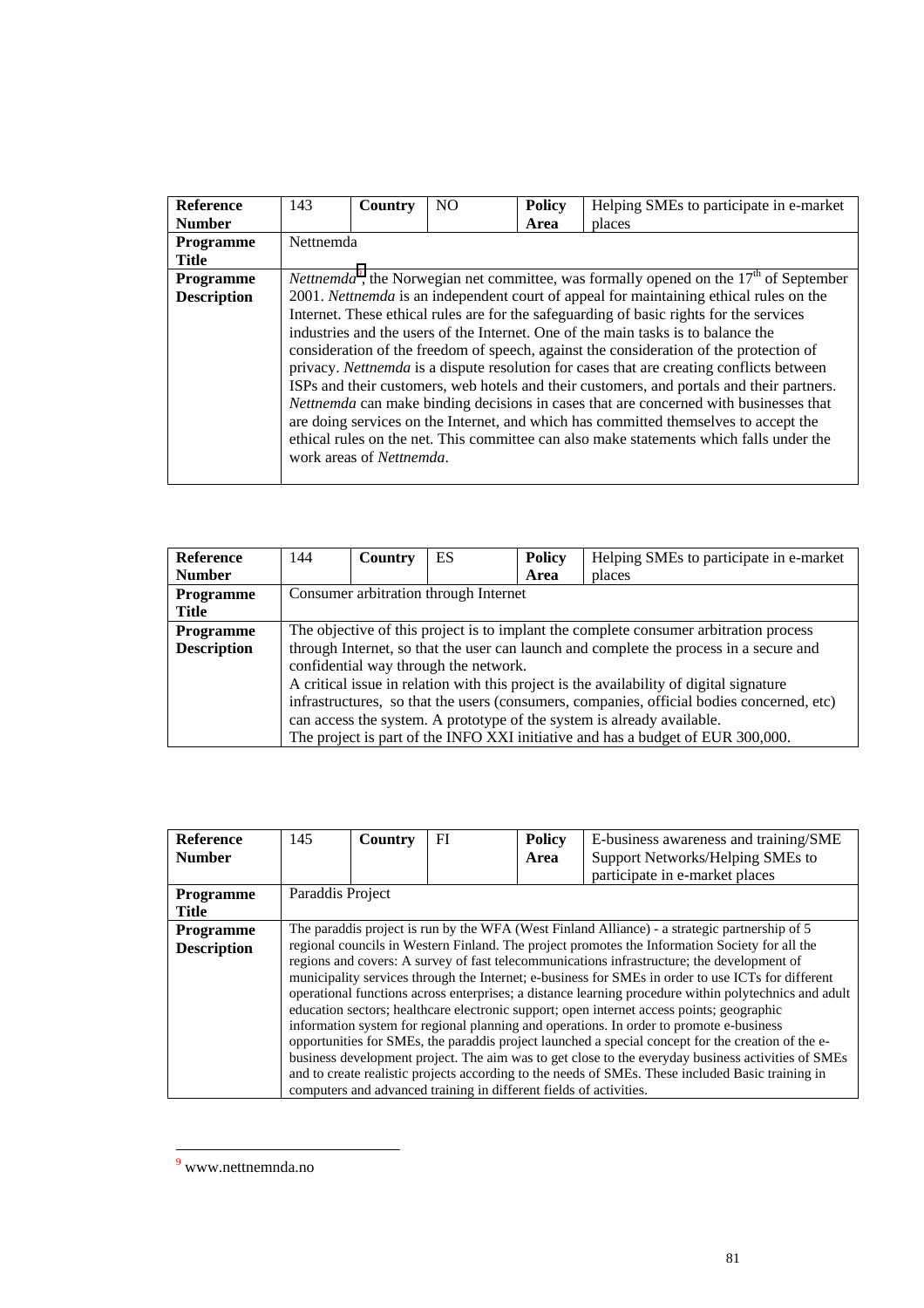| <b>Reference</b>   | 146                                                                               | <b>Country</b>                         | ES                                          | <b>Policy</b> | E-business awareness and training/SME                                                      |  |  |  |
|--------------------|-----------------------------------------------------------------------------------|----------------------------------------|---------------------------------------------|---------------|--------------------------------------------------------------------------------------------|--|--|--|
| <b>Number</b>      |                                                                                   |                                        |                                             | Area          | Support Networks/Helping SMEs to                                                           |  |  |  |
|                    |                                                                                   |                                        |                                             |               | participate in e-market places                                                             |  |  |  |
| Programme          |                                                                                   | Catalunya on the Net                   |                                             |               |                                                                                            |  |  |  |
| <b>Title</b>       |                                                                                   |                                        |                                             |               |                                                                                            |  |  |  |
| Programme          |                                                                                   |                                        |                                             |               | The government of Catalonia put in place an strategic plan for the Information society     |  |  |  |
| <b>Description</b> |                                                                                   |                                        |                                             |               | structured around 7 areas: One of these areas is Enterprise (e-business) and this          |  |  |  |
|                    |                                                                                   |                                        |                                             |               | programme is structured around 6 areas: Stimulation of demand; promotion of technology     |  |  |  |
|                    |                                                                                   |                                        |                                             |               | industries in Catalonia; Promotion of the content creation business sector; convergence of |  |  |  |
|                    |                                                                                   |                                        |                                             |               | the audio-visual and multimedia sectors; promotion of e-commerce; adaptive methods for     |  |  |  |
|                    | the business world. Actual programmes that are currently underway as part of this |                                        |                                             |               |                                                                                            |  |  |  |
|                    | initiative are:                                                                   |                                        |                                             |               |                                                                                            |  |  |  |
|                    | Campaign for raising awareness and promoting the use of ICTs in businesses in     |                                        |                                             |               |                                                                                            |  |  |  |
|                    |                                                                                   |                                        |                                             |               | Catalan – also offering technological or financial support                                 |  |  |  |
|                    |                                                                                   |                                        |                                             |               | Development of sector diagnostics that aim to identify the impact, risks and               |  |  |  |
|                    |                                                                                   |                                        |                                             |               | opportunities of the new technologies and any relevant business sector                     |  |  |  |
|                    |                                                                                   |                                        |                                             |               |                                                                                            |  |  |  |
|                    |                                                                                   |                                        |                                             |               | Incentive line for development of innovative application focused on data                   |  |  |  |
|                    |                                                                                   |                                        |                                             |               | communications and information exchange among a co-operative group.                        |  |  |  |
|                    |                                                                                   |                                        |                                             |               | Increasing 'unique' projects of ICT implementation for clusters of SMEs                    |  |  |  |
|                    | $\overline{\phantom{a}}$                                                          |                                        | Increasing support for business incubators  |               |                                                                                            |  |  |  |
|                    |                                                                                   |                                        |                                             |               | Creating materials and organising training courses specifically for the needs of           |  |  |  |
|                    |                                                                                   |                                        |                                             |               | SMEs. These materials or manuals cover;: mobile technology, electronic signatures,         |  |  |  |
|                    |                                                                                   | hosting or other aspects of technology |                                             |               |                                                                                            |  |  |  |
|                    |                                                                                   |                                        |                                             |               | A teleworking programme with a virtual network for SMEs with services and                  |  |  |  |
|                    |                                                                                   | training support                       |                                             |               |                                                                                            |  |  |  |
|                    |                                                                                   |                                        |                                             |               | An e-entrepreneurship award to projects which a jury and capital risk organisation         |  |  |  |
|                    |                                                                                   |                                        | considers to be an excellent business idea. |               |                                                                                            |  |  |  |

| <b>Reference</b>   | 147                                                                                         | Country | DK | <b>Policy</b> | Helping SMEs to participate in e-market |
|--------------------|---------------------------------------------------------------------------------------------|---------|----|---------------|-----------------------------------------|
| <b>Number</b>      |                                                                                             |         |    | Area          | places                                  |
| <b>Programme</b>   | Naestved - Rakat                                                                            |         |    |               |                                         |
| Title              |                                                                                             |         |    |               |                                         |
| <b>Programme</b>   | In order to promote e-Commerce in the Market place a number of municipalities in            |         |    |               |                                         |
| <b>Description</b> | Denmark have come together to create an Internet portal where SMEs can place                |         |    |               |                                         |
|                    | information on products, special prices, logistics and terms of trade. The system is called |         |    |               |                                         |
|                    | Rakat and for many suppliers this is their first experience of e-commerce. This is          |         |    |               |                                         |
|                    | accessible via the regional portal which connects SMEs to customers. This service has       |         |    |               |                                         |
|                    | provoked SMEs to make plans and policies for e-commerce and to invest in new ways of        |         |    |               |                                         |
|                    | trading on-line.                                                                            |         |    |               |                                         |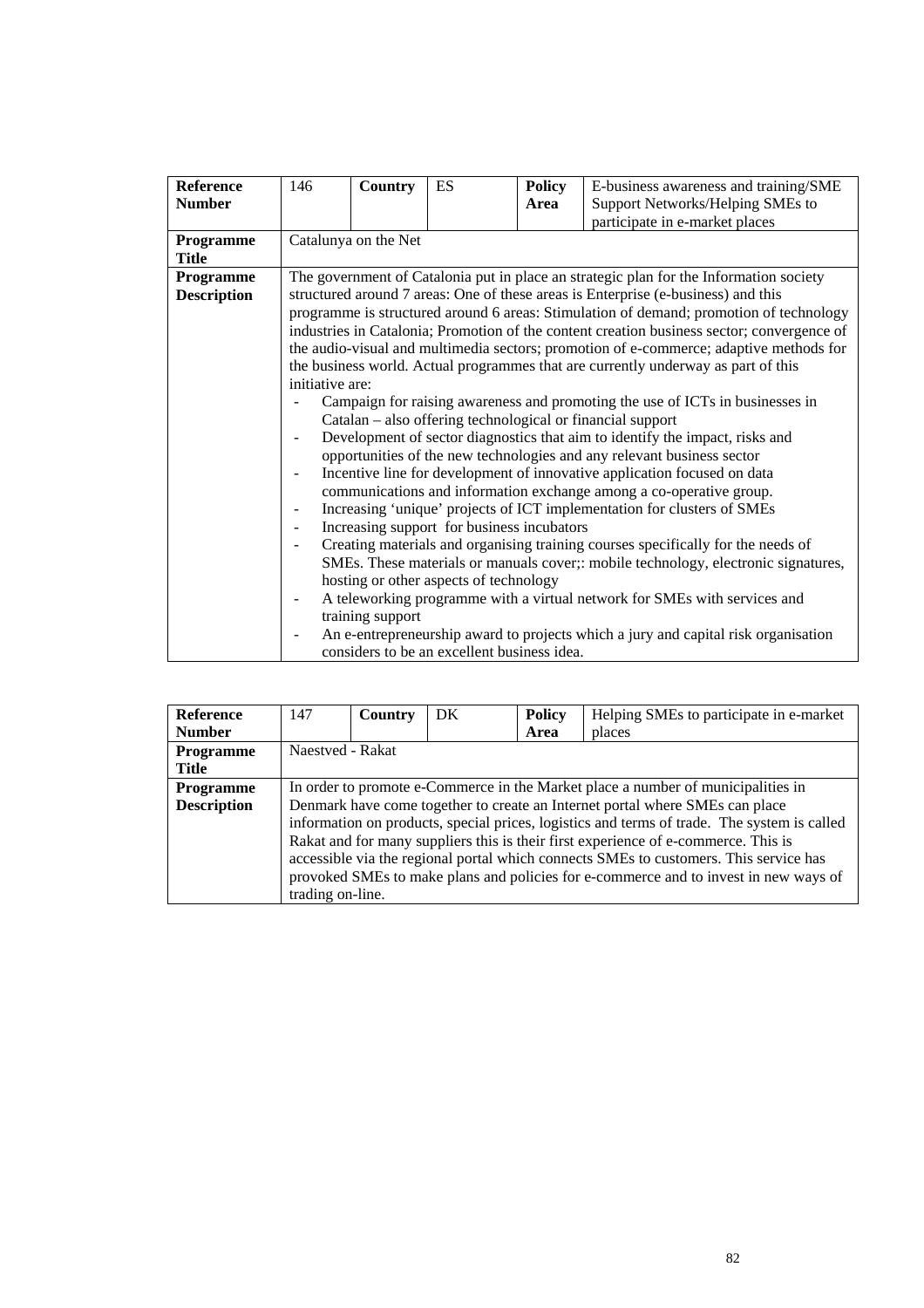# **Appendix 3: Policy context and Member State Umbrella Initiatives**

### **Austria**

As a reaction to eEurope, the Austrian government has launched a set of policies on ICT headed under the initiative "e-Austrian in e-Europe". This project summarizes the activities set so far and gives an outline of future programmes and projects. E-business is one of the most important priorities defined by eAustria.

E-business policy in Austria is largely in the hands of the Ministry for Economics and Labour (BMWA). In order to implement the strategies set out in eEurope, the ministry has set up a series of working groups looking at the different aspects of the Information Society. One of these working groups focused specifically on e-business. This year, the main findings and suggestions of the working groups have been published in a report called "e-business in a new economy" (which is not exclusively on e-business, but also on innovation, employment, skills etc.). In addition, the Ministry is in the process of drawing up an e-business action plan to implement the suggestions made by the working groups. The main action lines are to:

- Raise information and awareness: Create the conditions necessary for the successful applications of e-business in SMEs by ensuring widespread diffusion of information.
- Foster R&D to ensure that e-business in Austria is at the forefront of development.
- Support the development of e-content.
- Enable and accelerate technology transfer.
- Facilitate cross-border ICT projects in order to position Austria as an attractive elocation.

### **Belgium**

Belgium is made up of three regions ie Flanders, Wallonie and Brussels Capital. Information Society and e-business policy is made at this regional level.

In Flanders, the Ministry of the Economy has introduced a 'Digital Action Plan', which aims to significantly strengthen the position of Flanders in the digital economy. The digital action plan has the following objectives:

- Stimulate the use of ICT in industry through easier access to ICT.
- Overcome the bandwidth problem of information networks and ensure suitable peripheral conditions, so that investments in the knowledge-based infrastructure become more attractive.
- To encourage the development and integration of new ICT.
- By 2002, one quarter of all government services should be accessible via the Internet.
- To establish a code of conduct for electronic commerce and Internet business.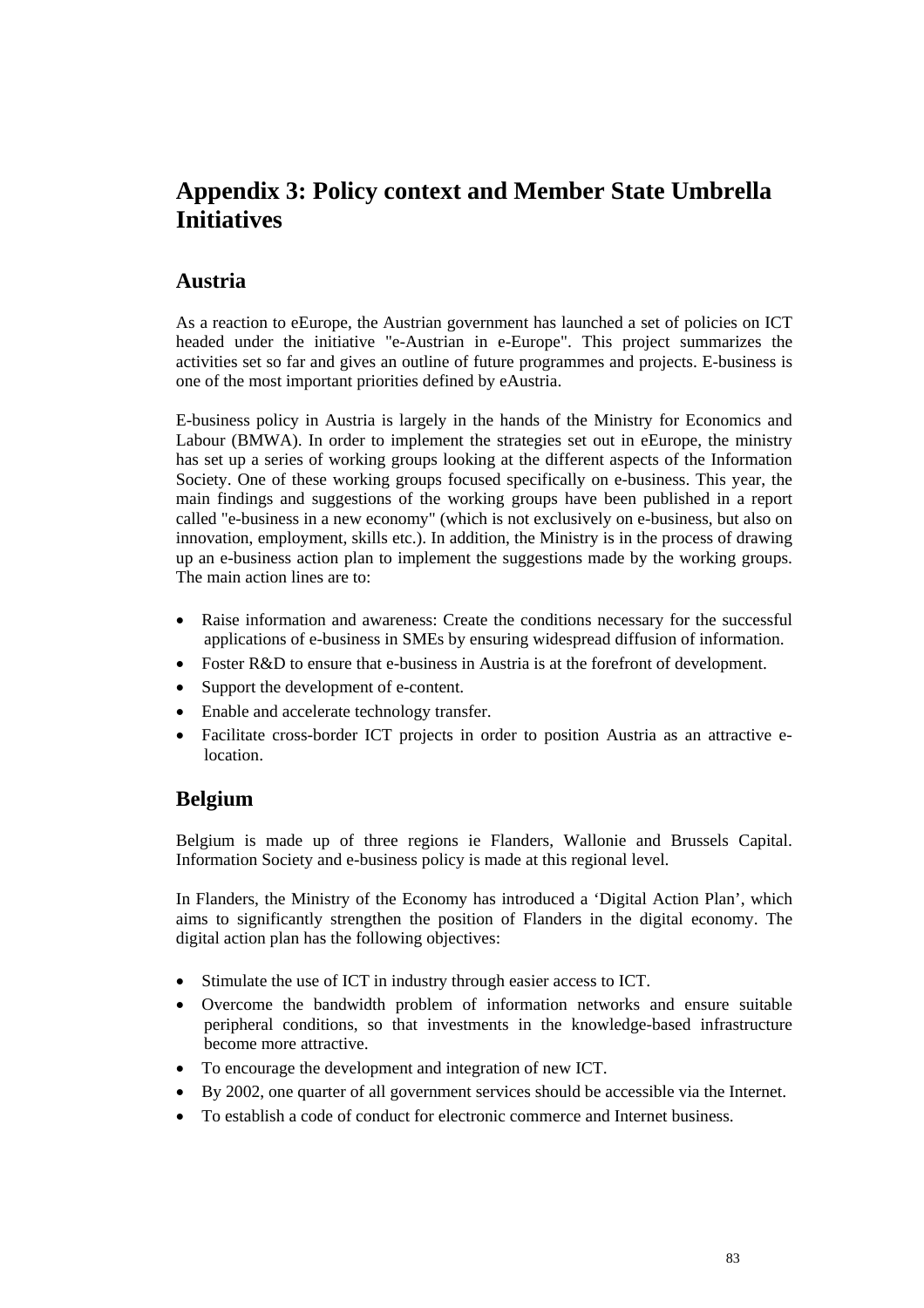The Flemish Government has not invested large amounts into the 'construction of the information society' but instead have concentrated their efforts on awareness raising of the information society in general.

In the Walloon Region, the Minister for the Economy, SME, Research and New Technologies, has come up with several initiatives to ensure the transition of all towards the knowledge society. The Region has implemented the e-w@llonies.net programme to heighten the awareness of citizens and companies by disseminating information about these new technologies and their use. The e-w@llonie.net programme is aimed at three groups:

- SMEs
- the older generation
- the younger generation

The measures have three aims:

- To heighten awareness of and to disseminate ICT, to encourage its use by all Walloons.
- To facilitate the introduction of e-business into the SME and guide them along the process, opening the doors of the new economy to them.
- To support the creation of infrastructures which encourage the uptake of new information and communication technologies in the Walloon region

## **Denmark**

In December 1999, the government presented a total IT policy account as follow-up on the strategy report on "Digital Denmark". This report contains 37 initiatives aiming to further Denmark's readjustment to the network economy. Several of these initiatives aim at enhancing the diffusion of electronic commerce.

In 2001, the report "A net of opportunities" has been published by the Ministry of Information Technology and Research's for the Danish Parliament, the Folketing. As a supplement to the 37 initiatives commenced the previous year, this report presents 7 new areas for sharpened focus. Each of them will in the course of 2001 lead to new initiatives.

In February 2002, the government will present a national report for the use of ICT in Danish companies.

### **France**

The key players in France for policy design and implementation in the field of e-business are the Ministry of Economy, Finance, and Industry (MINEFI), with specific Departments for SMEs (DECAS) and industry (DIGITIP). At the regional level DRIRE (Direction Regionale de la Recherche et de l'industrie), regional governments and in certain cases the cities also play a key role.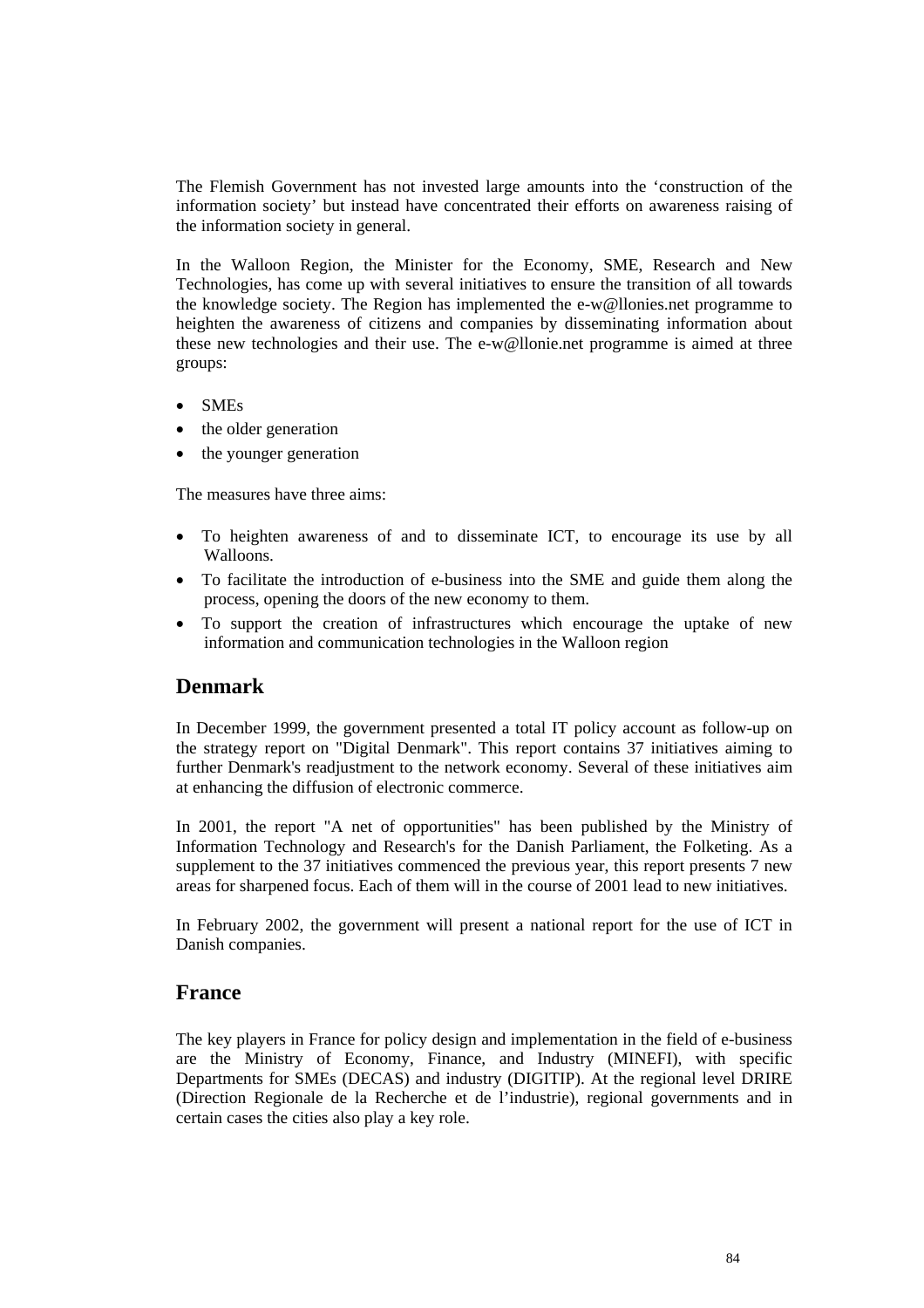In 1998, France launched a wide-ranging Government Action Plan to help France enter into the Information Society (PAGSI). The programme is ongoing, and the budget to date has been close to 1.4bn EUR. The objective is to build an information society for all and to remove obstacles to the development of the Internet in France. This includes incentives for businesses to go online and the development of electronic commerce. It is now apparent that there is a certain degree of success in achieving these aims. For example, the number of firms online has increased substantially, with 73% of small firms (6 to 200 staff) now online (2000), compared to 24% in 1997. In addition, France's share of Internet transactions has risen from 4.8% of B2C and 5% of B2B transactions in 1998, to 8.8% and 11% respectively in 2000.<sup>10</sup>.

In January 1998 a report was published covering e-commerce, known as the Lorentz report<sup>11</sup>. This contained a number of priorities for action to support the adoption of ecommerce, including the role of the public sector acting as a driver for change via its mass purchasing ability. Other aims were to take advantage of the opportunities offered by the Internet to start new companies, to promote use of the Internet amongst SMEs and to streamline administration.

Other specific e-business policies include the announcement in May 1998, by MINEFI of 10 measures to support the development of exchanges over the Internet. Some of the most important ones were:

- The implementation of a security policy.
- The launching of interoperable electronic payment initiatives.
- The implementation of an awareness and training campaign of SMEs about use of the Internet and electronic commerce applications.
- The creation of system of dialogue about electronic commerce.

The most recent policy initiative in this area of e-business for SMEs is the creation of a specific Digital Economy Task Force<sup>12</sup>, with a working-group concerned specifically with the Digital Economy in companies and especially SMEs. This Task Force is looking at the challenges facing SME today, as Internet access rates and use increase, the type of help and support required has changed from awareness raising to more targeted and specific help. This might include the provision of specific software tools and business methodologies to help SMEs maximise the potential of e-business. An e-business scoreboard is due to be launched before the end of 2001.

 $10$ 10 Four years of government measures to promote the Information Society, August 2001. www.internet.gouv.fr

MINEFI, (1998) Electronic commerce: a new factor for consumers, companies, citizens and government

<sup>12</sup> http://www.finances.gouv.fr/commerce\_electronique/10mesures/dix\_mesures.htm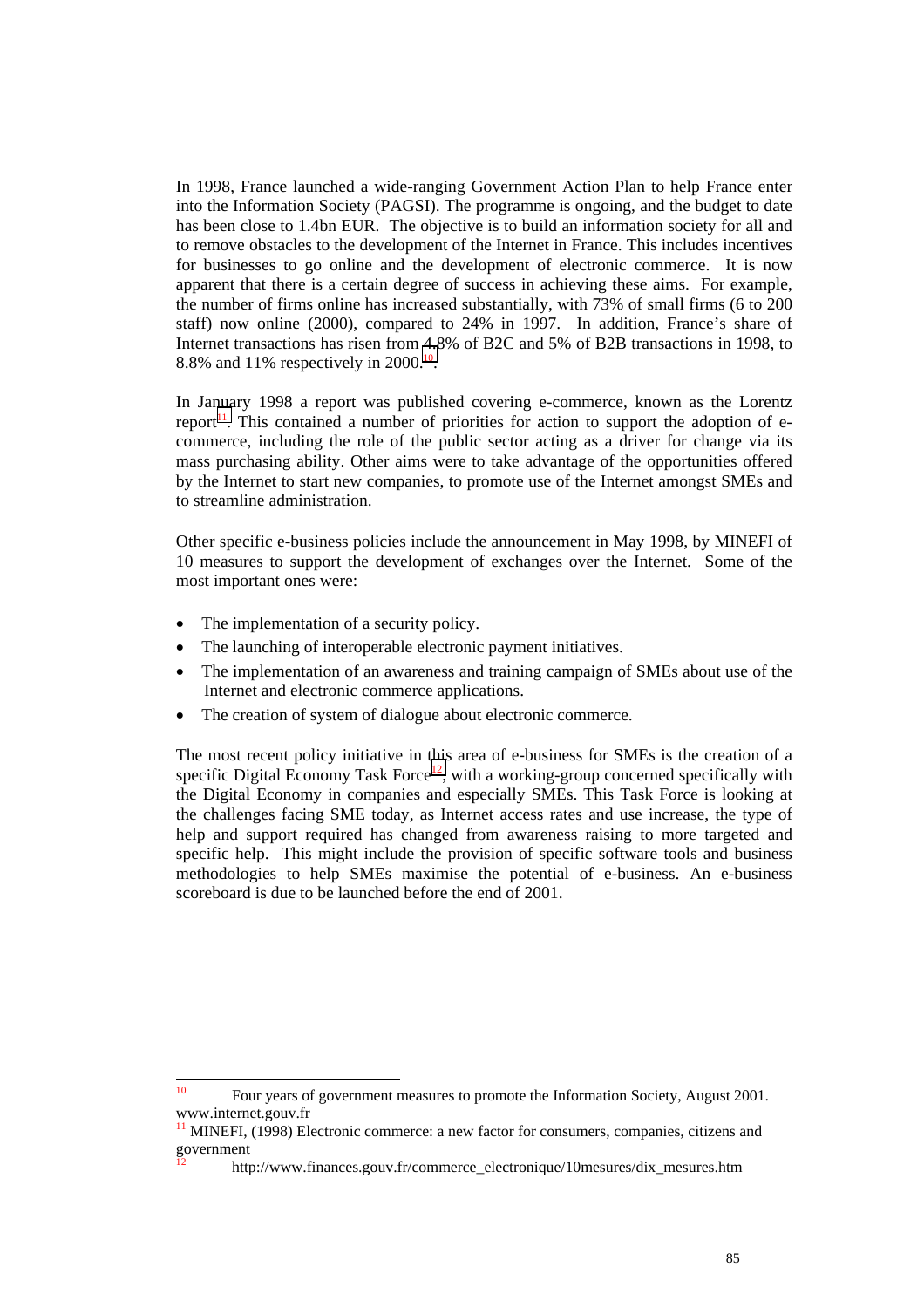## **Finland**

The Ministry of Transport and Communication is responsible for the regulation of the telecoms network, and for the co-ordination of the eEurope initiative. The Ministry of Trade & Industry is responsible for technology development and diffusion and for ecompetence and competition development in SMEs. It is also responsible for the GoDigital initiative. It works through 15 regional Employment and Enterprise Development Centres (EEDC) which implement national programmes at the national level.

In Finland, Tekes, the National Technology Agency is the main financing organisation for R&D in Finland. Tekes provides funding and expert services for R&D projects and promotes national and international networking. Foreign companies conducting R&D activities in Finland are also eligible for support.

Tekes co-ordinates annually 60 national technology programmes. The technology programmes aim at gaining new technology expertise and product development options in the important business areas of the future. The programmes also offer good frameworks for R&D co-operation. Several technology programmes strongly support different issues regarding access of SMEs to e-business as one of their key actions. Their main objective is to support initiatives and R&D projects, which facilitate access for SMEs to e-business knowledge, technologies and business models. The main tool is to use existing support networks of national technology programmes.

Also, Tekes created a group of 25 experts who ensured that the goals and objectives of the GoDigital programme were properly observed and pursued by the various technology programmes. Between January and June 2001, Tekes financed 66 GoDigital related projects for SMEs with EUR 16m. Key examples for such programmes (each lasting between one and four years) in this area are:

- ETX: Electronics for the Information Society
- Iwell: Turning technology into a success story
- SPIN: Support programme for software products
- TLX: Telecommunications programme aiming at fostering product development and exports in the field of telecommunications
- Usix: User-oriented Information Technology
- NETS: Networks of the Future
- UTT: Business concepts for industries

The volume of each of these programs is between EUR 20 and 100 million for a period of three to four years.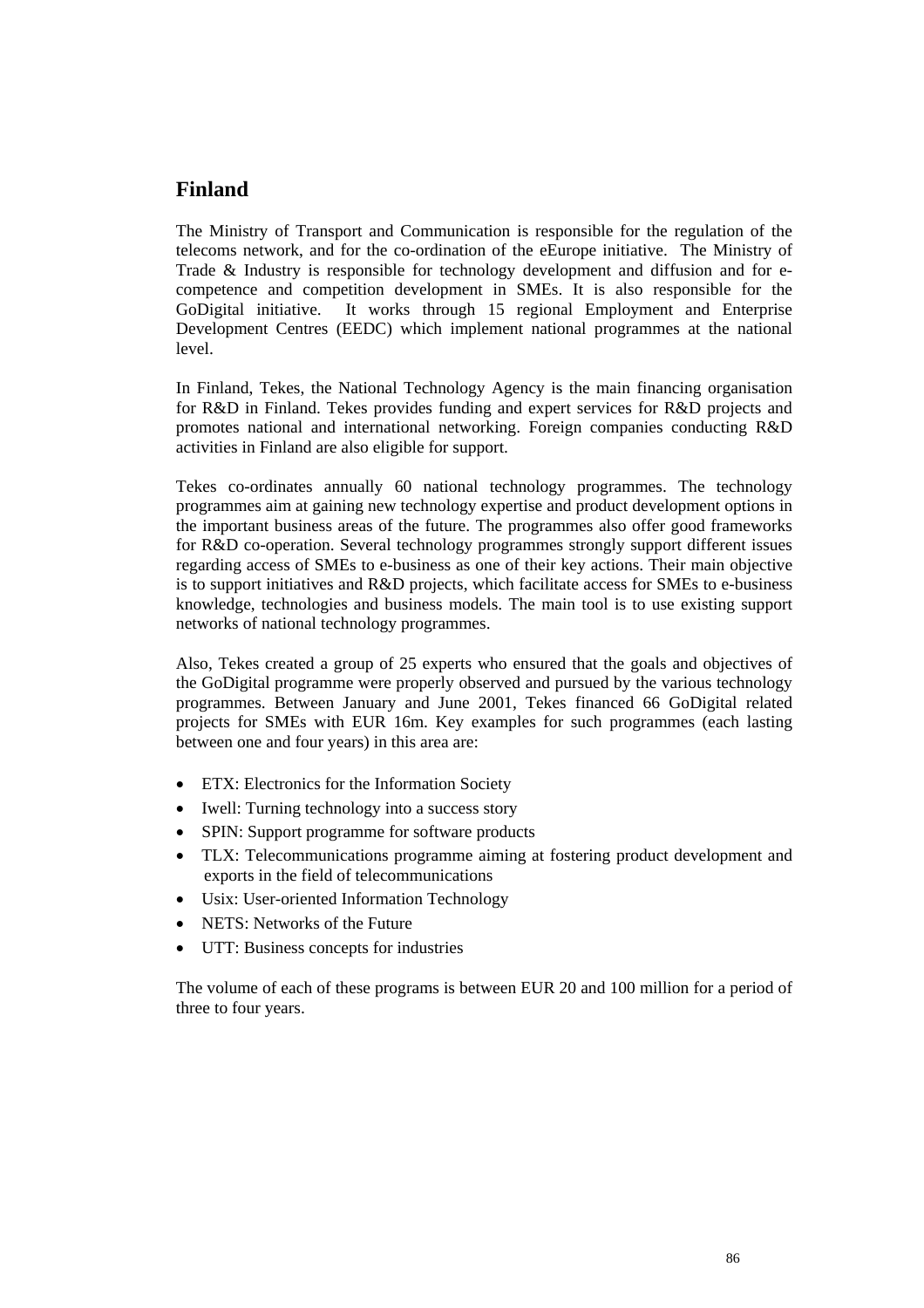Also, the importance of e-business has been underlined in a policy paper named "Business Environment Policy In The New Economy" issued by the Ministry of Trade and Industry in 2001. Specifically, training has been pointed out as a priority. It is argued that experts in electronics, data processing and data communications form the technological core of the new economy. Furthermore, the paper states that there is a lack of skilled workers which could be alleviated by recruiting more foreign students and by raising the interest of women in mathematics and the natural sciences. In addition, ebusiness is seen as a vital component in the effort to ensure sustainable development in that it helps to reduce the need for physical movement and to improve the efficiency of business activities.

## **Germany**

In 1999, the German government has issued an "Action Plan for Innovation and Employment", which has been drafted by the Ministry of Economics and the Ministry for Education and Research. The overall objective is to ensure that Germany occupies a top position in the digital age and that the benefits of ICT can be exploited for society at large. The action plan consists of seven action lines:

- Increase access to new media: Prices for Internet access will be reduced through accelerated deregulation and general awareness for the Information Society will be raised.
- Application of multimedia in education: One of the aims of this action line is to connect schools and educational institutions to the Internet.
- Enhance trust and security through legal action: Legal action will be taken in order to enhance consumer trust and data security, and partnerships with industry will be formed.
- Create innovative jobs: Through activities such as the competence centers, business plan competitions and Internet awards innovative jobs will be created through the support of high-tech start-ups.
- Achieve and maintain a top position in technology and infrastructure: Important activities are the acceleration of UMTS as well as wireless Internet applications, digital radio as well as software development and the development of semiconductors.
- Enhance the modernization of public administration: Set an example for society through the adoption of e-government and public sector e-procurement.
- Foster international cooperation: Support and implement the eEurope Action Plan and similar initiatives by international organisations.

### **Greece**

The main overarching policy frameworks in Greece to promote the IS are the Operational Programmes (OP) "Information Society" and "Competitiveness" funded by the 3rd Community Support Framework of the European Union. Some of the major aims of the Information Society OP are to use the IS to promote competitiveness in enterprises and modernising public administrations by using ICT. The Competitiveness OP seeks to improve business support networks for SMEs, encourage start-ups and providing enhanced access to finance.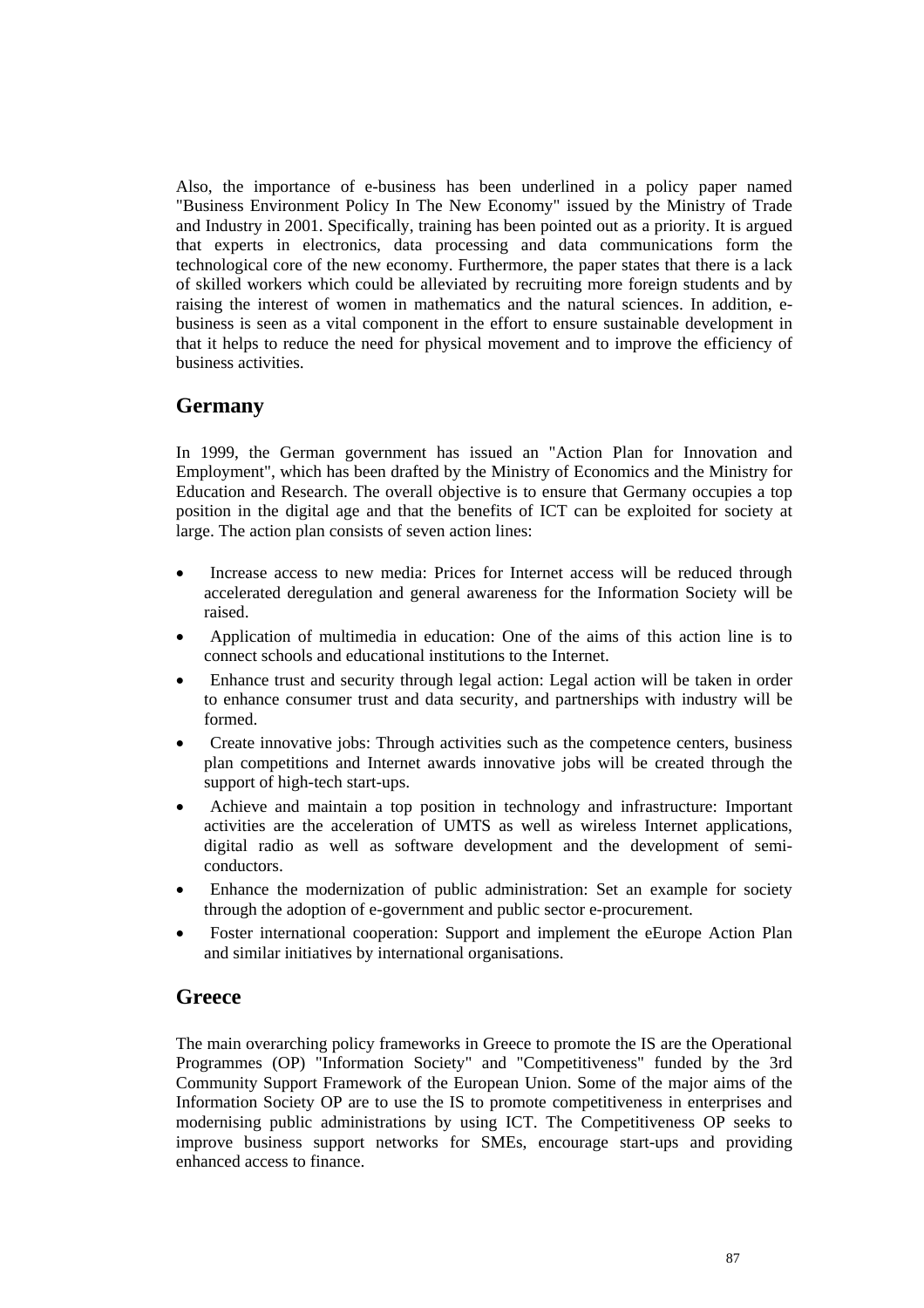Greek Go-Online programme is an action of the. "Information Society" and "Competitiveness" OPs and its main objective is to support 50,000 small and medium sized enterprises (SMEs) to connect to the Internet and inform them of the benefits that will be obtained through its usage. Beneficiaries of the programme are all Greek enterprises with up to ten employees, except for joint stock companies (SAs) and selfemployed professionals.

Under the programme, enterprises are divided in the following three categories:

- Enterprises with no infrastructure to connect to the Internet.
- Internet-ready enterprises with access to the Internet and an active e-mail address.
- Enterprises with a web site capable of supporting electronic transactions with customers and/or suppliers (B2C and B2B).

"Go-digital" supports the first two categories in order to facilitate their move to the next stage: from the first to the second or from the second to the third stage.

Funding is provided to each of these categories to purchase infrastructure and electronic services, such as:

- Purchase of basic terminal equipment, Internet connection for two years and technical support for three years.
- Development of a simple commercial web page, maintenance and virtual hosting in an ISP for two years.

The programme also supports a number of other initiatives outlined in this report.

## **Ireland**

At the request of the Prime Minister, Forfas (the policy advisory board) prepared a publication in 1999 called *eCommerce: The policy requirements* to recommend an ongoing process to monitor the development of e-business within Irish firms. Arising from this, in the same year, the Irish Government set out a comprehensive plan to address the challenges of the Information Society 'Implementing the Information Society in Ireland – An Action Plan'. Six priority areas were identified: Telecommunications infrastructure and cost; Education and the use of ICT; Upskilling in the existing business sector; Effective regulation; Research and development; e-government. Of these, upgrading skills is particularly focused on SMEs.

The Department of Enterprise, Trade and Employment (DETE) has particular responsibility for the SME element of the action plan. It provides for the financing of projects or initiatives proposed by government departments consistent with progressing the priority areas.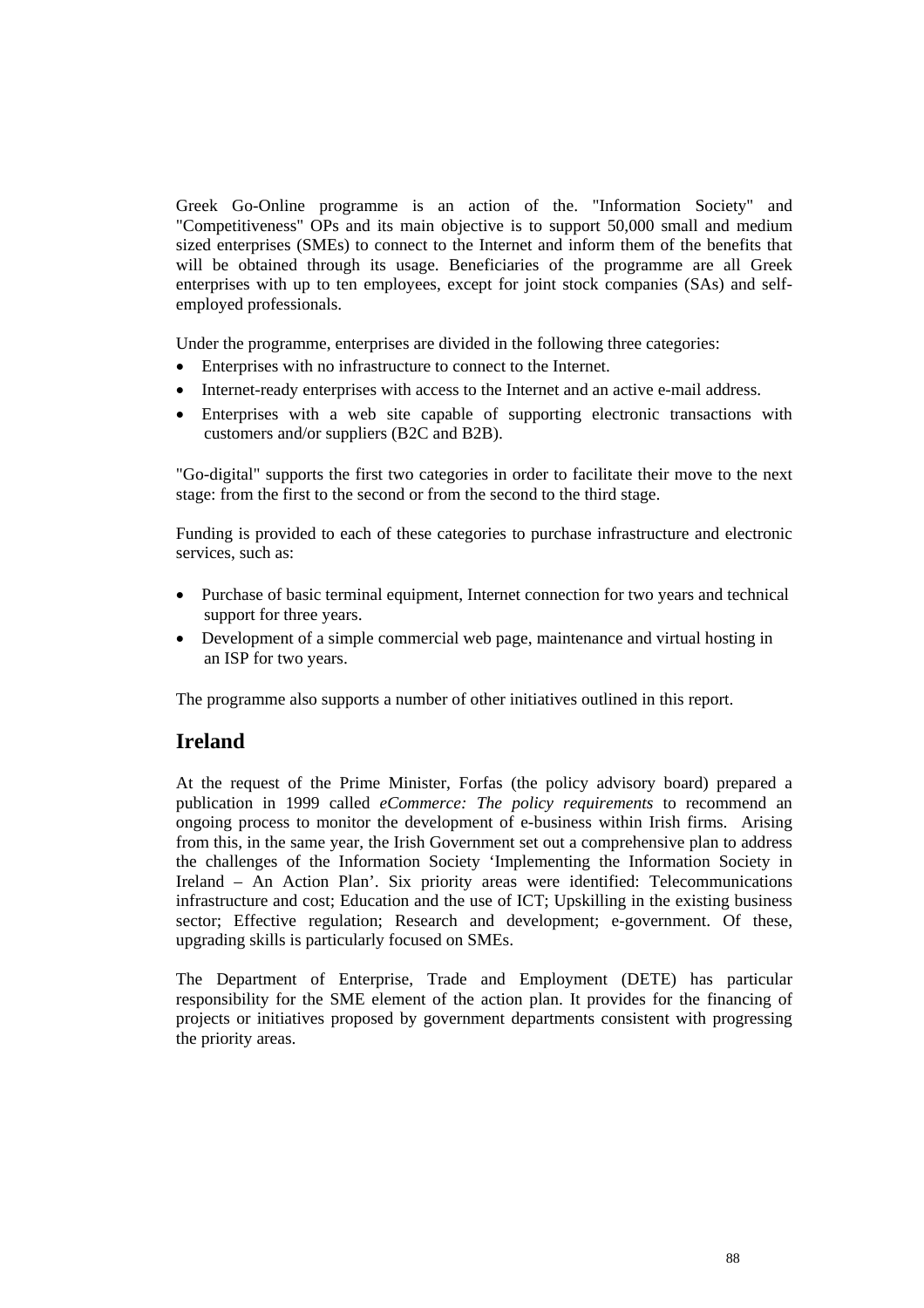To implement the aims and objectives contained in the action plan, the Government has given Enterprise Ireland a 12.7m EUR e-business fund to boost the number of Irish companies transacting business across electronic networks. The initiative, started in 2000, has a two year time frame and is designed to facilitate the rapid development of significant scale projects within existing businesses in the manufacturing and international services sectors so as to enable them to trade electronically.

In addition to the establishment of the e-business fund there has been the launch of a series of other support services which include: e-business Resource Website<sup>13</sup>; e-business Telephone Help Line; Workshops and Seminars; Flagship Conferences; National Awareness Campaign; Building International Partnerships; Advice and support in developing e-business Strategy; Establishment of an Enterprise Ireland e-business Unit.

More recently, the publication of the Third Report of Ireland's Information Society Commission<sup>14</sup>, has highlighted the continuing need for specific awareness raising campaigns directed at SMEs, stating "*it is often those companies that are most in need of education about e-commerce that are the hardest to reach. Future e-business campaigns by the enterprise agencies should be tailored to meet the needs of individual businesses and provide one-to-one support*".

It also recommends that e-business priorities remain as training staff, encouraging flexible working using ICT and creating better ICT applications – such as secure payment methods. Throughout the report there is an emphasis on reaching SMEs as connectivity rates have increased, but participation in e-commerce, m-commerce and e-business in general are not amongst the leading e-business nations. The report states: *the full value of carrying out business electronically is yet to be realised in this country. Translating high awareness levels into a real application of new business practices represents a major challenge.*

Overall, the report recommends:

- Continue to provide government support and incentives to encourage the take-up of ecommerce amongst indigenous enterprises and SMEs in particular.
- Develop specially tailored e-business campaigns for late adopters in the business community; Implement the recommendations contained in the recent reports on skills needs in the Irish economy as soon as possible.
- Develop a greater range of online e-payment systems among the financial institutions aimed at the SME sector.
- Continue with initiatives to promote the practice of eWorking to the Irish business community; Remove taxation barriers to eWorking, as recommended by the eWork Action Forum.

 $13$  $13$  www.enterprise-ireland.com/ebusiness

<sup>14</sup> Information Society Commission, Third Report of Ireland's Information Society Commission, December 2000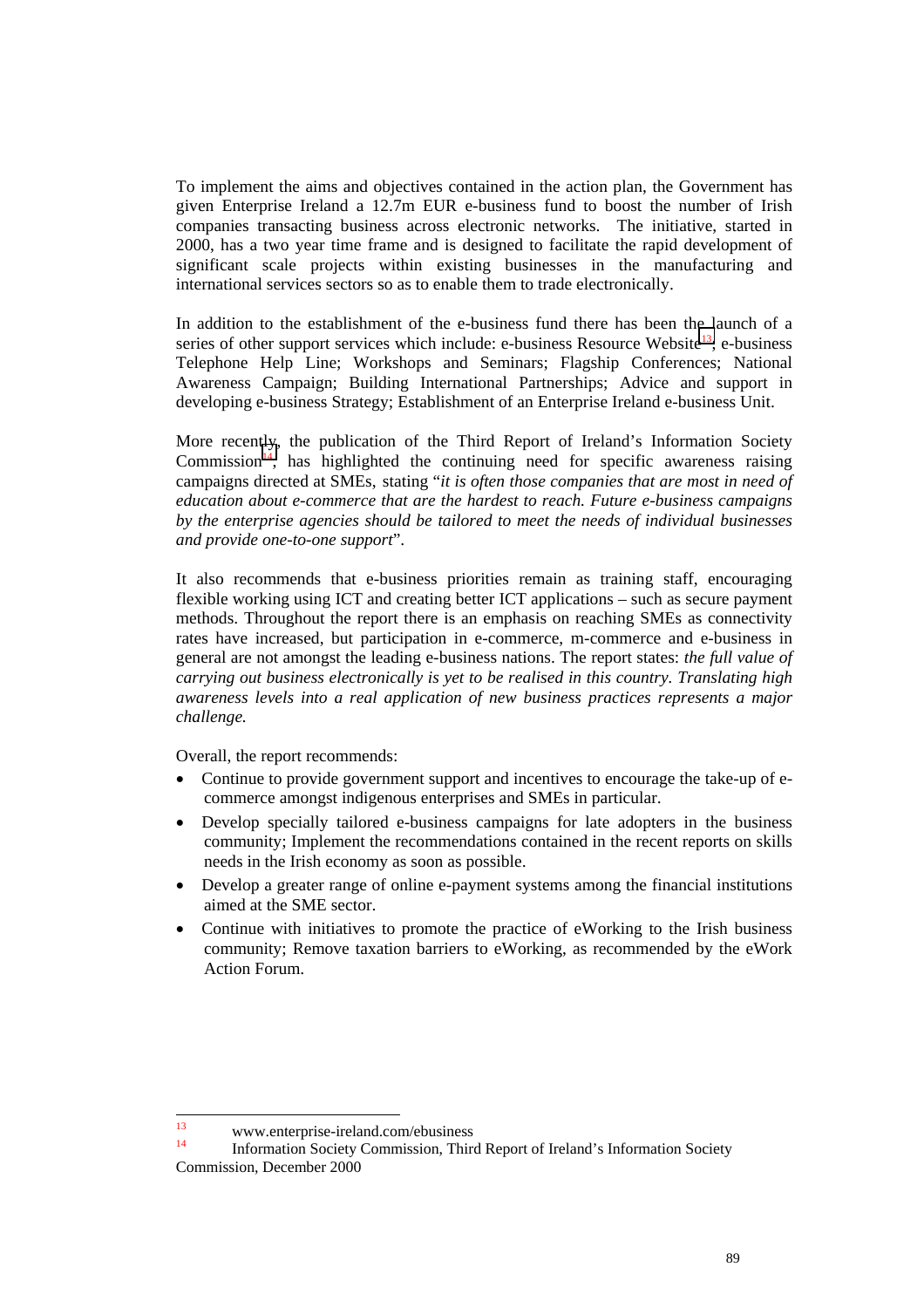## **Italy**

The challenge for the Italian Government is to prompt the diffusion of the electronic commerce among Italian enterprises, and in particular SMEs. According to the Action Plan for the Information Society – eCommerce, presented on  $16<sup>th</sup>$  June 2000, most actions undertaken by the Italian Government are focussed on small and medium enterprises that are expected to be ready to adapt to changes occurring in the market. Among the 7 main areas of intervention highlighted by the action plan are:

- training and raising awareness of professional of the opportunities presented by new technologies.
- professional training and incentives to SMEs to start e-commerce portals and support high-technology start-ups.
- adoption of the necessary regulatory framework.

On the 28<sup>th</sup> June 2001, the new Government presented the "Hundred day programme", a set of policy measures in support of entrepreneurship, that indirectly impact on the digital economy. In particular, the Government intends to facilitate the investment of enterprises in the purchase of technical equipment and in the training and retraining of personnel. The "Public Finance Programme" 2001-2004 highlights the commitment of the Government in support of the digitalisation of the country through a policy of tax relief and tax deduction of costs devoted to the development of e-commerce.

## **Luxembourg**

The major actor responsible for policy design and implementation in the field of ebusiness is the Ministry of Economy, which is also in charge of legal issues related to ecommerce and its implementation. However, most ministries are involved in the implementation of the targets set at the Lisbon Summit, which are implemented in Luxembourg via the e-Luxembourg plan (*http://www.eluxembourg.lu*). This plan is coordinated by the Ministry of Communications but individual ministries have projects under their own responsibility. Moreover, at the municipal level local authorities are also involved in distributing information and providing training on e-business.

In order to increase the confidence in e-business especially on the part of SMEs and to ensure security of on-line transactions, the ministry of economy has launched different initiatives:

- Create quality labels for Internet sites
- Develop a benchmark site for e-commerce
- Establish on-line conciliation in case of conflicts
- Develop a code of good conduct for e-commerce
- Create a code for e-commerce ("code de commerce électronique")
- Create an observatory for innovation where firms can collect and diffuse information according to their specifications (innovation clustering)
- Create a technical platform for normalization in the domain of electronic signature and payment (including benchmarking exercises)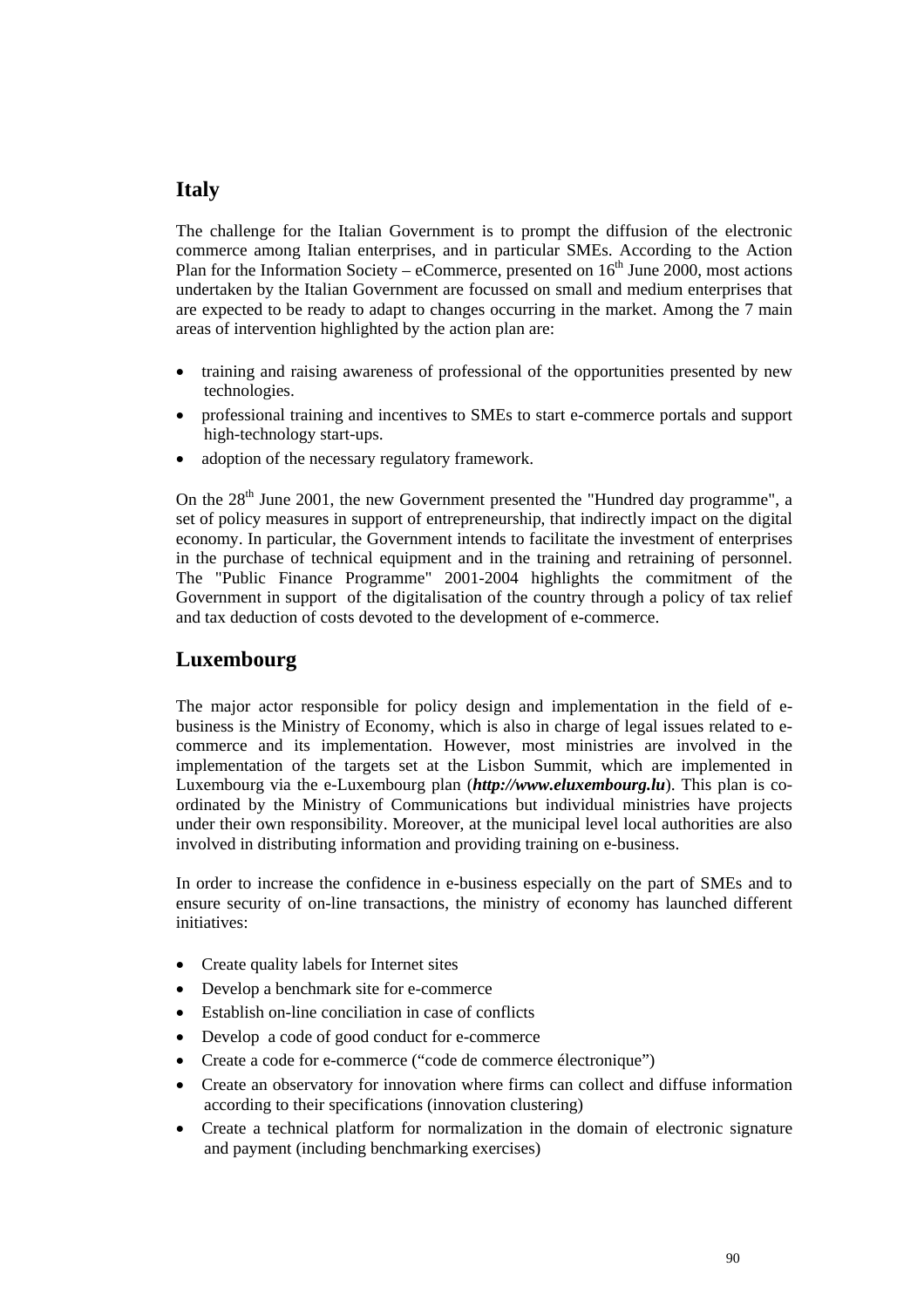- Define technical security obligations for time stamping and electronic recorded deliveries
- Develop on-line procedures for patents filing and registration.

Several other ministries have also launched initiatives to promote e-business as for example: creating an online register of all established firms and offering the possibility to create a new firm on-line (long term project). Finally, the law relative to the establishment of a new firm is going to be revised in order to be better adapted to the evolution of the technologies and the new economy.

#### **Norway**

The goal for the Norwegian Government is to bring Norway to the forefront in the use and development of electronic commerce, and build up a competitive new business sector. At the same time, emphasis will be put on the fundamental values and social aspects and reaps the socio-economic benefits. The Norwegian Government's policy on Electronic Commerce is set out in the white Paper No. 41 (1998-99) Electronic Commerce. As set out in the White Paper, the Government will apply the following principles:

- The development of electronic commerce shall be market-determined based on corporate and consumer demands for products and services.
- Where the Government intervenes, the process shall be fully transparent and undertaken in dialogue with the parties concerned.
- Regulations shall be neutral in relation to technology and not restricted to specific technological solutions.

Given the rapid pace of development in e-commerce, the Government's view is that a combination of government regulation and self-regulation by participants will contribute to establishing confidence in electronic commerce. The public sector shall promote electronic commerce with a view to increasing the efficiency of public procurement and will thereby be a prime mover behind its development.

In order to establish an appropriate regulatory regime, the Government emphasises the international co-ordination of rules and guidelines. An area of key importance is the relationship between national regulations and international rules. It must also be established that the present legal principles applying to trade also apply to electronic commerce.

In order to achieve these objectives, the Government will work along five main strategies:

- The electronic market shall be predictable: Predictable legal and economic framework conditions must be established, which secure the national and international competitiveness of Norwegian enterprises.
- The threshold for using the electronic market must be low: An infrastructure and services must be developed with a view to facilitating use and access for all potential user groups in Norway.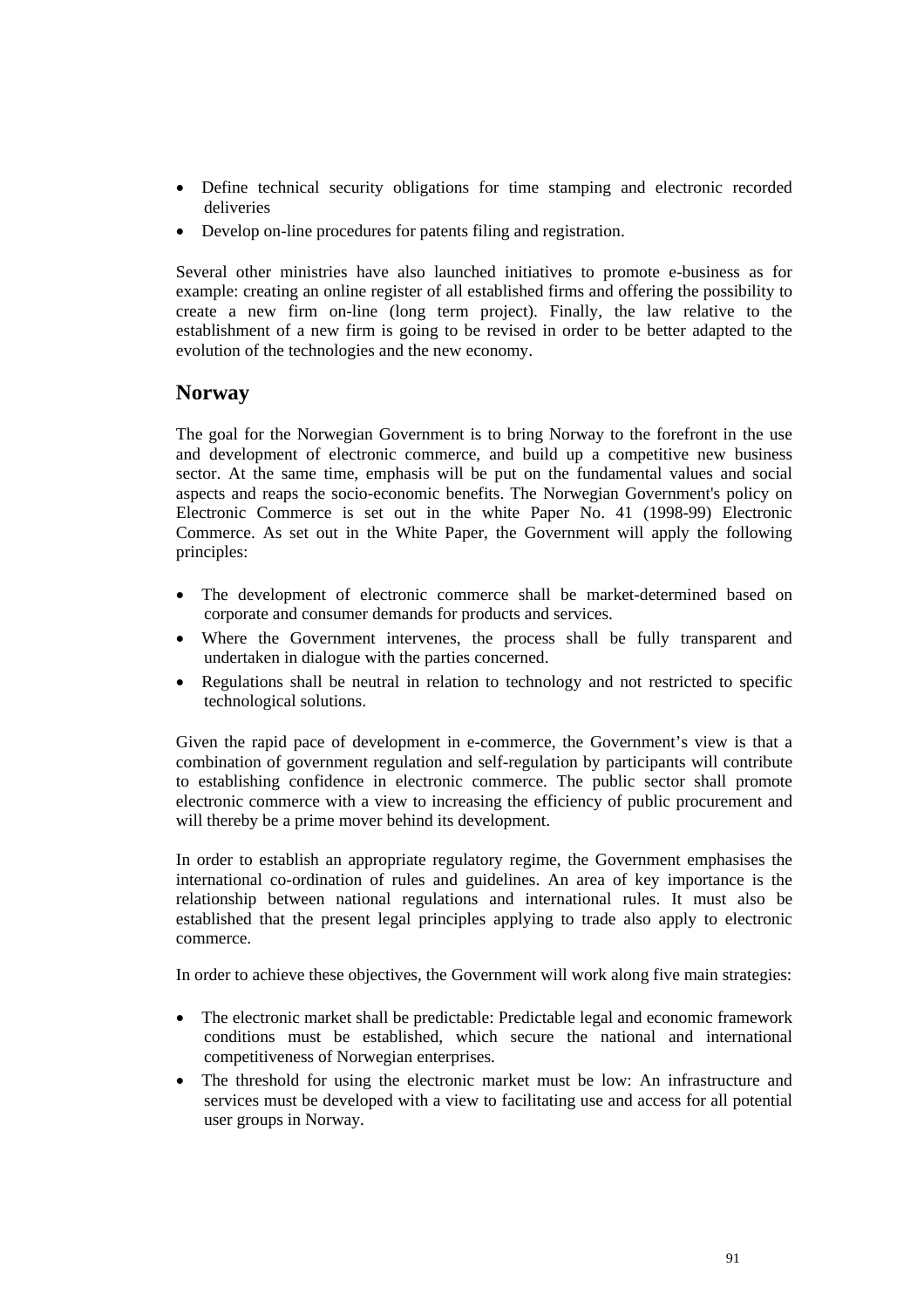- The electronic market needs both buyers and sellers: The number of users must be sufficiently high, and the public sector will contribute to this by using electronic commerce in procurement.
- Knowledge gives power and freedom of choice in the electronic market: Expertise and information must be reinforced in order to promote freedom of choice and counter adverse and undesired consequences.
- In the interest of confidence and credibility, consumer rights, protection of privacy and other rights must be safeguarded in the electronic market: Work will be undertaken to safeguard social consideration such as security, protection of privacy and consumers, including children and youths.

In addition, the *e*Norway initiative ensures that Norway has equally ambitions objectives as those formulated by the EU in the eEurope plan. The most important objectives and actions in the "*e*Europe 2002 – Action Plan" are covered in the *e*Norway Plan. In addition it contains actions based on our own special challenges.

Within this initiative, e-business is seen as a vital part to enhance the competitiveness of industry. The goal is to make Norway a leader in e-commerce and electronic business management. In detail, the objectives are to

- Boost skills in the use of IT and e-commerce in industry, the public sector and society at large.
- Pave the way for efficient competition and high-capacity services at reasonable prices. This should contribute towards investments and secure consumers' interests.
- Secure and bring electronic communications on equal footing with paper-based communications.
- Create an environment for the rapid development of technical solutions and skills. Norway must become an interesting location and test country for international companies.

Furthermore, a secure infrastructure is seen as an important challenge for the adoption of e-business, as business operations are dependent on suitable solutions in respect of payment, privacy, the protection of commercial secrets and legal challenges.

## **Portugal**

In Portugal the National Initiative for Electronic Commerce (Iniciativa Nacional para o Comércio Electrónico) has been set up to create an appropriate environment, which helps Portuguese SMEs to modernise their information systems, to facilitate their participation in the Digital Networks and to create new jobs. As part of the initiatives, there is already draft legislation concerning the regulation of electronic signatures and electronic invoicing. This initiative is also calling for a number of programmes to be implemented to encourage the take-up of e-business by SMEs.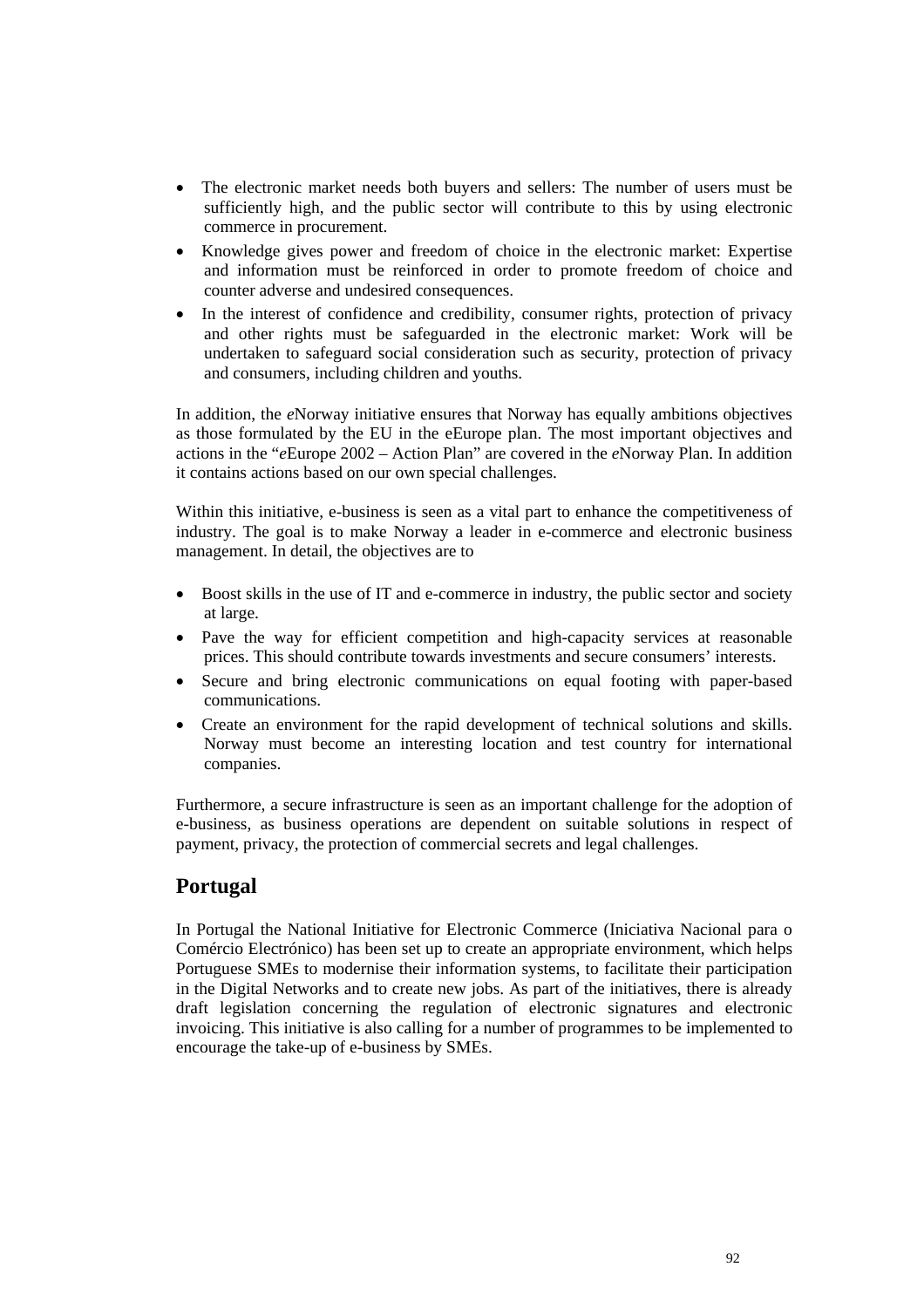A large proportion of the support to SMEs will also come through the Structural Funds. In the present Operational Programme, there are measures that can be highlighted where it is most likely that there will be initiatives to encourage SMEs to engage in e-business:

- Measure 1.1 (Promote Small Business Initiatives, supporting small-scale investment projects) is designed to reinforce the technical and technological capacities and to modernise physical structures.
- Measure 1.2 Encourage Modern and Competitive Business Strategies applies to business development projects, incorporating, for example, technological innovation and development.

## **The Netherlands**

In 1999, the Dutch Government published the White Paper "The Digital Delta". This is the follow-up to the previously published National Action Programme on Electronic Highways. "The Digital Delta" offered a framework for, and reflected consistency in, the government's initiatives and activities in the field of information and communication technologies (ICT). The White Paper deals with 5 pillars to strengthen the ICT base.

- The (tele)communications infrastructure
- Know-how and innovation
- Access and skills
- Regulatory issues
- ICT in the public sector.

An additional ICT study was undertaken by the Dutch Government in 2000 which indicated that Dutch SMEs were lagging behind in the uptake of e-business. This led to a new initiative being introduced called 'Het MKB in de Digitale Delta' to complement the original White Paper. This campaign encompasses many of the policies and programmes mentioned in this report.

## **Spain**

The Spanish government has launched an action plan called InfoXXI: An Information Society for All (2001-2003), which comprises a range of initiatives aiming at the development of the Information Society in Spain. This plan reflects the objectives set forth in the eEurope initiative and its corresponding Action Plan.

Within InfoXXI, there are activities aiming to support e-business. In detail, the government plans:

- To enhance the security of online transactions and payments
- To foster international cooperation on the harmonization of regulations regarding ecommerce
- To ensure control of international transactions, including the collection of taxes
- To enhance the protection of intellectual property
- To raise general awareness among SMEs on the benefits of ICT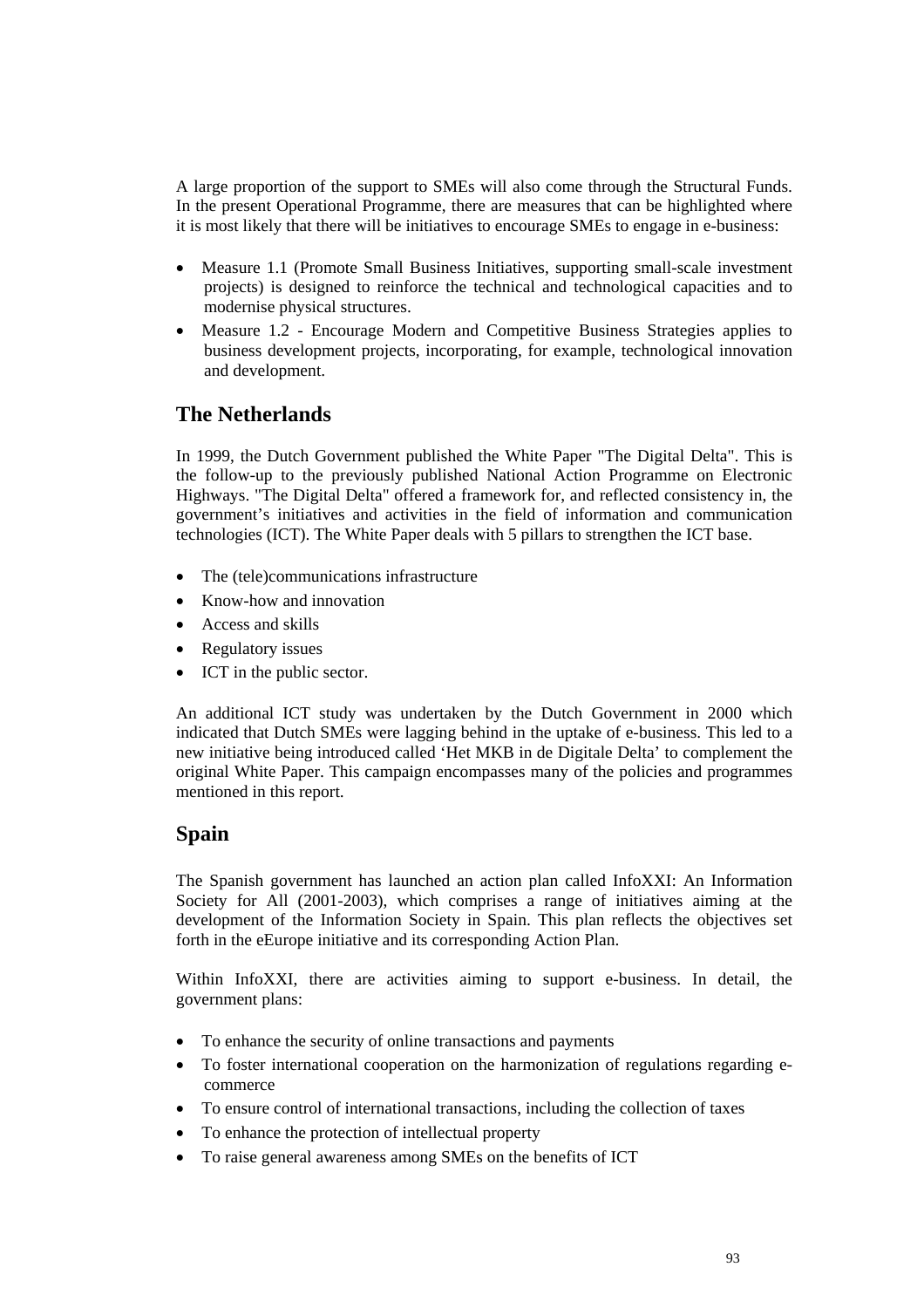## **Sweden**

In March 2000 the Government presented its proposal for future IT policy in the Bill "An information society for all ". The Government sets out in the Bill a new objective for IT policy: Sweden is to be the first country to be an information society for all. Broad investment in several areas is called for if Sweden is to have a sustainable base on which to stand in order to assert itself internationally. The Bill also includes an action plan in which the Government sets out proposals for achieving the objective. The action plan contains proposals for measures in three priority areas:

- More distinct legislation will increase confidence in information technology. The Government took a step in this direction in May 2000 when it presented a Bill on electronic signatures. The Bill contains proposals for the introduction of EU regulations on electronic signatures into Sweden. The Government is also monitoring developments in electronic commerce and has appointed a working group to implement the EU directive on e-commerce in Sweden.
- Broad investment in education will enhance competence in the development and use of information technology. Among other measures the Government has allocated SEK 30 million to an IT competence enhancing programme for small businesses in 2001-2002. At the same time the special IT programme for schools during 2000-2001 continues.
- Investment in infrastructure and combined services will improve accessibility to the services offered by the information society. Within the next few years households and businesses in all parts of Sweden should have access to networks with a high transfer capacity. A special expert is therefore currently constructing a national IT infrastructure programme. Work is also currently being carried out by the country's various public authorities to make their information available around the clock via the Internet – so-called 24-hour public authorities are taking shape.

## **United Kingdom**

The UK Government's 1998 Competitiveness White Paper set out a vision 'to make the UK the best environment for eCommerce'. At the request of the Prime Minister a strategy to deliver this vision was defined called [e-commerce@its.best.uk.](mailto:e-commerce@its.best.uk) This provided a detailed cross-Government programme of action designed to achieve the goal of developing the UK as the best place in the world for e-commerce by 2002. The three key priorities for the UK were:

- To overcome business inertia particularly small businesses
- To ensure that Government actions drive the take up of eCommerce
- To ensure better co-ordination between Government and industry to gain maximum benefit from the programmes in place.

Longer term challenges include mentoring schemes for small businesses, with shared experience forums (peer groups), keeping regulatory change on track, and continuing to publicise and monitor e-commerce and the UK's standing.